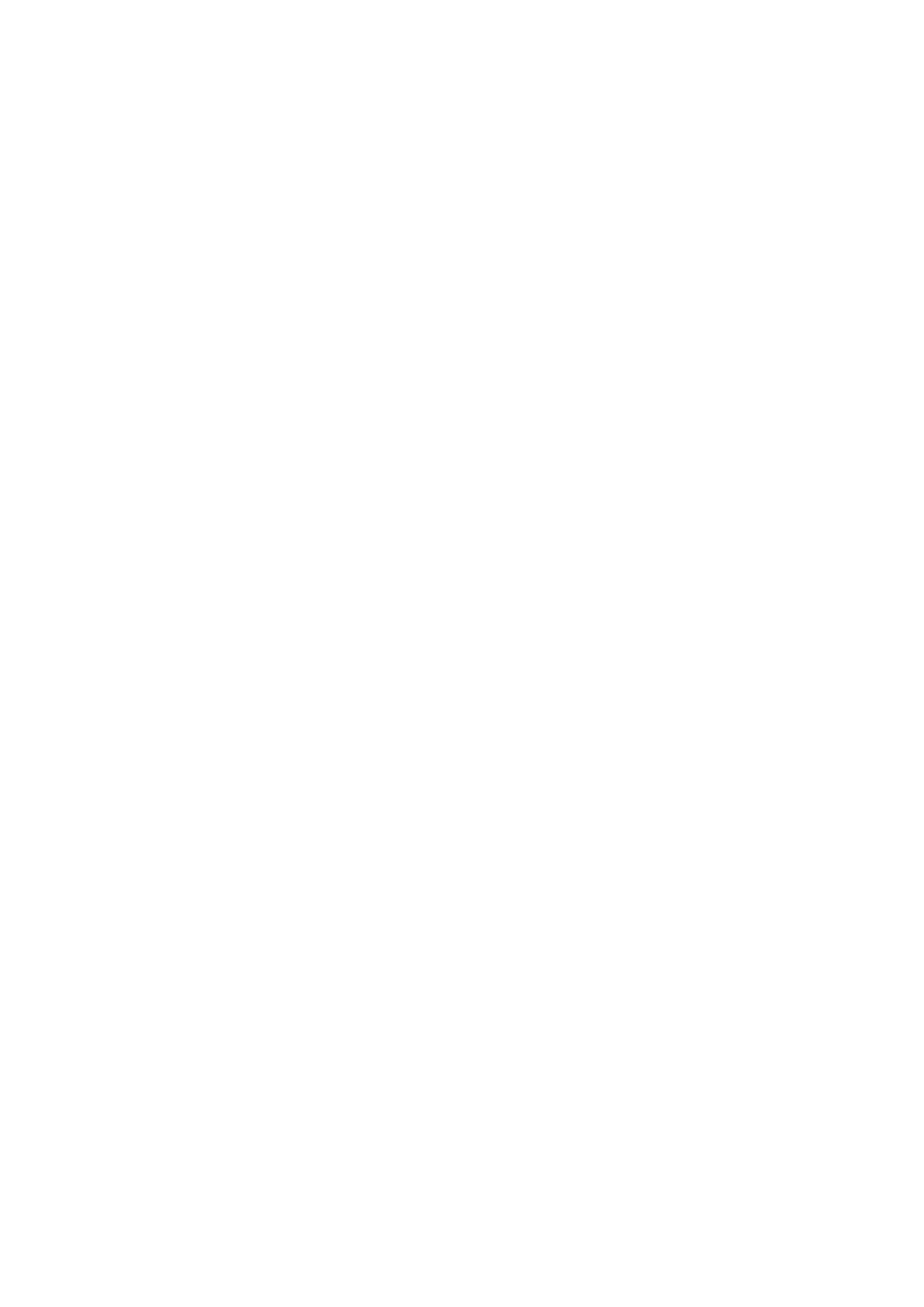# Annual Report 2009



Vienna, January 2010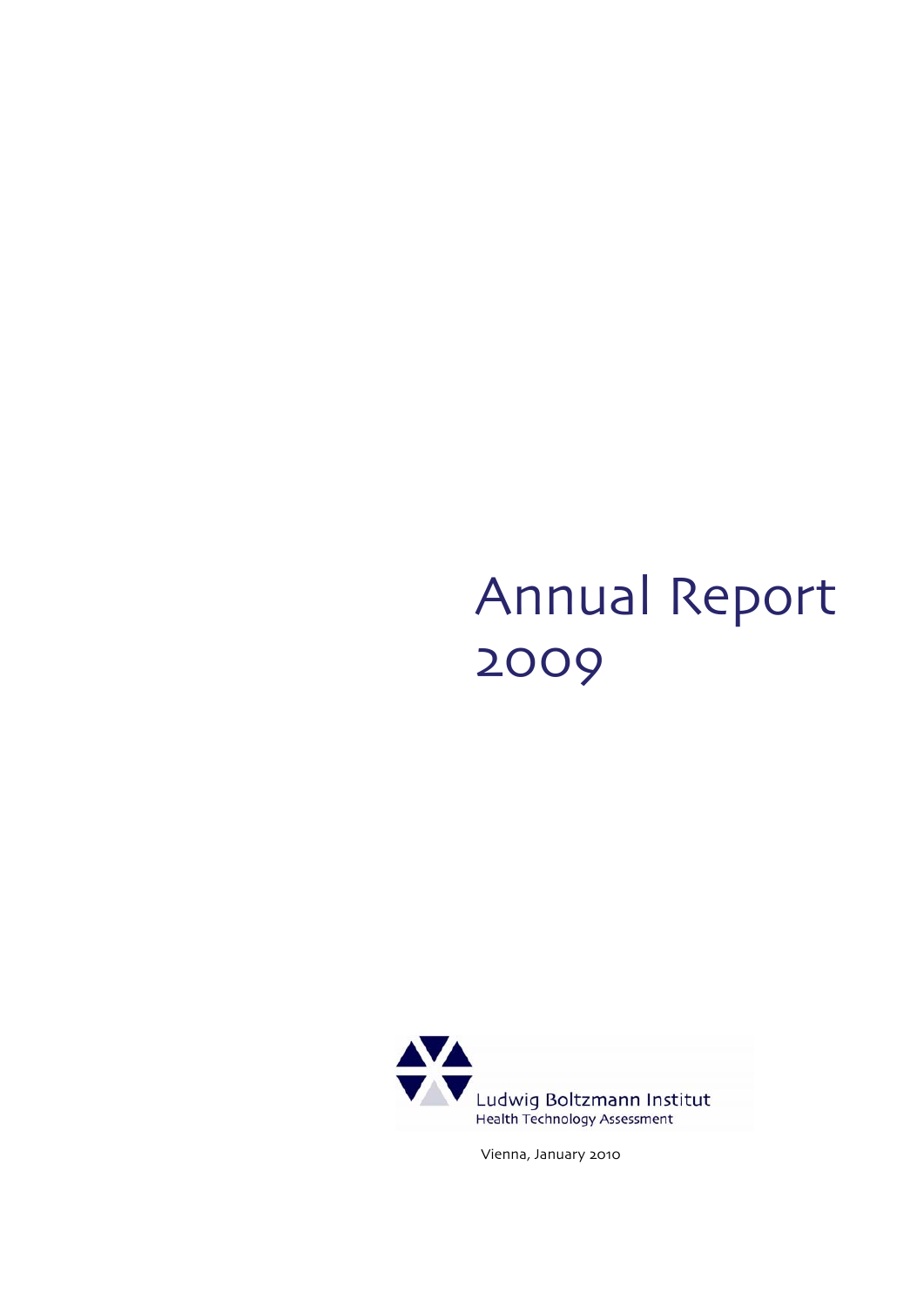Ludwig Boltzmann Institut for Health Technology Assessment

Authors: DI Smiljana Blagojevic Dr. phil. Roman Winkler, MSc PD Dr. phil Claudia Wild Mag. rer. soc. oec. Gerda Hinterreiter & the LBI-HTA Team

Vienna, January 2010

### MASTHEAD

# Editor and owner:

Ludwig Boltzmann Gesellschaft GmbH Nussdorferstrasse 64, 6. Stock, A-1090 Vienna http://www.lbg.ac.at/gesellschaft/impressum.php

# Responsible fort he content:



Ludwig Boltzmann Institute for Health Technology Assessment (LBI-HTA) Garnisongasse 7/20, A-1090 Vienna http://hta.lbg.ac.at/

The annual reports are available on the Web page: http://hta.lbg.ac.at/de/content.php?iMenuID=55

© 2010 LBI-HTA – All Rights reserved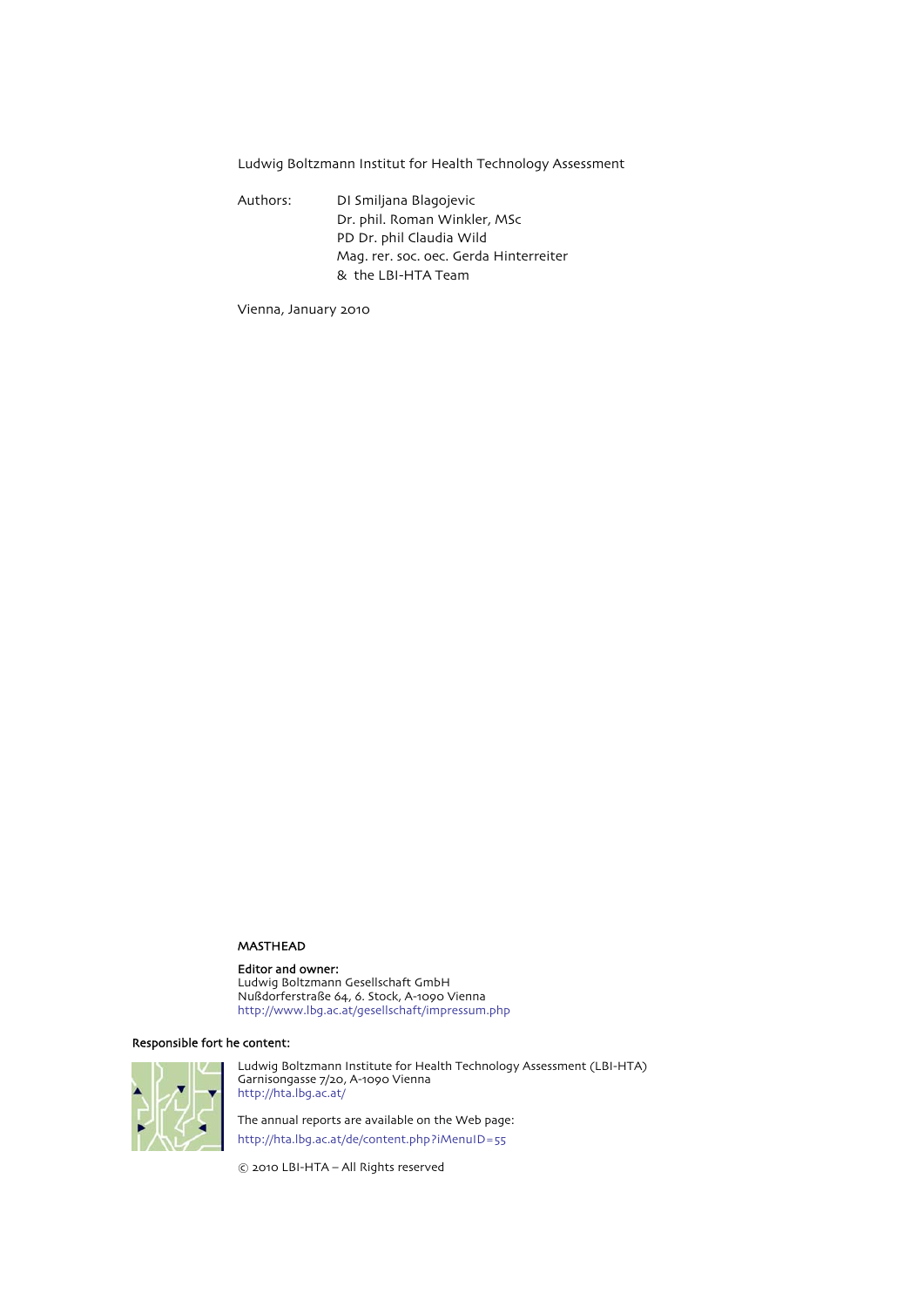# **Table of Contents**

|  | 1.4 |  |  |
|--|-----|--|--|
|  | 15  |  |  |
|  | 1.6 |  |  |
|  | 1.7 |  |  |
|  |     |  |  |
|  | 2.1 |  |  |
|  | 2.2 |  |  |
|  | 2.3 |  |  |
|  |     |  |  |
|  |     |  |  |
|  |     |  |  |
|  |     |  |  |

# Table of Figures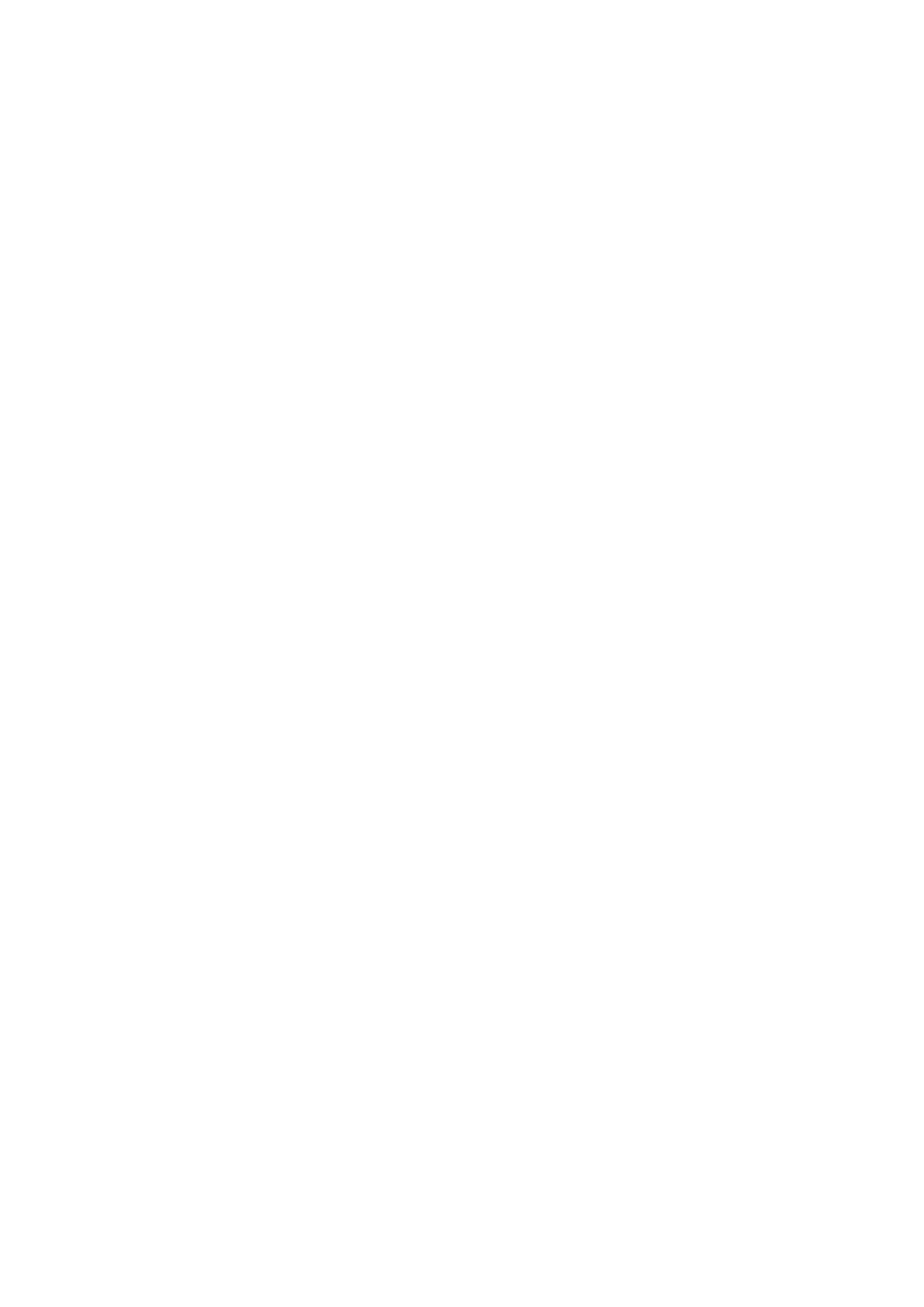# <span id="page-6-0"></span>1 The Institute – an Overview

The Ludwig Boltzmann Institute for Health Technology Assessment (LBI-HTA) was formally founded on March 2006 and is intended to operate for a period of seven years. Therefore 2009 was the 4<sup>th</sup> year of the institute's operational activity. Evaluation regarding its continuation until 2013 took place on May  $7<sup>th</sup>$  and  $8<sup>th</sup>$  2009. Four international experts appraised the operation of the LBI-HTA on the basis of explicit criteria preassigned by the Ludwig Boltzmann Society.

2009: 4<sup>th</sup> year of existence evaluation regarding continuation until 2013

total budget

translational research: partners apply results

# 1.1 Budget

The annual budget of the Ludwig Boltzmann Institute for Health Technology Assessment - funded by the Ludwig Boltzmann Society and institutional partners – was  $\epsilon$  870.000 in the year 2009. Additional third party amounted to additional 4,3% of the budget.

# 1.2 Partners

In line with the research policy of the Ludwig Boltzmann Society, the institute focuses on translational research. The research programme requires strong emphasis on applicable short term or medium term results. By setting up partnerships between research-producing and research-applying organisations or institutions, the quick transfer of research results is guaranteed.

Partner-institutions of the Ludwig Boltzmann Institute for Health Technology Assessment are actors in health care administration, responsible bodies of public hospitals and private universities. institutional partners



TILAK/ Tiroler Landeskrankenanstalten GmbH Anichstraße 35, 6020 Innsbruck http://www.tilak.at



KAGES/ Steiermärkische Krankenanstalten GmbH Stiftingtalstraße 4-6, 8010 Graz http://www.kages.at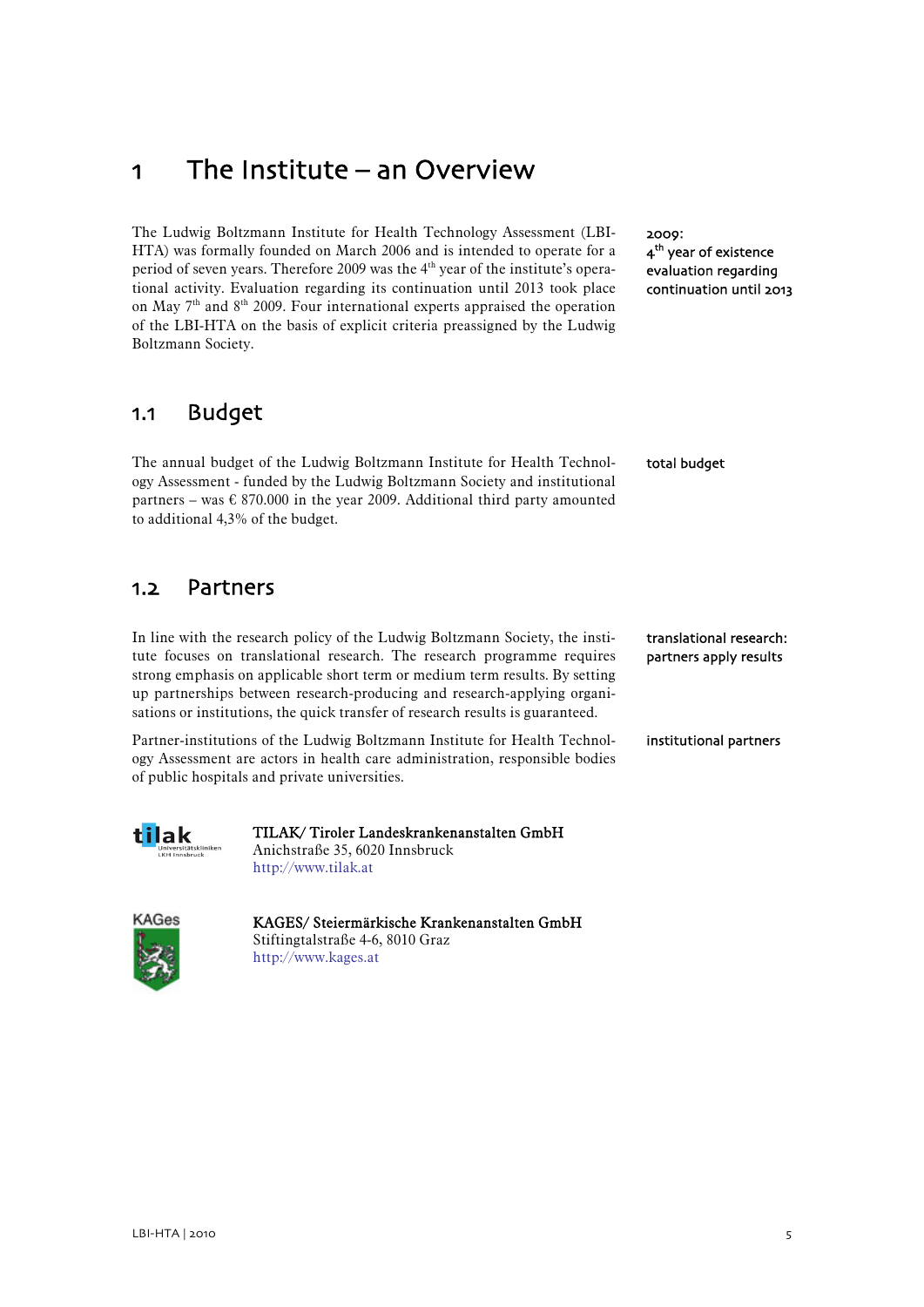

AUVA/ Allgemeine Unfallversicherungsanstalt Adalbert-Stifterstraße 65, 1201 Wien http://www.auva.at



BMG/ Bundesministerium für Gesundheit Radetzkystraße 2, 1030 Wien http://www.bmg.gv.at



UMIT/ Private Universität für Gesundheitswissenschaften, Medizinische Informatik und Technik Institut für Public Health, Medical Decision Making und HTA Eduard Wallnöfer-Zentrum I, 6060 Hall http://www.umit.at



PMU/ Paracelsus Medizinische Privatuniversität Institut für Public Health Ignaz Harrer Straße 79, 5020 Salzburg http://www.pmu.ac.at



HVB/ Hauptverband der österreichischen Sozialversicherungsträger  $(2008 - 2013)$ Kundmanngasse 21, 1030 Wien http://www.hauptverband.at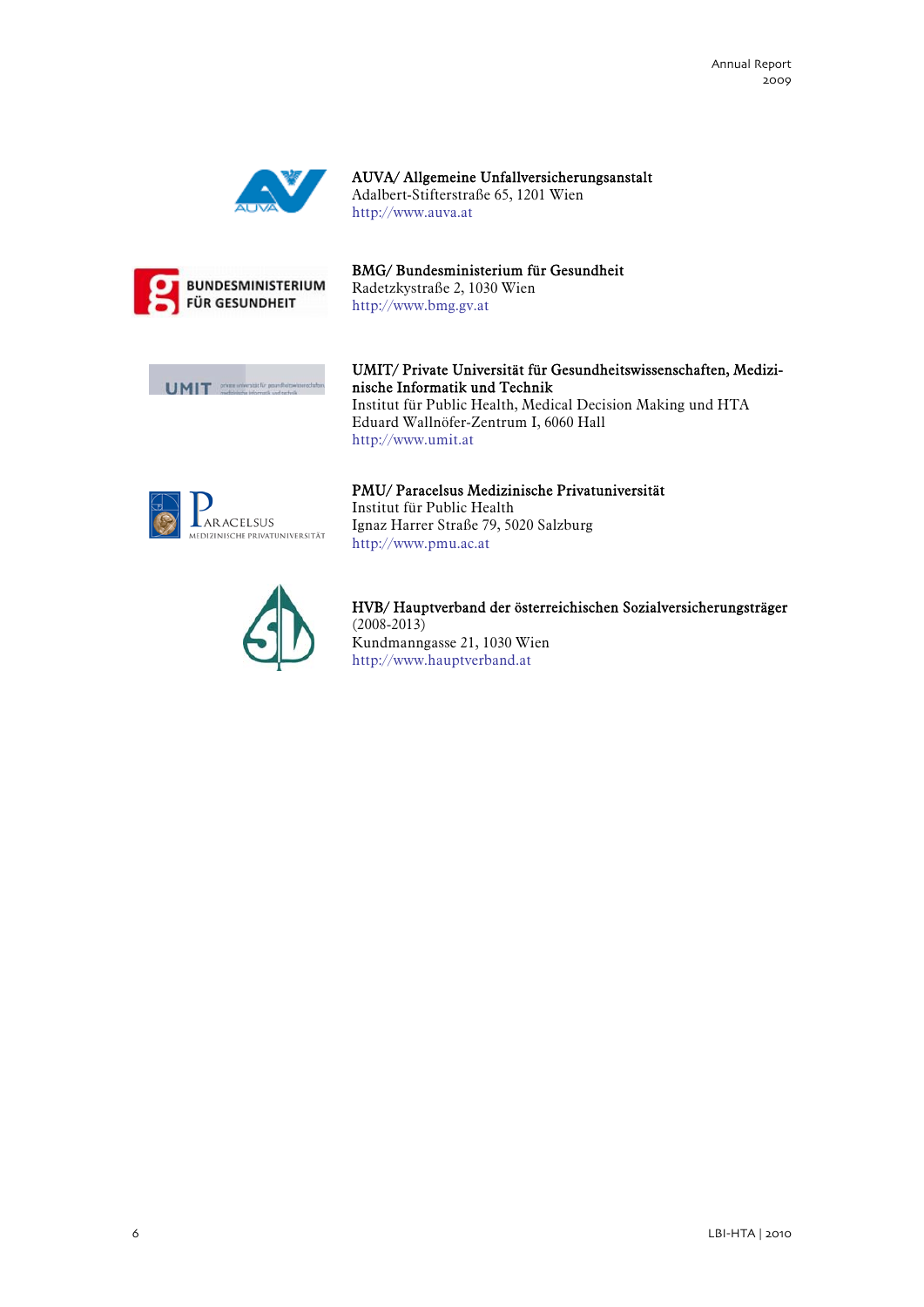# <span id="page-8-0"></span>1.3 Committees

The LBI-HTA is supported by two committees, namely the Board of Trustees and the Scientific Advisory Group (SAG).



Figure 1.3-1: Organigramm

Whereas the LBI-HTA's research programme provides a general methodological background, agenda setting for current projects is the task of the Board of Trustees, which is composed of one representative from each institutional partner.

# KAGES:

Dr. August Gomsi (Chair)

# TILAK:

Univ. Prof. Dr. Wolfgang Buchberger

# AUVA:

Univ. Prof. Dr. Hartmut Pelinka (until 01/06/2009)

Dr. Andreas Greslehner (since 01/06/2009)

# BMG:

Dr. Wolfgang Ecker

# board members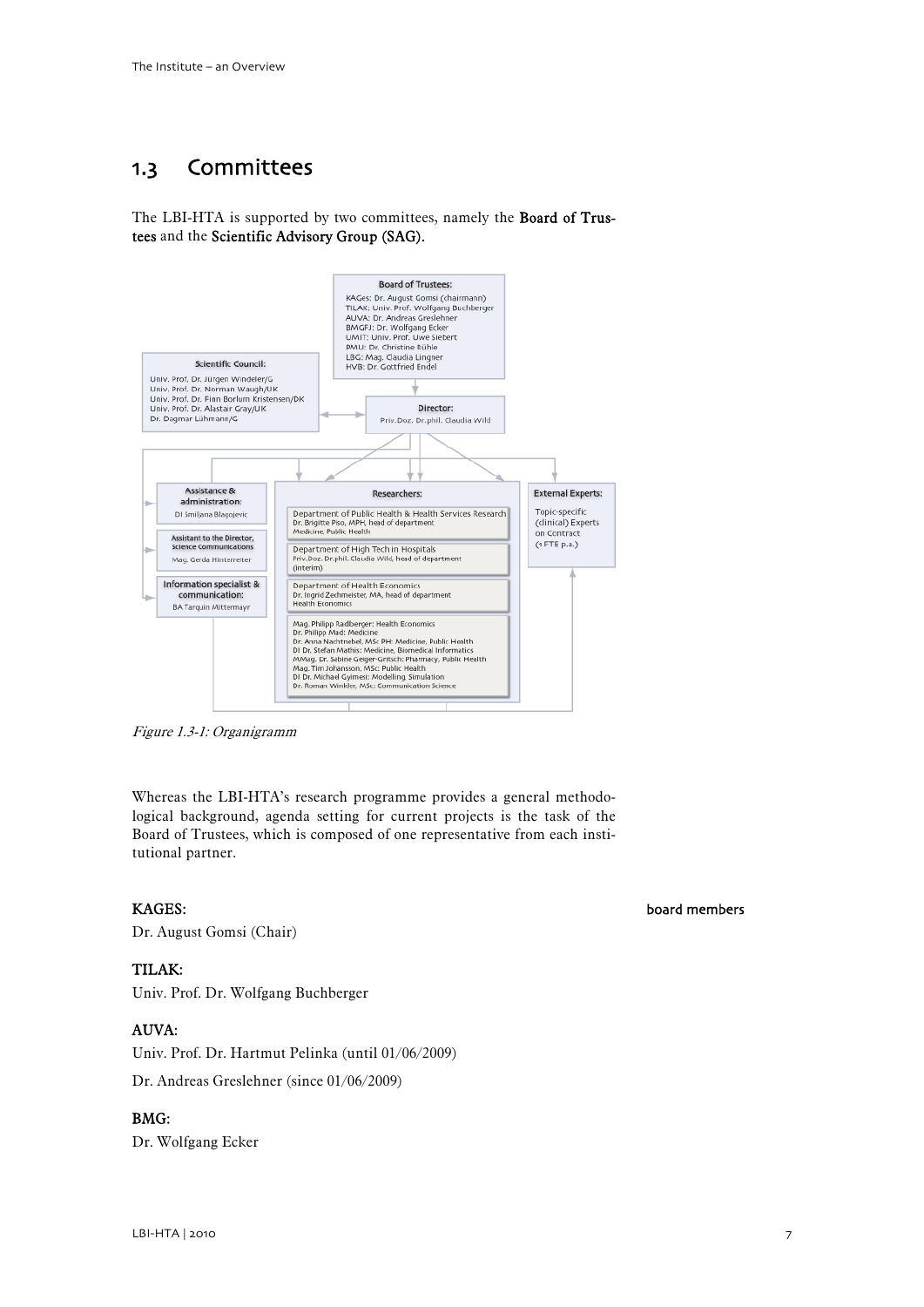# UMIT:

Univ. Prof. Dr. Uwe Siebert

# PMU:

Dr. Markus Schwarz (until summer 2009)

Dr. Christine Rühle (since summer 2009)

# LBG:

Mag. Claudia Lingner

# HVB:

Dr. Gottfried Endel

# Board meetings 2009:

- $\bullet$  1<sup>st</sup> Board meeting: 07/05/2009
- $\approx$  2<sup>nd</sup> Board meeting: 06/10/2009

| 1 <sup>st</sup> board meeting<br>2009:<br>07/05 | The first board meeting in 2009 dealt with the financial report and the hu-<br>man resources development at the LBI-HTA in the year 2009/2010. Apart,<br>fruitful and profitable discussions took place about the evaluation of the in-<br>stitute, the position of the LBI-HTA within the national context, internal re-<br>organisation processes and the institute's future perspectives. Consequently,<br>ongoing projetcs and the programme for the year 2009/2010 were presented<br>to the board members. |
|-------------------------------------------------|-----------------------------------------------------------------------------------------------------------------------------------------------------------------------------------------------------------------------------------------------------------------------------------------------------------------------------------------------------------------------------------------------------------------------------------------------------------------------------------------------------------------|
|                                                 | Since the meeting was arranged - intentionally - at the same time as the<br>evaluation took place, the evaluators had the opportunity to exchange (2-<br>hours "hearing") with the board members on their perspectives on their spe-<br>cific benefits being institutional partners and on HTA implementation in<br>Austria in general.                                                                                                                                                                         |
| 2 <sup>nd</sup> board meeting<br>2009:<br>06/10 | During the second board meeting in 2009 the director reported about the in-<br>ternal evaluation process, the prolongation of partners' contracts and the<br>budget 2009. Furthermore, particular projects were discussed in detail.                                                                                                                                                                                                                                                                            |
| members of the<br>Scientific Advisory<br>Group  | The Scientific Advisory Group (SAG) gives scientific support and is selected<br>- with equal weighting - by the Ludwig Boltzmann Society and the members<br>of the Board of Trustees. The SAG is composed of the following member:                                                                                                                                                                                                                                                                              |
|                                                 | Univ. Prof. Dr. Norman Waugh/ UK<br>₩                                                                                                                                                                                                                                                                                                                                                                                                                                                                           |
|                                                 | Univ. Prof. Dr. Alistair Gray/ UK<br>$\frac{\Delta \mathbf{V}_{\Delta}}{\mathbf{V}_{\Delta} \mathbf{V}}$                                                                                                                                                                                                                                                                                                                                                                                                        |
|                                                 | Univ. Prof. Dr. Jürgen Windeler/D<br>$\frac{\Delta \mathbf{V}_{\Delta}}{\mathbf{V}_{\Delta} \mathbf{V}}$                                                                                                                                                                                                                                                                                                                                                                                                        |
|                                                 | Univ. Prof. Dr. Finn Borlum Kristensen/DK<br>₩                                                                                                                                                                                                                                                                                                                                                                                                                                                                  |
|                                                 | Dr. Dagmar Lühman/D<br>$\frac{\Delta \mathbf{V}_{\Delta}}{\mathbf{V}_{\Delta} \mathbf{V}}$                                                                                                                                                                                                                                                                                                                                                                                                                      |
| 3 <sup>rd</sup> meeting of the                  | The third meeting of the Scientific Advisory Group took place at the LBI-                                                                                                                                                                                                                                                                                                                                                                                                                                       |

#### HTA on 08/05/2009, also at the same time as the evaluation took place. The director of the LBI-HTA gave a presentation on activities of the past three years. In addition, there was a discussion about the role of the Scientific Ad-Scientific Advisory Group: 08/05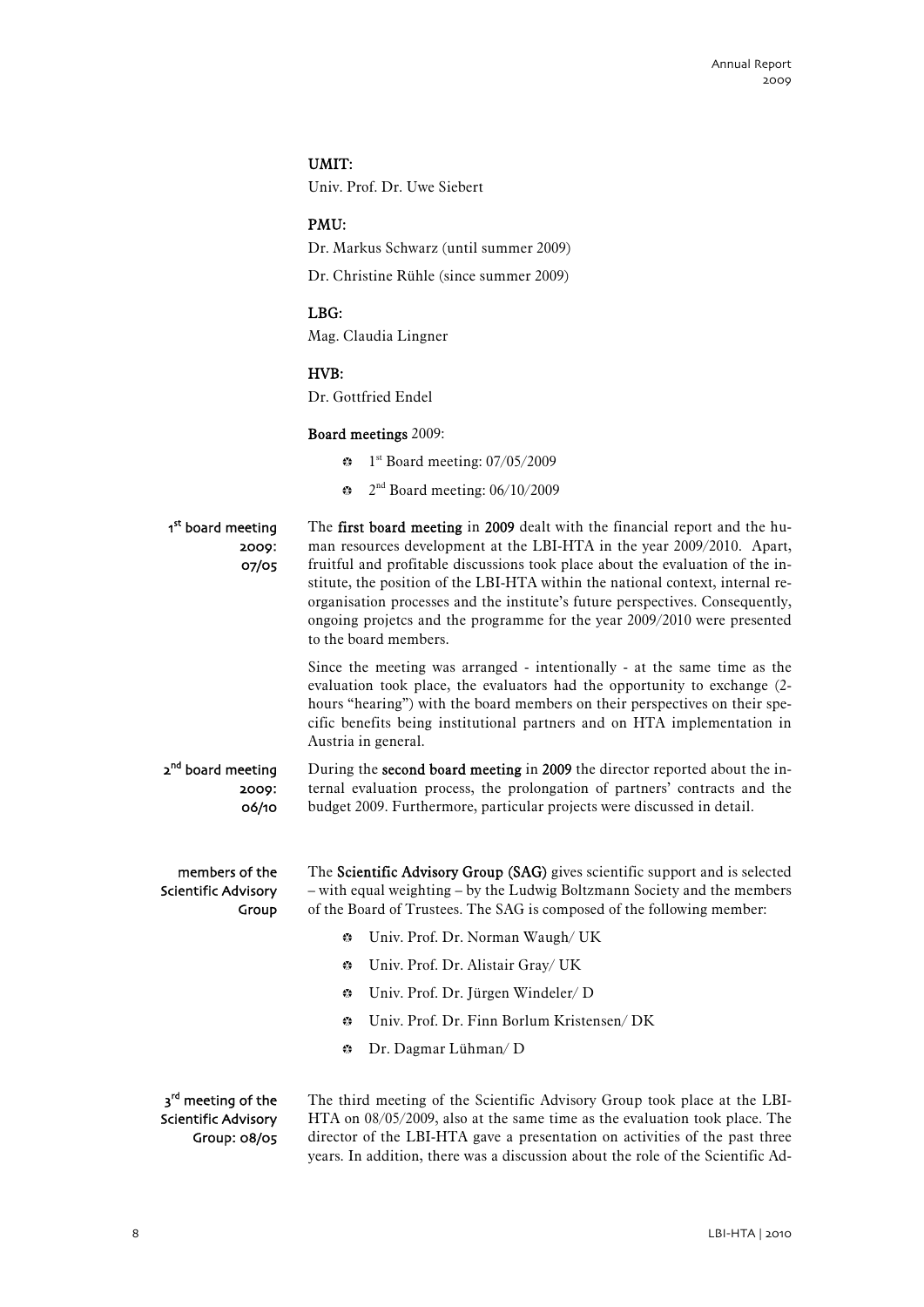visory Group in the project-review process. Furthermore, some LBI-HTA researchers presented selected projects which had a high level of political impact and relevance, and highlighted the need for transparency in all the HTA-process. These were:

- b "Development of an HPV decision aid" Brigitte Piso
- b "Rapid assessments of single medical services (MELs)"– Anna Nachtnebel
- b "Tocolysis in preterm Labour" Philipp Mad

As the board members the members of the Scientific Advisory Group had a discussion (2-hours "hearing") with the evaluators on their perception of LBI-HTA´s quality of research and scientific output.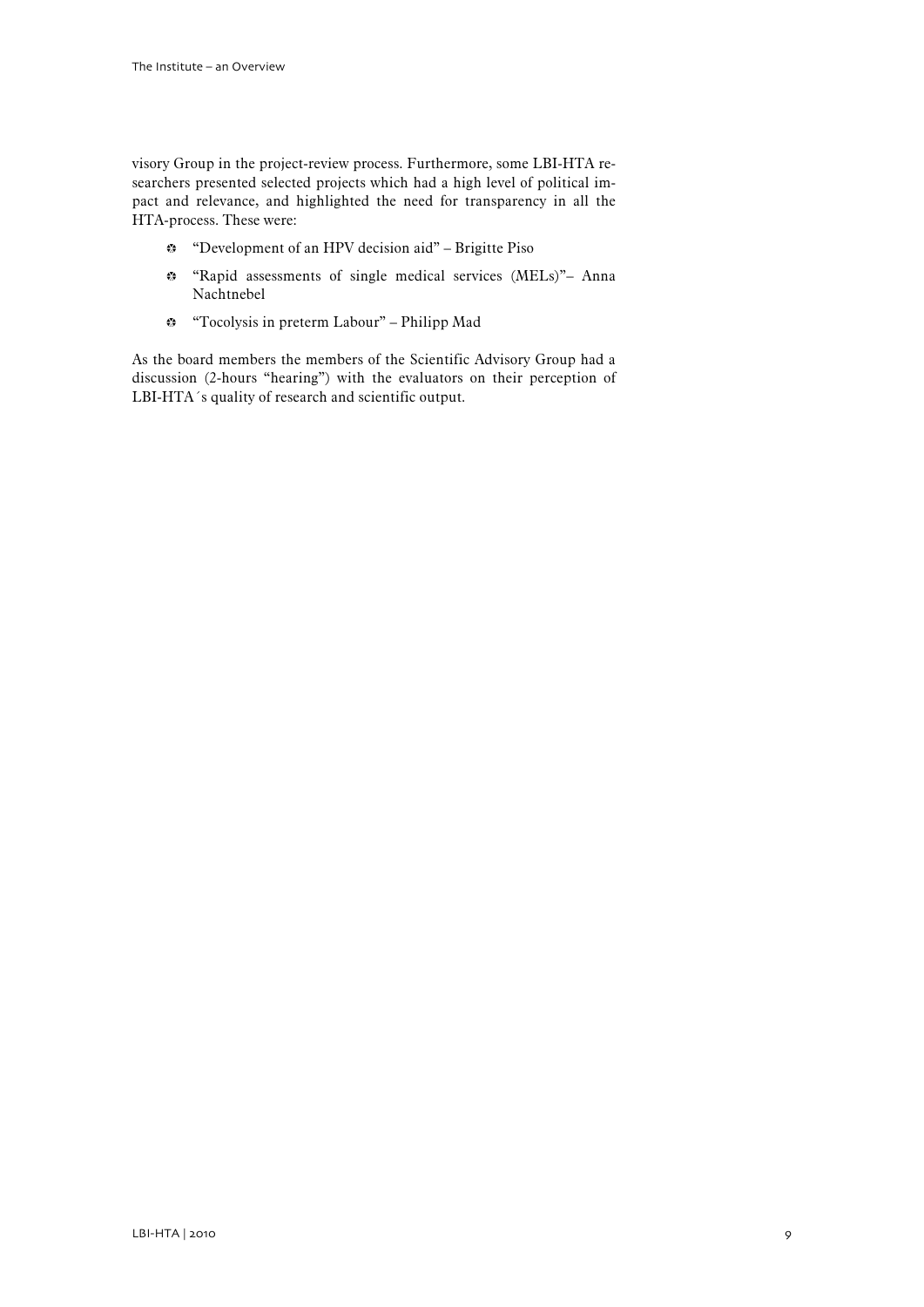# 1.4 Staff & Human Resources Development

<span id="page-11-0"></span>

| objectives:<br>professionalisation,<br>specialisation | Besides the organisational development of an interdisciplinary research in-<br>stitute, professionalisation and specialisation of the team members are key<br>issues. Becoming an interdisciplinary research institute involves the ex-<br>change of perspectives and methodologies, cooperation during projects, in-<br>ternal presentations and discussions and internal evaluations in order to en-<br>sure high quality work.                     |  |  |  |  |
|-------------------------------------------------------|-------------------------------------------------------------------------------------------------------------------------------------------------------------------------------------------------------------------------------------------------------------------------------------------------------------------------------------------------------------------------------------------------------------------------------------------------------|--|--|--|--|
|                                                       | Due to the rapid growth of LBI-HTA a reorganisation took place in 2009.<br>Three departments were formed. The two new "head of departments" Dr.<br>Ingrid Zechmeister (health economics) and Dr. Brigitte Piso (Public Health<br>and health services research) attended a leadership training on "personnel<br>training" (Business Circle, Wien. 03.-04/12/2009).                                                                                     |  |  |  |  |
| leadership training for<br>director                   | The Ludwig Boltzmann Society initiates regular director meetings in order<br>to increase both management capacities and identity building. Claudia Wild<br>attended on 23-24/02/2009 the leadership training seminars "Re-<br>organisation of the workshop group, management, internal issues" (1 <sup>st</sup> day)<br>and "Leadership, conflict management, creatitvity"(2 <sup>nd</sup> day) at the Vila Vita<br>Hotel Pamhagen in the Burgenland. |  |  |  |  |
| methodological training                               | All researchers took part in the following methodology development co-<br>urses:                                                                                                                                                                                                                                                                                                                                                                      |  |  |  |  |
| clinical epidemiology,<br>EndNote                     | "Clinical Epidemiology" (Part 1), LBI-HTA, Vienna (Lecturers:<br>$\frac{\Delta V_A}{V}$<br>Philipp Radlberger, Stefan Mathis), 09/02/2009<br>"Clinical Epidemiology" (Part 2), LBI-HTA, Vienna (Lecturers:<br>$\frac{\Delta V_A}{V}$<br>Erwin Falkner, Kylie Thaler, Andrea Chapman), 10/02/2009<br>"Schlaganfall/Stroke", LBI-HTA, Vienna (Lecturer: Peter<br>$\frac{\Delta N_A}{\Delta N}$                                                          |  |  |  |  |
| specific training for                                 | Wipfler), 13/02/2009<br>Several researchers attended the following courses:                                                                                                                                                                                                                                                                                                                                                                           |  |  |  |  |
| some researchers:<br>EBM, HTA                         | Course "Introduction to HTA", UMIT/Hall in Tirol, 25.-<br>₩<br>28/02/2009 (Michael Gyimesi, Sabine Geiger-Gritsch)<br>Workshop "Systematische Übersichtsarbeiten in der Medizin-<br>₩<br>Grundkurs Evidenzbasierte Medizin", Deutsches Cochrane Zen-<br>trum, Freiburg/Deutschland, 26.-28/03/2009 (Tim Johansson)<br>Young Gastein Brussels Study Visit der EU-Kommission (DG-<br>$\frac{\Delta V_{\Delta}}{V_{\triangle}V}$                         |  |  |  |  |
|                                                       | SANCO & DG-Research) und European Health Management<br>Association, Brussels, 30/03.-01/04/2009 (Philipp Radlberger)<br>Workshop "Herausforderungen bei der systematischen Quali-<br>$\frac{\Delta N_{\rm A}}{N_{\rm A}T}$<br>tätsbewertung von Interventionsstudien im Bereich Public<br>Health", Hannover/Germany, 05/06/2009 (Anna Nachtnebel)                                                                                                     |  |  |  |  |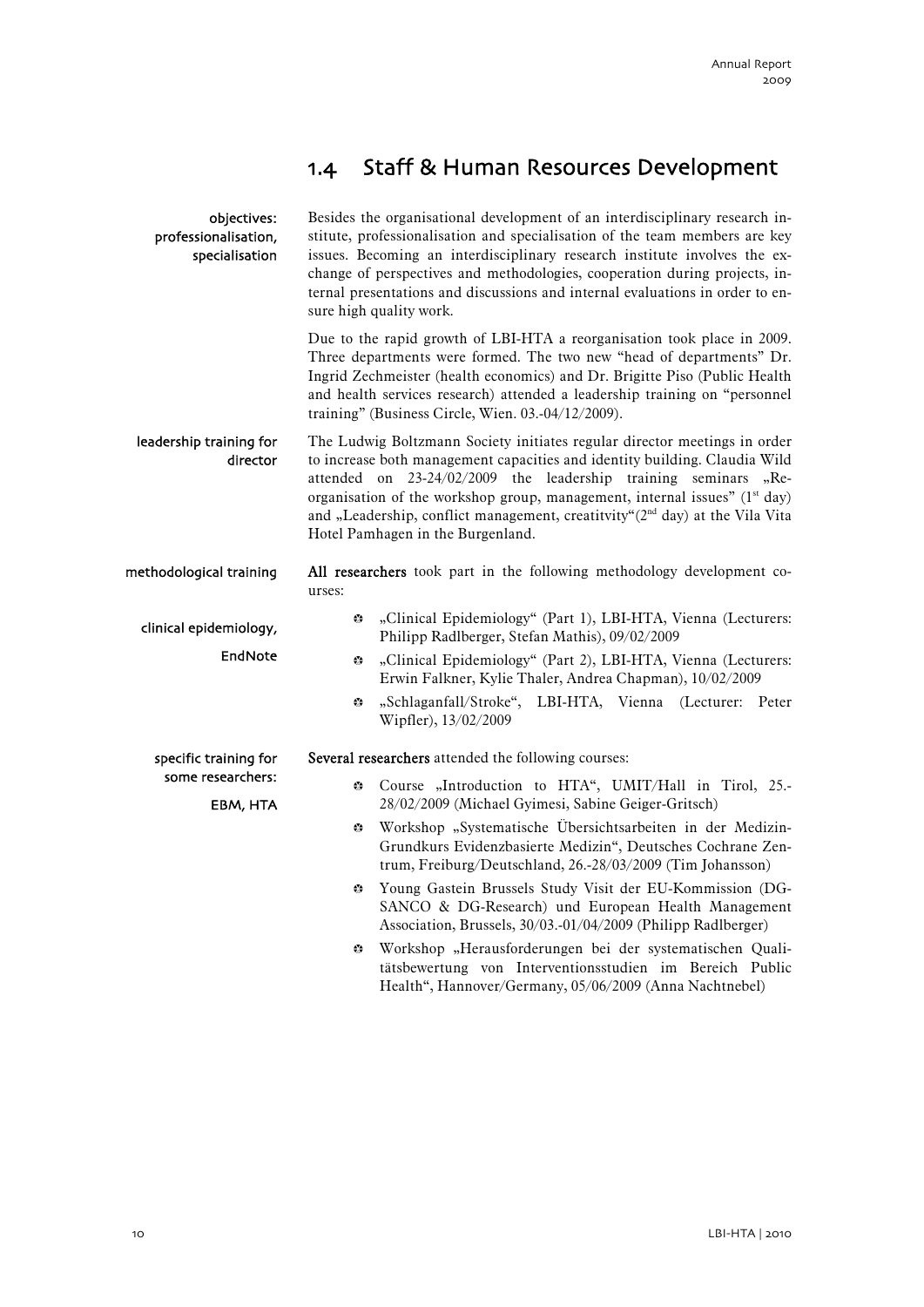| ₩ | Pre-conference workshop " Information Searching for HTA -<br>Globalisation, Localisation and Adaptation", HTAi conference,<br>6th Annual Meeting, Singapore, 21/06/2009 (Anna Nachtnebel)                                                                                                      | health services research,          |
|---|------------------------------------------------------------------------------------------------------------------------------------------------------------------------------------------------------------------------------------------------------------------------------------------------|------------------------------------|
| ₩ | Pre-conference workshop "Economic Evaluation for HTA",<br>HTAi conference, 6th Annual Meeting, Singapur, 06/2009<br>(Philipp Radlberger)                                                                                                                                                       | economics,                         |
| ₩ | "Medizinische Entscheidungen aus gesundheitsökonomischer<br>Perspektive. Welchen Stellenwert hat in diesem Zusammenhang<br>die Labordiagnostik für Mensch und Gesellschaft?" 17. Abbot<br>Medical Circle. Vienna, 25/09/2009 (Anna Nachtnebel)                                                 | modelling,                         |
| ₩ | Workshop "Health Technology Assessment", Donau-University<br>Krems, 05.-10/05/2009(Gerda Hinterreiter)                                                                                                                                                                                         |                                    |
| ₩ | Short Course "Discrete Event Simulation for Economic Analy-<br>ses", ISPOR 12th Annual European Congress, Paris, 24.-<br>27/10/2009 (Michael Gyimesi)                                                                                                                                          | science communication,             |
| ₩ | Short Course "Pharmacoeconomic Modeling - Advanced", IS-<br>POR 12th Annual European Congress, Paris, 24.-27/10/2009<br>(Michael Gyimesi)                                                                                                                                                      | pharmacoeconomics                  |
| ₩ | "Using Utility Data in Cost-Effectiveness Models." The Univer-<br>sity of Sheffield, Sheffield/UK, 08 - 09/ 11/2009 (Anna Nachtne-<br>bel)                                                                                                                                                     | PRO/ patient-reported-<br>outcomes |
| ₩ | Workshop "Die Qualitätsbewertung von Interventionsstudien -<br>randomisierte und nicht-randomisierte Studien im Vergleich"<br>Institut für Epidemiologie, Sozialmedizin und Gesundheitssy-<br>stemforschung, Medizinische Hochschule Hannover, 05/06./2009<br>(Brigitte Piso, Anna Nachtnebel) |                                    |
| ₩ | Workshop Systematische Reviews "Publikation der Ergebnisse",<br>Donau-Universität Krems, Department für Evidenzbasierte Me-<br>dizin und Klinische Epidemiologie, Krems, 17/6/2009 (Brigitte<br>Piso)                                                                                          |                                    |
| ₩ | UCL Summer School "Social Determinants of Health", Interna-<br>tional Institute for Society and Health, University of London,<br>13.-17/07/2009 (Brigitte Piso)                                                                                                                                |                                    |
| ₩ | Advanced training "Telestroke in practice", 6 <sup>th</sup> Stroke Network<br>with Telemedicine in North Bavaria (STENO), Erlan-<br>gen/Germany, 12/10/2009 (Tim Johansson)                                                                                                                    |                                    |
| ₩ | PR Briefing "Science Communication", APA-OTScampus. 'Haus<br>der Industrie', Vienna, 11/11/2009 (Gerda Hinterreiter)                                                                                                                                                                           |                                    |
| ₩ | Workshop "Communicating Science to the Media", SciCom 09,<br>Technical University Vienna, 17/11/2009 (Gerda Hinterreiter)                                                                                                                                                                      |                                    |
| ₩ | Pharmacoeconomics Workshop; IPPR conference series, Vienna,<br>25.-27/11/2009 (Roman Winkler)                                                                                                                                                                                                  |                                    |
| ₩ | Training "The leading of team members". Business Circle, Vi-<br>enna. 03.-04/12/2009 (Brigitte Piso)                                                                                                                                                                                           |                                    |
| ₩ | Workshop "Instrument development and Evaluation of Patient<br>Reported Outcomes Assessment". HTA Assessment World 2009,<br>08/12/2009 (Anna Nachtnebel)                                                                                                                                        |                                    |

b Workshop "Pricing Medicines: An Integrated Framework for Incoporating HTAs into P&R Strategy". HTA Assessment World 2009, 11/12/2009 (Anna Nachtnebel)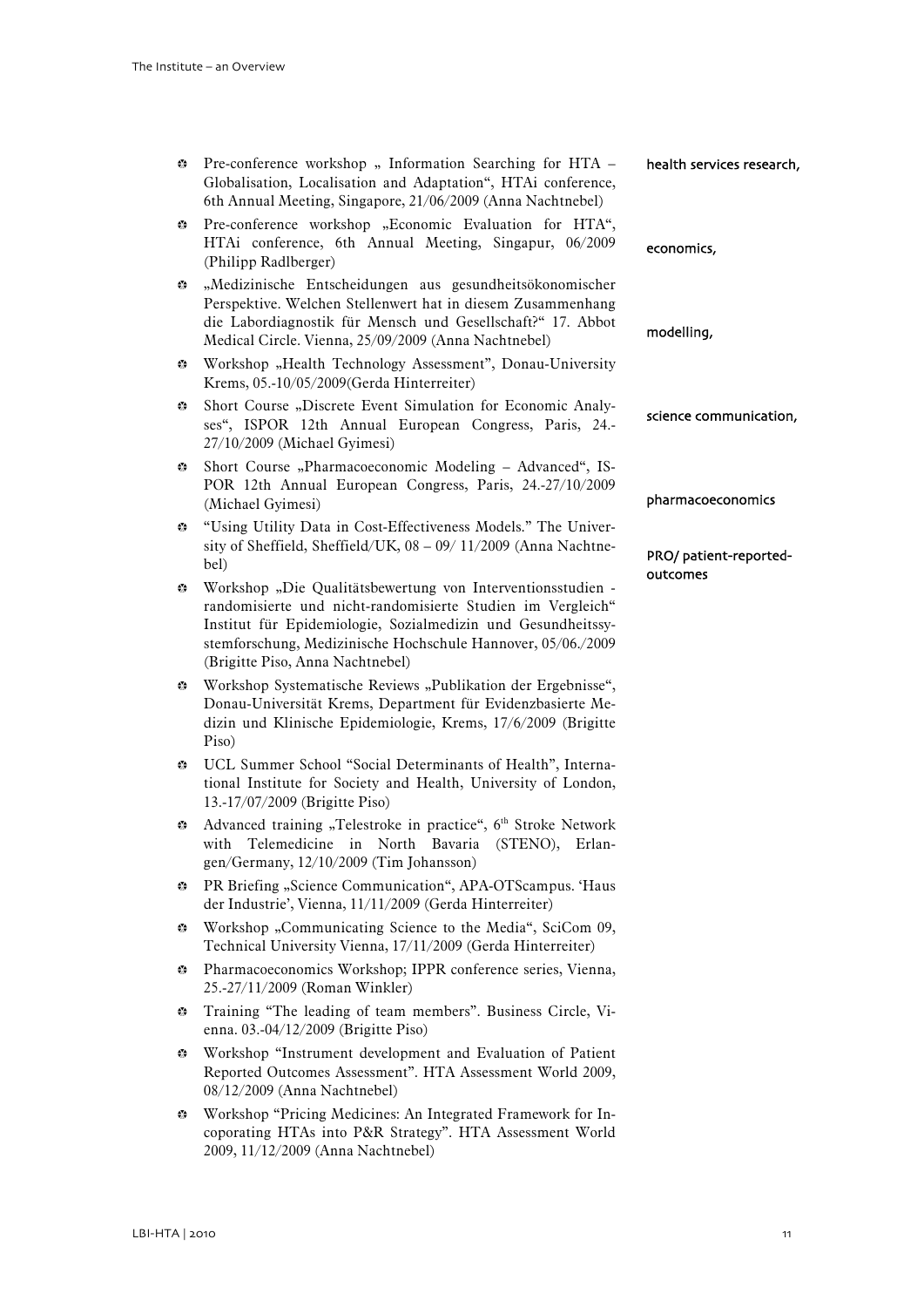presentation techniques – seminar & TV & media training

ongoing:

2 doctorates

All LBI-HTA team members participated in the seminar workshop "Inspiring instead of Presenting" held by Justin Haiböck from "Menschen in Bewegung:

- Group 1 (Philipp Radlberger, Sabine Geiger-Gritsch, Gerda Hinterreiter, Brigitte Piso): Donau-University Krems, 16.-17/04/2009
- Group 2 (Smiljana Blagojevic, Stefan Mathis, Anna Nachtnebel, Tarquin Mittermayr, Roman Winkler, Michael Gyimesi, Tim Johansson): LBI-HTA, Vienna, 20.-21/04/2009

In addition, Brigitte Piso, Anna Nachtnebel, Gerda Hinterreiter and Stefan Mathis participated in a TV and media training on 21/03/2009 at "IntoMedia/ORF – Konrad Mitschka" in Vienna. After an introduction into media basics and the most important "do's and don't's" regarding TV or radio interviews, the seminar members were interviewed by Fritz Dittlbacher (moderator) at a real media studio. The seminar participants had to prepare a particular topic and could train their skills in a "real world situation".

Stefan Mathis participated in an advanced rhetoric training ("Rhetoric II") on 09.-10/01/2009 at the BFI Vienna.

In October 2009, the Medical University Graz (Department for Social Medicine) entiteled Claudia Wild to hold the position of a "Dozent" ("Habilitation"). The title of the public presentation she gave was on "Resource allocation in health care". university education: 1 "habilitation"

> As a part of his doctoral studies in National Economic Policy at the Vienna University of Economics and Business Administration, Philipp Radlberger attended the following classes: Research Seminar "Raising efficiency in SME health enterprises" (held by Prof. Chini during winter term 2008/09), the Research Seminar "Political Economics" (held by Prof. Österle during summer term 2009) as well as the Research Seminar "Specialisation in qualitative research methods" (held by Prof. Brandtweiner during winter term 2009/10).

As part of his doctoral studies in Health Sciences Studies at the PMU/ Paracelsus Medical University in Salzburg, Tim Johansson attended in the summer term 2009 the courses "Anatomy", "Physiology", "Pathology", "Clinical Studies and Evidence-Based Medicine" as well as "Molecular Medicine".

Katharina Hintringer attended in the course of her master studies in Health Sciences at the University of Health Scienes, Medical Informatics and Technology (UMIT) in Hall in the Tyrol during winter term 2009/10 the following courses: "Public Health/Health politics", "Financial management" and "Empirical Health Research". 1 master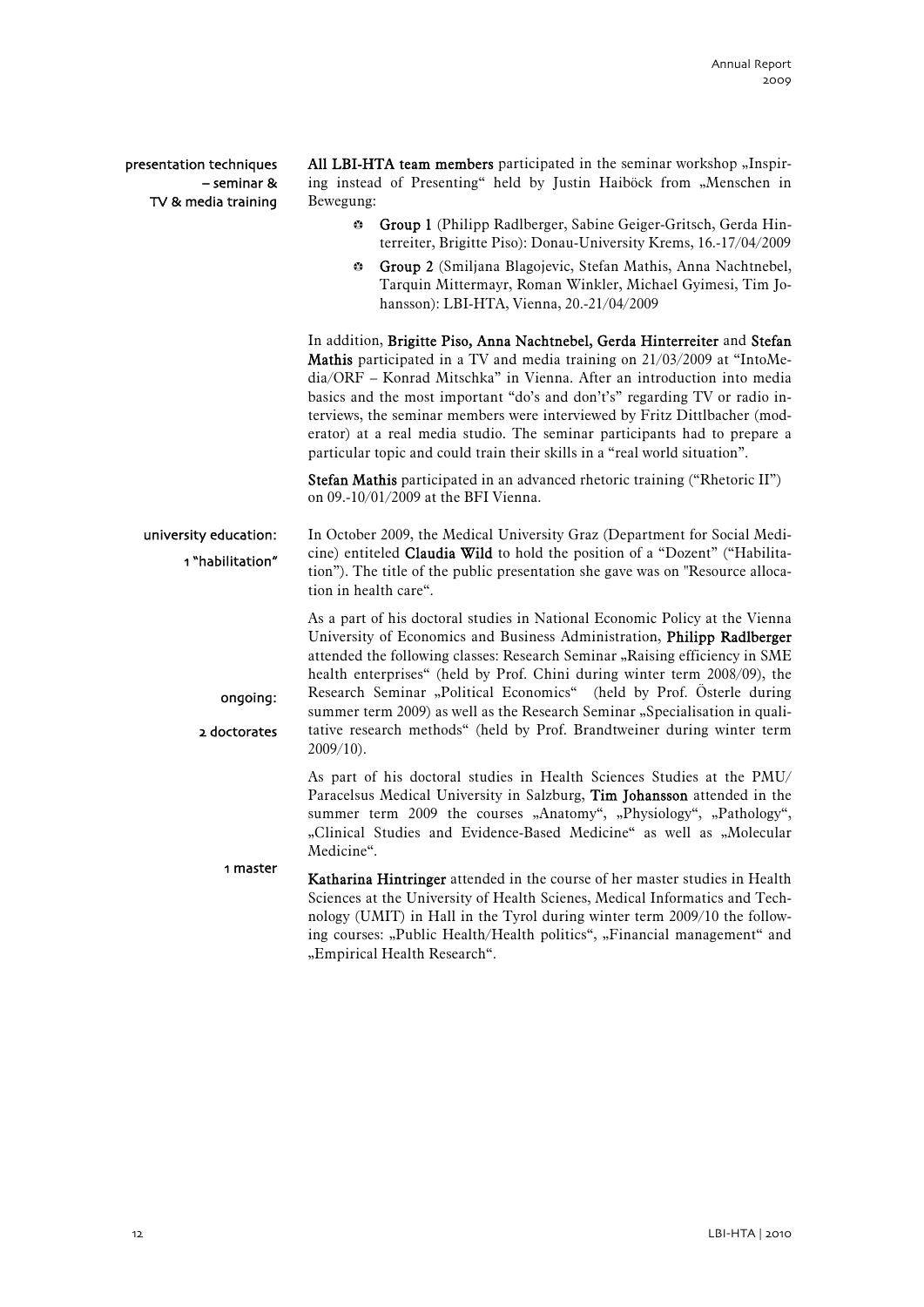| As an interdisciplinary institute the organisation of work is guided by pro-<br>fessional – assigned topic-specific – project management. Again, the com-<br>pulsory weekly team meeting (Tuesdays at 2 p.m.) turned out to be essential<br>and necessary for the team communication at the LBI-HTA. | project management                |
|------------------------------------------------------------------------------------------------------------------------------------------------------------------------------------------------------------------------------------------------------------------------------------------------------|-----------------------------------|
| Director & Department High Tech in Hospitals:                                                                                                                                                                                                                                                        | team members                      |
| & Claudia Wild, Priv.Doz. Dr. phil.<br>Research Background: Communication Science, Psychology, Political<br>Science, Social Medicine                                                                                                                                                                 |                                   |
| Deputy Director & Department of Health Economics:                                                                                                                                                                                                                                                    |                                   |
| <b>B</b> Ingrid Zechmeister, Dr. rer. soc. oec., MA<br>Research Background: Health Economics                                                                                                                                                                                                         |                                   |
| Department of Public Health & Health Services Research:                                                                                                                                                                                                                                              |                                   |
| <b>Brigitte Piso, Dr. med., MPH</b><br>Research Background: Medicine, Public Health                                                                                                                                                                                                                  |                                   |
| Office-Assistant:                                                                                                                                                                                                                                                                                    |                                   |
| Smiljana Blagojevic, Dipl.-Ing.                                                                                                                                                                                                                                                                      |                                   |
| Assistant-to-the-director & Science Communications:                                                                                                                                                                                                                                                  |                                   |
| Gerda Hinterreiter, Mag. rer. soc. oec.<br>Research Background: Medical Sociology, Communication                                                                                                                                                                                                     |                                   |
| <b>Information Specialist:</b>                                                                                                                                                                                                                                                                       |                                   |
| <b>Tarquin Mittermayr</b> , BA (Hons)                                                                                                                                                                                                                                                                |                                   |
|                                                                                                                                                                                                                                                                                                      |                                   |
| Senior Researchers:<br><b>Philipp Mad</b> , Dr. med.<br>Research Background: Medicine                                                                                                                                                                                                                | a total of 16 persons =<br>11 FTE |
| <b>Rosemarie Felder-Puig</b> , Mag. Dr. rer. nat., MSc (until 31/08/2009)<br>Research Background: Psychology, Clinical research                                                                                                                                                                      | and many cooperative              |
| A Philipp Radlberger, Mag. rer. soc. oec.<br>Research Background: Health Economics                                                                                                                                                                                                                   | research partners                 |
| Sabine Geiger-Gritsch, Mag. pharm., Dr. scient.med. (since<br>$01/05/2009$ on maternity leave)<br>Research Background: Pharmacy, Public Health                                                                                                                                                       |                                   |
| Stefan Mathis, Dr. med., Dipl.-Ing.<br>Research Background: Medicine, Biomedical Informatics                                                                                                                                                                                                         |                                   |
| <b>Roman Winkler</b> , Dr. phil, MSc<br>Research Background: Communication Science                                                                                                                                                                                                                   |                                   |
| <b>Tim Johansson</b> , Mag. phil., MSc<br>Research Background: Public Health                                                                                                                                                                                                                         |                                   |
| Michael Gyimesi, Dr. tech. Dipl.-Ing.<br>Research Background: Modelling, Simulation                                                                                                                                                                                                                  |                                   |
| $\bullet$ Anna Nachtnebel, Dr. med., MSc PH (since 01/01/2009)<br>Research Background: Medicine, Public Health                                                                                                                                                                                       |                                   |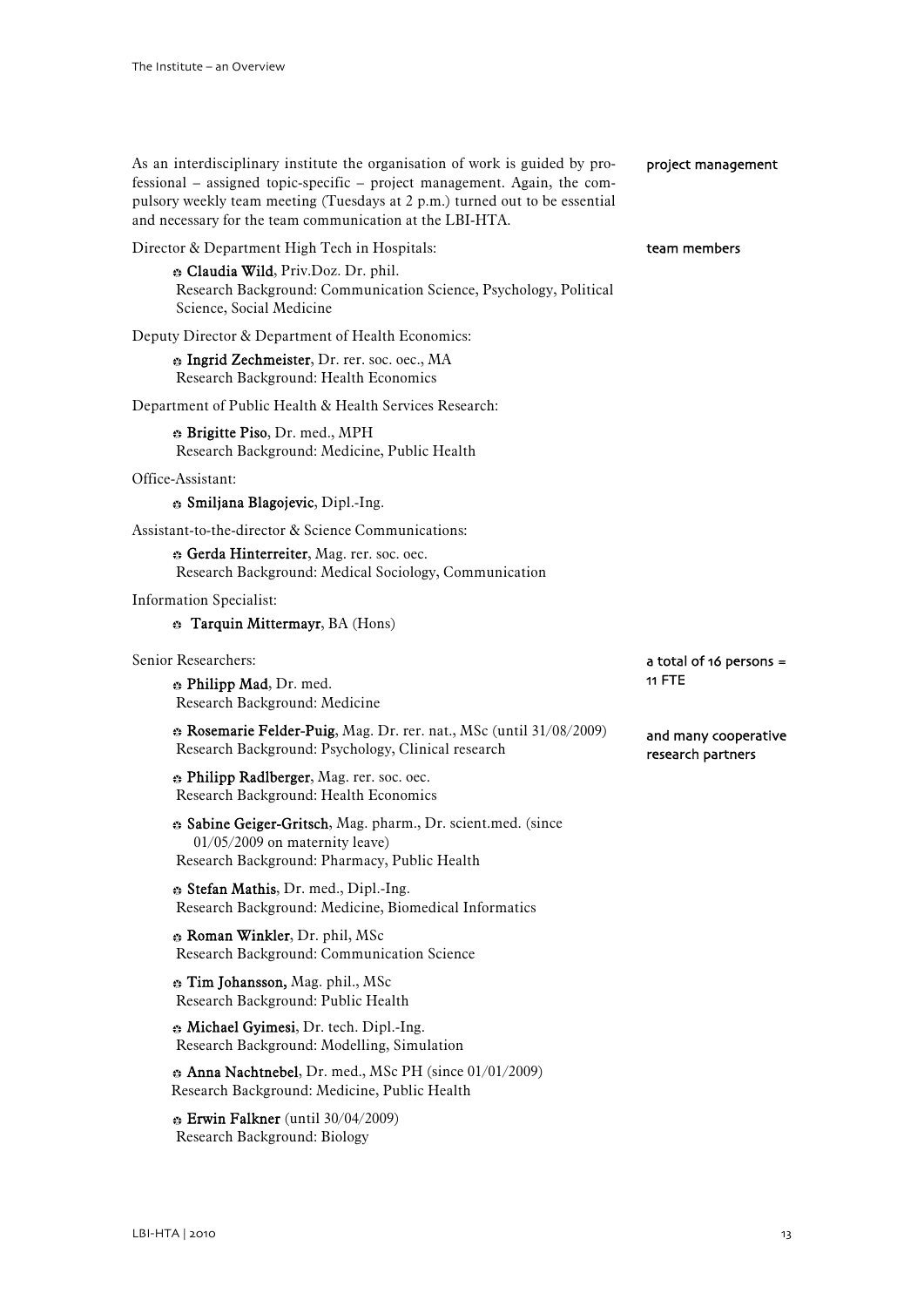### many assistants

# Layout & Graphic Design:

# **Blagojevic** Darko Blagojevic

# Trainees:

- $\hat{B}$  Katharina Hintringer, BA (01/10/2008 01/05/2009) Research Background: Social- and Health Management
- Junior Researchers:
	- $\bullet$  Katharina Hintringer, BA (01/05/2009 End of maternity leave Geiger-Gritsch)

Research Background: Social- and Health Management

- $\approx$  Muna Abuzahra, BCS (since 01/06/2009) Research Background: Health Management
- $\bullet$  Martin Künzl (20/04/2009 16/11/2009) Research Background: Biology

Literature Acquisition :

- **B** Johannes Setz
- **B** Laura Brückner
- $\approx$  Mimoza Dulai
- $\Leftrightarrow$  Thomas Stumpner

Student Assistants:

- **B** Johannes Flandorfer
- b Eva Salaberger

Furthermore, there are also external experts working on several projects for the LBI-HTA. In 2009 those were external experts

> $\bullet$  Anita Stergner, Mag. Research Background: Int.Economics and Business Administration

# **Bernhard Fleischner**

Research Background: Health Care Engineering

 $\oplus$  Christopher Adlbrecht, Dr. med. Research Background: Medicine

**B** Ingrid Michl, Mag. Research Background: Pharmacy

 $\oplus$  Ines Schumacher, BA Research Background: Public Health

**B** Irmgard Schiller-Frühwirth, Dr. med. Research Background: Medicine, Public Health

 $\bullet$  Marisa Warmuth, Dr. med., MIPH (FTE follows on 01/01/2010) Research Background: Medicine, Public Health

# b Martin Künzl Research Background: Biology

Nikolaus Patera, Mag. rer. soc. oec. Research Background: Economics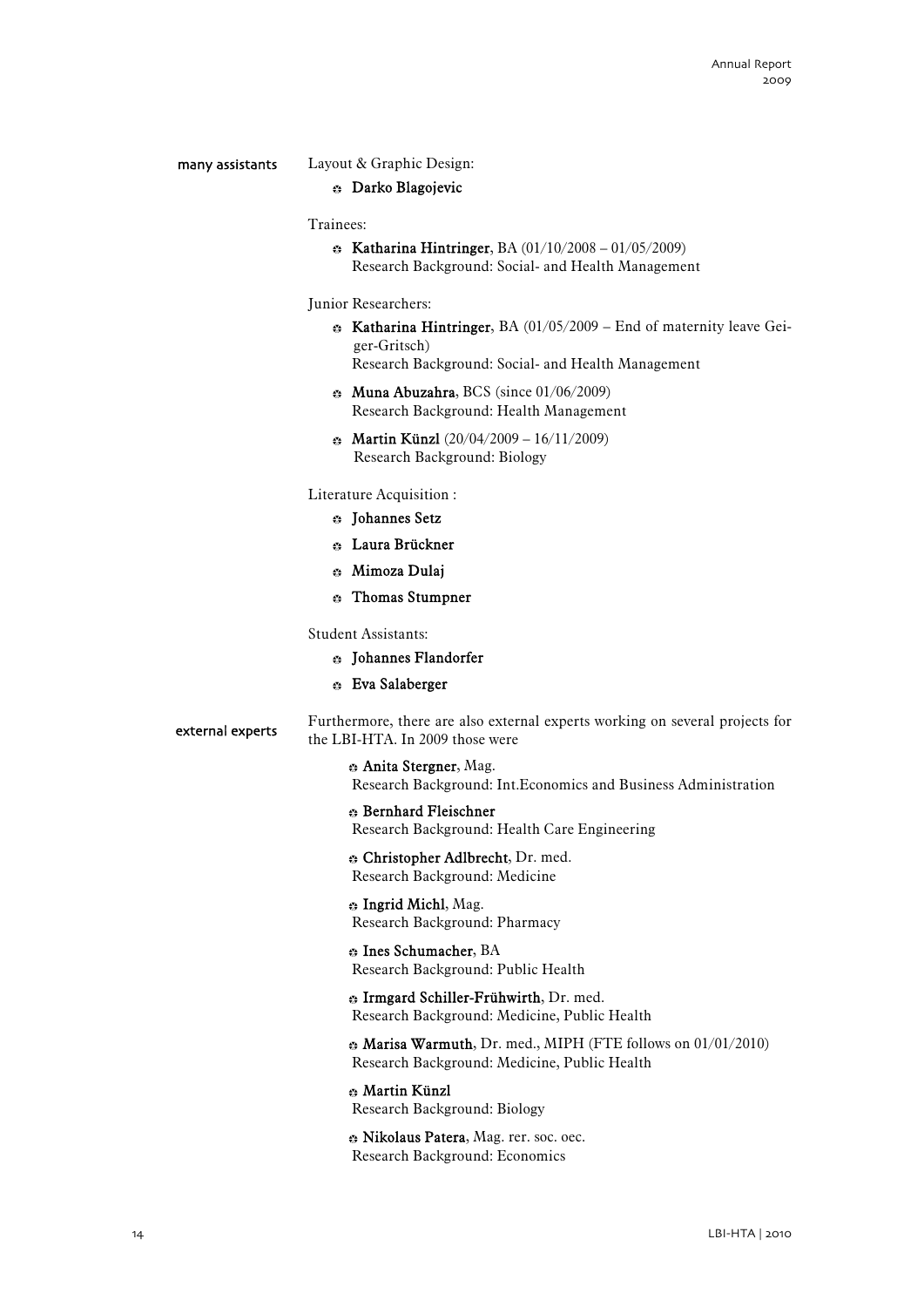Personnel, who left the LBI-HTA in 2009:

Rosemarie Felder-Puig worked as a researcher at the LBI-HTA until 30/08/2009. She was active in the field of psychology (30 hrs. /week); currently, she holds a position as a Senior Researcher at the new Ludwig Boltzmann Institute for Health Promotion Research (LBI-HPR).

Erwin Falkner worked as a researcher at the LBI-HTA until 30/04/2009. At the LBI-HTA, he was active in the field of biology (10 hrs./week); currently he is involved in applied research projects.

The Ludwig Boltzmann Institute for Health Technology Assessment, resp. its staff, is a member of the following international and national organisations: institutional memberships

- $\bullet$  HTAi (Health Technology Assessment international)
- **B** INAHTA (International Network of Health Technology Assessment)
- **EUPHA** (European Public Health Association)
- $\bullet$  DNEbM (German Network for Evidence-based Medicine)
- $\div$  HTA.de (Health Technology Assessment)
- $\ddot{\bullet}$  ÖGPH (Austrian Society for Public Health)
- $\bullet$  EuroScan (International Information Network on New and Emerging Health Technologies)
- $\bullet$  EUnetHTA (European network for Health Technology Assessment)

In 2005 Claudia Wild was appointed to the Supreme Health Council (advisory committee of the Health Minister) for the first time. She is now in her second period. Additionally, Claudia Wild is a member of the Viennese Council of Bioethics and of the Scientific Advisory Committee of the EBM-Working Group at the Austrian Federation of Social Insurances. Since autumn 2008 Claudia Wild has also been a member of the *Scientific Advisory* Group of DAHTA@DIMDI as well as of the International Advisory Board of the "German Journal for Evidence and Quality in Healthcare" (ZEFQ).

Brigitte Piso is a board member of the Austrian Society for Public Health (ÖGPH).

Philipp Mad is a member of the *European Pathway Association* (EPA).

Sabine Geiger-Gritsch is a member of the German Society of Medical Informatics, Biometrics and Epidemiology (GMDS) and of the International Society for Pharmacoeconomics and Outcomes Research (ISPOR).

Stefan Mathis is member of the Austrian Computer Society and the German Network for Health Services Research.

Michael Gyimesi is since 09/2009 member of International Society for Pharmacoeconomics and Outcomes Research (ISPOR).

Tarquin Mittermayr is member of European Association for Health Information and Libraries (EAHIL).

### individual memberships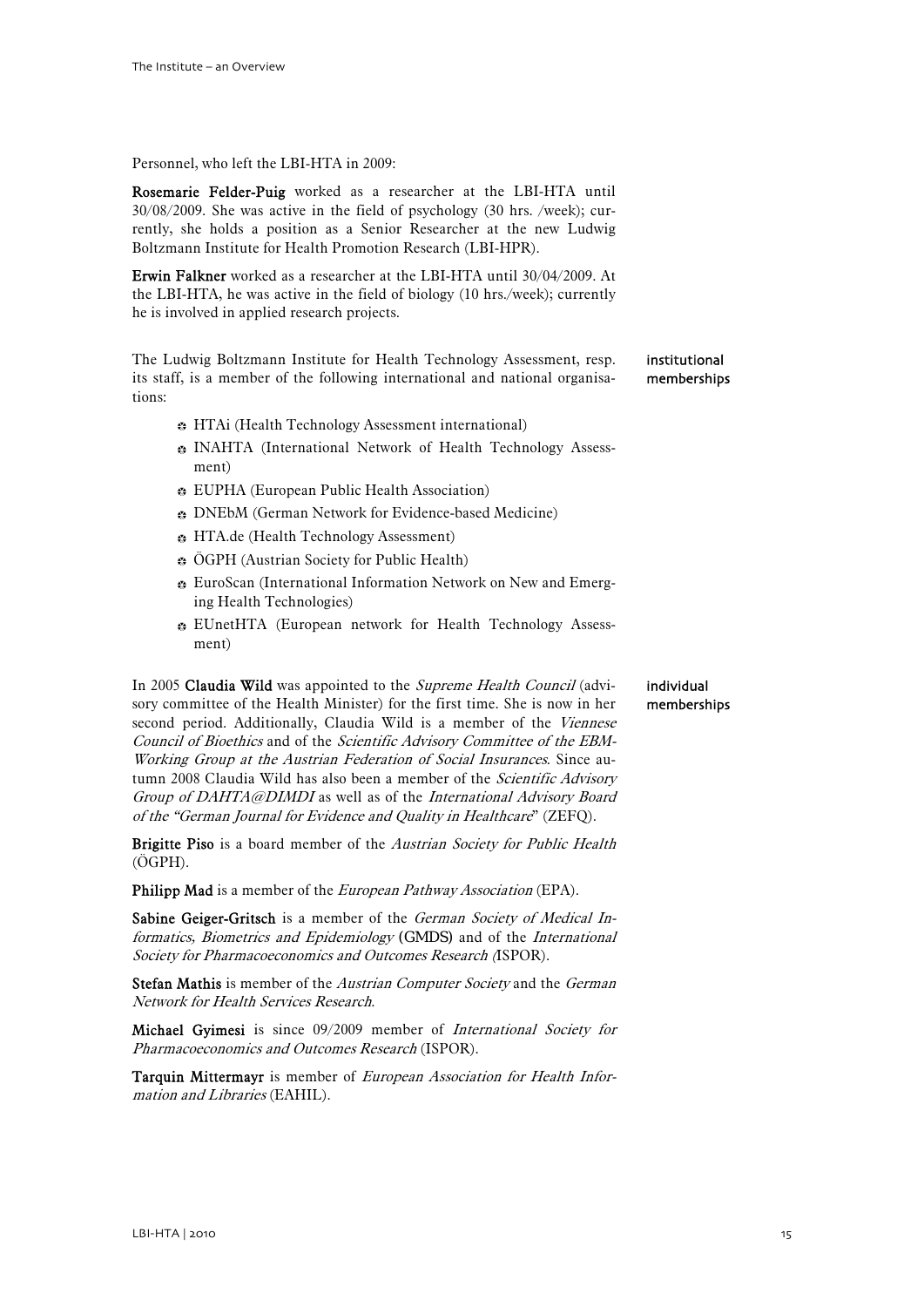# 1.5 Infrastructure

<span id="page-17-0"></span>The office of the LBI-HTA  $(279 \text{ m}^2 \text{ in total})$  consists of seven separate rooms and a 70 m² library/seminar room. At the end of 2008, the institute was equipped with 16 personal computer workstations. For 2010 no further additions are planned. office space and equipment

> During the summer of 2009 the Institute's library has undergone a major reorganisation. Project assistant Ms. Anita Stergner was engaged both in the stock-taking and re-cataloguing of the library's books, applying the National Library of Medicine's (NLM) method of classification. The books were subsequently re-shelved according to NLM-Classification categories. Simultaneously a new internal loan scheme was introduced to improve both the traceability and retrieval of books. An increase in acquisition requests in 2009 raised the number of books to 650. During the same period, the number of electronic journals rose to 16 titles, whilst - with currently eight titles the number of subscriptions to print-journals remained constant. library

> > With Medline (via Ovid), Embase, Scopus and UpToDate, the LBI-HTA furthermore holds licences to four of the most important medical and scientific databases. In addition to these, Ovid's Transplant Library was tested during a trial period last autumn.

Because the LBI-HTA intends to enable long-term and free access to its publications, strong emphasis has been placed on the (further) development of its document server (http://eprints.hta.lbg.ac.at) which provides extensive search options in English and German. In order to raise awareness of the Institute's research results internationally, summaries and other relevant information are regularly sent to the INAHTA office. Due to this co-operation, project reports and rapid assessments from the LBI-HTA have also been incorporated in the HTA-Database of the Centre for Reviews and Dissemination in York, and are accessible via [http://www.crd.york.ac.uk/crdweb/.](http://www.crd.york.ac.uk/crdweb/) international distribution

> Tarquin Mittermayr is responsible for the institute's library and provides systematic literature searches for the LBI-HTA's scientific staff.

# 1.6 Highlights of the Year

- On March 2nd 2009 the LBI-HTA hosted a scientific conference entitled 'FairHealth: Equity and Resource Allocation of Medical Interventions' at the Urania in Vienna. Besides theoretical analyses, the conference focussed on national and international practical examples, interdisciplinary approaches to research and HTA-perspectives, all of which stressed different aspects of (in-)equity in health care. The conference was open to the public and admission was free. The significant interest in the conference and its subject-matter was reflected in the number of delegates (130) and their positive response. "FairHealth" conference
	- On May 7th and 8th 2009, three years after it was launched, the LBI-HTA was evaluated. The purpose of the **evaluation** was to decide, as was expected, whether the Institute would continue for a further four years; it was decided that it will do so. During the two day process the international evaluators (Prof. John GABBAY, University of Southampton; Prof. Andrew STEVENS, evaluation of institute after 4 years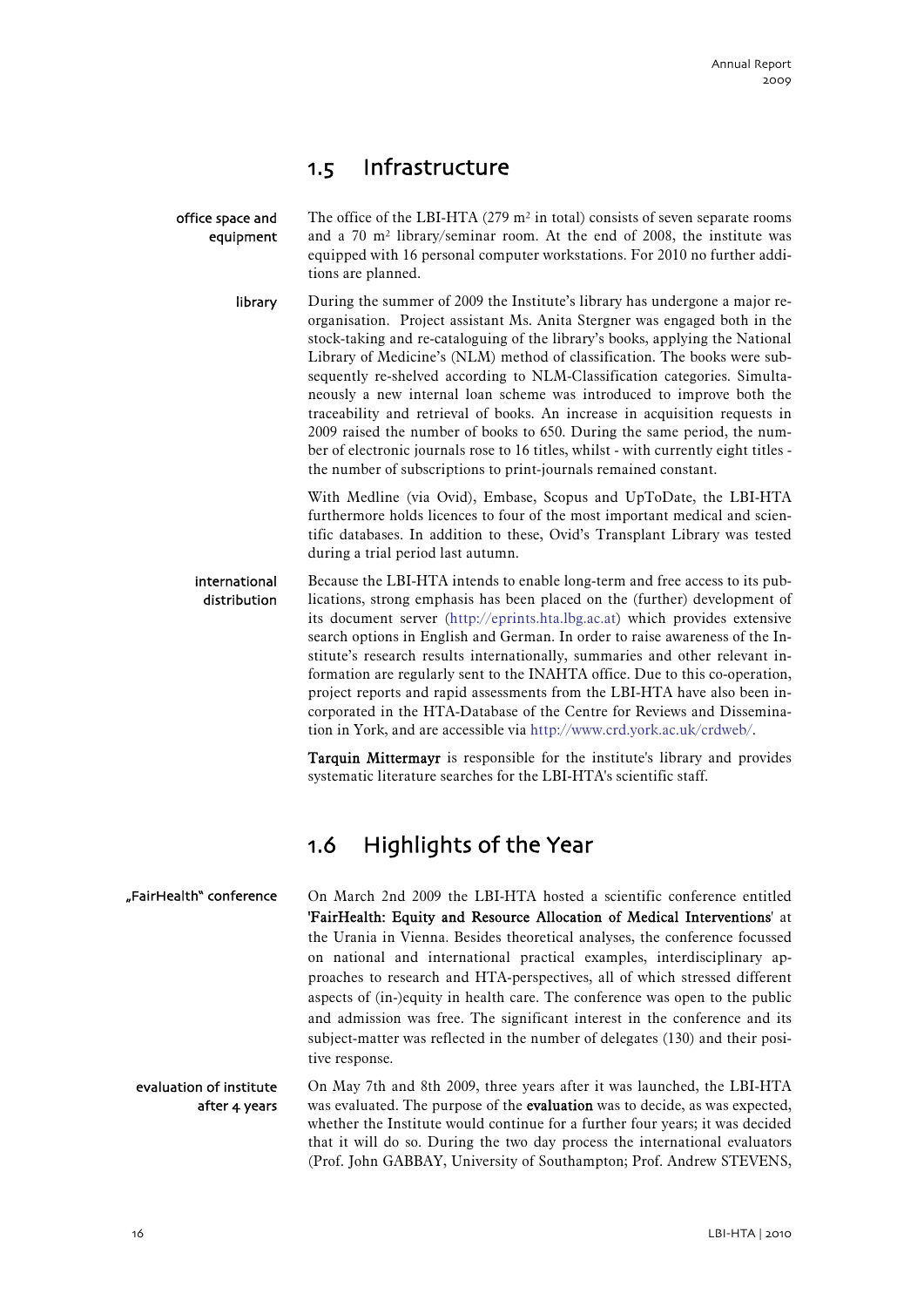University of Birmingham, Public Health, Epidemiology & Biostatistics; Prof. Stefan N. WILLICH, Charité Berlin, Institute for social medicine, epidemiology and health economics and evaluation expert Dr. Simon SOM-MER, Jacobs Foundation Zürich) interviewed not only the HTA-Team and its leaders, but also spoke to the LBI-HTA's partners and Scientific Advisory Group about their experiences with the Institute. Both the Ludwig Boltzmann Society and the LBI-HTA team were delighted with the highly positive results of the evaluation, which clearly acknowledged the rapid development of the Institute and the dedicated, high quality and valuable work done within it.

A result of third-party-funded projects, such as those brought about by the demand for rapid policy advice, has been the growth of the Institute (16 employees and contributions from several external experts). In order to absorb this expansion without making sacrifices in the quality of its research, after its evaluation in May, the Institute underwent organisational reform. A restructuring workshop took place in Kritzendorf, near Vienna, on 02.06.2009. This led to the work and administration of the Institute being separated into three departments: 1. High tech in hospitals (Head of Department: Claudia Wild), 2. Public Health and health services research (Head of Department: Brigitte Piso) and 3. Health economics (Head of Department: Ingrid Zechmeister).

Following the review of Horizon Scanning programmes in 2006, a Horizon Scanning programme for oncology was developed and piloted. In 2009 this programme was tested in routine practice for the first time. The first Decision Support Documents for Horizon Scanning in oncology were published in the autumn of 2009. A group of oncology drugs was selected by scanning various data sources and websites. A group of interdisciplinary experts then decided for which of these drugs short and concise Assessments should be carried out and passed on to decision makers. (DSD Horizon Scanning in Oncology are available online <http://hta.lbg.ac.at/de/content.php?iMenuID=96>). As the Horizon Scanning in oncology documents have been published (only) in English, they have aroused significant interest internationally, as well as in Austria.

After the end of the EU EUnetHTA project (2006-2008), a group of 25 European HTA institutions met in September 2008 in order to make strategic and resource plans for the interim period in 2009. In 2009, the LBI-HTA was the only Austrian "founding partner" of the EUnetHTA network which, thanks to long-term EU funding, will become a "Joint Action" between 2010 and 2012. In order to enable the EUnetHTA Joint Action partner organisations to reduce unnecessary overlaps and duplication in EU-wide HTA work, a web-based database of all planned and ongoing Assessments is being developed. Its development is being led by the LBI-HTA as part of Work package 7/ Stream B. Further projects in cooperation with other EUnetHTA partner organisations are planned and will be coordinated by the LBI-HTA from 2010.

The evaluation of individual medical services (MEL) supports the decision of their inclusion in the benefit-catalogue, which was first carried out in 2007/08, is now being regularly conducted. Completing this task in just a few weeks (mid-January to end of March) was not just a methodological challenge, but also an organisational one. The whole LBI-HTA team was involved in this project, which has already led to a number of publications. Furthermore, cooperation with the LBI-HTA's German counterpart, "NUB/

# restructuring of Institute into 3 departments

# Horizon Scanning in Oncology: aroused significant interest

international cooperation - EUnetHTA:

LBI-HTA actively involved in plans for further cooperation

German-Austrian cooperation in new hospital services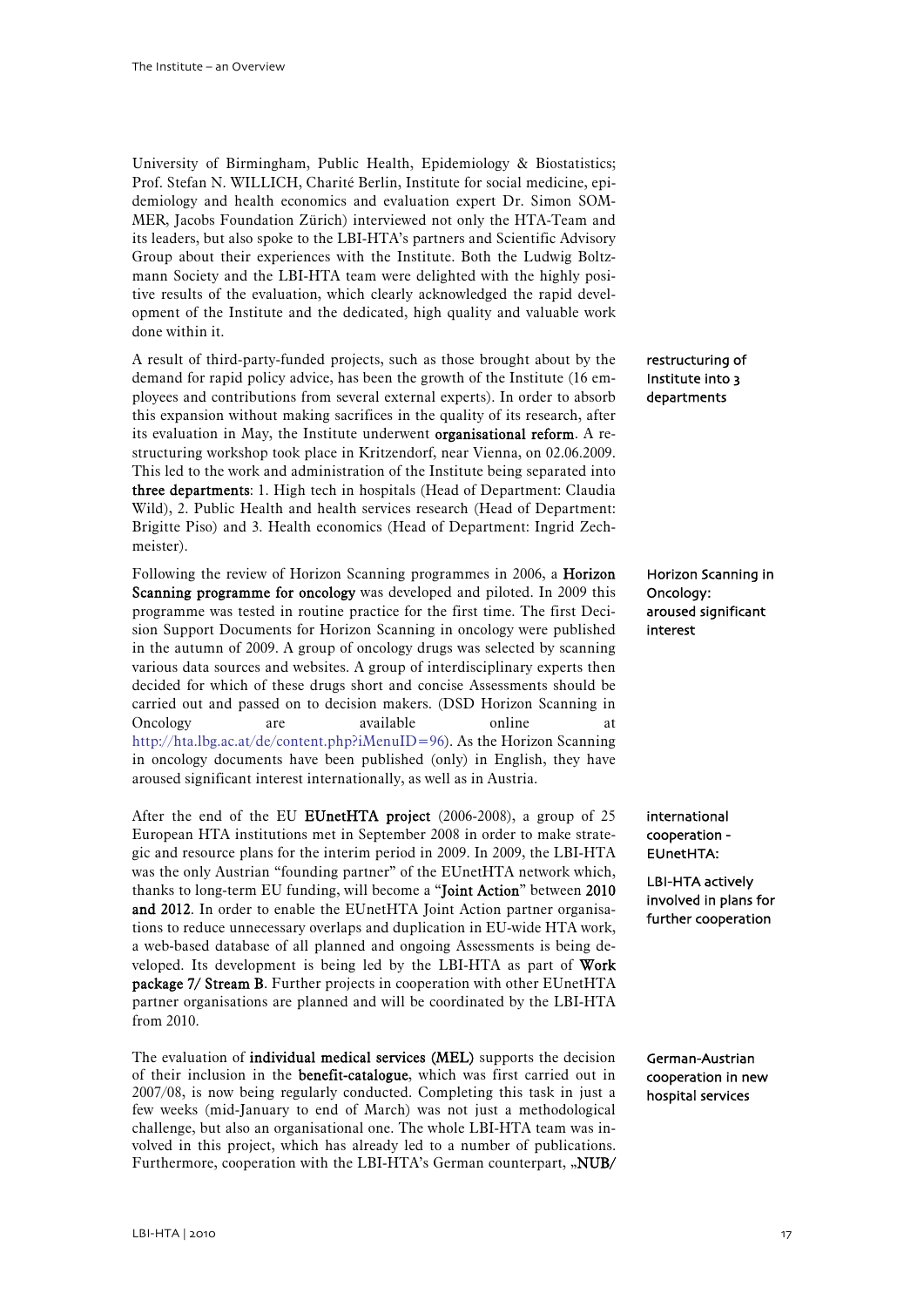New diagnosis and treatment procedures", which is often simultaneously faced with similar or identical new medical techniques, is increasing.

Transparent and comprehensible processing of data, assessments based on the GRADE tool, as well as (since January 2009) extraction tables written exclusively in English, all attract a great deal of international attention. As far as "globalisation of evidence, localisation of decision-making" is concerned, these methods help to reduce overlap with HTA work around the EU. prevention of overlaps in HTA work through GRADE

In 2009 the swine flu pandemic generated considerable media hype which reached its peak in the autumn. In order to help counter this mass hysteria boosted by the media, the LBI-HTA rapidly published an independent report on the new strain of flu, including data and facts intended to aid policy decisions. In an an interview with the Institute's director, Claudia Wild, on the Ӧ1 television channel's morning news bulletin on 03/11/09, the press finally found a voice which warned against scaremongering about the pandemic, and publicly argued for a rational view of the problem. The LBI-HTA, represented by Claudia Wild, was featured in the media 35 times in relation to swine flu, in a combination of print, online, TV and radio contributions. mediahype: swine flu

On the initiative of the ORAC publishing company, the Institute's book "Zahlenspiele in der Medizin" ("Numbers games in medicine") was written in the second half of 2009. The book deals with the often highly suggestive and therefore potentially misleading ways in which figures can be presented in the field of medicine. The 16 chapter book attempts to demonstrate these "numbers games", using numerous examples which are notable for their impact and/or timeliness. The aim of the book is to develop in its readers a certain awareness of these figures and statistics, and an understanding of how to interpret them. The book was compiled by 11 LBI-HTA employees and 3 external experts, and edited by Claudia Wild and Brigitte Piso. It will be published on 08.03.2010. book project: "Numbers games in medicine"

Nine members of the LBI-HTA team took part in the 11th Annual conference of the German Network for Evidence-Based Medicine, which took place in Berlin on 5th-7th July. In addition to their professional participation, participants used the opportunity for international networking. gaining knowledge, networking and celebrating: annual EBM conference

To mark the launch of the Ludwig Boltzmann Institute for Health Promotion Research (LBI-HPR) an opening party was held at the Ottakringer brewery in Vienna on 19.03.09. The employees of the LBI-HTA were invited, and many attended the event. LBI-HPR launch

At the end of September 2009 (28.09-29.09) a two-day networking event including a walking tour took place in Dorfgastein/Salzburg., in order to intensify exchange and cooperation with national networking walking tour

- $\hat{B}$  the Institute for Public Health, Medical Decision Making and HTA at the Private University for Health Sciences, Medical Informatics and Technology/UMIT,
- $\Leftrightarrow$  the Department for evidence-based medicine and clinical epidemiology/ DUK and
- b for the first time the Federal Institute for Quality and Costeffectiveness in health care/BIQG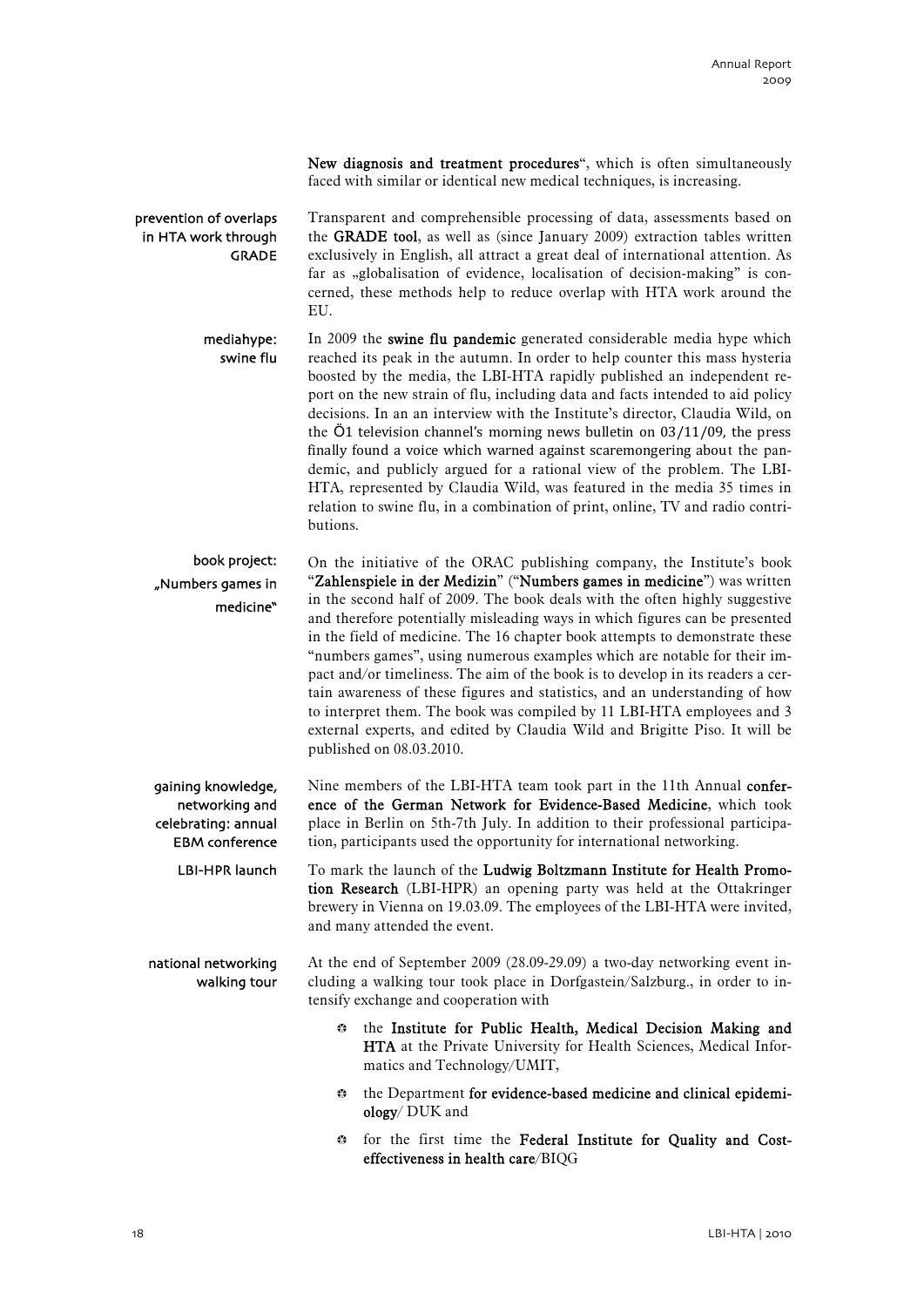cordingly.

<span id="page-20-0"></span>The aim of the networking event was for each institution to identify and develop its profililing.

| The LBI-HTA Christmas party took place on 16.12.2009. It began with a<br>tour of the "Bodycheck" exhibition at Vienna's Technical Museum and was<br>followed by a pleasant trip to the "Roter Elefant" restaurant. | Christmas party     |
|--------------------------------------------------------------------------------------------------------------------------------------------------------------------------------------------------------------------|---------------------|
| Finally, 3 employees of the LBI-HTA had children in 2009: Ingrid Zech-<br>meister (Paula: 22.12.2008), Sabine Geiger-Gritsch (Anna: 18.06.2009) und                                                                | children and births |

# 1.7 Research Programme

The work program of the LBI-HTA consists of five programme lines, which will be briefly described. All projects will be explained in chapter 2 (research), within the context of the different programme lines.

Stefan Mathis (Lorenz: 16.06.2009). These births were also celebrated ac-

#### Comprehensive assessments of health interventions & evidence-based health services research programme line 1

HTA can now look back on 20 years of methodological developments and international harmonisation. "Traditional" assessments answer questions on new/innovative or established medical interventions such as

- $\bullet$  Is the intervention effective, does it work?
- **B** For whom, which subgroup of patients?
- $\mathbf{A}$  At what cost?
- $\div$  How does the intervention compare with alternatives?

Unlike traditional HTA, evidence-based health services are still young, but are based on the same basic research principles: systematic literature search and analysis, transparent presentation of sources, process and results and interdisciplinary perspectives. In contrast to the results from the critical appraisal of medical interventions, the results from health services research are deeply anchored in the health systems concerned and cannot be as easily transferred into other systems. The research field of evidence-based planning follows the approach of distinguishing between demand and need and of critically questioning the actual utilisation of health services.

For that reason, the LBI-HTA, as an HTA institute in a small country, is devoted to bringing international HTA into the national context and to further developing methods of evidence-based health services research.

# Scientific support of health policy and decision-maker networks

Policy-relevant decisions are traditionally reached on the basis of a consensus of high-ranking experts in boards and committees. This process of exclusively expert-based (so-called eminence-based) decision-making is highly prone to bias, conflict of interests and doctrine. It is the aim of evidencebased support to decision-making to collect and present recent research results and to provide a more rational and transparent input to the process of health policy decision-making, independent of influences from interest

### programme line 2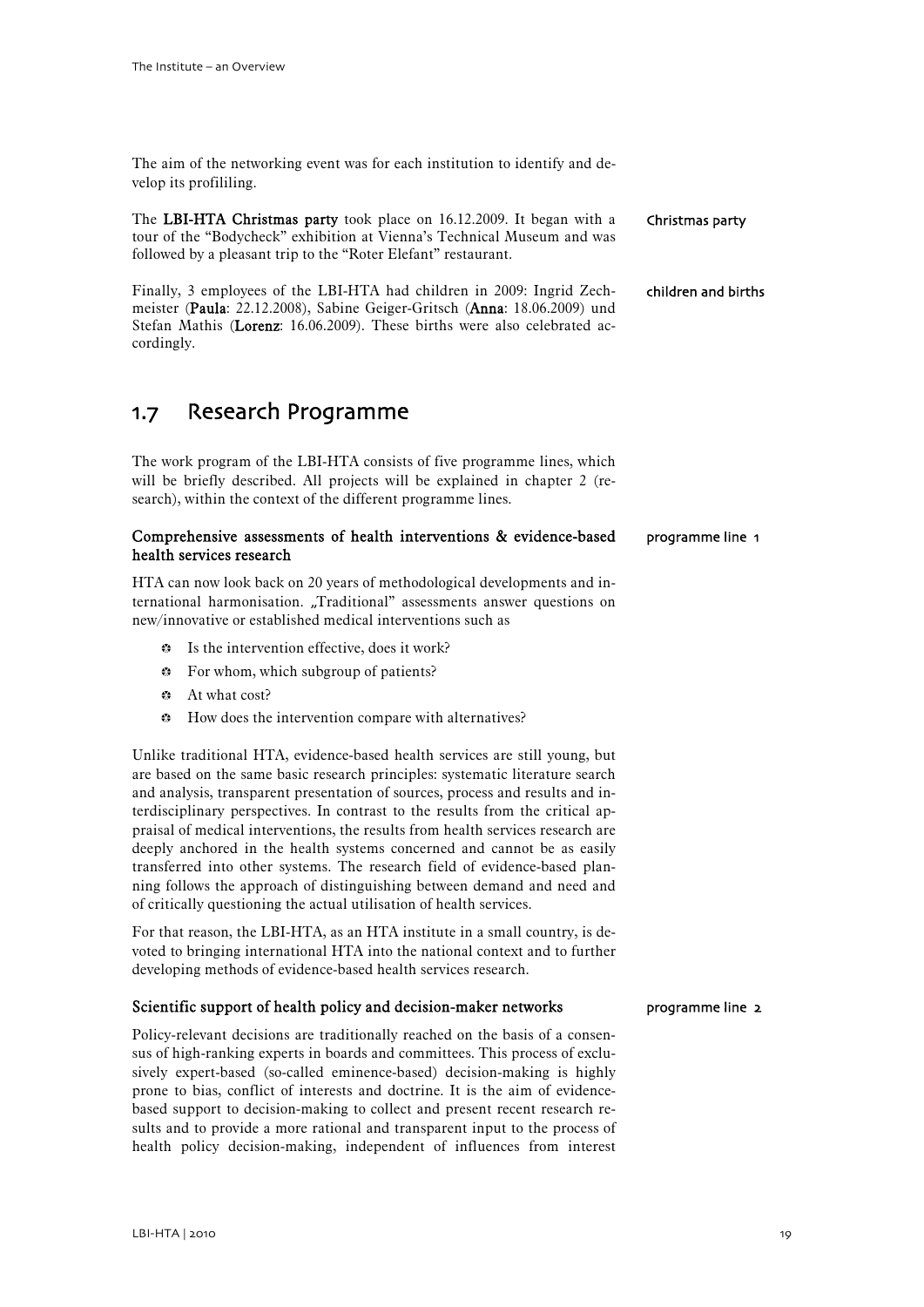groups. The aim is to shape the process in the long term by systematically questioning marketed information and by asking for sound evidence.

It is the task of the scientific support of health policy and decision-maker networks to react rapidly to demand and to present the evidence to decisionmakers in a transparent and readable format.

# Health Technology Assessment in hospitals

The informal "HTA in hospitals" network consists of a group of about 20 high-ranking decision-makers (medical directors and quality managers) from almost exclusively Austrian hospital cooperation. The network meets twice a year (June and October) in order to obtain informative HTA input into 4 key topics, to discuss them and to exchange ideas on regulation and reimbursement issues.

The task of the LBI-HTA is to coordinate the meetings, to request and collect current topics and to prepare the presentations. The format of the meetings is for each topic to be presented from the HTA perspective and by an invited clinical expert, which subsequently leads into a structured discussion.

# Scientific decision support of the Health Ministry

It is the task of the LBI-HTA to provide - on request - scientific support to different committees of the Austrian Health Ministry (BMG, [http://www.bmg.gv.at\)](http://www.bmg.gv.at/):

- $\bullet$  to support the Medical Advisory Group in the maintenance of the Austrian medical procedure classification (Austrian DRG Catalogue) with evidence analysis of new/innovative or established medical interventions.
- $\bullet$  to react to information enquiries in the Supreme Health Council (advisory committee of the Health Minister).

#### Public understanding and research transfer programme line 3

Quite often - steered by early media coverage - the demand for new/innovative health care interventions emerges, even before market approval or reimbursement. "Public understanding" is both the transfer of knowledge about market forces and about methods for critically questioning the evidence presented on effectiveness and cost-effectiveness, appropriateness, and methodological support for the differentiation between new and innovative interventions. "Public understanding" is meant to contribute to a better understanding of true effectiveness and, at the same time, to a democratic shaping of benefit packages.

The intention of "public understanding and research transfer" is to build up - through presentations, seminars, monthly newsletter, a user-friendly website and search support - a critical mass of patients, journalists, representatives of the health administration, academia etc. that questions the information presented and asks for sound evidence before decision making.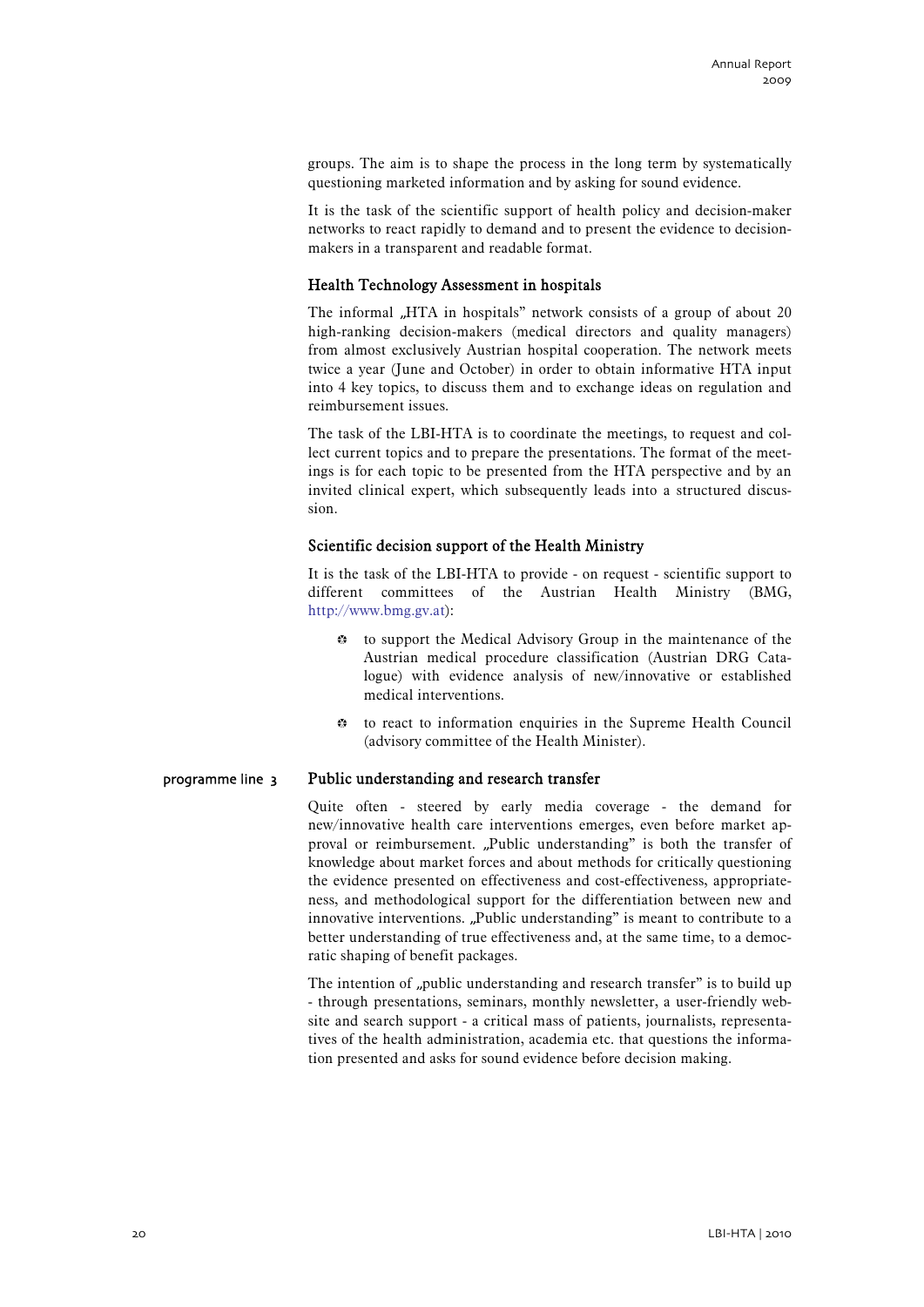# HTA-implementation: Development and informing on effective policy instruments

Evidence for the effectiveness and cost-effectiveness of numerous technologies and interventions can often only be presented after market approval and several years' use under real clinical conditions. However, even then, ineffective technologies are widely spread and applied. Since it is ethically not justifiable to withhold true medical innovations from patients, and because pseudo-innovations absorb a lot of resources, taking new technologies under "surveillance" or "limited application" at specific medical centres is increasingly frequently considered. Consequently, final decisions on reimbursement are made only after patient-relevant outcome data become available.

Methods for limited application and the assessment and appraisal of technologies and interventions after having obtained patient-relevant outcome data are still young. In this programme line, they will be further developed and applied.

# International cooperation / HTA Best Practice

International cooperation and collaboration, particularly within the European Union, is becoming increasingly important in order to avoid redundancies in the assessment of medical technologies prior to reimbursement or inclusion in public benefit catalogues. Drugs that have been approved by the European regulatory authority EMEA are being launched simultaneously in European markets. In addition, medical products and technologies are being launched nearly at the same time in European markets.

The EU-project "EUnetHTA – European Network for Health Technology Assessments" is concerned with the development and implementation of structures and networks for transnational HTA-cooperation. This project was funded by the EU from 2006 to 2008 and was continued without public funding throughout 2009. From 2010 until 2012, in the form of a Joint Action, it will be funded by the EU again.

The LBI-HTA was co-initiator and has been a leading partner of EUnetHTA for years. The LBI-HTA manages work package 7 in close cooperation with the French HAS/Haute Authorité de Santé. Work package 7 is concerned with rapid exchange of information on the assessment of new technologies after their approval but prior to their introduction on the market.

programme line 4

# programme line 5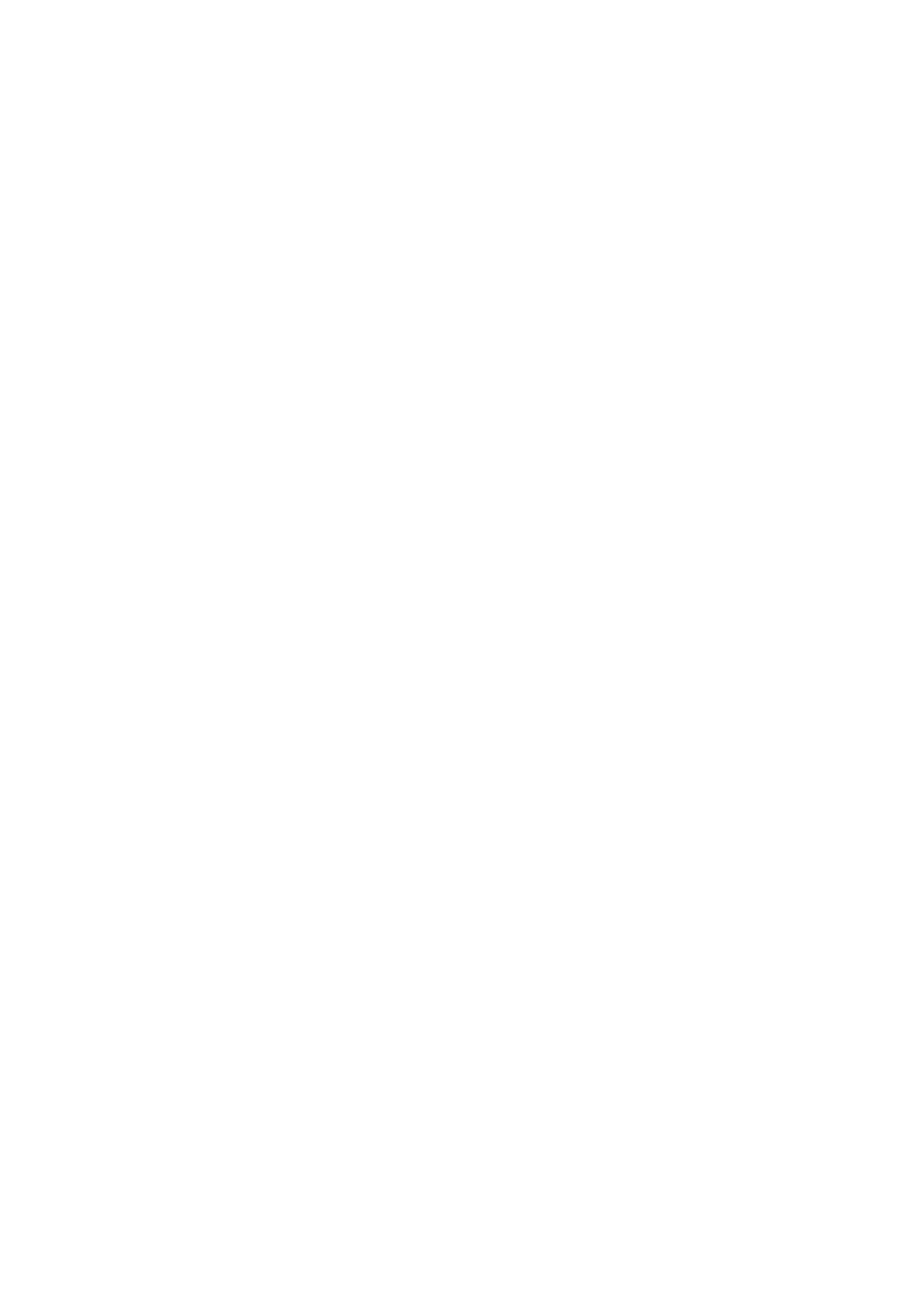# <span id="page-24-0"></span>2 Research

# 2.1 Projects and Scientific Support of Decisionmaking

# Economic aspects of clinically effective and efficient models of health services in alcohol addiction treatment

programme line 1: assessments

Project leader: Philipp Radlberger Duration: 10/2007 – 04/2010

Part 1: International models and approaches of outcome measurement (completed)

Part 2: Selected models of integrated care and their evaluation (completed) Part 3: Comparison of services and costs in practical context: economic analysis of therapeutic institutions in Traun (GESPAG) ND Kalksburg (ongoing)

Background: Increasingly, psychiatric and socio-medical therapeutic institutions have to deal with the discussion and measurement of their outcomes. Given this fact, the project, which is structured in three parts, aims to produce a synthesis of published knowledge and its analysis in order to gain new knowledge for concrete evaluations of therapeutic institutions. Several highly heterogeneous approaches exist in the organisation of the services: easily accessible out-patient therapies, day-care, as well as in-patient services. There is relatively little comparative evidence of clinical effectiveness of the different approaches, treatment results and costs.

Aims and research objectives. To give an overview of the different treatment models, to analyse some models of integrated care, to reach conclusions about the evaluation of cost-effectiveness analysis of in- and out-patient therapies for people suffering from alcohol addiction, to transfer the main features of a model of integrated care services to the region of Salzburg and to carry out an economic evaluation of the existing and a potential integrated care model.

Method: Part 1: Systematic review, literature- and data analysis; Part 2: Additional search of published and grey literature; hand search and internet research for chosen models of good practice; direct contact and expert interviews; systematic organisation analysis of the three examples of integrated care according to their procedural design, gateway communication structures; analysis of grey literature and cost data available; formulation of quality indicators which could be benchmarks for other models of service of integrated care in alcohol addiction treatment;. Part 3: expert (group-) interviews, clinical and cost data description, cost-consequence analysis

- $\Leftrightarrow$  description of actual structure of financing
- $\Leftrightarrow$  definition of outcome parameters in clinical records
- $\bullet$  description of cost data
- $\Leftrightarrow$  identification of successful treatment in clinical records
- <sup>●</sup> cost-consequence analysis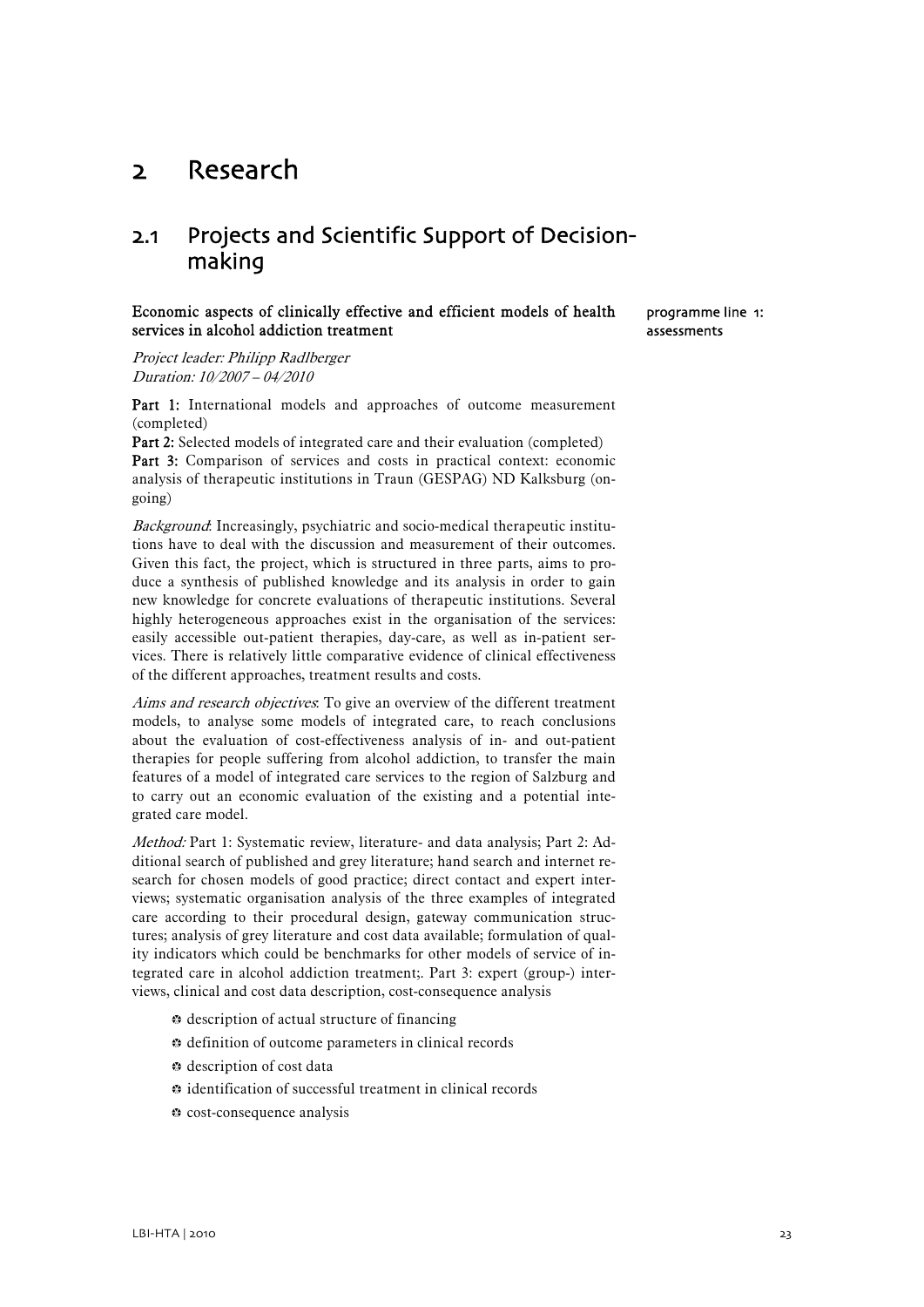Results Part 1: Typologies of diagnosis and treatment planning are internationally incoherent. Some systematisations of health services are more advanced than others. There is a wide spectrum of alternative treatments including medical interventions in short intervention withdrawal, psychotherapies, group-, family- and behavioural therapies as well as relapse prevention measures and labour market reintegration facilities. According to the model of service supply, in-patient, out-patient or day care settings are chosen. Case management approaches implying individual carers helping with organising and coordinating flexible treatment structures stand in opposition to treatment strategies where therapy plans are strictly fixed and scheduled immediately after diagnosis. Apart from evidence on clinical effectiveness, economic arguments can also influence the structures of health service supply. The fact that most countries are initiating screening programs is indicating that the economic importance of prevention is more and more recognised. General practitioners as gatekeepers can be considered key actors from an organisational point of view.

Results Part 2. The comparison of three projects of integrated care in terms of combination of in- and out-patient treatments was done on the three levels of structure, processes and results. The "addiction therapy in a linked system/EVS" centres the gateway management of institutional elements as a key quality indicator for the system by introducing a communication matrix. The evaluation of the Jellinek-model uses an adapted quality management tool for enterprises. Even though the UKATT as a big RCT with an economic piggyback-design put the focus on clinical outcome parameters, authors agree with the two other evaluations in considering the retention rate as highly relevant.

Discussion: Overall there are many well evaluated single interventions, but only very few coordinated models of integrated alcohol therapy. Those who exist are mostly young, which explains a lack of evidence in the field of quality measurement. The analysis of a few regional pilot projects shows the high explanatory relevance of gateway management and retention rate for the overall quality of a treatment system in alcohol addiction.

Publication (Part 1 & 2): HTA-Project report 10 <http://eprints.hta.lbg.ac.at/813/>

programme line 1: assessments

# Evidence supported health service planning

Project leader: Stefan Mathis Duration: 10/2008 – 08/2009

Background: Health services planning must consider aspects of demand (incidence/prevalence and distribution of illness and health conditions) and aspects of supply (hospital services, physicians' services, location and payment of medical equipment, drugs or medical devices, nursing services). Additionally, social aspects which have an impact on health and disease must be taken into account. Economic pressures to enhance the efficiency and quality and lower the costs of health care are reasons to scrutinise traditional methods of health services planning. While it is not the aim of this work (which is based on the methodological literature on health services planning) to make general recommendations for health services planning, we aim to identify ways of increasing scientific support and evidence based practice in the process of planning.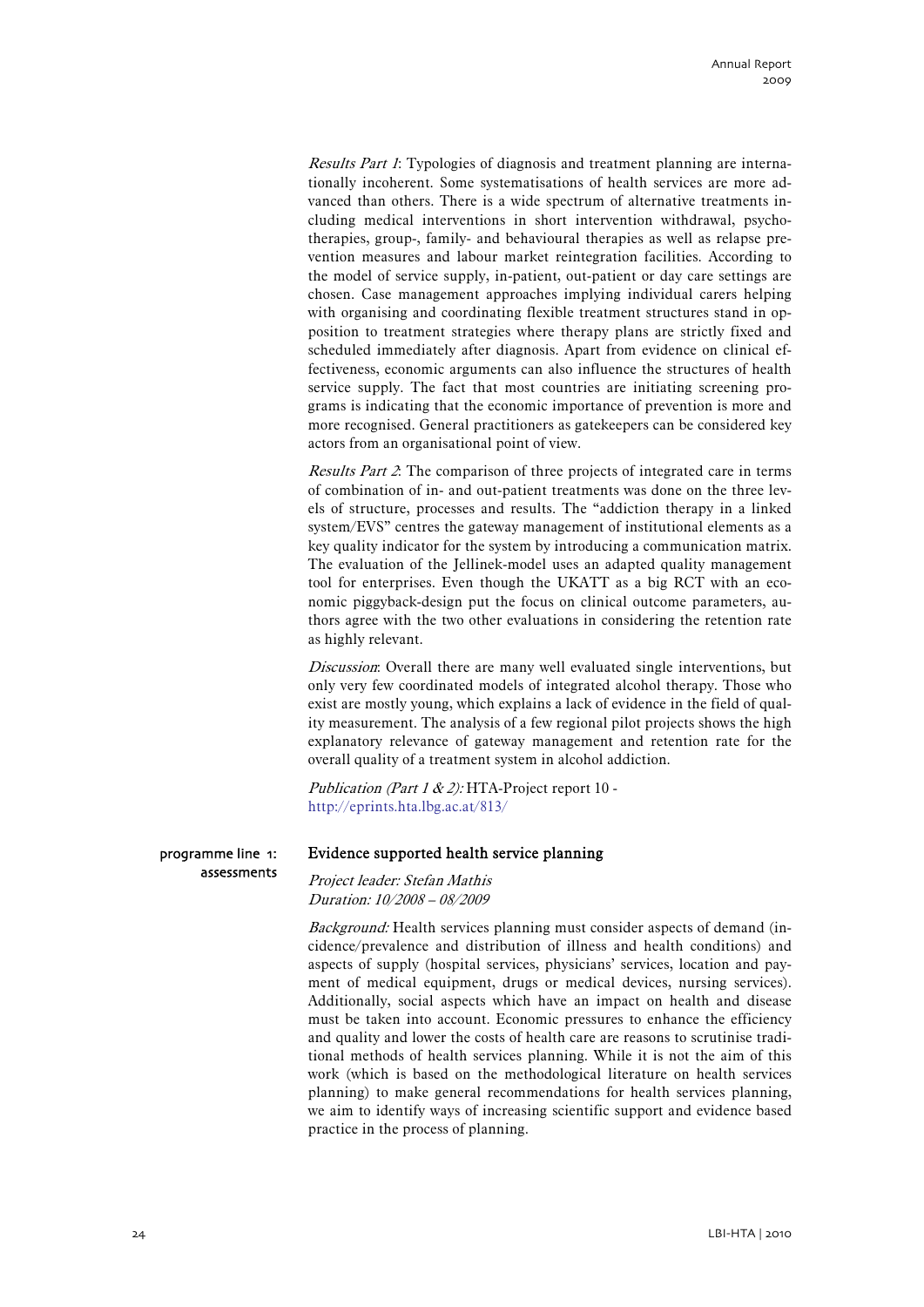Method: 1. Research questions were narrowed down by means of a scoping process. 2. A literature search was performed and (3.) publications containing detailed descriptions of applied planning methods (according to inclusion/exclusion criteria) were selected. 4. The methods were described and (5.) steps in planning compared. 6. The essential steps in the planning guidance analysed and the potential for using an evidence based approach to planning were discussed.

Results: Based on the 34 public health care planning documents identified, which included plans and planning methodologies, we selected 5 models for further analysis:

- $\bullet$  The English method of "Health Care Needs Assessment" (HCNA)
- $\div$  The Australian "Community health needs assessment for health service planning" (CHNAP)
- $\div$  The American method of "Community Health Assessment and Action Planning" (CHAAP),
- $\bullet$  The Canadian "Population needs-based health-care resource allocation and planning" (PoNHRAP), as well as
- $\div$  The Austrian "Österreichische Strukturplan Gesundheit" (ÖSG).

By using the analytical framework of "Health Services Planning" (Thomas, 2003) – a strategic planning guide - core elements of the planning process can be compared. Obtaining information on the health of the population and the availability of services, as well as the evaluation of the benefit of the available health services, are important steps. The analysis also revealed that different planning methods focus on different areas (participation, prioritisation, needs assessment, public health aspects, indicator choice, and service density)

The comparative analysis also highlighted ways of intensifying the use of evidence and evidence based practice. The different planning methods use different types of evidence (knowledge of effects of implementation, analysis of policy, decision process analysis, knowledge of acceptability and values, knowledge of relative needs) and therefore require different methodological instruments.

Discussion: Published and unpublished studies are required to develop the evidence base required in planning. An objective consideration of the methods which can be used in health services planning is only possible if the planning steps are transparent. By using the core elements of planning identified in this review, one can analyse and – where required – optimise one's own planning.

Recommendations: We recommend evidence based planning. Health Technology Assessment/HTA may be applied in identifying objective need (by assessing net benefit) and may be of used in other aspects of planning

Publication: HTA-Project report 21 - <http://eprints.hta.lbg.ac.at/843>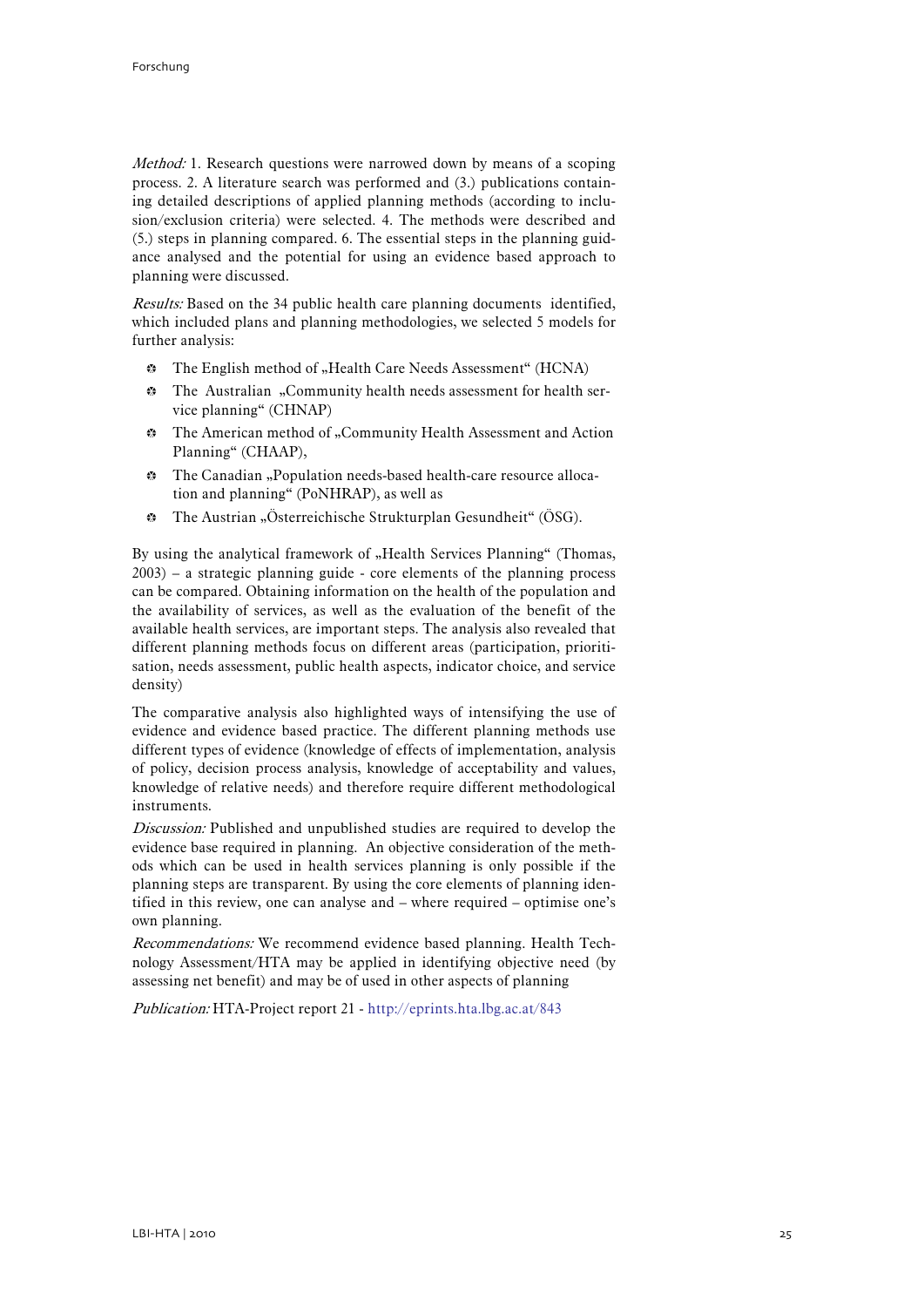### programme line 1: assessments

# Classification of severity for neuro- and trauma rehab patients

Project leader: Brigitte Piso Duration: 09/2008 – 01/2010 Researcher (Part 1): Christoph Pammer, Muna Abuzahra, (Part 2): Muna Abuzahra, Brigitte Piso, (Part 3): Muna Abuzahra, Brigitte Piso.

Part 1: Classification of severity for neuro- and trauma rehab patients. Instruments used classifying stroke and trauma patients (completed)

Part 2: International experiences in applying classification of severity for quality-assurance, performance-assessement and reimbursement (completed)

Part 3: Applications of classification of severity for neuro- and trauma rehab patients in Austria (ongoing)

#### Part 1: completed:

Part 1: instruments used classifying neuro and trauma patients Background: The evidence, that the implementation of quality assurance systems in neurologic and trauma rehabilitation is able to improve patients' functional health status is low. Indicators for outcome measurement should be assessed- not only for quality assurance reasons. Neurologic rehabilitation aims at improving the functional health status of patients as well as reintegrating patients in social participation. Therefore a variety of instruments for assessing functional health outcomes, activity and participation of patients have been developed and validated. The comprehensive and multidimensional assessment of patients´ health status is the basis of allocation decisions, standardised planning in rehabilitation as well as coming up to the patients´ and the health care providers´ expectations. The selection of appropriate measuring instruments makes significant contributions to improved patient care and its treatment outcomes.

The first part of this project aimed at identifying instruments for classifying disease severity in patients with neurologic or trauma rehabilitation and assessing them according to test quality criteria. As an example, chose two specific diagnostic groups (stroke and traumatic brain injury)

Method: We identified 2527 publications by systematic literature search and hand search. 167 full text articles met our inclusion criteria and were included in further analyses.

Results: In stroke patients, specific instruments for classifying the severity of the disease show better test quality than generic instruments. We recommend the National Institut of Health Stroke Scale (NIHSS), the Beck Depression Inventory (BDI), the Frenchay Activities Index (FAI), the Stroke Impact Scale (SIS) and the Stroke Specific Quality of Life Scale (SSOOL) according to test quality criteria. In patients with traumatic brain injury specific instruments do not necessarily perform better than generic instruments. We recommend the Disability Rating Scale (DRS) and the Community Integration Questionnaire (CIQ).

Conclusion: Instrument selection is not only dependant of test quality (and feasibility and acceptability issues), but also of the purpose the measurements should serve in the system. Generic instruments can be used across different diseases, while additionally other criteria have to be assessed disease specific (modular composition of generic and disease specific instruments).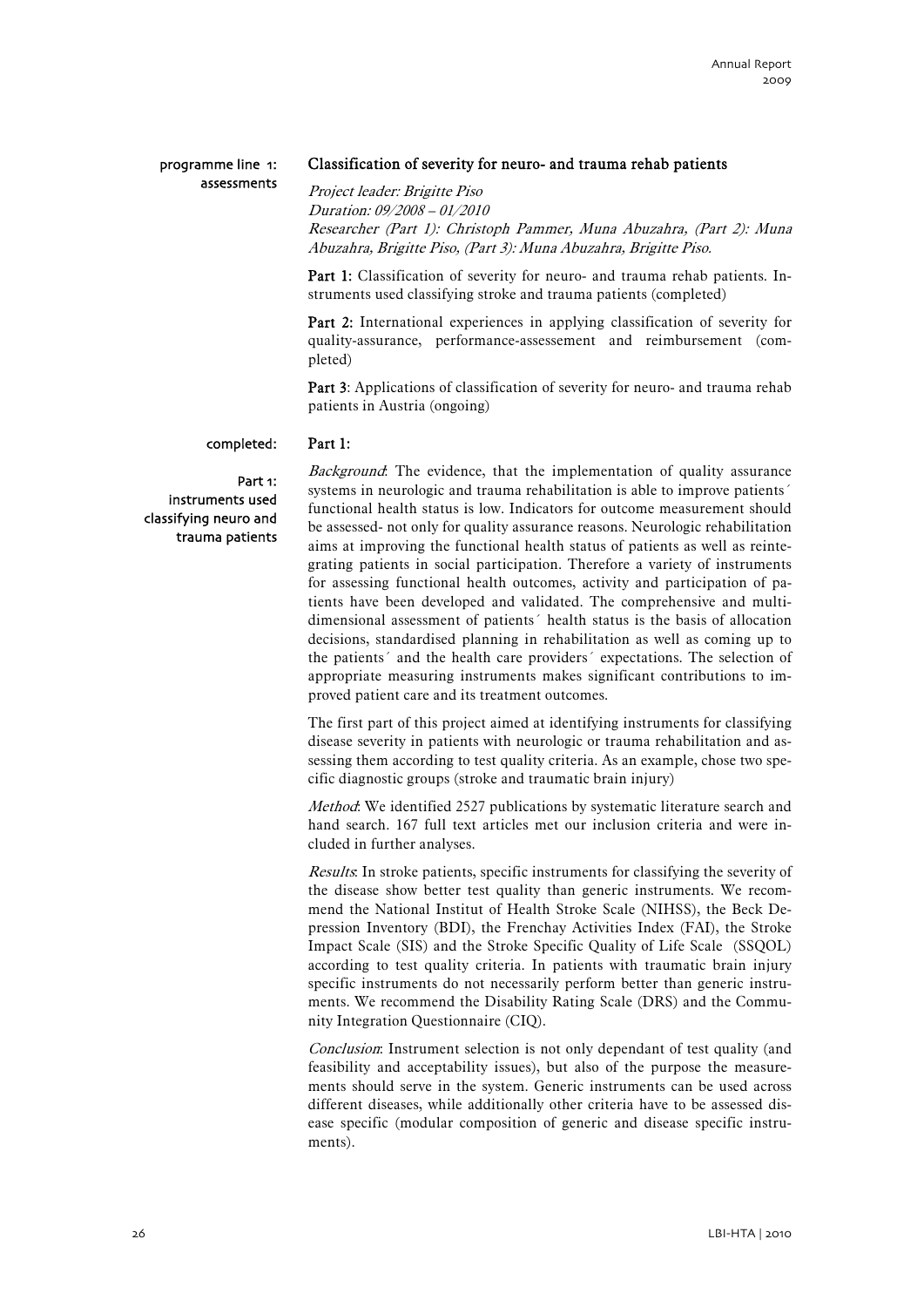For a choice of measurement instruments in neurological and trauma rehabilitation in Austria, aims of measurements have to be defined. It has to be clarified, whether and in which way measurements for quality assurance and outcome evaluation will be implemented and if it will be connected to reimbursement.

### Part 2:

Background: Neurologic and traumatologic rehabilitation are highly complex. The evaluation of quality and performance is important in order to meet the requirements of patients, care providers and funders of health care. Increased efficiency can be achieved by using outcome-oriented payment models. Differentiation by severity of disease using generic (overall diagnosis) assessment instruments could be used in quality measurement and linked to reimbursement systems.

Method: This report considers whether and which generic assessment instruments are used in quality and performance measurement, or in determining levels of reimbursement, in neuro and trauma rehabilitation. In particular, it explores international experiences with such instruments. A systematic literature review and a selective internet search were conducted in order to answer these questions.

Results: In Germany and in Switzerland pilot studies of generic instruments for quality and performance measurement are being conducted. In Australia the AROC (Australasian Rehabilitation Outcome Centre) carries out quality measurement in rehabilitation almost nationwide, and uses the FIM (Functional Independency Measure). The application of generic instruments in outcome orientated payment systems has been tested in Germany using the FIM and the SINGER (Selbstständigkeitsindex für die neurologische und geriatrische Rehabilitation). In Switzerland, the LTR (leistungsorientiertes Tarifmodell, performance-oriented tariff model) is currently being tested. In Great Britain the RCS (Rehabilitation Complexity Scale), the NPDS (Northwick Park nursing Dependency Scale), and the NPTDA (Northwick Park Therapy Dependency Assessment) have been developed and are currently being piloted. In Australia the AN-SNAP-Classification (Australian National Sub-acute and Non-acute Patient Classification System), in which the differentiation of severity is based on the FIM, has been developed. In the USA the FIM has been in use for the differentiation of severity in the PPS (Prospective Payment System) since 2002.

Most of the studies reviewed which discuss the use of generic instruments in reimbursement are from the USA. For the most part, they evaluate the PPS. The costs of neuro and trauma rehabilitation are higher than the level of reimbursement designated by the PPS. Since the implementation of the PPS, the average length of stay has decreased and rate of discharges to home has increased.

Conclusion: Generic Instruments can be used for various purposes. In Austria, pilot projects of the use of generic instruments for the measurement of quality and/or reimbursement, which take into consideration previous international experiences and projects, are recommended.

Publication (Part 1 & 2): HTA Project report 23a: <http://eprints.hta.lbg.ac.at/866/> HTA Project report 23b <http://eprints.hta.lbg.ac.at/867/>

### completed:

Part 2: International experiences in classification of severity for quality-assurance, performanceassessement and reimbursement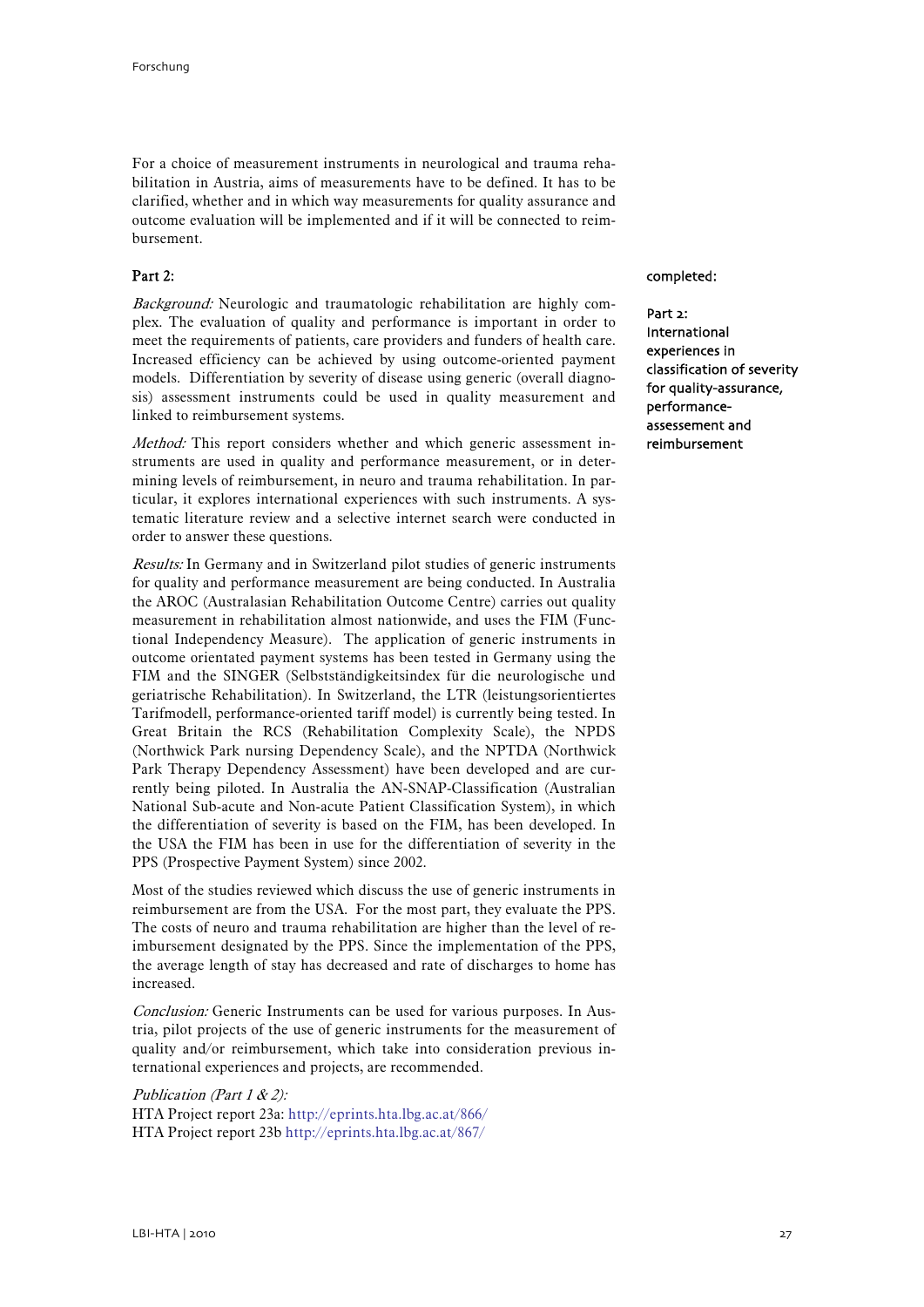### ongoing:

Part 3: applications of classification of severity for neuro- and trauma rehab patients in Austria

### Part 3:

Following the two literature reviews, part 3 will empirically analyse the status quo of classification the severity for neuro- and trauma rehabilitation patients in Autria. To this effect several neuro- and trauma rehabilitation centres will be surveyed by using a questionnaire that will include at least the following questions:

- $\bullet$  Which instruments are used for classifying the severity for patients in neuro- and trauma rehabilitation centres in Austria?
- $\bullet$  Which purpose are they used for?
- $\bullet$  Are there already pilot projects excisting in classifying of severity for neuro- and trauma rehabilitation patients?

### programme line 1: assessments

# Coverage with Evidence Development - Experiences from selected countries

Project leader: Anna Nachtnebel Duration: 10/2008 – 01/2009

Background: In order to allocate scarce resources effectively, reimbursement decisions for health technologies should be evidence-based. However, decision-makers are often confronted with the problem that study results are either not applicable to clinical routine or that high quality data is not available at all. Possible consequences of decisions under uncertainty could be high opportunity costs in terms of wasting limited resources or increased risks for patients.

Methods: This project was based on information available in the public domain, primarily on the websites of the included institutions CMS, MSAC and NICE. Additional data was identified by conducting a literature search on PubMed Central and the HTA database. Remaining ambiguity was sought to be clarified by personal contact with experts.

Results: The concept of Coverage with Evidence Development has already been employed in the USA, England and Australia. Despite differences in the terms used, the underlying principle is identical: Reimbursement of technologies is tied to the condition of further evidence generation. While providing an opportunity to influence study-designs and outcomes, decisionmakers should be enabled to obtain data specifically tailored to meet their needs without restricting access to promising technologies.

Although the three countries investigated show substantial differences, similarities exist in terms of the appliance of Coverage with Evidence Development mostly for new or emerging technologies, the inclusion of evidence generated through a variety of study designs, as well as in the basic refusal of service providers to fund additional research. Further similarities include that several unresolved issues that seem to impact on the successful implementation of Coverage with Evidence Development. Some of the most important ones are questions concerning choice of the best study-design, identification of suitable technologies and of the best point in the life-cycle, consequences for industry and patients and foremost, assurance of funding for additional studies.

Conclusions: Although some differences can be found in the use of Coverage with Evidence Development in the USA, England and Australia, several common factors seem to determine the success of this decision-making tool.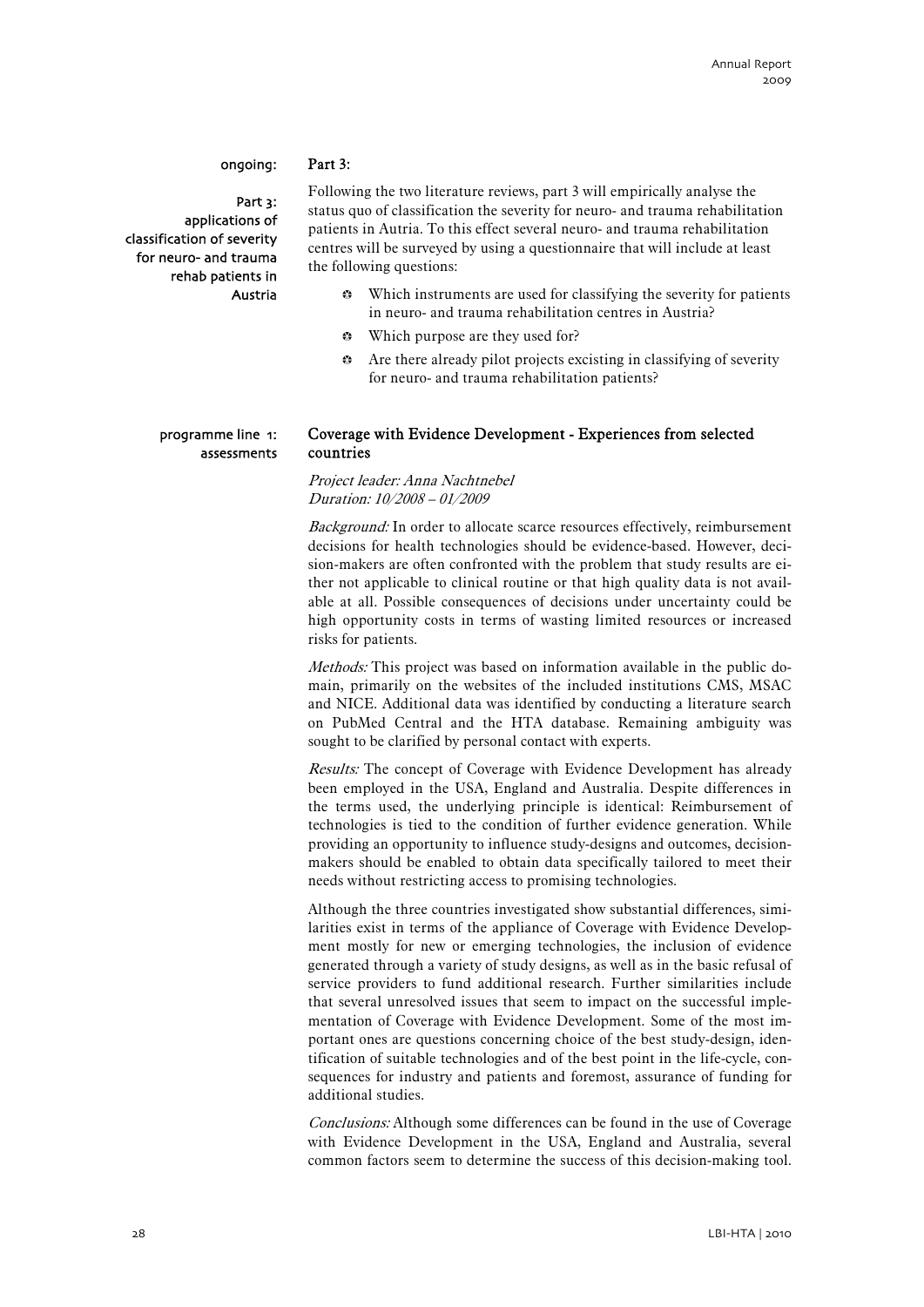Suitable technologies and adequate study-designs should be identified in a clear and transparent process which includes all relevant stakeholders. If, additionally, appropriate funding mechanisms for further evidence generation are in place, Coverage with Evidence Development will prove a valuable means for reimbursement decisions.

Publikation: HTA-Project report 24 - <http://eprints.hta.lbg.ac.at/818/>

### Evaluations of child and adolescent psychiatry

Project leaders: Roman Winkler (overall project, clinical evaluations of project part 1 and applied evaluation research of project part 2), Philipp Radlberger (economic evaluation of project part 1), Ingrid Zechmeister (economic evaluation of project part 2).

Part 1: Clinical and economic evaluations of child and adolescent psychiatry (completed). Duration: 10/2008 – 11/2009

Part 2: Evaluation study at the University Department of Child and Adolescent Psychiatry (Christian-Doppler-Klinik) in Salzburg (ongoing). Duration: 01/2010 – 12/2011

Background: The treatment of mentally disordered children and adolescents largely uses extensive therapy concepts including medical, psychotherapeutic and socio-pedagogical interventions, which are adjusted to patients' individual needs. However, in the context of therapeutic evaluations and quality assurance, there is a lack of evidence regarding therapeutic outcomes (such as clinical improvements, quality of life) and satisfaction rates of patients and their relatives concerning therapy care. Additionally, there is a need for socio-economic longterm outcomes assessing parameters such as school success or working ability of mentally disordered children and adolescents. Research also needs to focus on economic evaluations, which relate therapy outcomes to resource management. In Austria, applied evaluation research is still at the beginning. Hence, this co-operation shall inter alia contribute to improve the Austrian data basis on quality evaluations.

Aims and research questions. The first project part pursued the goal to provide a systematic literature review regarding evaluation methods, to identify applied evaluation instruments and to analyse systematically therapy outcomes such as clinical symtomatology, health-related life quality, patients' satisfaction rates, socio-economic longterm outcomes and the cost effectiveness of treatments. The overall aim was to identify adequate benchmarks for the Austrian context. Hence, project part 1 was based on the following research questions:

- 1. Which evaluation indicators and which methods and instruments have been used to evaluate treatment programmes for mentally disordered children and adolescents within the international context?
- 2. Which therapy outcomes have been identified so far and which ones can be identified as benchmarks for the Austrian context? Which socio-economic longterm outcomes have been empirically analysed? (HTA project report number 27).
- 3. Which costs, cost-effectiveness ratios and cost-benefit analyses have been documented in economic evaluations? (HTA project report number 28).

# programme line 1: assessments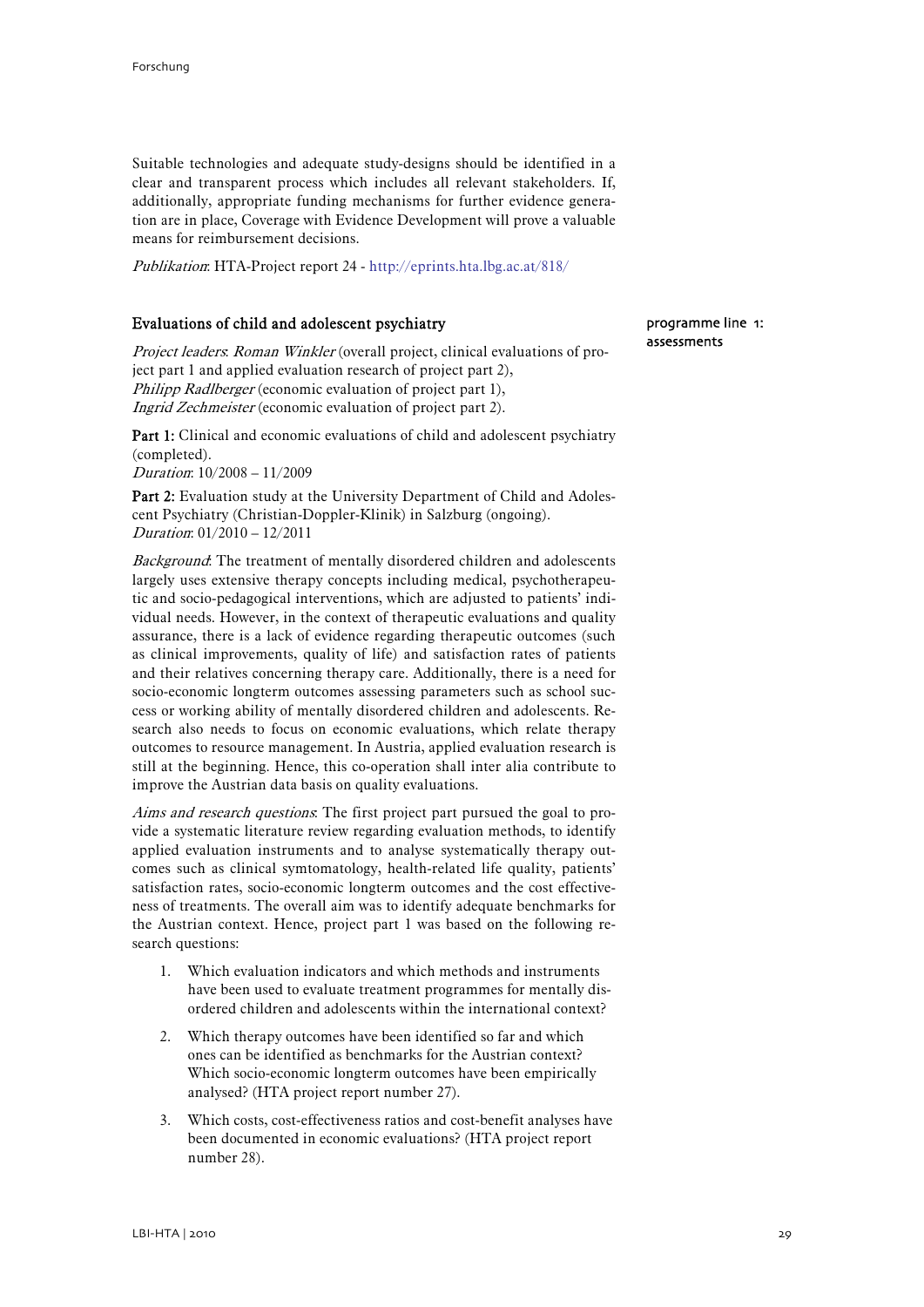On the basis of these "theoretical reflections" on clinical and economic evaluation studies, further research activities will take place in co-operation with the University Department of Child and Adolescent Psychiatry at the Christian-Doppler-Clinic (Salzburg) from March 2010 onwards. This forthcoming project part 2 pursues the aim to make use of those therapy outcomes that turned out to be adequate and useful (according to the systematic reviews) in order to evaluate treatment programmes in Salzburg. The following research questions will guide the research in project part 2:

- $\bullet$  Which clinically relevant changes and developments show children and adolescents who make use of the treatment programmes offered by the University Department of Child and Adolescent Psychiatry at the Christian-Doppler-Clinic (Salzburg)?
- Which resources have been used before and during the hospital stay? How to understand the relation between treatment needs, costs and therapy outcomes?

Methods project part 1: Systematic literature search of studies/reports in medical portals (Ovid Medline, Embase, CRD databases, PsycINFO, EconLit, ISI Web of Science), period 1985-2009; hand search; analysis; systematic literature review.

Methods project part 2. Primary data surveys at the University Department of Child and Adolescent Psychiatry at the Christian-Doppler-Clinic (Salzburg); Quantitative (e.g. "MARSYS" questionnaires) and qualitative (interviews with patients, parents) instruments of Social Sciences Research.

*Project part*  $1$  *– Clinical findings:* The therapeutic outcome, treatment satisfaction and the health-related quality of life of the patients turned out to be the primary evaluation dimensions in the course of the systematic review. Evaluation indicators have been developed for the purpose of defining these dimensions. In this context, the clinical symptomatology was identified as a core indicator for medical, psychotherapeutic and psycho-social treatment programmes. The quality of the treatment process as well as the "communication culture" among the involved actors, were proposed as adequate evaluation aspects. This also linked to health-related quality of life issues focusing even more strongly on the assessement of patient's own human resources. In most cases, standardised empirical instruments were used to measure the evaluation indicators. The "MARSYS" system was of particular interest because of its comprehensive view of aspects relevant to be considered when treating mentally disordered children and adolescents. Regarding the study results, study authors of the selected publications widely report about significant improvements in terms of the clinical symptoms. Concerning the "success factors" related to improved clinical pictures, the building of "sustainable relationships" during the course of treatment appears to be core for the initiation of "successful" treatments.

Project part 1 - Economic findings: Over a period of 25 years, one systematic review and 25 single evaluations could be identified. Some indications, e.g. ADHD, are better examined than others. Regarding different interventions, there is disequilibrium in favour of family therapy interventions. Most of the evaluations are cost-effectiveness studies. Cost-effectiveness results of the interventions assessed are low, compared to interventions evaluated in somatic medicine. Most of the studies identified are inadequately transparent, especially with regards to information on cost data collection and modelling. The transferability of the evidence is limited because of context-specific interven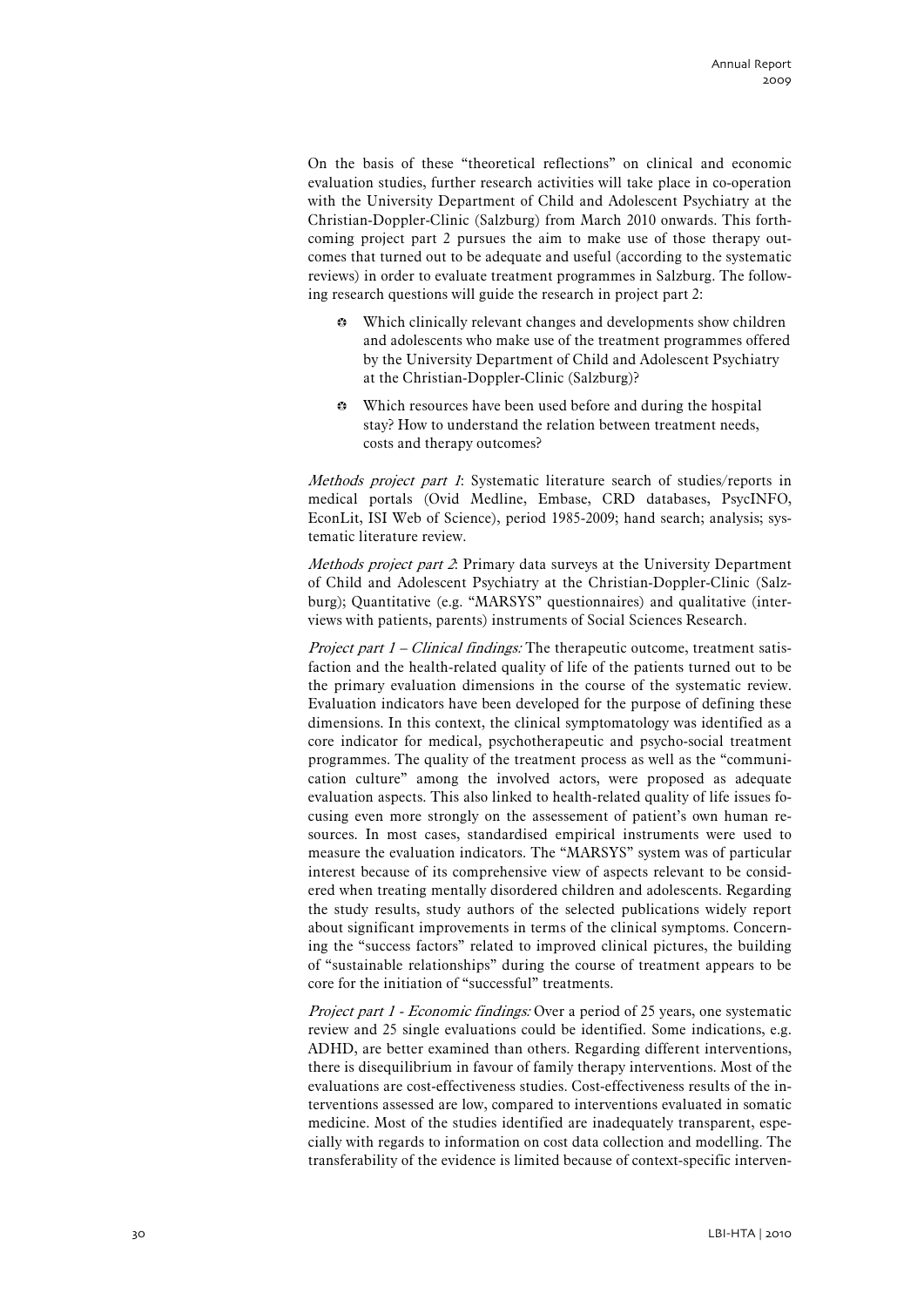tions. As to the collection of cost-data, most studies are taking a public payers or insurances perspective. Besides there are instruments, such as the 'Client Service Receipt Inventory' which is not only covering expenses occurring inside the public health system, but also other public or private costs.

### Publications:

HTA-Project report 27: Evaluations of child and adolescent psychiatry. Theory and practice about measurement dimensions, indicators and instruments (Roman Winkler) - [http://eprints.hta.lbg.ac.at/846](http://eprints.hta.lbg.ac.at/8462)

HTA-Project report 28: Child and adolescent psychiatry part 2: A systematic review of health economic evaluations (Philipp Radlberger) <http://eprints.hta.lbg.ac.at/862>

# Tocolysis in preterm labour - A systematic review of evidence-based guidelines, effectiveness and health economic evaluations

programme line 1: assessments

Project leader: Philipp Mad Duration: 10/2008 – 05/2009

Background: Premature birth before the end of the 37th week of gestation is associated with an increased risk of morbidity and mortality in newborns. The most frequent causes of early labour are infections, diseases of the uterus and the placenta, as well as fetal causes such as malformation. Using drugs to suppress labour (tocolysis) does not prevent the causes of imminent premature birth; in most cases the birth can merely be temporarily delayed.

In Austria, the drugs used in tocolysis are the betamimetic Hexoprenalin, a low cost drug which often leads to cardiovascular side effects, and the oxytocin receptor blocker Atosiban, which has fewer side effects but is more costly.

Aims: The aims of the systematic review were to summarise (1) existing evidence-based guidelines for the treatment of imminent premature birth, (2) existing studies on the effectiveness and safety of tocolysis and, (3) health economic evaluations of the tocolysis drugs currently authorised in Austria.

Methods: Separate literature searches were carried out to answer each of the research questions. The 456 references identified were independently reviewed by two people according to predefined in- and exclusion criteria. 14 papers were selected for inclusion in the review.

Results: Evidence-based guidelines for tocolysis make the following recommendations:

- $\bullet$  Tocolysis is only indicated before the end of the 34th week of pregnancy.
- $\bullet$  In routine practice only one cycle of tocolysis should be carried out in a 48 hour period. Neither a repetition of the treatment nor maintenance therapy is recommended. Using a combination of several tocolysis drugs is also not recommended.
- $\bullet$  When tocolysis is required, corticosteroids should be administered to help lung maturation, and, if necessary, the patient should be transferred to a neonatological centre.
- $\bullet$  Contraindications for tocolysis are increasing intrauterine infections, and fetuses that are unviable due to malformations.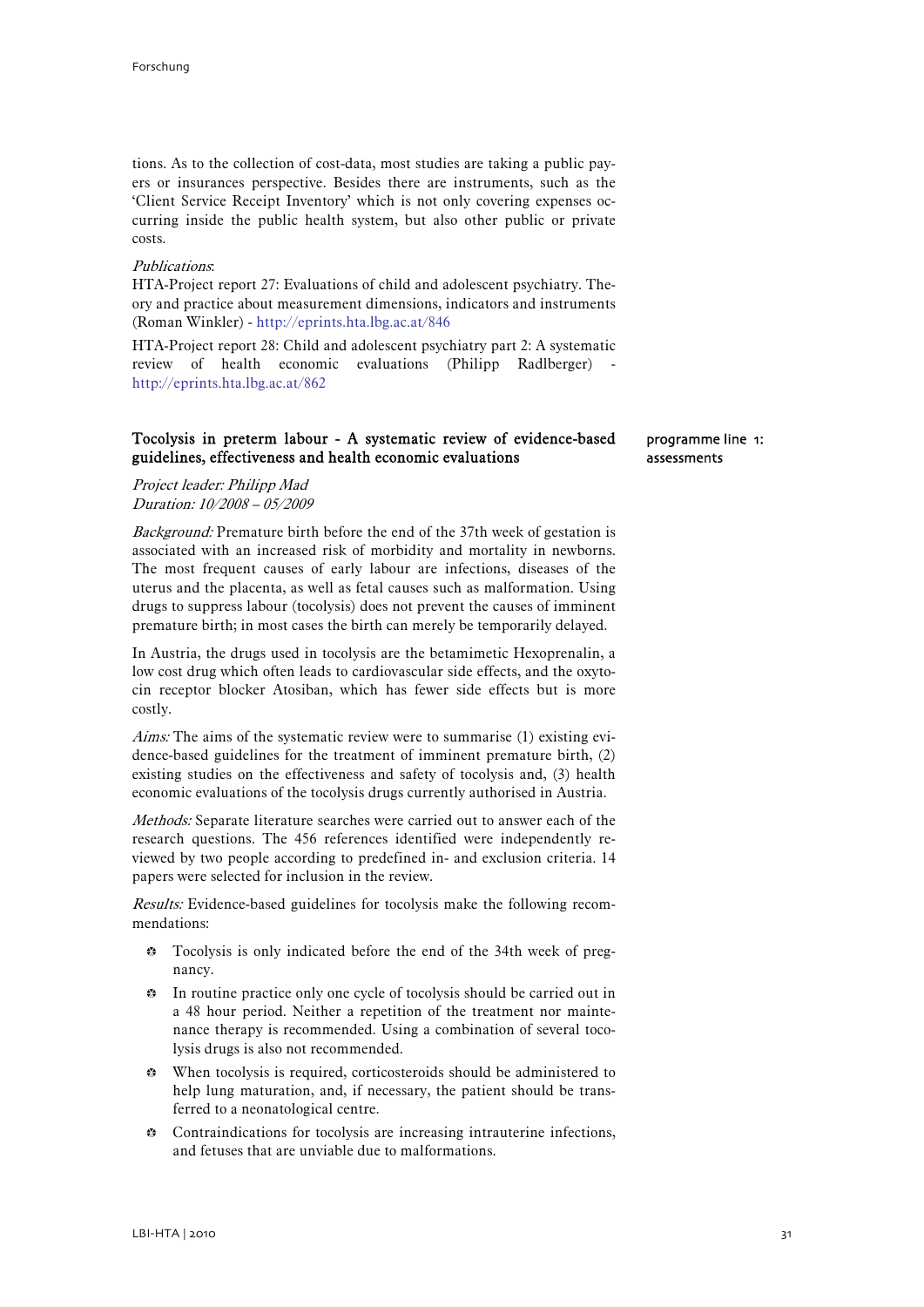$\bullet$  Accompanying measures such as strict bed rest, hydration or sedation are not recommended in routine practice.

Betamimetics were effective in delaying birth by 2 to 7 days compared to placebo. However, they did not change neonatal mortality and morbidity. No significant differences in effectiveness and safety were found between the different betamimetics.

Publication: HTA Project report 30 - <http://eprints.hta.lbg.ac.at/825>

#### Outpatient cardiac rehabilitation - Part 2: Evaluation of outcome and effectiveness of outpatient cardiac rehabilitation programme line 1: assessments

Project leaders: Michael Gyimesi, Brigitte Piso Duration: 10/2008 – Spring 2010 (Part 2)

Background: Cardiac rehabilitation is an essential therapeutic step in ensuring patient reintegration into work-, social- and family life following acute cardiac incidents or cardiac surgical procedures. Phase I of the cardiac rehabilitation is conducted in inpatients in terms of early mobilisation after an acute incident. The phase II cardiac rehabilitation normally takes 4-6 weeks and in many countries this is performed on an outpatient basis. In Austria only a small number of cardiac patients participate in outpatient rehabilitation programs. However, the outpatient cardiac rehabilitation is assumed to be as effective and safe as inpatient rehabilitation care and in addition is more cost-effective. Phase III is always conducted on an outpatient basis and should support the sustainability of the rehabilitation.

Aims and research objectives: On the one hand, the objective of the first part of this report (HTA project report 15 – <http://eprints.hta.lbg.ac.at/800/>) was to identify indicators which are suitable for the formative and summative evaluation of outpatient cardiac rehabilitation, and on the other hand to analyse appropriate methods or instruments to measure the processes and results. The aim of the second part is a long-term effect evaluation of the phase III outpatient cardiac rehabilitation. Which sustainable effects does the additional phase III rehabilitation have following former in- and outpatient cardiac rehabilitation (phase I+II), in contrast to no further outpatient aftercare?

Method: Data evaluation for measuring long-term effects of already existing outpatient rehabilitation programs on the basis of the following data: sick leave, number of hospital visits, medication, early retirement, socioeconomic status.

### programme line 1: assessments

# Telemedicine in Stroke Management

Project leader: Tim Johansson Duration: 11/2008 – 08/2009

Background: Stroke is the third largest cause of death after cardiovascular disease and cancer in industrial countries and a major factor in permanent disability. Acute stroke care requires rapid assessment, including patients 'medical history and accurate diagnostics: "time is brain".

Patients who receive organised stroke unit care are more likely to survive, return home and make a good recovery compared to patients treated with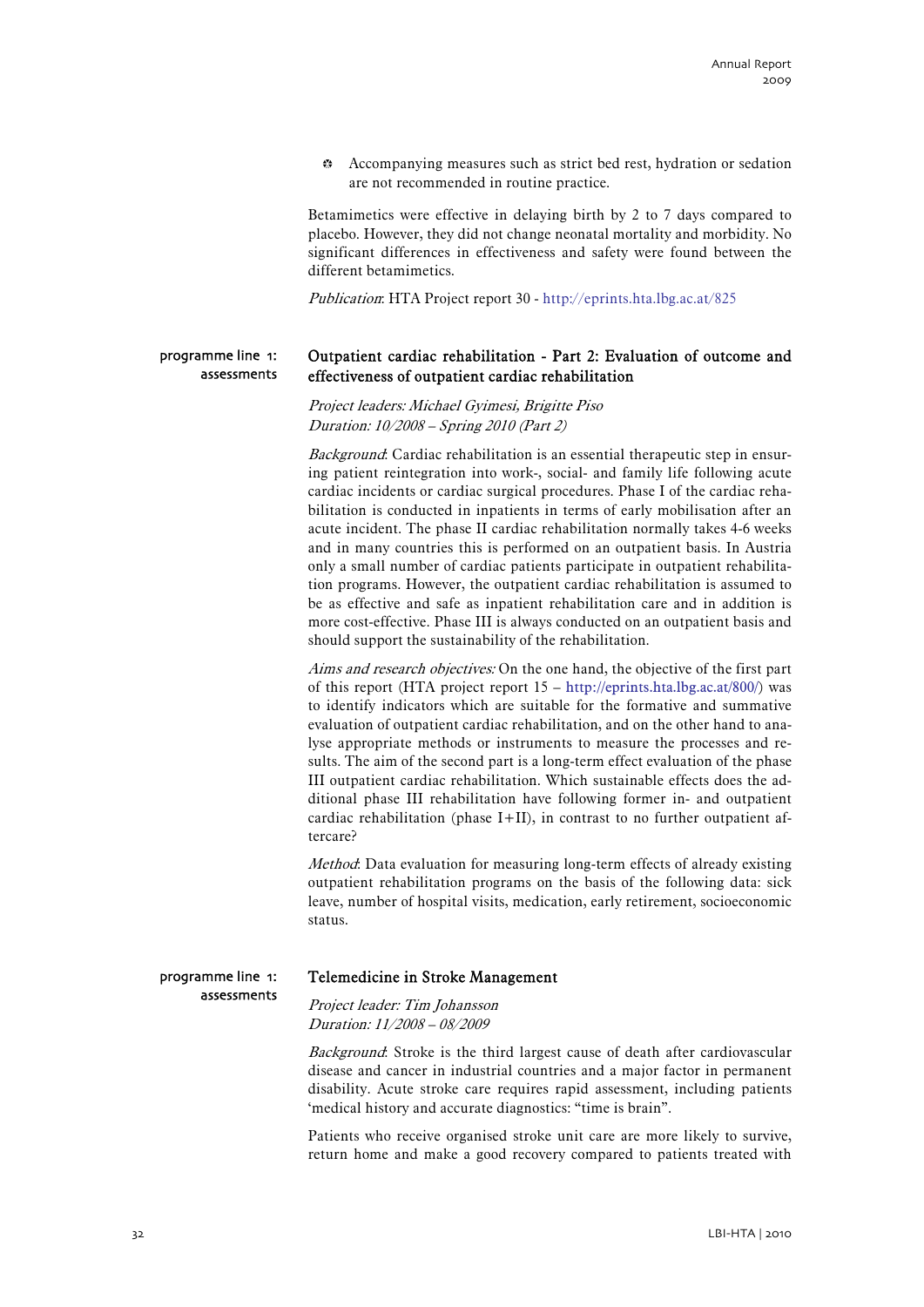conventional care in general medical wards. Systemic tissue plasminogen activator (tPA) delivered within 3 hours after the onset of stroke symptoms for acute ischemic stroke patients has been shown to reduce subsequent morbidity and mortality. tPA dissolves the obstructing blood clot restoring blood flow before major brain damage has occurred. Telemedicine in stroke care allows a direct specialist consultation with a patient, patient monitoring and medical education. The putative advantages of telemedicine are improvements in the quality of stroke care and increased use of tPA, which is associated with better health outcomes.

Objective: the objective of this report is to assess the feasibility, acceptability, and treatment delivery reliability of telemedicine systems in acute stroke management. A secondary aim is to explore the feasibility and acceptability of telerehabilitation interventions in stroke management.

Methods: A systematic literature search and evaluation of peer-reviewed literature was performed in Ovid Medline, Embase, DARE-NHSEED-HTA (INAHTA) and The Cochrane Library. The search was limited to the years 1995-2008. 144 references remained after the removal of duplicates. A further 8 articles were identified through handsearching, yielding a total of 152 references.

Results: In total 26 studies were included in this systematic review. 19 studies assessed telemedicine technologies in acute stroke care. 7 studies used telemedicine technologies in stroke rehabilitation settings. There was wide variety in study designs, including randomized controlled trials, controlled clinical trials, qualitative analysis, and observational studies. Most studies on acute stroke care included data on tPA. In some cases the time from patient's admission in hospital to the start of thrombolysis, also called "door-to-needle time", was documented. "Onset-to-needle time" and "onset to admission" were other indicators that were measured. Transfer rate after consultation was commonly reported. Patients treated with tPA via telemedicine were often transferred to a stroke center for continuing monitoring and surveillance. Long term follow up at 6, 12 and 30 months of telestroke services demonstrated better functional health outcomes including reduced dependency and mortality, compared with conventional care. Patients and health care providers reported high levels of satisfaction, although no study had the assessment of this outcome as its main objective. There was limited evidence regarding the impact on resource utilization and cost-effectiveness.

7 telerehabilitation studies were identified in the literature. It appears that telerehabilitation interventions involving stroke patients and/or caregivers improve patient satisfaction and caregivers' mental health.

16 telestroke programs worldwide were identified, with more than half of them in North America. Programs had different objectives and approaches regarding staffing, technology, and catchment areas. A wide range of total numbers of consultations was identified in the literature when comparing the interventions.

Conclusion: Although there is limited reliable evidence, observational studies indicated that telemedicine systems can be safe, feasible, and acceptable in acute stroke management. Telestroke interventions can bring therapeutic benefits, which are currently mainly available in specialized stroke centers. Telemedicine associations were associated with an increased delivery of systemic tPA, which improved patients' health outcomes.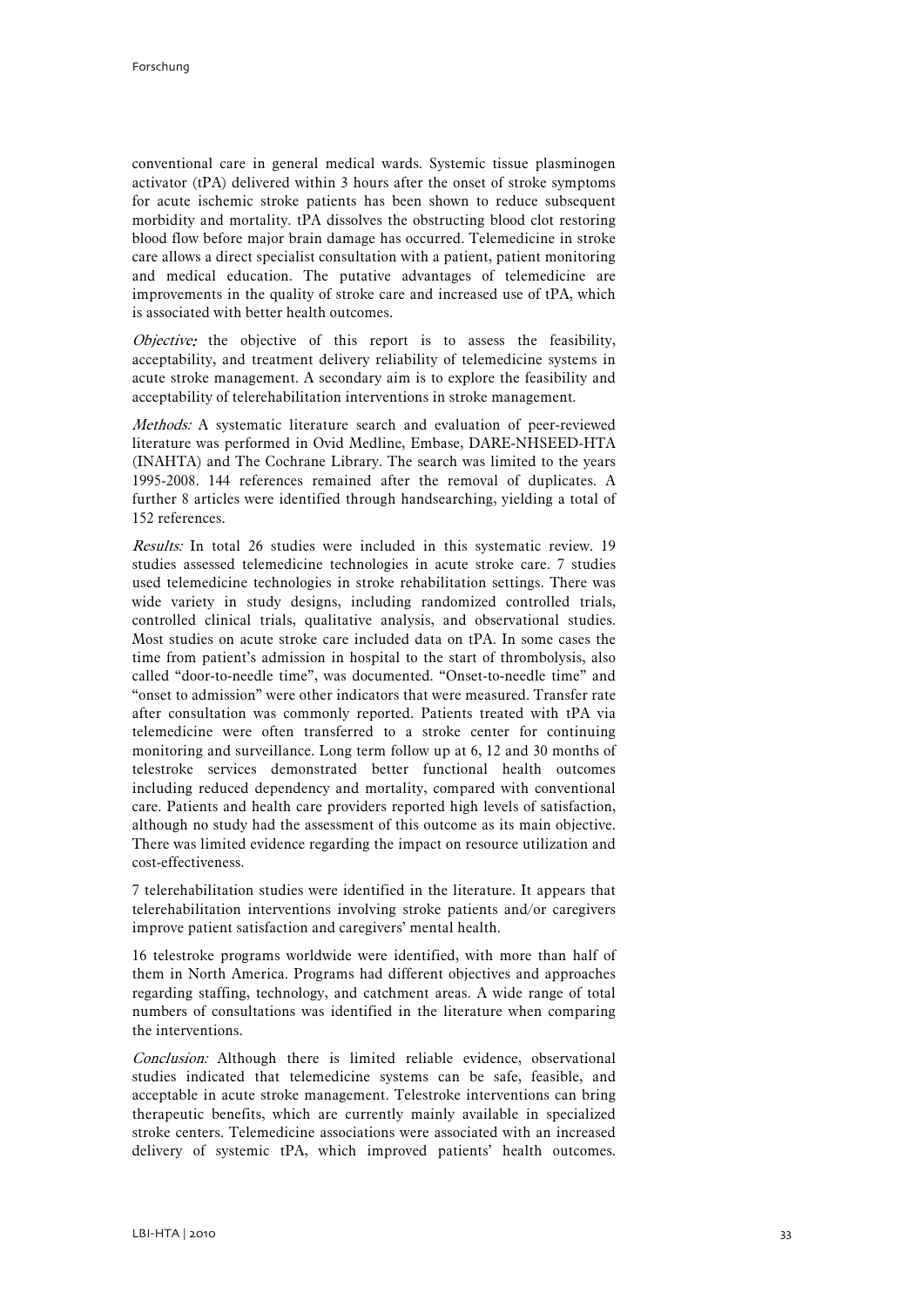Economic studies on telemedicine interventions in stroke management are lacking. Some studies reported investment costs for technologies and education for health personnel and only one study reported costeffectiveness. Studies of higher methodological quality are needed to explore the potential cost-effectiveness of telemedicine technologies in stroke management.

It is difficult to draw conclusions from the small sample of telerehabilitation studies included in this report. The few identified articles show promising results in terms of improving stroke patients' and/or caregivers' well-being. More research is necessary to determine the impact of telerehabilitation services.

Several programs have been identified as being at the forefront of telestroke. The lack of standardized measuring and reporting of resources and health outcomes constrain comparisons between telestroke networks and the determination of best practices. More research is needed to accurately measure the clinical and economic impact of telemedicine technologies in stroke management to support policy makers in making informed decisions.

Publication: HTA- Project report 29 - <http://eprints.hta.lbg.ac.at/844>

#### Status quo mammography screening: evaluation results from organised programs programme line 1: assessments

Project leaders: Nikolaus Patera, Claudia Wild Duration: 08/2009 – 12/2009

Background: Breast cancer diagnosed at an early stage tends to have a better prognosis. Moreover, breast cancer in earlier stages can often be treated less aggressively. This influences the patient's quality of life positively. Through detecting breast cancer as early as possible, mammography screening aims to reduce mortality from breast cancer.

Aim: Providing an overview of evaluation results from organised screeningprograms, this report informs quality management of new programs and supports benchmarking efforts.

Method: Internet search for evaluation reports of organised screening programs in published in German or English. Evaluation results were extracted, analysed and compared.

Results: Evaluation reports from six countries were identified. Those (Germany, Australia, Ireland, Italy, Canada, New Zealand, United Kingdom) are presented in detail. Other countries – e.g. The Netherlands or Sweden –

could not be included since the evaluation reports were not accessible in German or English.

- $\bullet$  All programs are successful in detecting small invasive cancer.
- $\bullet$  Aimed for participation rates are not met by programs except for Ireland and the United Kingdom.

Program specific process results show considerable variation:

- $\Leftrightarrow$  Recall rates influencing detection and false positives vary widely.
- $\bullet$  E.g. tumors in the UK are more often operated on without prior verification of diagnosis than in Germany.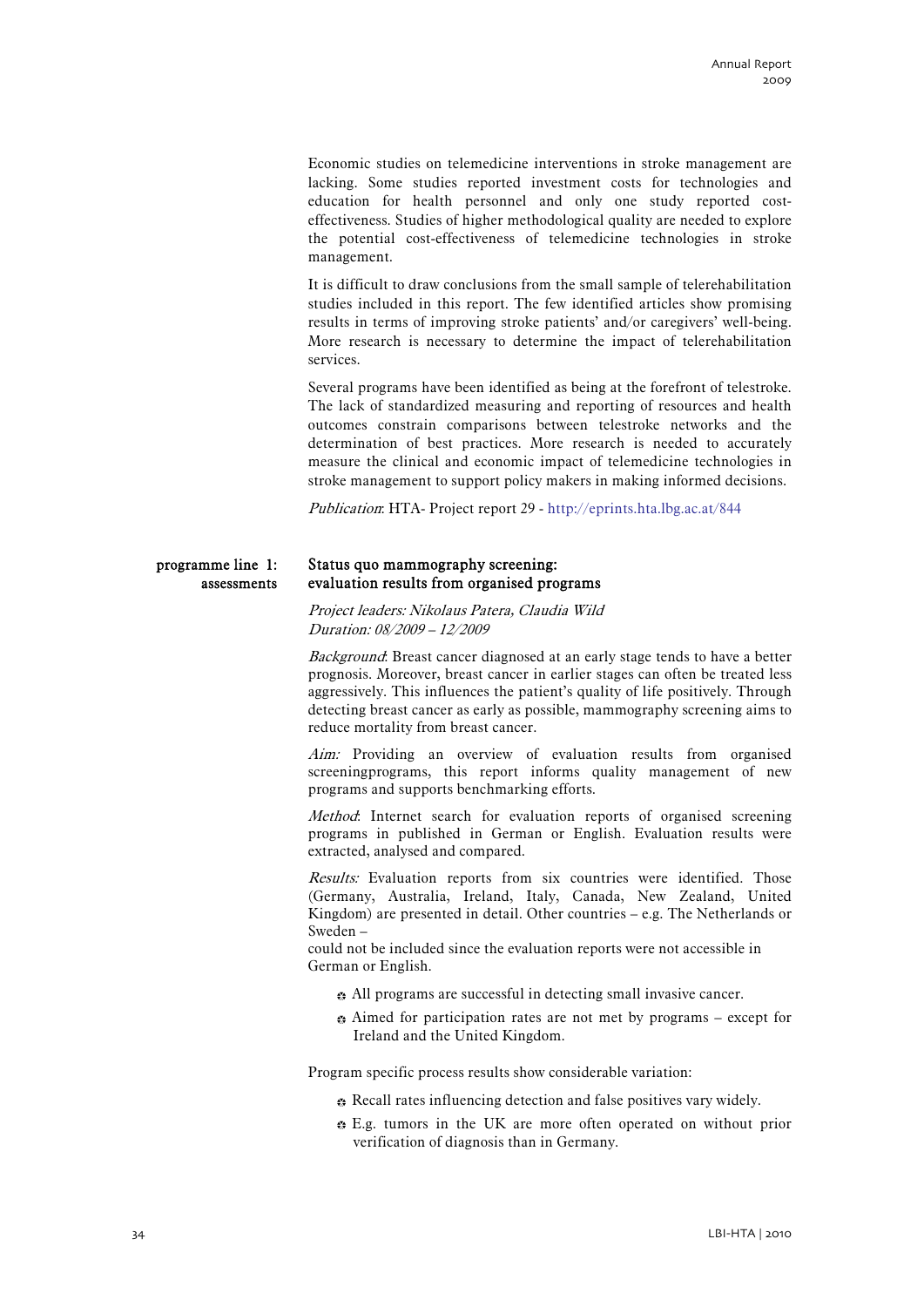- $\bullet$  Time to diagnosis of screening-mammography and waiting time for recall appointment differ. These are shorter e. g. in Germany than in New Zealand.
- $\bullet$  Information provided to invited women for the decision to take part in screening or not is not given independently of program institutions (funders, service providers, management). Program evaluation is only rarely conducted independently of program institutions. Both fields require action.

Conclusion: As a public health measure mammography screening addresses healthy women. Hoped for benefits and possible harms have to be balanced based on available evidence to justify program funding from the public purse. Long standing screening programs provide more and more data for evaluation and research. Younger programs only start to establish data collection infrastructure. This data plays a key role in the evaluation of screening.

Publikation: HTA-Project report 35 - <http://eprints.hta.lbg.ac.at/863>

# Artificial food colours and Hyperactivity

#### Project leaders: Ines Schumacher, Claudia Wild Duration: 03/2009 – 11/2009

Background: Hyperactivity describes an overactive, exaggerated, and uncontrolled behaviour in children. Permanent restlessness has negative effects on the social environment (parents, siblings, and friends) but furthermore on learning abilities in school or kindergarten. Hyperactivity is one part of the attention-deficit hyperactivity disorder (ADHD). Further symptoms of ADHD are inattention and impulsivity; these symptoms are the most common diagnosed psychiatric disorder in children. A numerous range of advanced diagnostic instruments and psychological assessments exist to get a reliable diagnosis of ADHD.

An ultimate explanation of the specific reasons for ADHD is still missing. Several factors as diet, especially artificial food colours, are discussed to contribute to hyperactive behaviour in children since the early 70´s and are still being discussed. Artificial food colours are part of food additives. The admission is regulated by the European Food Safety Authority (EFSA) since 2002. Within the EU there are 40 different kinds of permitted dyes, most of them belonging to the chemically produced group called Azo-dye. These dyes are used to create the bright colours in sweets, lemonade and ice cream as well as cosmetics and drugs. Their effects on human health are verified by the EFSA – nevertheless these artificial food colours are under suspicion to promote hyperactive behaviour and allergy. The following report is focuses particular on children as the target group.

Methods: The aim of this HTA is to find evidence whether there is a correlation between Azo-dyes and hyperactivity in children. The search included all published systematic reviews and controlled trials. Two systematic reviews and eleven controlled trials could be identified, respectively. Two randomised control trials were focussed on a general population the others selected children who were already suspected as hyperactive.

Results. The majority of the studies suggested a correlation between artificial food colours and increased hyperactivity in children. However, the deprogramme line 1: assessments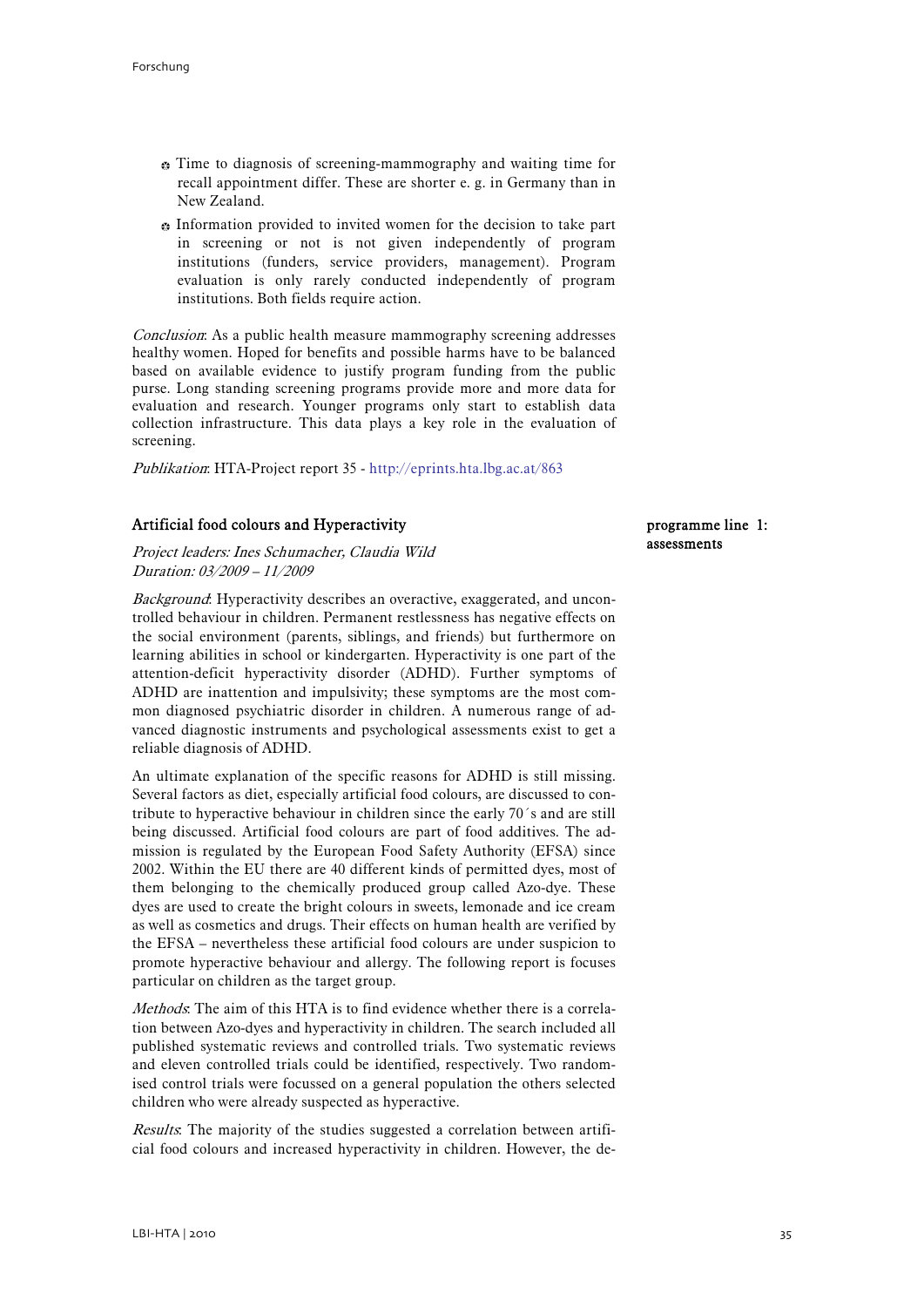sign and methods varied extremely between studies which complicates the comparison and drawn conclusions. The hypothesis of a correlation can neither be affirmed nor be abolished.

Conclusion: Methodical problems like the inappropriateness of study designs and applied methods need to be tackled. To achieve evidence for the impact of several Azo-dyes further research is needed.

Publication: HTA-Project report 34 -<http://eprints.hta.lbg.ac.at/848>

#### Acquisition processes of certain product groups in hospitals orthopaedic and cardiac implants programme line 1: assessments

Project leaders: Bernhard Fleischner, Claudia Wild Duration: 03/2009 – 12/2009

Background: Increasing cost pressure due to demographic change of society as well as new and innovative developments also affect Austrian hospitals. It is essential to utilize resources in a humane and economic efficiently way. Especially the product group 'implants' tends to challenge the supply management. The thesis presents a cross section of procurement of orthopaedic and cardiac implants in Austrian hospitals. Furthermore, several aspects strongly connected to the overall concept of efficient supply management are surveyed.

Methods: Used methods were a literature review on procurement of implants as well as guideline-based expert interviews. The interviewed experts were key players of selected organisations who were asked about organization, product choice and procurement strategies.

Results. The results showed that procurement strategies in Austrian hospitals are changing right now. However there is no common strategy which is implemented in all of the surveyed hospitals and networks. Processes, grown over the years are only slowly being refined and so the optimization potential is not yet utilized. Already by EU-wide tendering, price reductions of about a double-digit percentage for implants seem to be achievable.

Conclusion: This thesis could be a basis for further improvement of implant procurement. Subsequently, the several surveyed sub areas should be analyzed to identify optimization opportunities in procurement

Publication: HTA Project report 38 –<http://eprints.hta.lbg.ac.at/864>

#### Haemocomplettan® P and Fibrogammin® P in acquired hypofibrinogenemia programme line 1: assessments

Project leader: Marisa Warmuth Duration: 10/2009 – 01/2010

Background: Haemocomplettan® P and Fibrogammin® P are being increasingly used in the treatment of acquired hypofibrinogenemia to prevent or stop particularly perioperative bleeding within Austrian hospitals. Furthermore, decisions regarding the substitution of clotting factor concentrates are driven by measuring fibrinogen levels by thrombelastometry (ROTEM®) as a point-of-care device.

Aims and research objectives: The aim of this systematic review is to inform decision makers about the current evidence regarding efficacy and safety of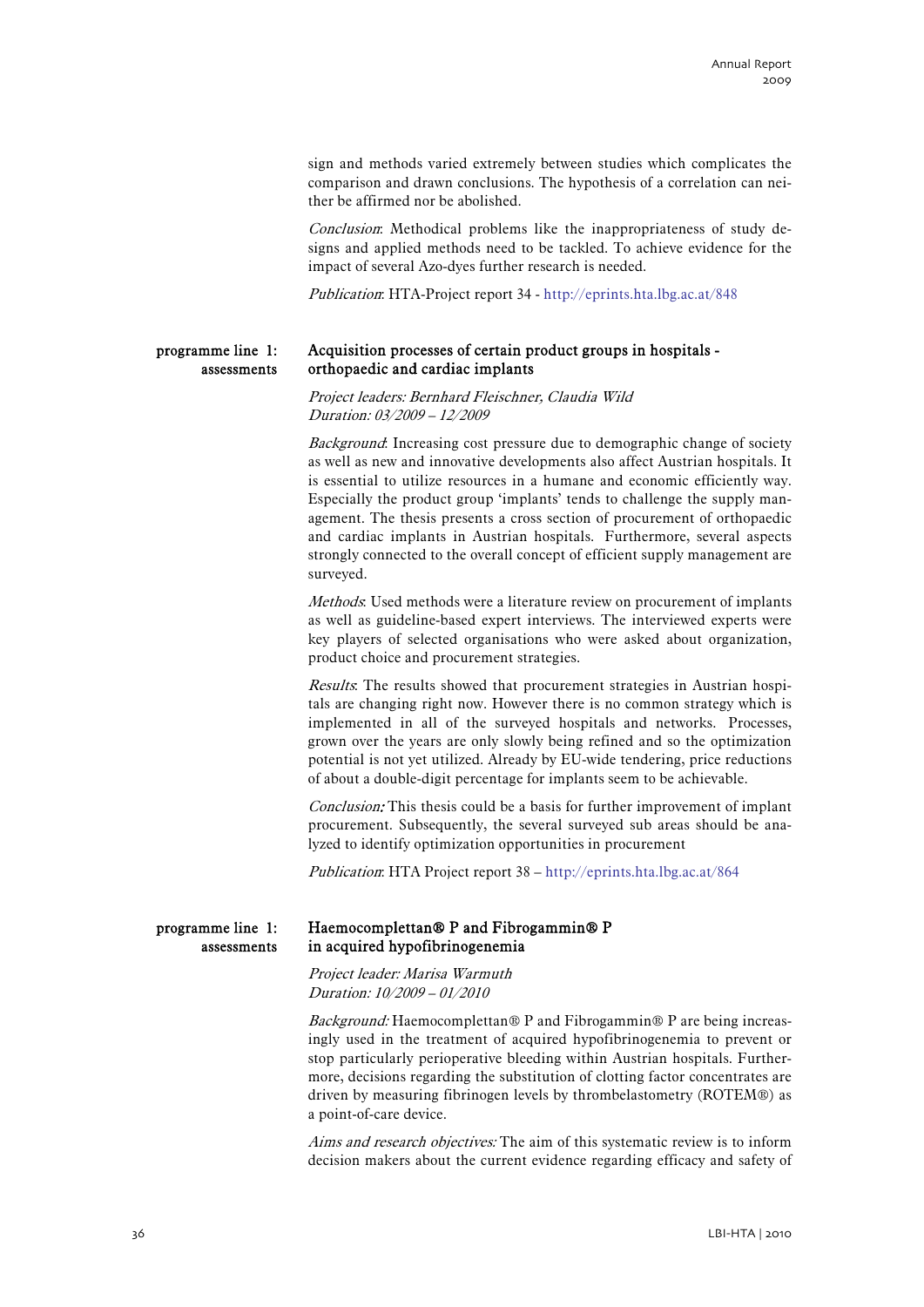fibrinogen- and FXIII- substitution with clotting factor concentrates in acquired hypofibrinogenemia. The objectives are firstly, to evaluate whether the administration of Haemocomplettan® P and/or Fibrogammin® P is superior to the substitution of fresh frozen plasma/Octaplas® and/or cryoprecipitate in acquired hypofibrinogenemia; secondly, to explore the safety of Haemocomplettan® P and Fibrogammin® P; thirdly, to assess whether thrombelastometry (ROTEM®) is superior in providing information about transfusion requirements compared to standard laboratory hemostasis tests, such as the Clauss assay.

Method: Systematic Review as outlined in the Internal Manual of the LBI-HTA.

PICO question: Efficacy and safety of Haemocomplettan® P and Fibrogammin® P in acquired hypofibrinogenemia in children and adults compared to FFP and Octaplas® with special consideration of ROTEM® pointof-care testing.

Publication: HTA Project report 39 -<http://eprints.hta.lbg.ac.at/870>

# Evaluation of diagnostic technologies – Background, challenges, methods

Project leader: Anna Nachtnebel Duration: 11/2009 – 08/2010

Background: Diagnostic technologies are used to confirm or exclude the presence of disease or to classify disease. Ultimately, test results should impact on diagnostic or therapeutic decisions, finally resulting in improved patient-relevant outcomes. For reasons that diagnostic tests can also be associated with adverse consequences, and uncritical use has led to a considerable impact on expenditures for health care, the identification of efficient and effective technologies is crucial. In order to ensure a reasonable allocation of resources, evidence-based principles, as for the evaluation of interventions, have to be applied. In the HTA context, where diagnostics are assessed beyond their mere efficacy taking the most important consequences for patients and for health systems into account, unique methodological challenges occur.

#### Aims and research objectives:

- 1. To give an overview of specific methodological challenges associated with the evaluation of diagnostic technologies.
- 2. To describe the methodologies used by selected institutions for the assessment of diagnostic technologies.
- 3. Based on these findings, to develop a potential method for the evaluation of diagnostic technologies relevant to stakeholders.

#### Research questions

- $\bullet$  Which parameters are used to describe diagnostic test accuracy (e.g. sensitivity, specificity, positive predictive value, pre-test probability)?
- $\bullet$  On which levels can the effectiveness of diagnostic tests be evaluated (e.g. test accuracy, patient relevant outcomes, implications for the health system)?

#### programme line 1: assessments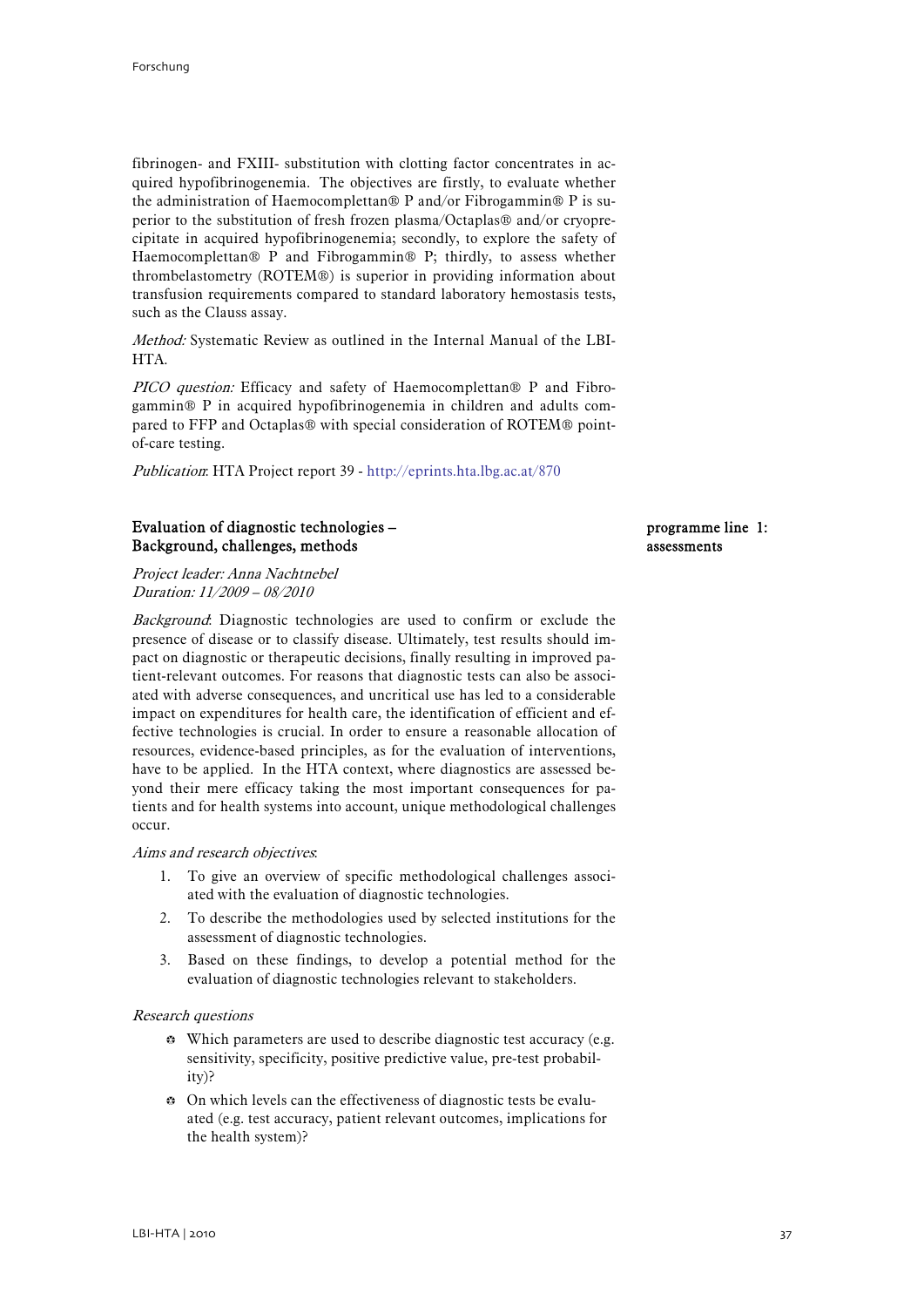| ↔ Which methodological challenges are associated with the evidence-    |
|------------------------------------------------------------------------|
| based evaluation of the clinical effectiveness of a diagnostic test    |
| (appraising studies of diagnostic tests, linked evidence, missing ref- |
| erence tests)?                                                         |

 $\bullet$  Which methods are used by selected institutions to evaluate diagnostic technologies; is there a common pattern which allows the drawing of a general valid approach relevant to decision-makers?

Methods: Unsystematic hand-searches (manuals, guidelines, of selected institutions, Scopus, reference lists of relevant publications) and systematic literature searches of electronic databases (MEDLINE, EMBASE, HTA- database) using Boolean operators, MESH terms (e.g. "diagnostics", "evidencebased medicine") and free text search (e.g. "diagnostic test", "methodology", "evaluation") to identify problems and methods used for the evaluation of diagnostic technologies.

Categorization of the identified challenges and the description of relevant methodological approaches of the selected institutions, as well as the analysis and synthesis of these approaches to determine a method relevant to health systems is the aim of the study.

programme line 2: scientific support of health policy and decision-maker networks

# Evaluation of individual medical services 2009 before their inclusion into the hospital benefit catalogue

Project leaders: Claudia Wild, Sabine Geiger-Gritsch Duration: 01/2009 – 04/2009

Objective: Each year, the Austrian Ministry of Health, Family and Youth receives suggestions for numerous new medical interventions to get reimbursed. The aim of this project is to develop a standardized tool to evaluate the scientific evidence for these interventions. The assessments are based on systematic reviews for each intervention and a summary of the scientific evidence according to the GRADE scheme.

Methods: Systematic reviews and summary of evidence according GRADE

Publications: 9 Decision Support Documents + 4 Updates (see below)

MELs 2009

 $\Leftrightarrow$  Chemo-nucleolysis and intradiscal electrotherapy. Systematic Review.

Decision Support Document 21a - <http://eprints.hta.lbg.ac.at/828>

 $\oplus$  Percutaneous nucleotomy and percutaneours laser disk decompression. Systematic Review.

Decision Support Document 21b -<http://eprints.hta.lbg.ac.at/830>

 $\div$  Injektion therapies and radiofrequency for the treatment of chronic back pain. Systematic Review.

Decision Support Document 22 -<http://eprints.hta.lbg.ac.at/831>

### $\oplus$  Intraoperative radiotherapy for primary breast cancer. Systematic Review.

Decision Support Document 23 -<http://eprints.hta.lbg.ac.at/832>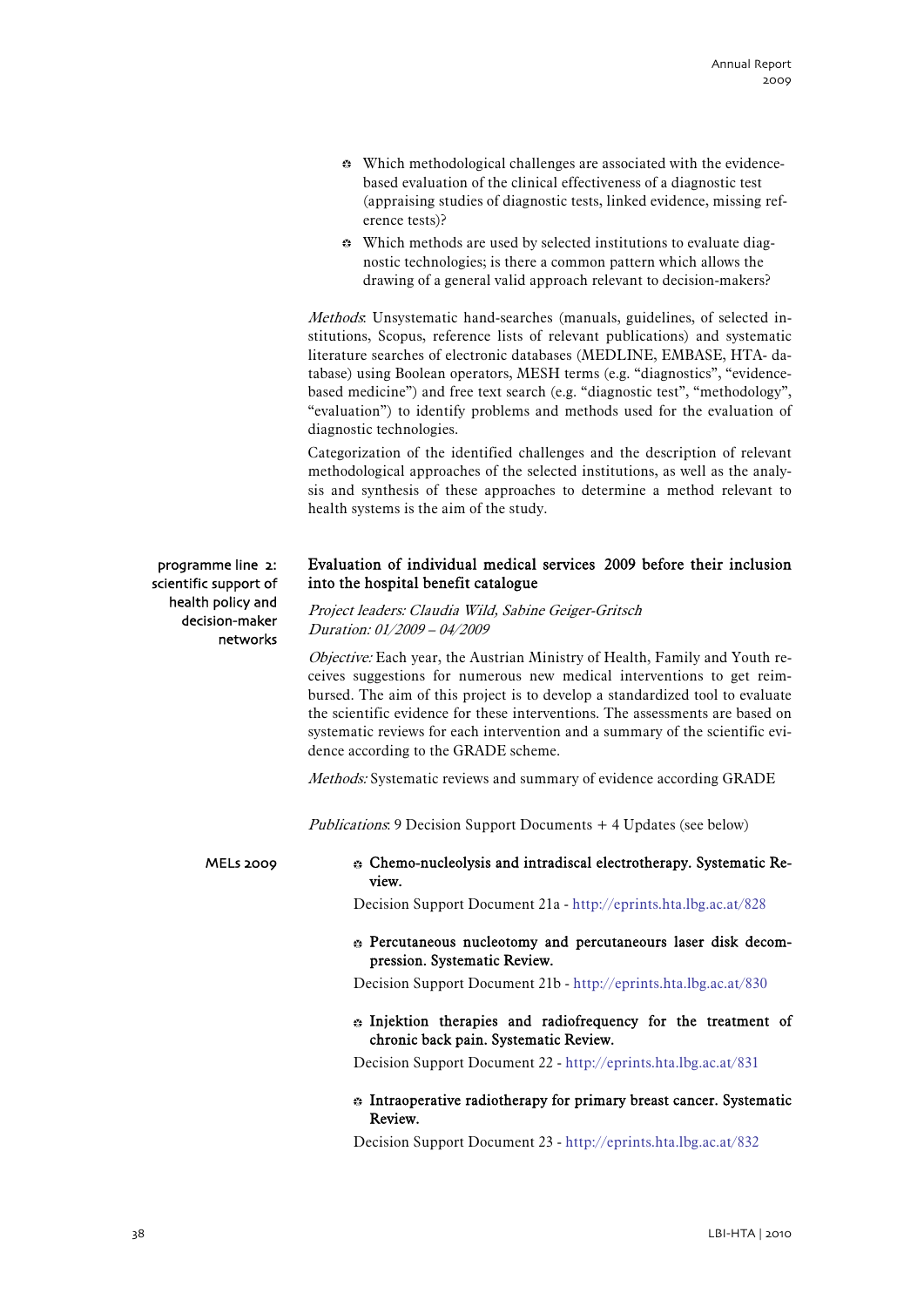#### $\oplus$  Drug coated baloon catheter

Decision Support Document 24 -<http://eprints.hta.lbg.ac.at/833>

#### $\circ$  Selective lgG Apheresis for ABO-incompatible kidney transplantation

Decision Support Document 25 -<http://eprints.hta.lbg.ac.at/834>

#### $\div$  Image guided radiotherapy using cone-beam computed tomography

Decision Support Document 26 -<http://eprints.hta.lbg.ac.at/835>

#### $\oplus$  Pumpless extracorporeal lung assist (PECLA)

Decision Support Document 27 -<http://eprints.hta.lbg.ac.at/836>

# $\Leftrightarrow$  Retroluminal transobturatoric reposition sling for the treatment of stress urinary incontinence in men

Decision Support Document 30 -<http://eprints.hta.lbg.ac.at/837>

# 4 MEL- Interventions/ Updates 2009:

- $\bullet$  Stent-grafting of the ascending aorta. DSD 14/ Update 2009:<http://eprints.hta.lbg.ac.at/762/>
- $\bullet$  Cardiac contractility modulation for heart failure. Systematic review DSD 15/ Update 2009:<http://eprints.hta.lbg.ac.at/769>
- $\bullet$  Percutaneous aortic valve replacement. DSD 18/ Update 2009:<http://eprints.hta.lbg.ac.at/766/>
- $\div$  Endobronchial valve implantation for emphysema. DSD 20/ Update 2009 (not published).

#### International comparison of antenatal care in pregnant women

Project leaders: Muna Abuzahra, Ingrid Zechmeister Duration: 05/2009 – 06/2009

Background: Antenatal care has been offered by national programmes in Austria since the 1970s. Subsequently, the number of examinations has been increased continuously. However, medical progress requires constant adaptation of the programme.

Aims and research objectives: The report wants to present those antenatal care examinations mainly, which aimes at an early detection of previous diseases of the mother, and furthermore oppose them to examinations offered in national programmes of other countries.

Results: The international comparison of antenatal care has shown that it's organised very heterogeneously in different countries. Type and number of examinations are only partly evidence based. One specific examination in Austria – the internal examination – is not offered elsewhere and such a programme is also not addressed in evaluations of antenatal programmes. Hence, the additional benefit from this examination is unknown. There is a need for further resarch, especially concerning the effectiveness of examinations in antenatal care according to morbidity and mortality of mother and child.

Programme line 2: further Decision Support Documents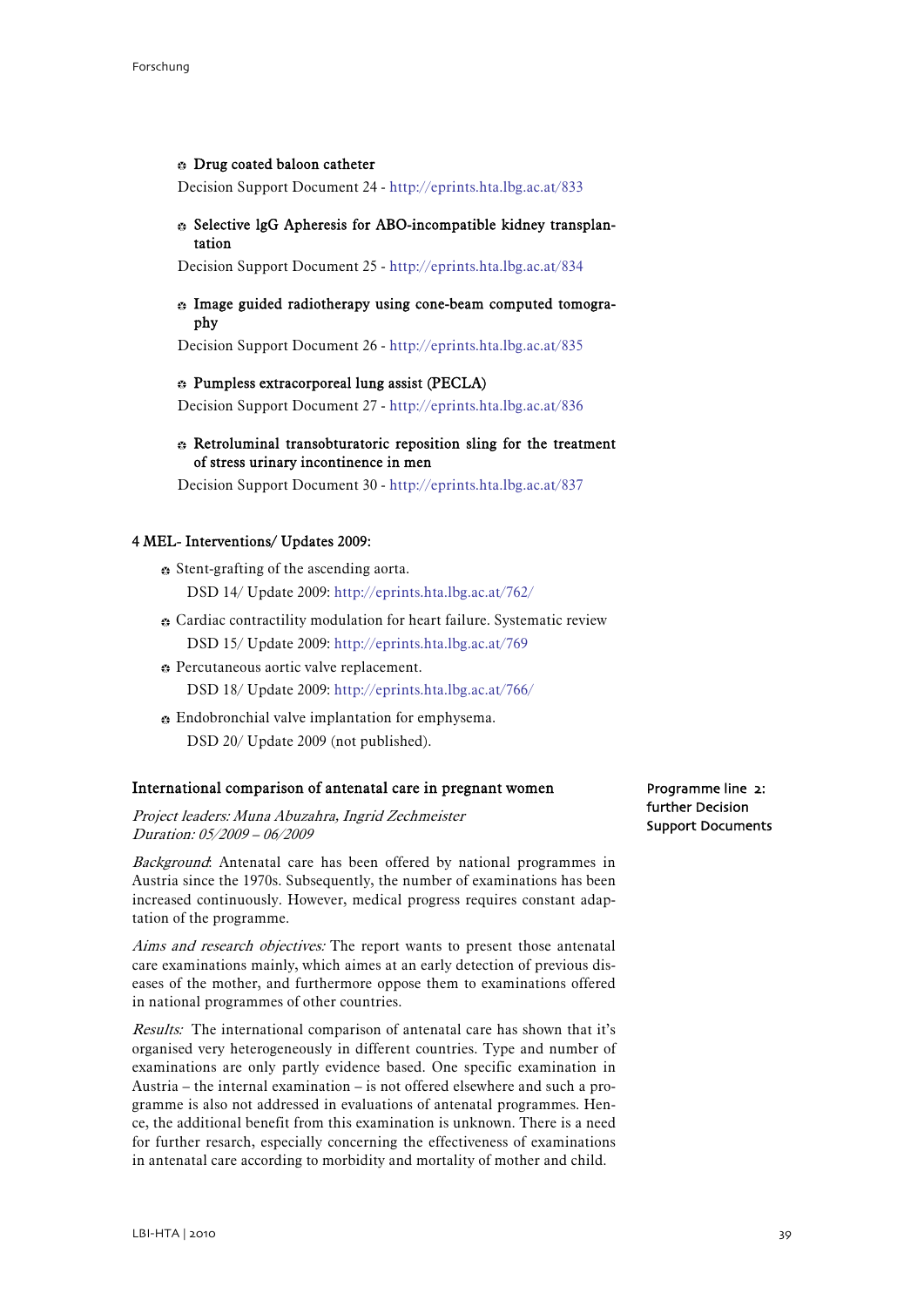Publication: Decision Support Document 33 -<http://eprints.hta.lbg.ac.at/826/>

#### New influenza (swine flu) – Data & facts for decision support programme line 2

Project leader: Claudia Wild Duration: 07/2009 – 08/2009

Background: Decisions for extensive public health interventions must be made based on information without any influence by lobbies, mainly because those decisions are affecting many (also healthy) people and normally require a huge amount of public funding.

Aims and research objectives. The current estival swine flu scare therefore prompted the LBI-HTA to help decision makers currently working on the national pandemic plan make objective decisions, by providing key data and facts about the "new influenza".

Results: Concerning the classification of the World Health Organization (WHO), the dimension of the "new influenza" spread has been set at level 6 (of 8). In contrast, the Center for Disease Control (CDC), who assesses the risk using the "Pandemic Severity Index (PSI) - which refers to lethality (the number of deaths in relation to the number of infected people) – rates the disease at level 2 (of 5). The WHO classification is a life cycle model, based on the global dispersion of the virus. According to the CDC's calculations, the annual seasonal influenza causes up to 1 death per 1000 patients (0,10%), which equals a PSI of 1. In the United Kingdom (the country registering the most "new influenza" cases in Europe at present) the lethality of the "new flu" is about 0,14% (PSI  $2 = 0.11{\text -}0.5\%$ ). Due to many harmless and unapparent courses of the "new influenza", the real dimension of its expansion is at risk of being UNDERestimated and thus the actual mortality rate in danger of being OVERvalued.

### Publication:

Decision Support Document 35 -<http://eprints.hta.lbg.ac.at/845>

#### Autologous Chondrocyte Implantation programme line 2

#### Project leader: Martin Künzl Duration: 04/2009 – 12/2009

Background: Since 1987, when (M)ACI was first mentioned, the technique has been used all over the world to treat osteochondral lesions in the knee. Nevertheless, the actual effectiveness of this relatively new treatment option is under question: clinical evidence based on controlled trials and long-term follow-up is still missing. For these reasons (M)ACI is being reimbursed in most countries only under research conditions.

Methods: Systematic literature search in Medline via Ovid, Embase, Cochrane Library, NHS-CRD-HTA (INAHTA), ISI WEB of Science, WHO Health Evidence Network and Clinicaltrials.gov was complemented by a hand search. Inclusion criteria: Controlled clinical studies with more than 20 patients and a follow-up period of at least one year.

Results: The effectiveness analysis is based on 9 comparative clinical trials and 6 systematic reviews. Within the trials all together 566 patients were treated with mosaicplasty vs. ACI, microfracture vs. ACI, and ACI vs. ACI.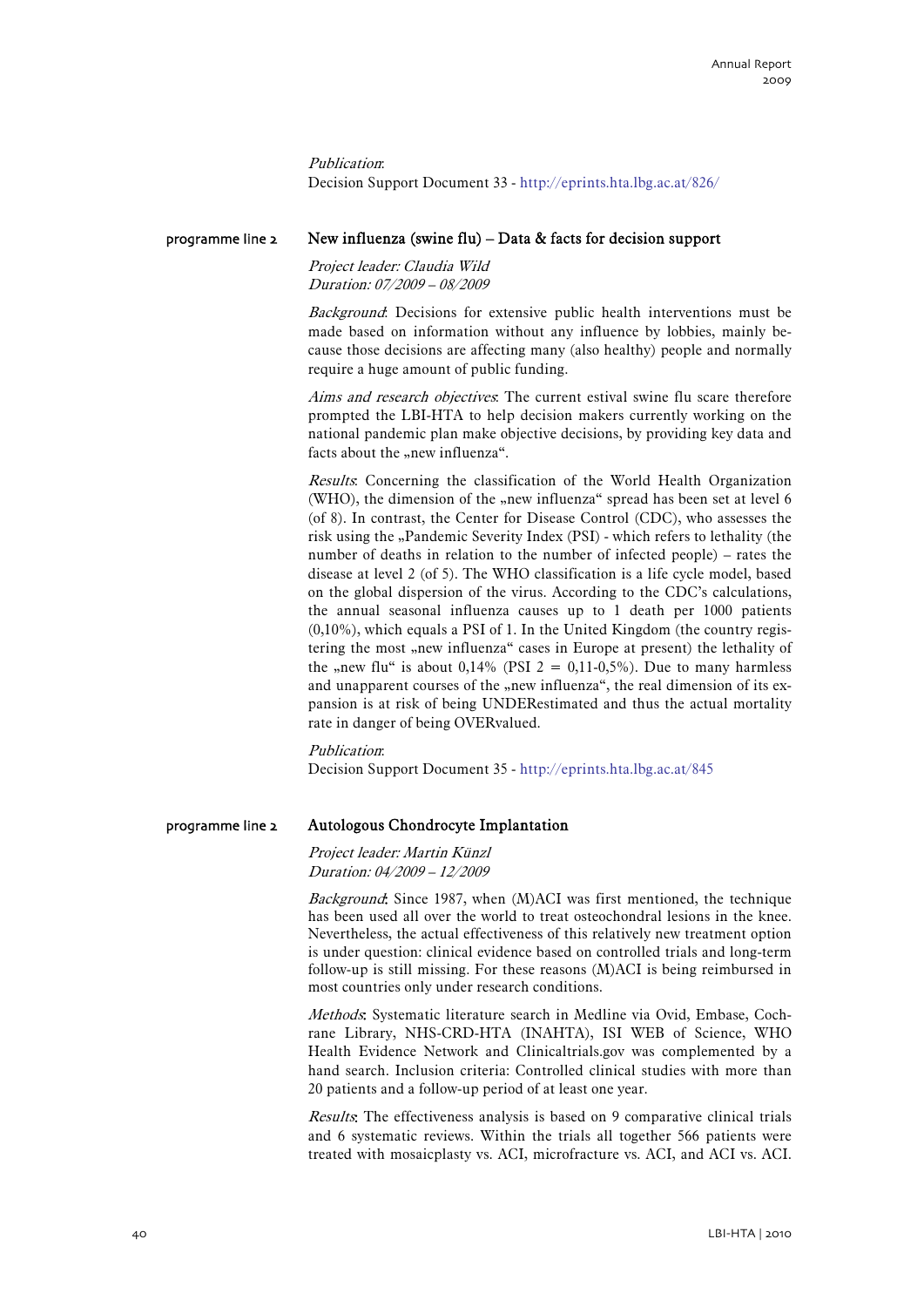The results show consistency and confirm earlier (international) reviews. There is no evidence that ACI or MACI leads to better outcomes in the treatment of osteochondral lesions than any of the alternative treatments. ACI is not superior; at best equal, at much higher cost. The short term (1-2 years) and mid-term (5 years) non-inferiority in highly selected active patients is proven. Long-term data are lacking.

Publication: Decision Support Document 34-<http://eprints.hta.lbg.ac.at/865>

#### Hyperthermia as an adjuvant in the therapy of designated tumor diseases programme line 2

Project leader: Stefan Mathis Duration: 12/2009 – 04/2010

Background: Recent studies show advances for the clinical use of hyperthermia (heating target tissue by microwaves) a adjuvant therapy to conventional tumortherapy. Additionally precision and quality control of the technology have improved over the past 5 years. Therfore we perform a systematic review on the clinical benefits of hyperthermia as a curative and as a palliative treatment option.

Aims and objectives: Aim is to summarise the evidence profile of hyperthermia studies and to identify indications where hyperthermia has a beneficial effect on patients.

Method: Systematic review on patient relevant outcomes and recommendation for the use of hyperthermia.

On request of the Upper Austrian health insurance and Chamber of Physicains two rapid assessments/ Decision Support Documents on alternative medicine interventions were carried out.

Project leader: Katharina Hintringer Duration: 03/2009 – 06/2009

Background: In contrast to complementary medicine therapies like homeopathy, so-called "humbug"-methods are currently not allowed to be provided by a statutory health insurance-authorised physician, regardless of the private demands of the patient. In line with doctor's fee negotiations in 1998, the safekeeping of the quality of medicine as an allowance in kind was rearranged.

Aims and research objectives. Therapies which are proved to be ineffective or even dangerous for patients' health are not allowed to be provided. For that reason, decision makers need evidence based data on approx. 20 "humbug"-methods in order to be able to ex- or include therapies from the catalogue of benefits.

Two (of of 20 listed) "Humbug" methods were evaluated:

- **Bioresonance**
- **B** Colon Hydrotherapy

programme line 2: "Humbug"- Methods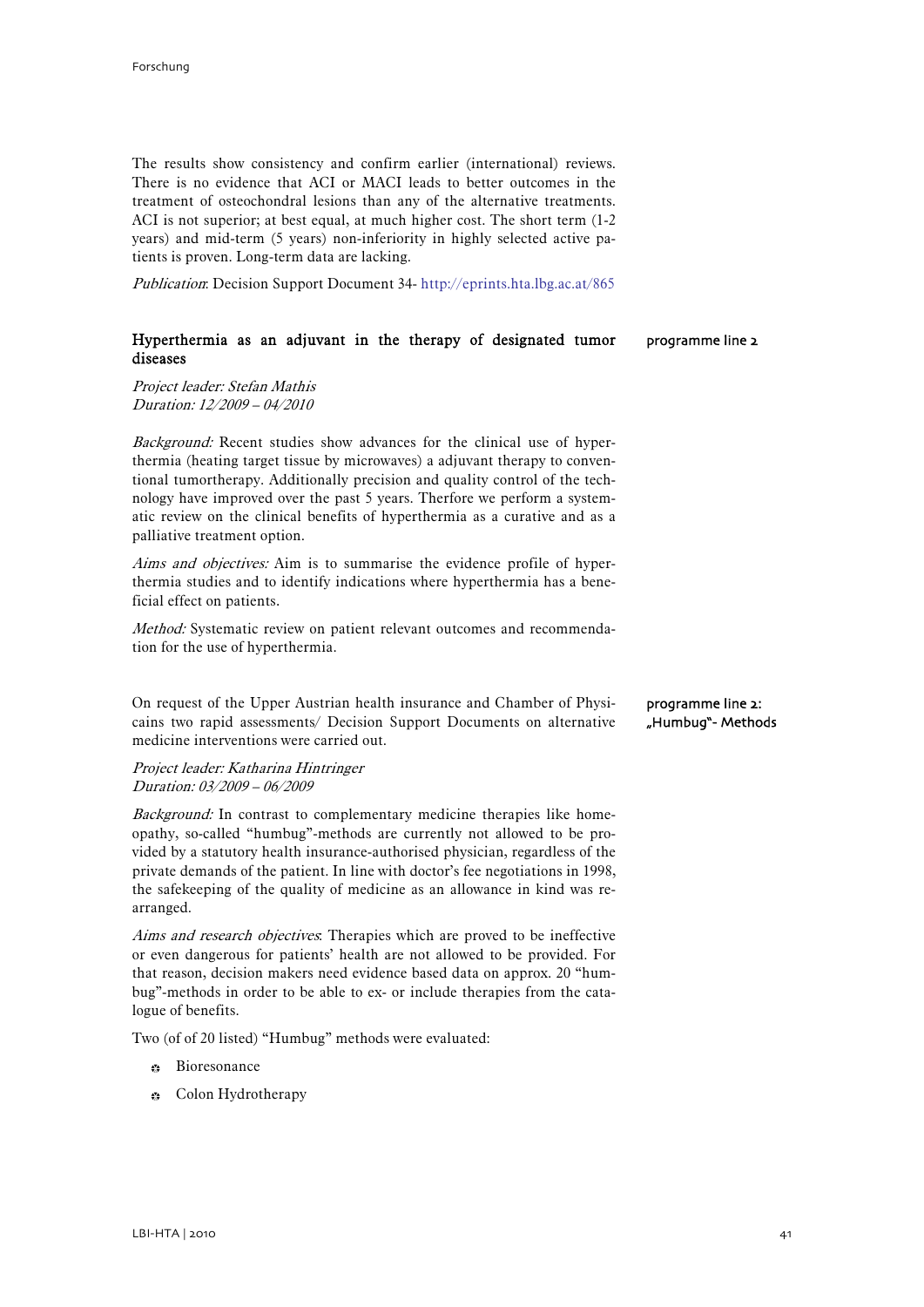#### Publications:

 $\cdot$  *Decision Support Document 31*: Bioresonance for allergiges, atopic dermatitis, non-organic gastrointestinal complaints, pain and rheumatic diseases -<http://eprints.hta.lbg.ac.at/842/>

 $\bullet$  *Decision Support Document 32:* Colon Hydrotherapy for defecation disorders- <http://eprints.hta.lbg.ac.at/827/>

HTA in hospitals: Organisation and coordination of a network of decision-makers of Austrian hospitals and hospital-cooperations in the form of bi-annual meetings. programme line 2: HTA in hospitals

Project leader: Claudia Wild

### HTA in hospitals, 16/06/2009, topics:

# $\div$  Acquisition and procurement of medical products and orthopaedic and cardiac impants: Processes, experiences, chances and challenges.

Speakers:

- 1. Univ.-Prof. DDr. Thomas Klestil: Geschäftsführer der Implantatekommission des LKH-Innsbruck
- 2. DI Franz Laback, MBA: ehedem KAGes, jetzt NÖ-Holding, kaufm. Direktor LK Krems:
- 3. Mag. pharm. Dr. Wolfgang Gerold, aHPh, Leiter der Stabsstelle Medizinökonomie und Pharmazie im KAV
- 4. Mag. (FH) Barbara Pinter, Bundesbeschaffung

#### **B** Individual medical services (MEL) 2009: 7 short presentations

- 1. Injektion therapies and radiofrequency for the treatment of chronic back pain (Anna Nachtnebel)
- 2. Intraoperative radiotherapy for primary breast cancer (Claudia Wild)
- 3. Drug coated balloon catheter (Philipp Radlberger)
- 4. Selective IgG Apheresis for ABO-incompatible kidney transplantation (Stefan Mathis)
- 5. Image guided radiotherapy using cone-beam computed tomography (Anna Nachtnebel)
- 6. Pumpless extracorporeal lung assist/PECLA (Brigitte Piso)
- 7. MEL-Updates 2008 (Claudia Wild)

# $\oplus$  Herceptin-Update (Claudia Wild)

Methods: Presentations, Discussions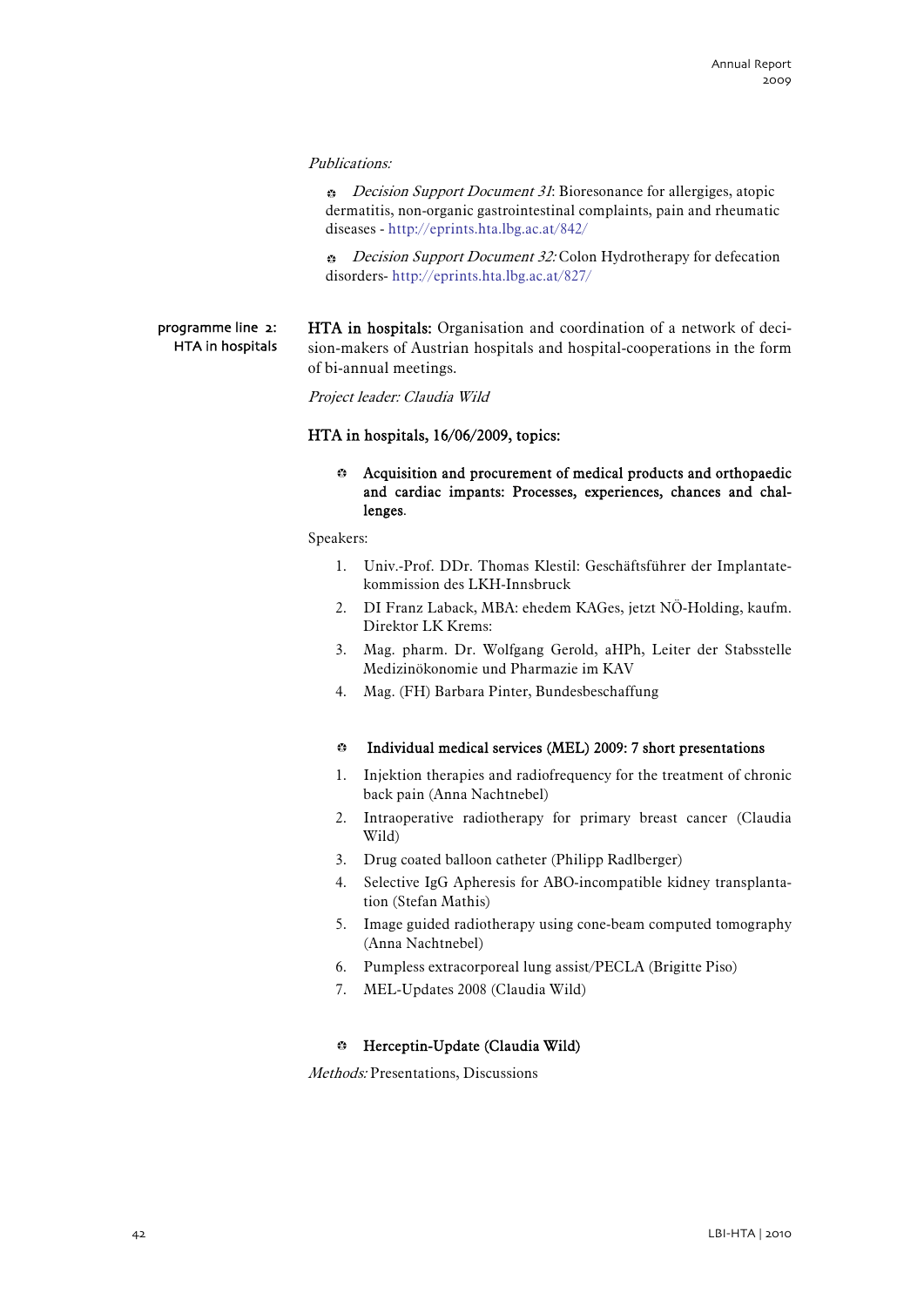In line with programme line 3 - "Public understanding and research transfer" - the following activities take place on a regular basis: public seminarseries ("decision support in health care"), semi-public training on methodology, HTA newsletter and website.

Project leader: Claudia Wild, Gerda Hinterreiter

# Equity and resource allocation of medical interventions

Project leader: Roman Winkler

Duration: 05/2008 – 2009 (conference on 02/03/2009, Urania Vienna)

Background: The precarious situation of health care systems is evident. On the one hand, scarce budgets and high debts threaten the long-term financing of medical interventions for citizens. On the other hand, more and more cost-intensive medical innovations, which are to be made accessible to the public, appear on the market.

Aims and research objectives: Apart from questions of use and efficiency of individual medical interventions, the FairHealth conference will deal with all those current problems and questions focusing on a fair distribution of medical performances. The need for such broad, public discussions primarily results from the socio-political, individual and economic meaning of 'health' as well as from recent debates concerning health care reforms.

Method: In the light of this, the LBI-HTA has organised the FairHealth conference on March 2 2009, in order to discuss issues of equity and resource allocation of medical performances in a solidly financed health system. Besides theoretical analyses, the main conference foci will cover national and international practical examples, interdisciplinary approaches to research and HTA-perspectives, which stress different aspects of (in-)equity in health care. The conference is open to the public with free admission.

#### Lecturers:

Dr. Christiane Druml (Österreichische Bioethikkommission beim Bundeskanzleramt) Dr. Claudia Wild (LBI-HTA Univ. Prof. Dr. Olaf von dem Knesebeck (Universitätsklinikum Hamburg Eppendorf) Univ. Prof. Dr. Friedrich Breyer (Universität Konstanz) Univ. Prof. DDr. Michaela Strasser (Universität Salzburg) Dr. Lilly Damm (Medizinische Universität Wien) Univ. Prof. Dr. Georg Marckmann, MPH (Universität Tübingen)

The conference program is available online at: at: [http://hta.lbg.ac.at/media/pdf/FairHealth\\_LBI\\_HTA\\_ENDPROGRAMM.pdf](http://hta.lbg.ac.at/media/pdf/FairHealth_LBI_HTA_ENDPROGRAMM.pdf)

The seminar series "decision-support in health care" addresses the health administration, journalists, academia in health care and the interested general public. Four to six presentations, often advanced training sessions conducted by specialists - on methodological questions are offered, with free admission. Duration: two hours plus discussion.

In 2009 four seminars were organized and attended by 20 to 30 persons.

programme line 3: seminar series "decision support in health care", advanced education & training

public understanding & research transfer

programme line 3:

#### LBI-HTA congress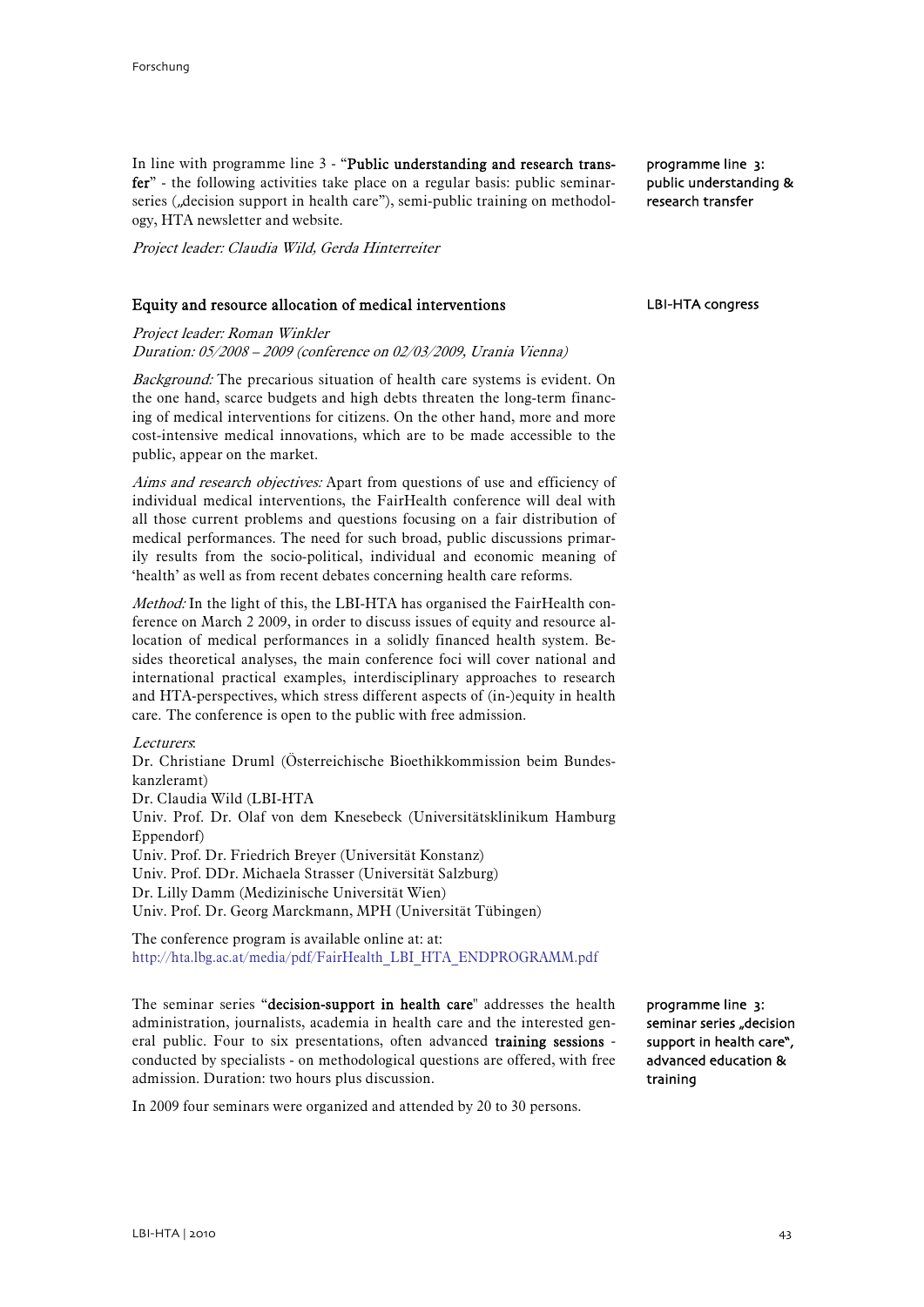|                                            | QALY - Ökonomische und ethische Aspekte<br>08/06/2009   11:00-14:00   LBI-HTA<br>Lecturers: Prof. Dr. Uwe Siebert (UMIT)<br>PD Dr. Dipl. Soz. Tanja Krones (Universitätsklinikum Marburg)                           |
|--------------------------------------------|---------------------------------------------------------------------------------------------------------------------------------------------------------------------------------------------------------------------|
|                                            | Workshop "Causal Inference in Modeling"<br>08.06.2009   14:30-16:00   LBI-HTA<br>Lecturer: Prof. Dr. Uwe Siebert (UMIT)                                                                                             |
| programme line 3:<br>other events          | Workshop "Horizon Scanning in Oncology"<br>12.02.2009   13:00-17:00   LBI-HTA<br>Lecturer: Dr. Sabine Geiger-Gritsch (LBI-HTA)                                                                                      |
|                                            | Symposium and workshop "Qualitätssicherung und Ergebnismessung in<br>der Rehabilitation: Erfahrungsberichte aus Deutschland und ausgewählte<br>österreichische Pilotprojekte"<br>15.10.2009   11:00-16:30   LBI-HTA |
|                                            | Lecturers: Dr. Brigitte Piso, MPH (LBI-HTA)<br>PD Dr. Dipl. Psych. Erik Farin (Universitätsklinikum Freiburg)<br>Dr. Ute Polak (AOK Bundesverband Berlin)<br>Dr. Gottfried Endel (HVB)                              |
| programme line 3:<br><b>HTA</b> newsletter | The aim of a periodical, electronic-only HTA newsletter is to transfer the re-<br>sults of international assessments into a German-language, easily readable                                                        |

journalistic format: each month four articles on relevant technologies/interventions are selected. Often, but not always, topics which at least two different HTA institutions have worked on and published independently are chosen. An editorial article, often written by an invited expert, deals with horizontal topics such as methodological aspects or questions of health policy. The newsletter has been published 10 times per year since May 2006.

# 2009: 1.159 average monthly newsletter downloads

Our electronic HTA newsletter is distributed to about 900 people in Austria and Germany has received positive feedback. In 2009 the download website of the HTA newsletter (http://hta.lbg.ac.at/de/newsletter.php?iMenuID=63) counted between 613 (July) and 1.670 (August) visits, with a total annual number of 13.907 visits.



Figure 2.1-1: Download HTA newsletter 2008 & 2009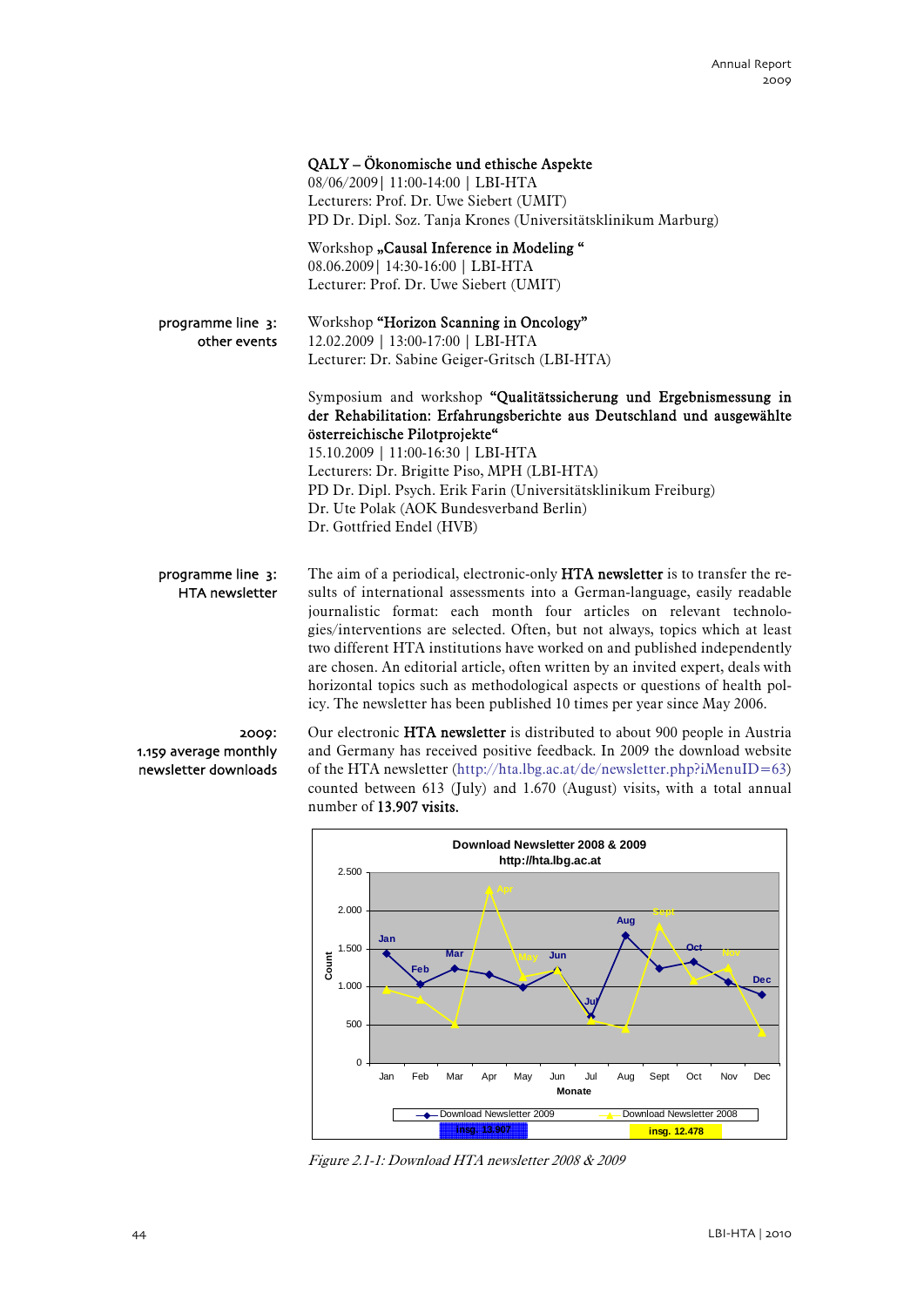Project leader: Claudia Wild, Gerda Hinterreiter Duration: 10 x p. a.

In 2009 mainly print media, but also radio- and tv-stations published a total of 50 articles/reports/press notices reporting on the LBI-HTA or its team members. Especially the swine flu pandemic generated considerable media hype, so in relation to swine flu the LBI-HTA, represented by Claudia Wild, was featured in the media 35 times (print, online, TV and radio contributions).

# Der Clou mit Tamiflu

Date: 14/12/2009 Medium: Der Standard Article

#### Verschwörungstheorien: Der Schweine-Wahn im Internet

Date: 19/11/2009 Medium: Kurier Article

# H1N1-Virus hat eine soziale Komponente

Date: 16/11/2009 Medium: Der Standard Article

# Neue Grippe: Die Pandemie im Kopf

Date: 15/11/2009 Medium: Die Presse Article

# Strategien gegen die Grippe

Date: 10/11/2009, 21:05 Medium: ORF 2 / Report TV reportage & text

# Diskussion zur Schweinegrippe-Impfung

Date: 10/11/2009, 18:05 Medium: Radio Steiermark Radio & text

# Schweinegrippe: Echte Gefahr oder Hysterie?

Date: 04/11/2009 Medium: Ö1 Journal Panorama Radio & text

# Keine Grippe wie jede andere

Date: 04/11/2009 Medium: Die Presse Article

# Neue Grippe: Kinder stecken sich leichter an

Date: 04/11/2009 Medium: Kurier Article

Kritik an Diskussion: Dasselbe wie jede andere Wintergrippe auch

Date: 03/11/2009

LBI-HTA in the media:

2009: 50 articles or media contributions

most on "swine flu"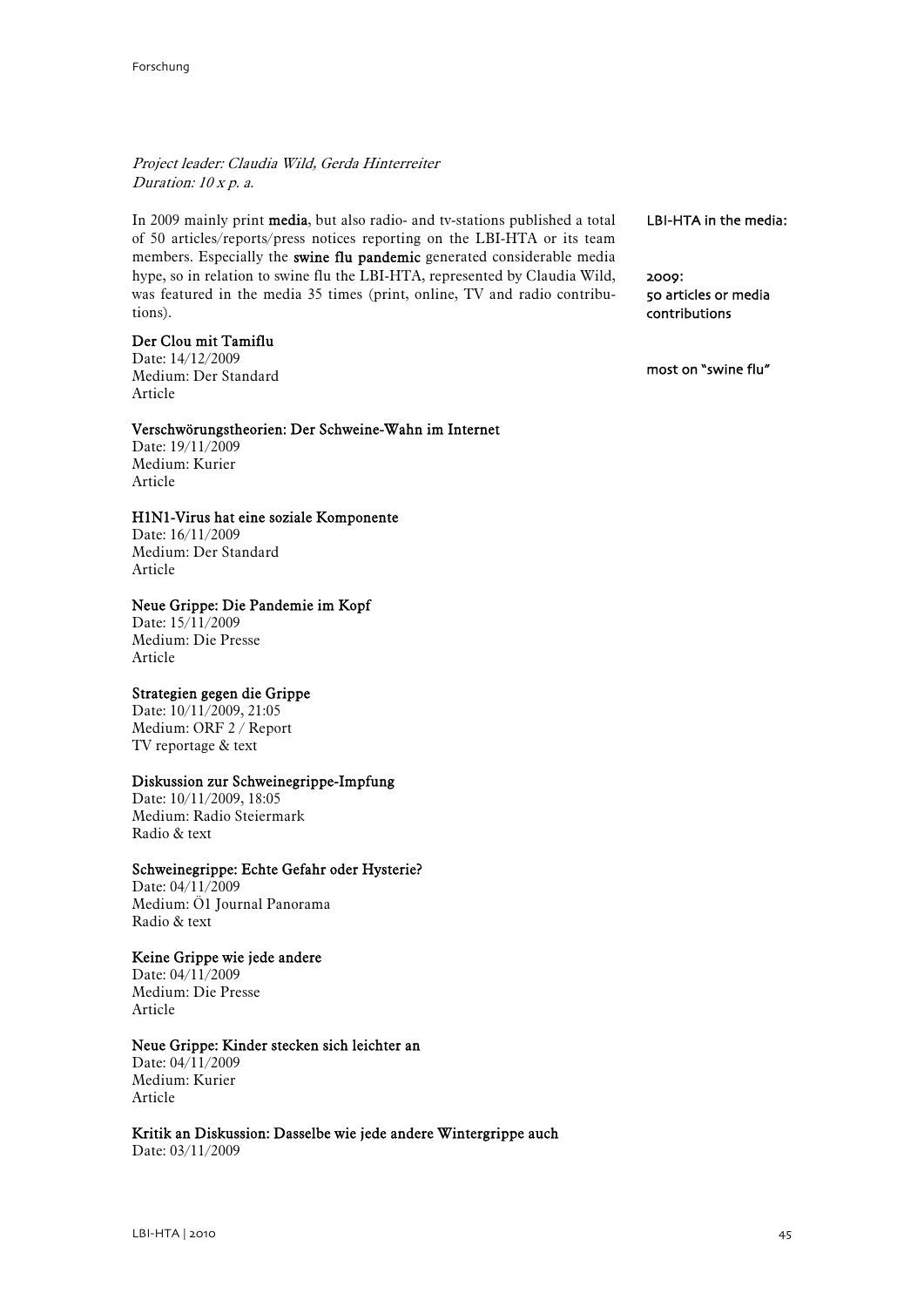Medium: derStandard.at Article

# Expertin sieht keinen Grund zur Panik

Datum: 03.11.2009 Medium: news.orf.at Article

# Schweinegrippe wie normale Grippe?

Date: 03/11/2009 Medium: ORF Teletext Article

#### Schweinegrippe - Expertin kritisiert überzogene Diskussion

Date: 03/11/2009 Medium: Ö1 Morgenjournal Radio & text

#### Seuchen-Suche: Ist die Aufregung ein Coup der Pharmaindustrie?

Date: 02/11/2009 Medium: Profil Article

#### Schwindel mit der Schweinegrippe: Ist die Aufregung ein Coup der Pharmaindustrie?

Date: 31/10/2009 Medium: profil online Article

# Vernünftiger und kosteneffektiver Umgang mit der Influenza

Date: 28/10/2009 Medium: Medical Tribune Article

# Impfung gegen A(H1N1) startet - Kritische Betrachtung

Date: 28/10/2009 Medium: Medical Tribune Article

# Grippe: Viel Lärm um ein Virus

Date: 10/2009 Medium: Treffpunkt AKNÖ Article

# Der Impfkrampf

Date: 10/2009 Medium: Datum Article

#### Milliarden-Erreger

Date: 09/10/2009 Medium: Format Article

# Willfährige Ärzte

Date: 18/09/2009 Medium: Medianet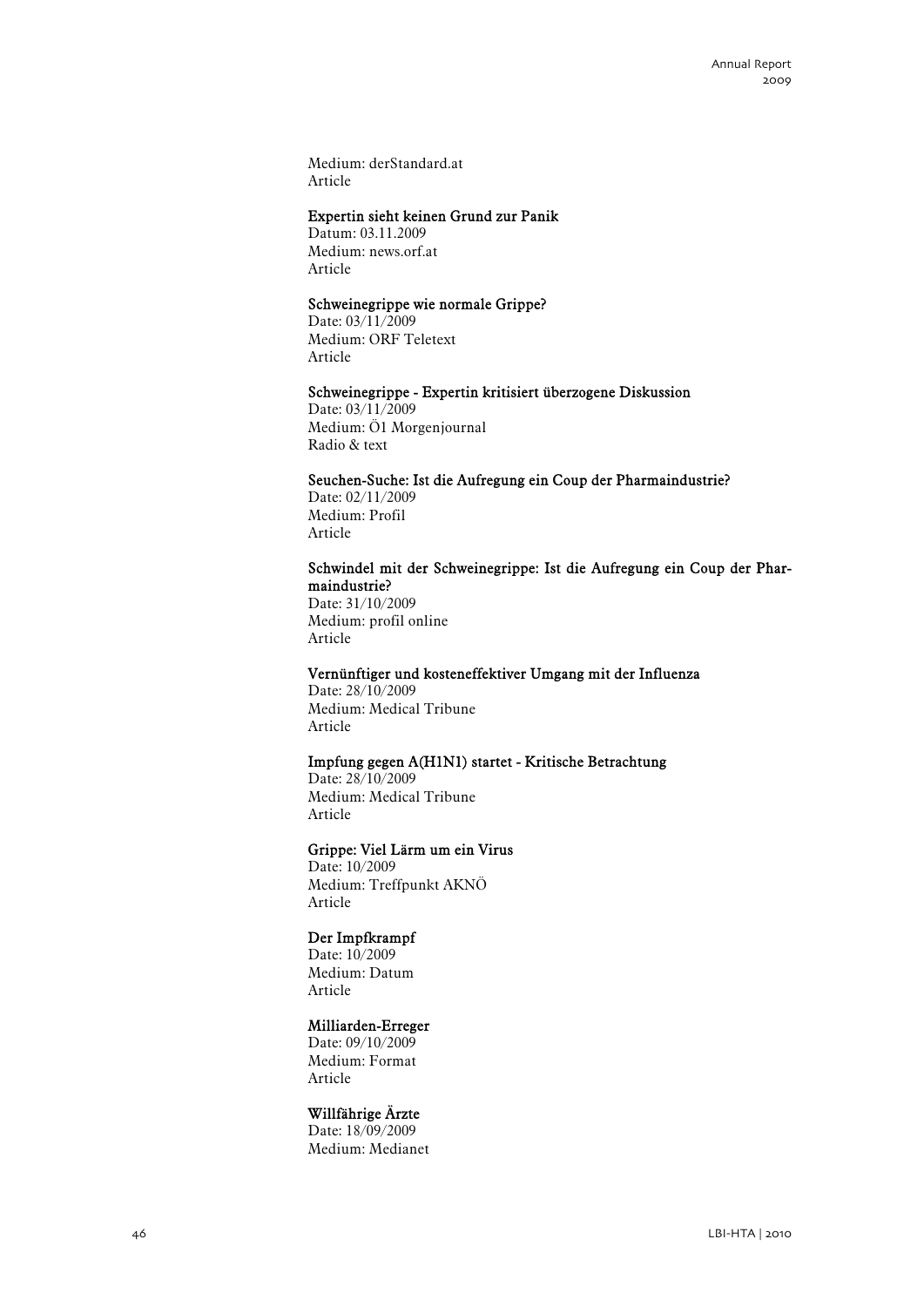Article

# Fatale Personalunion von Einkäufern und Nutzern

Date: 09/09/2009 Medium: Beschaffung Austria Article

# Neue Grippe: Was Tamiflu wirklich bringt

Date: 09/09/2009 Medium: Kurier Article

# Thema: Schweinegrippe - "Milde Grippe" in Österreich

Date: 07/09/2009 Medium: Der Standard Article

#### Impfung: Die Wirkung sollte nicht überschätzt werden

Date: 04/09/2009 Medium: Kurier Article

# Nachrichten u.a. zur "Schweinegrippe"

Date: 03/09/2009 Medium: RTV Radio Arabella Radio

# Aktueller Bericht zur "Schweinegrippe"

Date: 03/09/2009 Medium: Der Standard Online Article

#### Neue Grippe maßlos übertrieben? Studie kritisiert unsinnigen Aktionismus

Date: 03/09/2009 Medium: Die Presse Article

### Geld effizient einsetzen

Date: 03/09/2009 Medium: Die Presse Article

# Neue Grippe: Neue Studie gibt Entwarnung

Date: 03/09/2009 Medium: Die Presse Article

# Minister niest uns was vor

Date: 02/09/2009 Medium: Österreich/ Wien Article

# Schweineteuer

Date: 31/08/2009 Medium: trend Article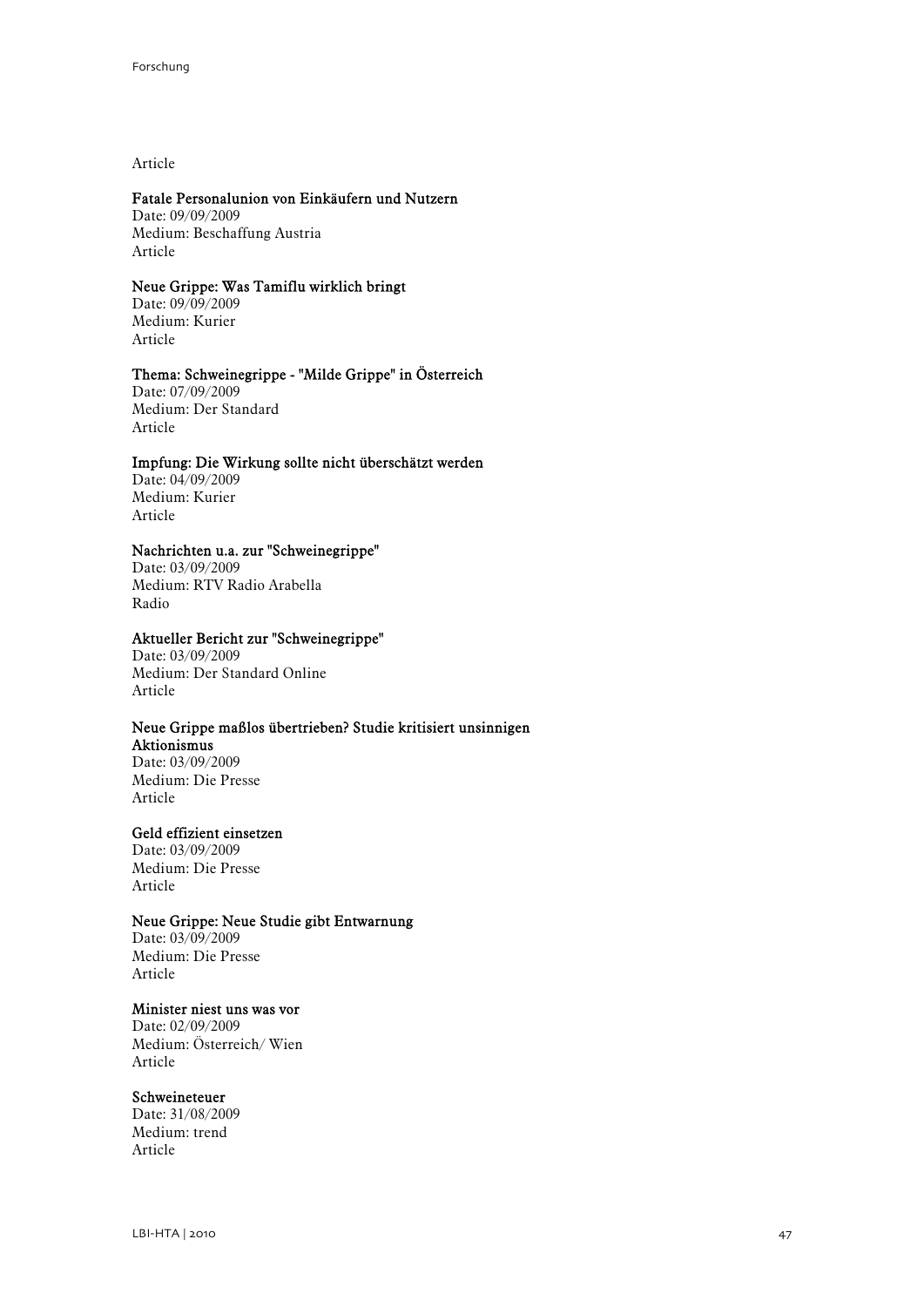# Erstellung einer evidenz-basierten Entscheidungshilfe zur HPV Impfung

Date: 08/2009 Medium: ÖGPH- Public Health Newsletter 3/2009 Article

# Ein Virus als Geldspritze für die Pharmaindustrie

Date: 21/08/2009 Medium: Medianet Online Article

# Moderne Medizin: Wirkung, Nutzen und Kosten

Date: 21/06/2009 Medium: Der Standard Article

# Kongress: Eine e-mail als Feedback eines Kollegen aus der Steiermark

Date: 05/2009 Medium: Der Salzburger Arzt 5/09 Article

# Schwein gehabt

Date: 28/05/2009 Medium: Pharma-Time 5/09 Article

# "Gefahrenquelle Weiß". Ethische, philosophische und medizinische Überlegungen über das Geschäft mit der Gesundheit.

Date: 13/05/2009 Medium: Ö1 - Salzburger Nachtstudio Radio

### Gute Geschäfte mit der Angst

Date: 29/04/2009 Medium: Der Standard article Medizin im Kepler-Salon Date: 11/04/2009 Medium: OÖ Nachrichten Article

### Verteilungsgerechtigkeit von Gesundheitsleistungen

Date: 05/03/2009 Medium: Ärzte Woche article

# Grenzgang sanfter Druck zur Teilnahme an klinischen Studien

Date: 05/03/2009 Medium: Ärzte Woche Article

# Gesundheit gerecht verteilen

Date: 05/03/2009 Medium: Ärzte Woche Article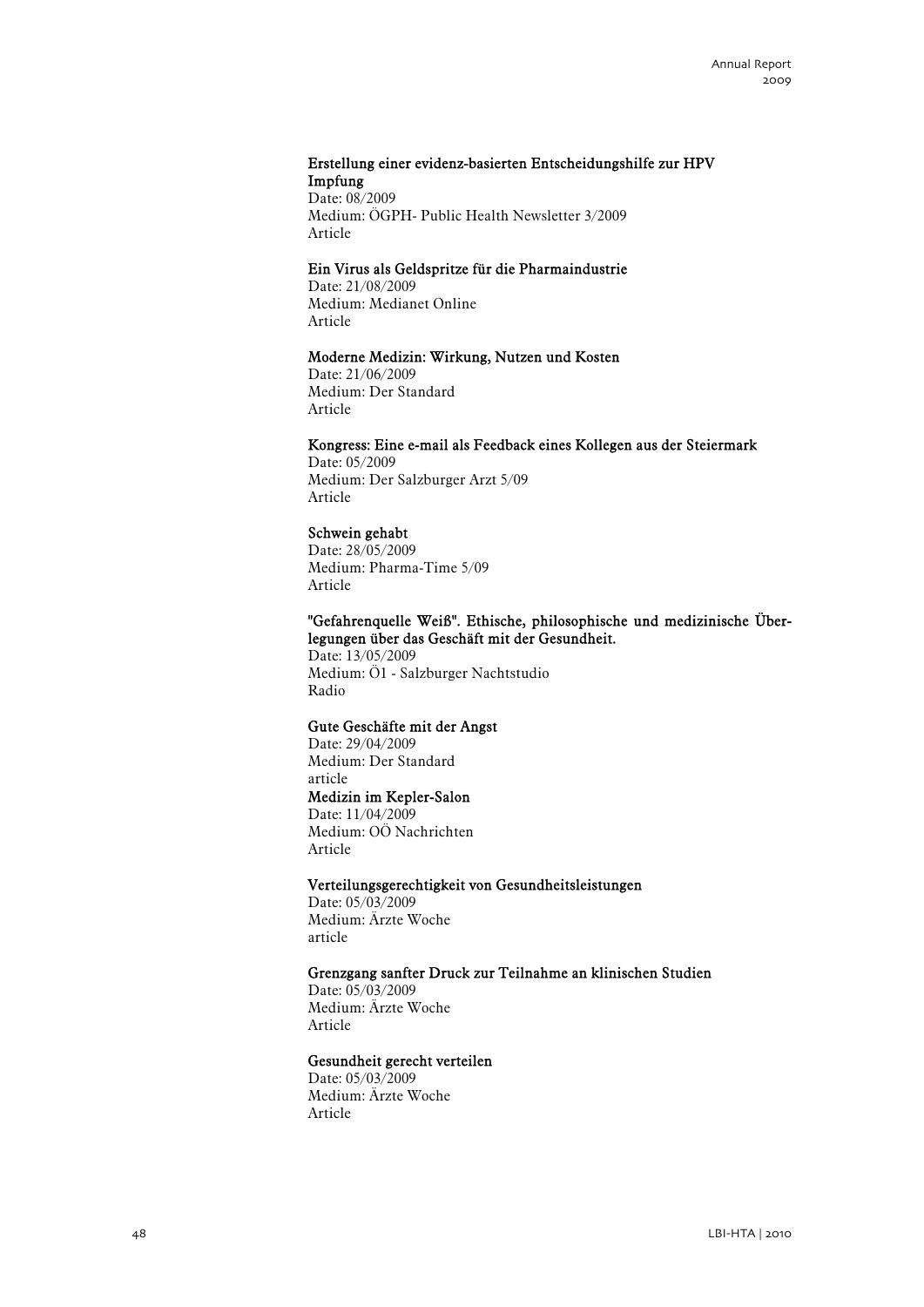#### Fairhealth: Knapper werdende Ressourcen verlangen nach Strategien zur Erreichung von Verteilungsgerechtigkeit

Date: 03/04/2009 Medium: Ö1 - Dimensionen Radio

# Wie gerecht ist das Gesundheitswesen?

Date: 02/03/2009 Medium: science.orf.at Article

### Initative - Ein Schutzengel für die Heimfahrt

Date: 20/02/2009 Medium: Kurier Article

# Zwischen Vorsorge und Früherkennung differenzieren

Date: 19/02/2009 Medium: Ärzte Woche Article

# 1 Jury & 300 Projekte

Date: 02/02/2009 Medium: NÖ Nachrichten Article

### Krebsimpfung: Expertenstreit ist noch lange nicht beendet

Date: 25/01/2009 Medium: Die Presse Article

# Das Geschäft mit der Grippe

Date: 15/01/2009 Medium: Die Presse Article

The LBI-HTA press review 2009 is also available at: <http://hta.lbg.ac.at/de/content.php?iMenuID=82>

Project leader/Presse: Gerda Hinterreiter

The LBI-HTA website - [http://hta.lbg.ac.at](http://hta.lbg.ac.at/) - contains updated announcements or presentations of publications and reports, research projects, events, press reviews, team profiles and other current news concerning the LBI-HTA.

According to access statistics of the LBI-HTA's website and its numerous pages (http://hta.lbg.ac.at), about 2 million hits (2.042.392) were registered in 2009. This corresponds to an increase of 642.828 hits compared to 2008. In 2009, the number of hits was highest in November (224.997), and lowest in December (135.960).

Project leader/ Webmaster: Gerda Hinterreiter

programme line 3: website

about 170.000 hits per months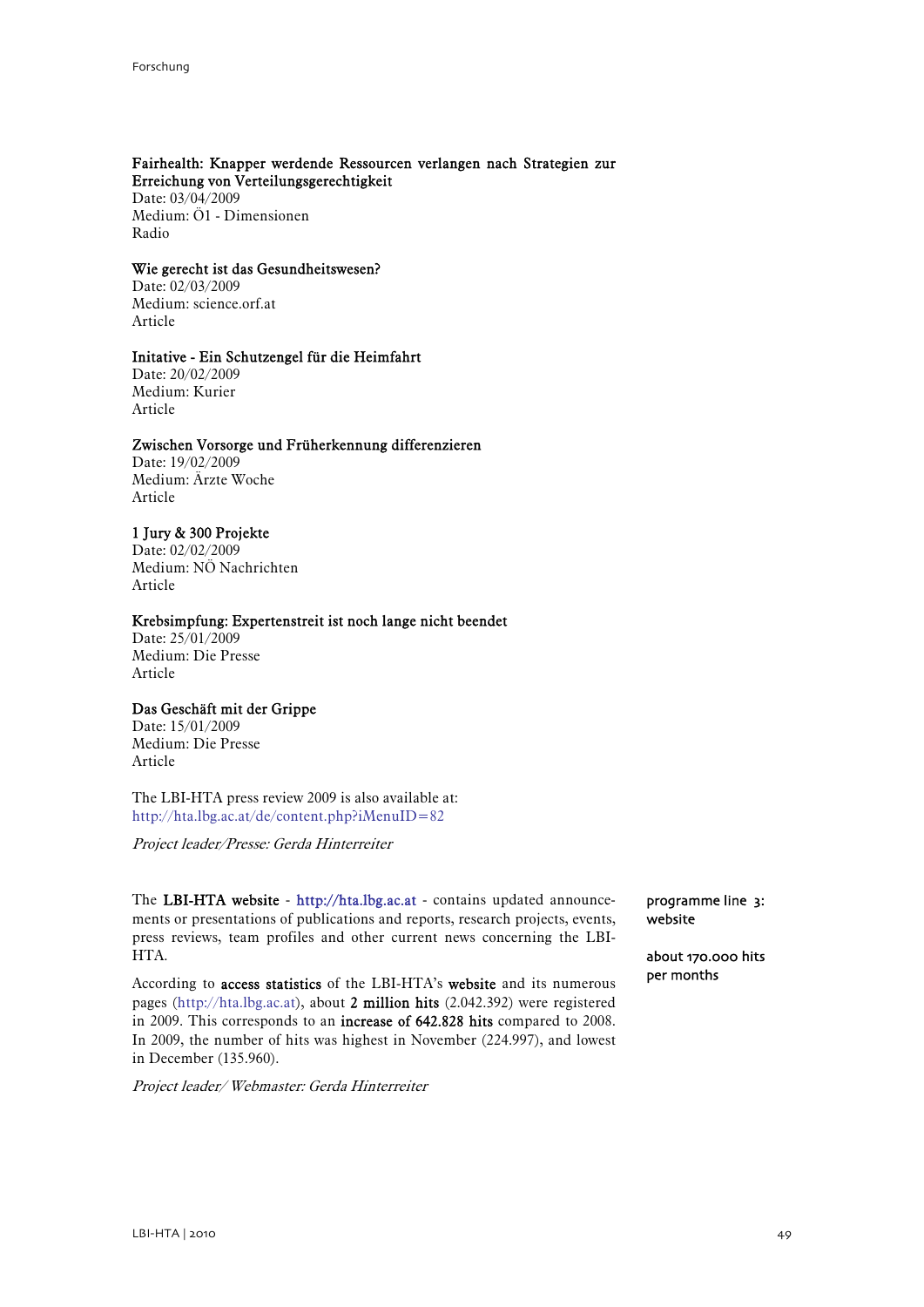

Figure 2.1-2: Website hits 2008 & 2009



Figure 2.1-3: Website visits 2009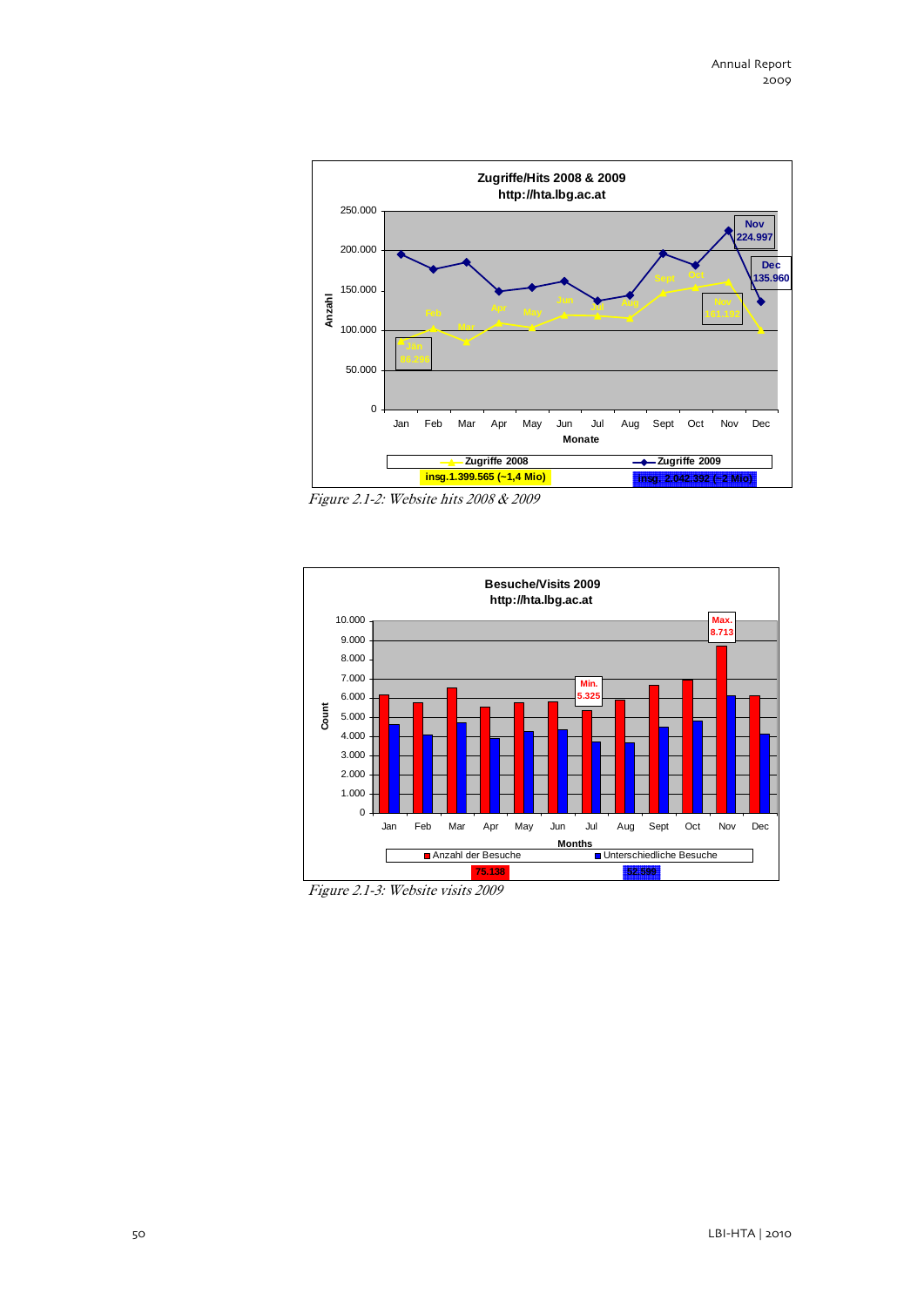# Horizon scanning in oncology - Part II: routine operation

Project leader: Sabine Geiger-Gritsch, Anna Nachtnebel Duration: since 10/2008

Background: The establishment of a Horizon Scanning System for anticancer drugs is an important tool to prepare Austrian hospitals for new/ emerging medicines. The first part of the project "Horizon Scanning in Oncology", which was carried out between July 2007 and May 2008, focused on the development of a concept for a Horizon Scanning System in oncology and the testing of two important steps (i.e., "identification" and "prioritisation") in the context of a short pilot.

In 2009 the routine operation started.

Aims and research objectives: Based on the feasibility and pilot phase, the second part of the project aimed at the routine operation of the HSS. An optimised final concept with various stakeholders (e.g. hospital administrators, clinical experts, drug commissions) was worked out, taking into consideration the results of the feasibility study. In addition, the Horizon Scanning System was made standard practice at the LBI-HTA in order to regularly provide Austrian hospitals (hospital management and drug commissions) with information about new/ emerging anticancer drugs to support their financial drug budget planning and rational decision making.

Members of the interdisciplinary oncological expert team:

Dr. Anna BUCSICS, Hauptverband der Österr. Sozialversicherungsträger, Abteilung Evidence Based Economic Healthcare, Wien;

Dr. Michael POBER, KH St. Pölten, Hämato-Onkologie, NÖ Landeskliniken Holding;

Dr. Johannes ANDEL, LKH Steyr, Onkologie und Public Health, GESPAG, OÖ;

Mag. Andreas SEIRINGER, LKH Vöcklabruck, Leiter Krankenhausapotheke – Pharmazeut, GESPAG, OÖ;

Prim. Dr. Peter KRIPPL, LKH Fürstenfeld – Hämatologie und Onkologie, KAGES, Steiermark;

Dr. Wolfgang WILLENBACHER, LKH Innsbruck Universitätsklinik, Hämato-Onkologie, TILAK, Tirol;

Mag. Sigrid KIENDLER, LKH Innsbruck – Stellv. Leiterin Krankenhausapotheke – Pharmazeutin, TILAK, Tirol;

Dr. Clemens LEITGEB, Wilhelminenspital - Onkologie und Hämatologie, KAV, Wien – Alle im Rahmen des Projektes "Horizon Scanning in Oncology"

#### Publications:

Decision Support Documents Horizon Scanning in Oncology Nr.1-5 <http://hta.lbg.ac.at/de/content.php?iMenuID=96>

- b Azacitidine (Vidaza®) for the treatment of myelodysplastic syndromes
- b Cetuximab (Erbitux®) in EGFR-expressing Non-Small Cell Lung Cancer
- $\bullet$  Everolimus (Afinitor®) for the treatment of advanced/metastatic kidney cancer
- b Rituximab (Rituxan®/MabThera®) for the first- and second-line treatment of chronic lymphocytic leukaemia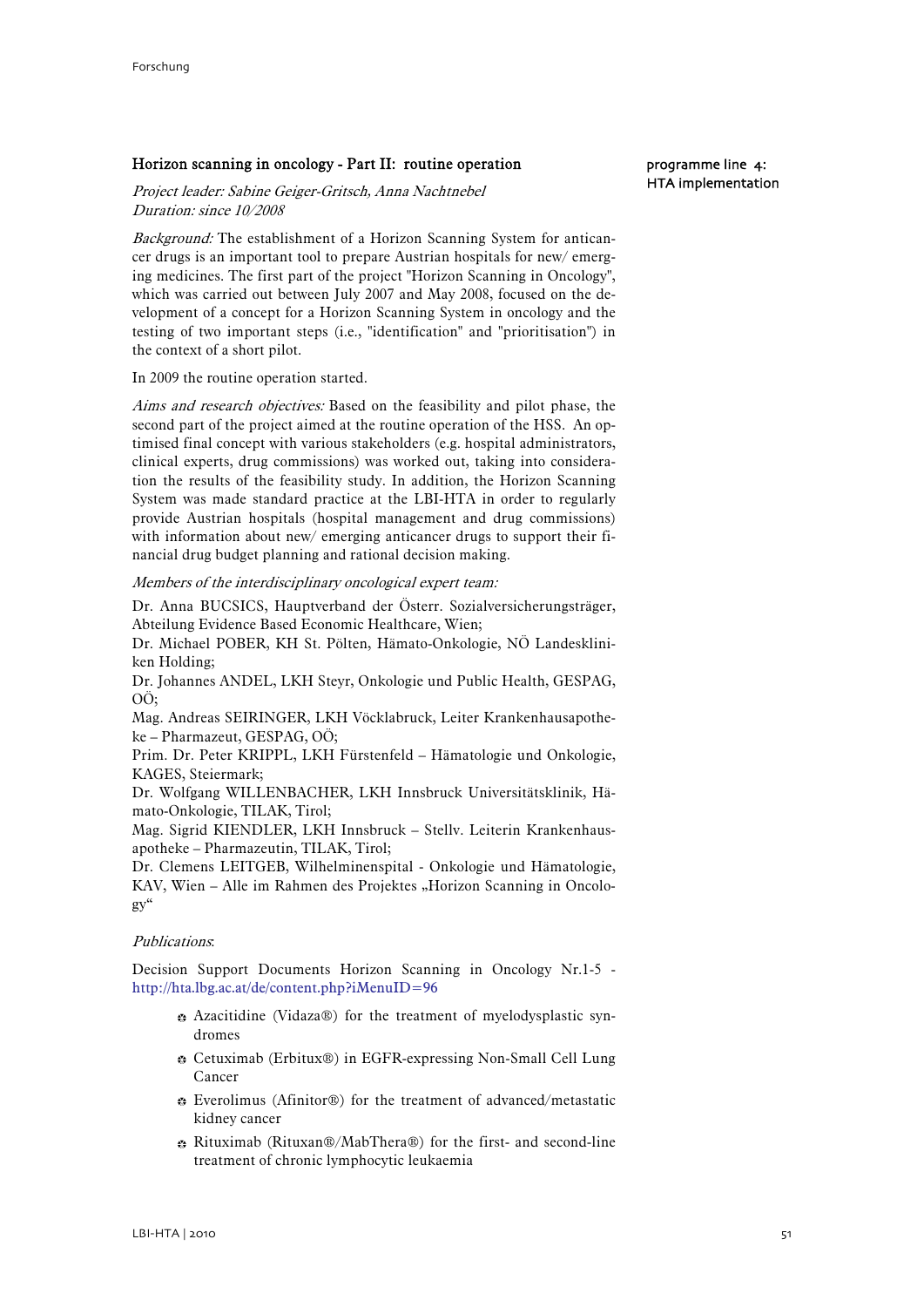$\bullet$  Ibritumomab tiuxetan (Zevalin®) as consolidation therapy after first remission in patients with follicular lymphoma

#### Procedures in evaluation – kyphoplasty and vertebroplasty programme line 4

Project leader: Rosemarie Felder-Puig (until 31/08/2009), Brigitte Piso Duration: 2006 – 2010

Background: Conservative treatment of vertebral compression fractures (VCF) in older patients includes bed rest and analgesics followed by mobilisation and eventually, the use of a bodice. Alternatively, two minimally invasive procedures – percutaneous kyphoplasty  $(KP)$  and vertebroplasty  $(VP)$  – are available. Patients with osteoporotic VCF and chronic pain in particular may benefit from these techniques. VP, which is less costly than KP, induces quick pain relief. KP also leads to quick pain reduction. In addition, it is intended to be safer and to restore vertebral height, as well as guaranteeing a lower risk of refracture. However, there is insufficient evidence about these benefits for patients. In particular, long-term results and cost-effectiveness data are scarce.

Aims and research objectives: A study conducted at the Austrian AUVA hospitals should be able to provide data about the effectiveness of KP and VP under real-life conditions. The study will be performed in cooperation with other clinics (University Clinics of Orthopaedics at Vienna and Graz, Hanusch Hospital Vienna) and will collect data prospectively for a time interval which has yet to be defined.

Method: Empirical study, application study; co-ordination of participating institutions; production of study documents (protocol, CRF, patient consent form, application to Ethics Committee, registration); implementation, data entry and analysis; presentation of results and publication.

Publication: Procedures in evaluation – kyphoplasty and vertebroplasty, Interim Report, July 2009 (not released to the public)

#### Developing a decision aid on HPV-vaccination for young girls and women/mothers programme line 4

Project leader: Brigitte Piso Duration: 09/2008 – 06/2009

Background: Epidemiological studies show that an infection with human papilloma virus (HPV) is an essential factor in the development of cervical carcinoma and its early stages. In addition to the effective cervical screening programs (PAP-smear), two vaccines against the two most common cancercausing strains of HPV have been licensed. Persuasive advertising by the companies does not provide reliable information about the disease, the vaccine or possible alternatives for young girls and women.

Methods and result. A decision aid was developed on the basis of [standardised](http://dict.leo.org/ende?lp=ende&p=thMx..&search=standardized), evidence-based, qualitative analysis on the evidence on decision aids and target groups, unsystematic web research, and also of a systematic literature review. The project consisted of three parts: first of all the content was expressed in plain text, suggestions for the graphical conversion were made and the readability and comprehensibility was tested in an Aus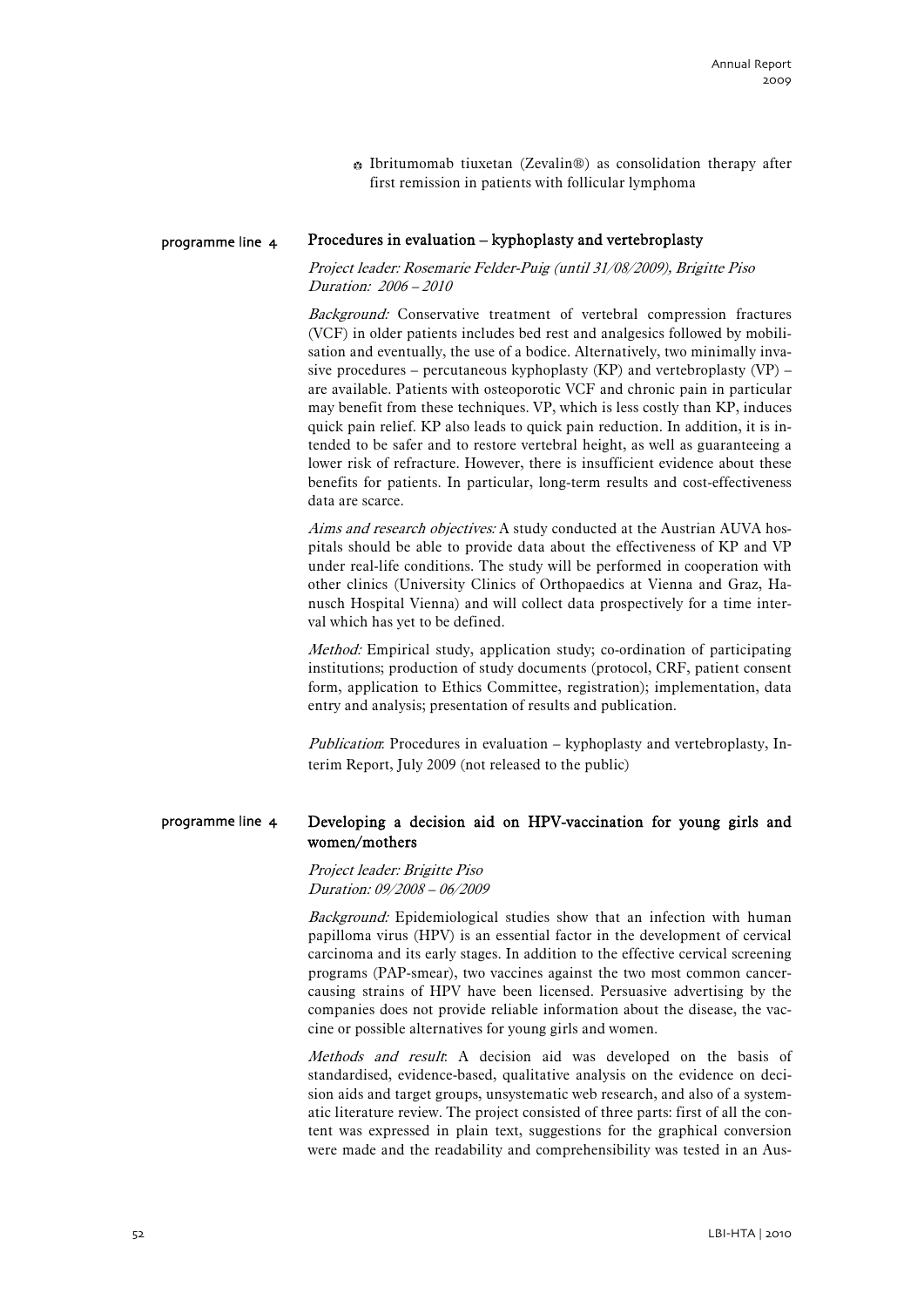trian focus group. If new findings have been made public or complications have occurred, the content of the decision aid will be updated after one to two years.

Publication: The decision aid on HPV-vaccinationis online available at: [www.aok.de/hpv-entscheidungshilfe](http://www.aok.de/hpv-entscheidungshilfe) or [www.hpv-entscheidungshilfe.de](http://www.hpv-entscheidungshilfe.de/)

# EUnetHTA Collaboration 2009

Project leaders: Claudia Wild, Gerda Hinterreiter Durationt: 2006-2008; 2009; 2010-2012;

Background: In the course of termination of the EU-project EUnetHTA 2006-2008 the partner organisations aimed at developing a strategic concept in order to ensure the continuity of EUnetHTA in the interim period of 2009. Overall, a group of 25 partner organisations, so-called "founding partners", from 13 EU member states (+Norway and Switzerland) were actively working on the sustainability of this project.

Aim and Methods. During 2009 the EUnetHTA "founding partner" were structuring and formulating a project proposal for a consectutive EUsupported project "EUnetHTA Joint Action". As in EUnetHTA 2006-2008, LBI-HTA is again co-leader of the workpackage 7. In 2010 to 2012 WP 7/ B will develop of a webbased database containing all ongoing and planned assessements of the EUnetHTA Joint Action partner organisations in order to avoid redundancies in the HTA-production across the EU.

Publications: Available at EUnetHTA website – [http://www.eunethta.eu](http://www.eunethta.eu/)

Programmlinie 5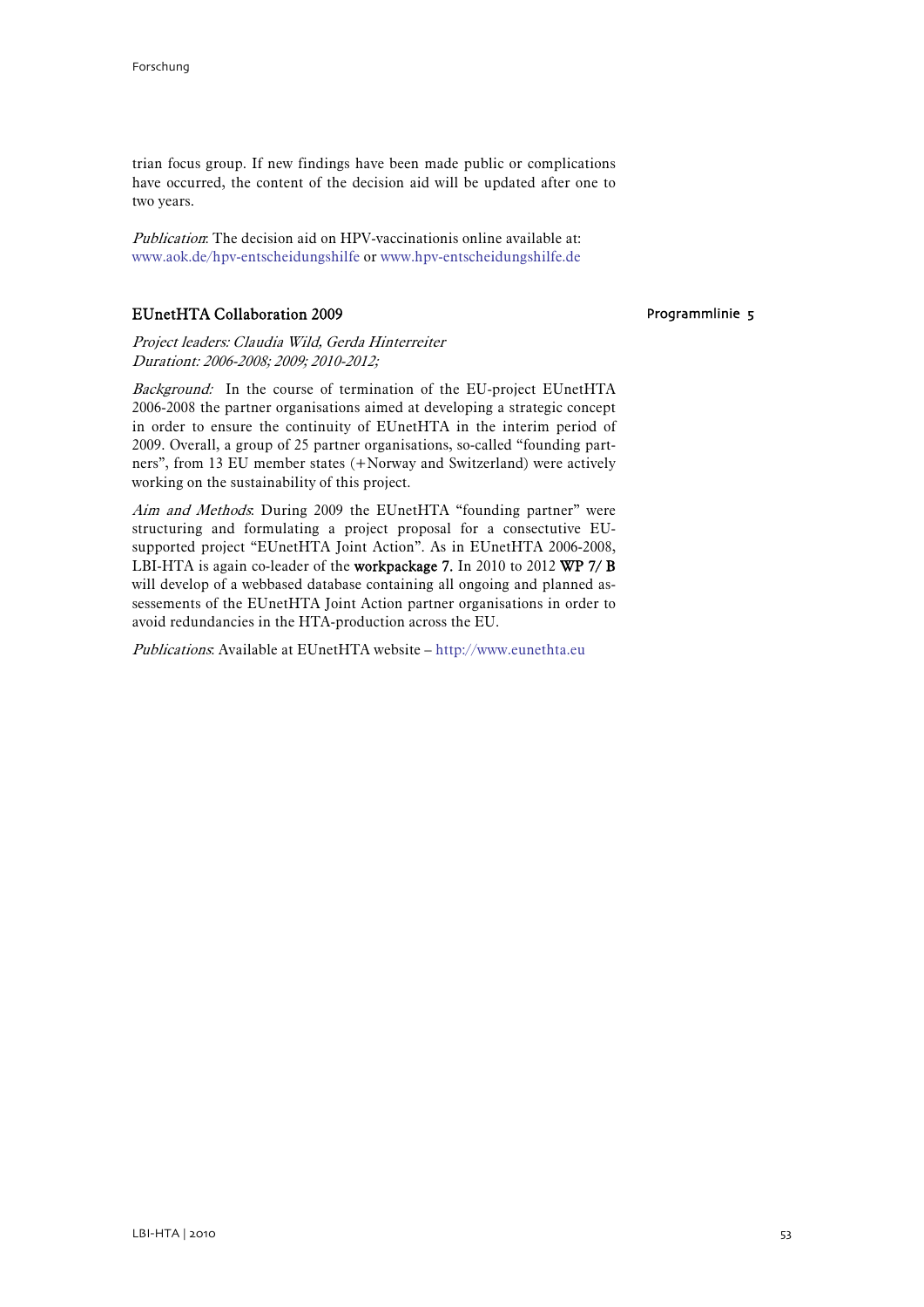# 2.2 Publications

LBI-HTA project reports: 12 reports Pammer, Ch., Wild, C. (2009): Schweregraddifferenzierung in der Neuround Traumarehabilitation. Messinstrumente bei Schlaganfall und Schädel-Hirn-Trauma. HTA-Projektbericht 23a.

Abuzahra, M., Piso, B. (2009): Schweregraddifferenzierung in der neurologischen und Trauma-Rehabilitation. Internationale Erfahrungen zur Qualitäts-, Performancemessung und Vergütung. HTA-Projektbericht 23b.

Gyimesi M, Tüchler H, Piso. B. (2009): Ambulante Kardiologische Rehabilitation Teil III. Retrospektive Kohortenstudie mit/ ohne Phase III Rehabilitation. 1. Teilbericht des HTA-Projektberichts 2010 (unreleased).

Johansson, T., Wild, C. (2009): Telemedicine in Stroke Management- systematic review. HTA- Projektbericht 29.

Mad, P., Geiger-Gritsch, S., Mittermayr, T., Wild, C. (2009): [Medikamentöse Wehenhemmung bei drohender Frühgeburt. Systemati](http://eprints.hta.lbg.ac.at/825/)[scher Review zu Leitlinien, Wirksamkeit und Gesundheitsökonomischen](http://eprints.hta.lbg.ac.at/825/)  [Evaluationen der Tokolyse](http://eprints.hta.lbg.ac.at/825/). HTA-Projektbericht 30.

Mathis S., Wild C., Piso B., Piribauer F. (2009): Evidenzgestützte Versorgungsplanung. HTA Projektbericht 21.

Nachtnebel, A. (2009): Bedingte Erstattung - Erfahrungen aus ausgewählten Ländern. HTA-Projektbericht 24.

Piso, B., Zechmeister, I. et al. (2009): HPV Impfung- Eine persönliche Entscheidungshilfe, verfügbar unter [www.hpv-entscheidungshilfe.de](http://www.hpv-entscheidungshilfe.de/)

Radlberger, P., Johanson, T., Wild, C. (2009): Ökonomische Aspekte einer effektiven und effizienten alkoholtherapeutischen Versorgung Teil 1: Internationale Versorgungsmodelle und Ansätze für Ergebnismessung Teil 2: Ausgewählte "models of good practice"/ Praxisbeispiele integrierter Versorgungsmodelle und deren Evaluation. HTA-Projektbericht 10.

Radlberger, P., Zechmeister, I., Mittermayr, T. (2009): Kinder- und Jugendpsychiatrie Teil 2: Gesundheitsökonomische Evaluationen Systematische Übersichtsarbeit. HTA-Projektbericht 28.

Schiller-Frühwirth, I., Johansson, T., Göbl, M., Reiselhuber, S., Wild, C. (2009): Risiko und Nutzen von Folsäure-Anreicherung im Mehl in Österreich. HTA-Projektbericht 20.

Winkler, R. (2009): Evaluierungen in der Kinder- und Jugendpsychiatrie. Theorie und Praxisbeispiele zu Bewertungsdimensionen, Indikatoren und Instrumenten. Projektbericht 27.

LBI- HTA Decision Support Documents: 16 DSD

Abuzahra, M., Zechmeister, I. und Wild, C. (2009): Mutter-Kind-Pass - Ein [internationaler Vergleich zu den Untersuchungen an schwangeren Frauen.](http://eprints.hta.lbg.ac.at/826/) Decision Support Document 33.

Adlbrecht, C., Radlberger, P., Reiner-Theisen, I., Geiger-Gritsch, S., Mittermayr, T. (2009): Medikamentenbeschichteter Ballonkatheter. Systematischer Review. Decision Support Document 24.

Adlbrecht, C., Radlberger, P., Geiger-Gritsch, S., Mittermayr, T. (2009): Kardiale Kontraktilitätsmodulation bei medikamentös therapierefrektärer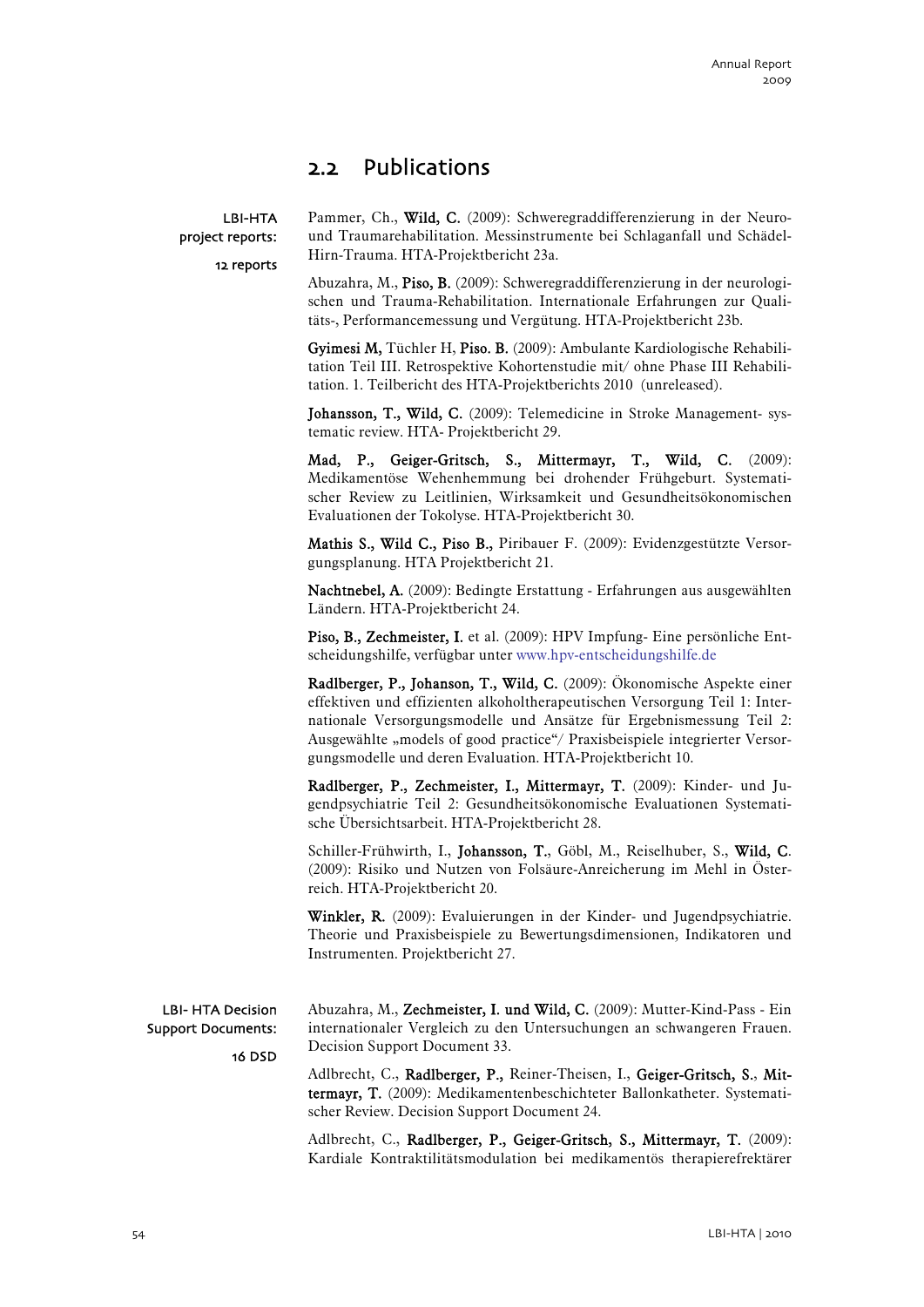Herzinsuffizienz – Update 2009. Systematischer Review. Decision Support Document 15/Update 2009.

Felder-Puig, R., Falkner, E., Geiger-Gritsch, S., Mittermayr, T. (2009): Perkutane Nukleotomie und perkutane Laserdiskus-dekompression. Systematischer Review. Decision Support Document 21b.

Felder-Puig, R., Gyimesi, M., Geiger-Gritsch, S., Mittermayr, T. (2009): Chemonukleolyse und intradiskale Elektrotherapie (IDET). Systematischer Review. Decision Support Document 21a.

Hintringer, K., Wild, C. (2009): Bioresonance therapy for the treatment of patients with allergies, atopic dermatitis, non-organic gastrointestinal complaints, pain and rheumatic diseases. Decision Support Document 31.

Hintringer, K., Wild, C. (2009): Colonhydro therapy for defecation disorders. Decision Support Document 32.

Nachtnebel, A., Felder-Puig, R., Geiger-Gritsch, S., Mittermayr, T. (2009): [Injektionstherapien und Radiofrequenztherapie bei chronischen Rücken](http://eprints.hta.lbg.ac.at/831/)[schmerzen. Systematischer Review](http://eprints.hta.lbg.ac.at/831/). Decision Support Document 22.

Nachtnebel, A., Mathis, S., Geiger-Gritsch, S., Mittermayr, T. (2009): Bildgesteuerte Strahlentherapie mittels Cone-beam Computertomographie. Systematischer Review. Decision Support Document 26.

Mathis, S., Winkler, R., Geiger-Gritsch, S., Mittermayr, T. (2009): IgG-Apherese bei ABO-inkompatibler Nierentransplantation. Systematischer Review. Decision Support Document 25.

Piso, B., Mathis, S., Geiger-Gritsch, S., Mittermayr, T. (2009): [Pumpless ex](http://eprints.hta.lbg.ac.at/836/)[tracorporeal lung assist \(PECLA\). Systematischer Review](http://eprints.hta.lbg.ac.at/836/). Decision Support Document 27.

Piso, B., Geiger-Gritsch, S. (2009): Stentgraftimplantation bei Erkrankungen der Aorta ascendens. Systematischer Review. Decision Support Document 14/Update 2009.

Wild, C., Geiger-Gritsch, G. (2009): Minimal-invasiver perkutaner Aortenklappenersatz. Systematischer Review. Decision Support Document 18/Update 2009.

Wild, C., Falkner, E., Geiger-Gritsch, S. (2009): Endobronchiale Ventilimplantation beim Lungenemphysem. Systematischer Review. Decision Support Document 20/Update 2009.

Schiller-Frühwirth, I., Wild, C., Geiger-Gritsch, S., Mittermayr, T. (2009): Intraoperative Radiotherapie bei frühem Brustkrebs. Systematischer Review. Decision Support Document 23.

Thomas, S., Janatzek, S., Geiger-Gritsch, S., Preuß, C. (2009): Retroluminale Transobturatorische Repositionsschlinge bei Be-lastungsinkontinenz des Mannes. Systematischer Review. Decision Support Document 30.

Hintringer, K. (2009): Cetuximab (Erbitux ®) in EGFR-expressing Non-Small Cell Lung Cancer. DSD: Horizon Scanning in Oncology Nr. 02.

Nachtnebel, A. (2009): Azacitidine (Vidaza®) for the treatment of myelodysplastic syndromes. DSD: Horizon Scanning in Oncology 01.

Nachtnebel, A. (2009): Everolimus (Afinitor®) for advanced/metastatic kid-

Decision Support Documents: Horizon Scanning in Oncology:

5 HSS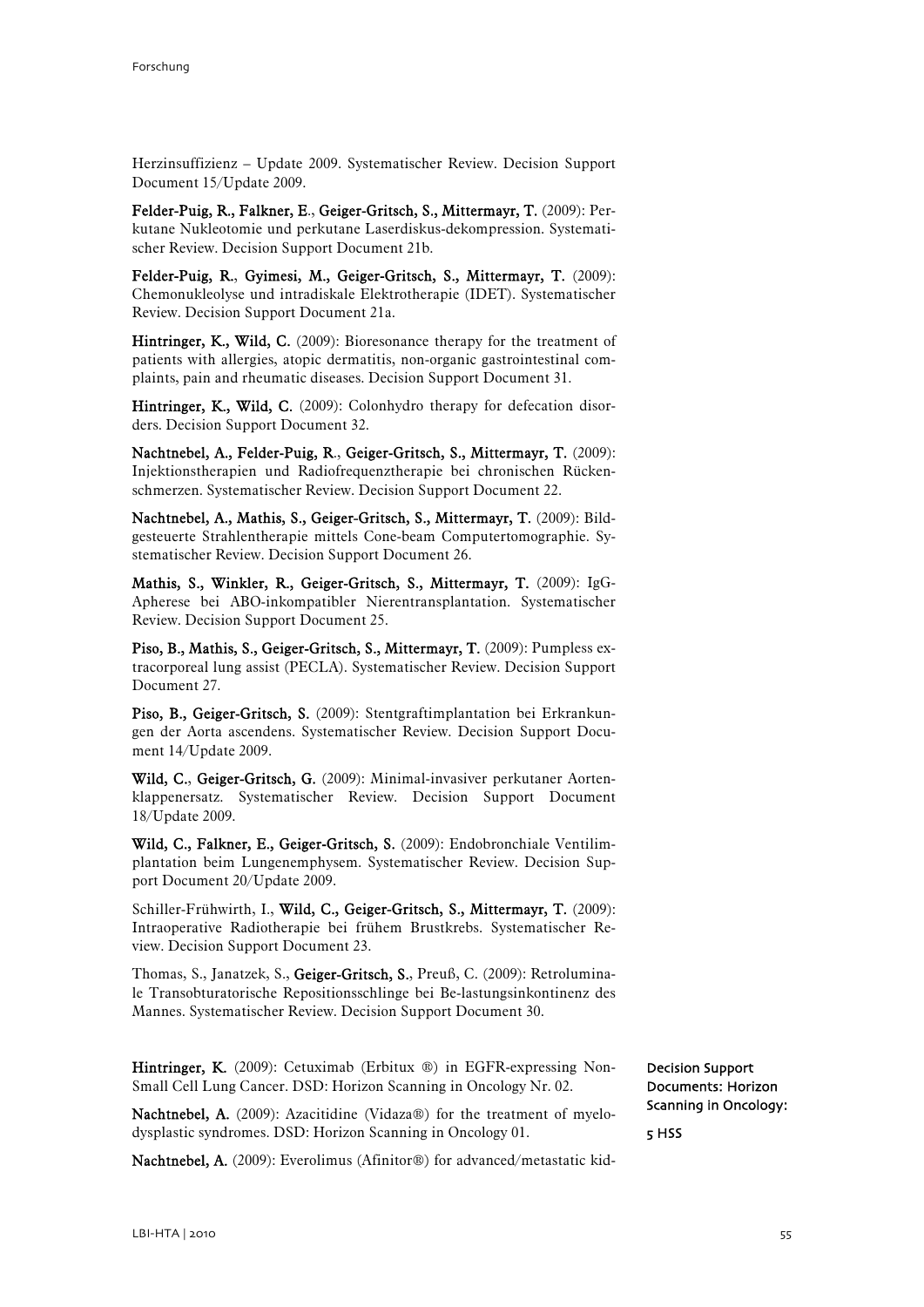ney cancer. DSD: Horizon Scanning in Oncology 03.

Nachtnebel, A. (2009): Ibritumomab tiuxetan (Zevalin®) as consolidation therapy after first remission in patients with follicular lymphoma. DSD: Horizon Scanning in Oncology 05.

Warmuth, M. (2009): Rituximab (Rituxan®/MabThera®) for the first- and second-line treatment of chronic lymphocytic leukaemia. DSD: Horizon Scanning in Oncology 04.

articels in peerreviewed journals:

15 articles

Felder-Puig, R., Gyimesi, M., Mittermayr, T., Geiger-Gritsch, S. (2009): Chemonukleolyse und intradiskale Elektrotherapie: was ist die gegenwärtige Evidenz?, RöFo - Fortschritte auf dem Gebiet der Röntgenstrahlen und der bildgebenden Verfahren. 2009 Oct;181(10):936-44.

Felder-Puig, R., Mad, P., Gartlehner, G. (2009): Diagnostische Studien. Wiener Medizinische Wochenschrift, 159:13-14:359-366.

Felder-Puig, R., Piso, B., Guba, B., Gartlehner, G. (2009): Kyphoplastie und Vertebroplastie bei osteoporotischen Wirbelkörperkompressionsfrakturen. Systematischer Review. Der Orthopäde; 38: 606-615.

Felder-Puig, R., Topf, R., Maderthaner, R., Gadner, H., Formann, A.K. (2009): Das Konzept der "gesundheitsbezogenen Lebensqualität": Welchen Nutzen bringt es für die Gesundheitsfürsorge, – forschung und –planung? Monatsschrift Kinderheilkunde, 157:675-682

Geiger-Gritsch, S., Piso, B., Guba, B. und Felder-Puig, R. (2009): Stentgraftimplantation bei Erkrankungen der Aorta Ascendens – Eine Systematische Übersichtsarbeit zu Wirksamkeit und Sicherheit, Der Chirurg, 2009 Jul;80(7):634-40

Haschke-Becher, E., Totzke, U., Afazel, S., Johansson, T., Schwarz, M., Ladurner, G., **Wild, C.** (2009) Clinical decision rules for the use of liquor diagnostics in hospitalized neurology patients reduced costs without affecting clinical outcomes. International Journal of Technology Assessment in Health Care/ Int J TAHC, 25 (2): 208-213.

Piso, B., Wild, C. (2009) Decision support in vaccination policies. Vaccine. 2009 Oct 9;27(43): 5923–5928.

Radlberger, P., Guba, B., Adlbrecht, C.: Kardiale Kontraktilitätsmodulation bei medikamentös therapierefrektärer Herzinsuffizienz. Der Kardiologe 3(1):51-54.

Wild, C. (2009) Implementierung von HTA in Österreich. In: Zeitschrift für Evidenz, Fortbildung und Qualität im Gesundheitswesen/ZEFQ, 103 (6): 341-42.

Wild, C., Langley, T., Guba, B., Gartlehner, G. (2009): Minimal-invasiver perkutaner Aortenklappenersatz, In: Der Kardiologe, 3 (2):164-170.

Wild, C. (2009): Austria: History of health technology assessment during the past 20 years. In: International Journal of Technology Assessment in Health Care/Int J TAHC, 25:1, 1-8.

Zechmeister, I., Freiesleben de Blasio, B., Garnett, G., Neilson A., Siebert, U. (2009): Cost-effectiveness analysis of human papillomavirus vaccination programs to prevent cervical cancer in Austria. Vaccine 27(37):5133-41.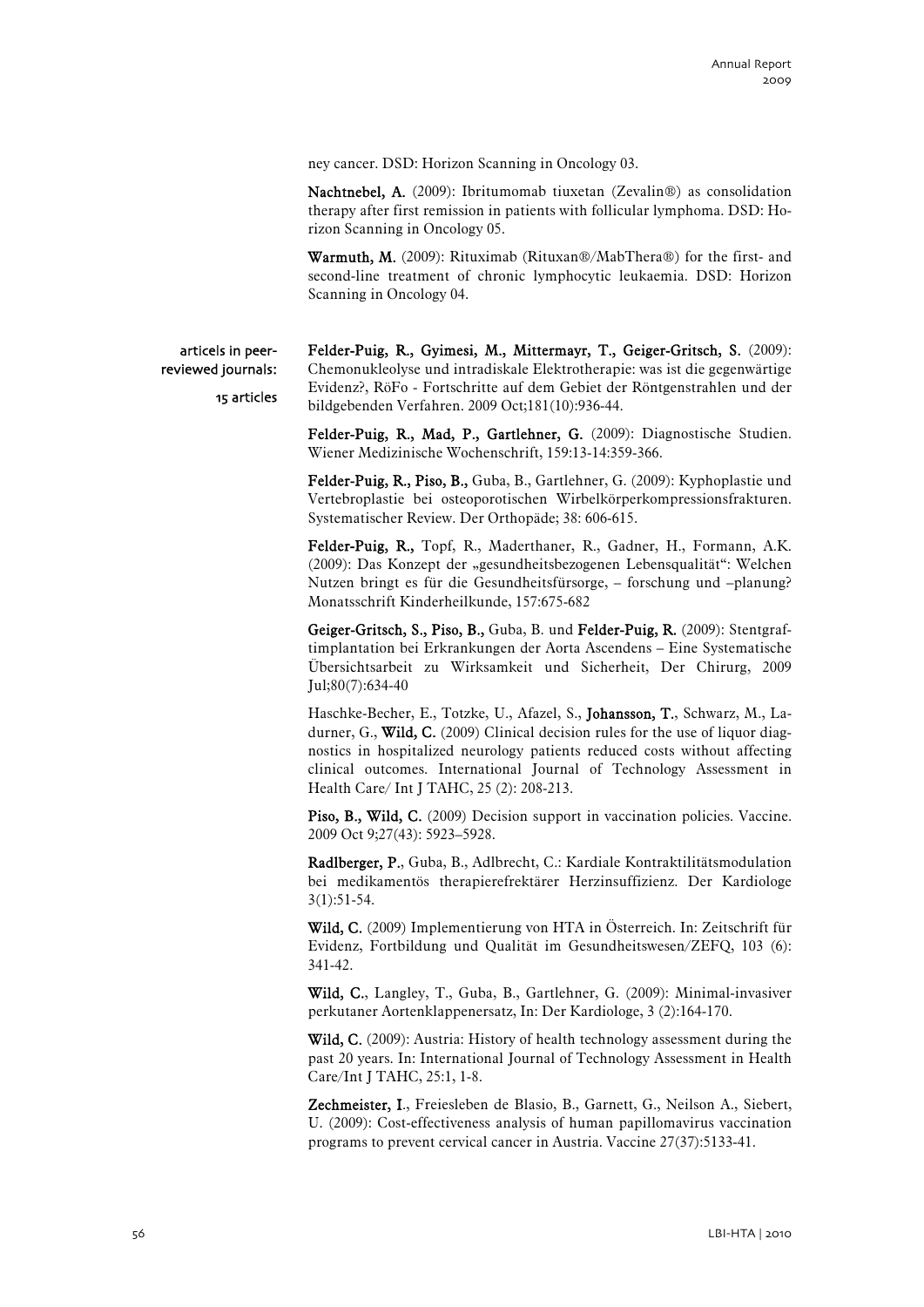Zechmeister, I., Freiesleben de Blasio, B., Garnett, G. (2009): HPVvaccination for the prevention of cervical cancer in Austria: A model based long-term prognosis on cancer epidemiology. Journal of Public Health Online first Publication, 11/08/2009

[http://www.springerlink.com/content/n46275377p88w256/?p=555c2259b16f](http://www.springerlink.com/content/n46275377p88w256/?p=555c2259b16f431cb36118009b326439&pi=0) [431cb36118009b326439&pi=0](http://www.springerlink.com/content/n46275377p88w256/?p=555c2259b16f431cb36118009b326439&pi=0)

Zechmeister, I., Mathis, S., Guba, B., Gartlehner, G. (2009): Low-Density Lipoprotein-Apherese bei familiärer Hypercholesterinämie: Eine systematische Übersicht. Medizinische Klinik 104:1-9.

Zechmeister, I., Radlberger, P. (2009): Gesundheitsökonomische Evaluation. Wiener Medizinische Wochenschrift 159(5-6):160-8.

Adlbrecht, C., Radlberger, P., Reiner-Theisen, I., Geiger-Gritsch, S.: Drug coated balloon catheters. Clinical Cardiology, submitted November 2009.

Adlbrecht, C., Radlberger, P., Adlbrecht, C., I., Geiger-Gritsch, S.: Cardiac contractility modulation. Europace, Submitted December 2009.

Geiger-Gritsch, S., Stollenwerk, B., Miksad, R., Guba, B., Wild, C., Siebert, U.: Safety of Bevacizumab, an Antibody against Vascular Endothelial Growth Factor: A Meta-Analysis of Randomized Controlled Trials in Patients with Advanced Cancer. The Oncologist', submitted July 2009.

Hintringer, K., Wild, C.: Bioresonance therapy for the treatment of patients with allergies, atopic dermatitis, non-organic gastrointestinal complaints, pain and rheumatic diseases. Alternative Therapies in Health and Medicine, submitted October 2009.

Johansson, T., Wild, C.: Telerehabilitation in stroke care- systematic review. Journal of Telemedicine and Telecare, submitted November 2009.

Mad, P., Johanson, T.: Evaluierung Klinischer Pfade: eine systematische Literaturübersicht zu Outcomeparametern und Wirksamkeit. Zeitschrift für Evidenz, Fortbildung und Qualität im Gesundheitswesen (ZEFQ), submitted October 2009.

Mathis, S., Piso, B., Wild, C.: Evidenzbasierung in der Versorgungsplanung. Bundesgesundheitsblatt, submitted October 2009.

Piso, B., Mathis, M., Mittermayr, T., Geiger-Gritsch, S.: Evaluating benefits and harms of pumpless extracorporeal lung assist in adults with severe lung failure: systematic review. Minerva Anestesiologica, submitted September 2009 and revised.

Piso, B., Mathis, S.: Unterschiede in Deutschen und Amerikanischen Zugängen in der Prozessevaluation ambulanter kardiologischen Rehabilitation. Die Rehabilitation, submitted and revised.

Radlberger, P., Johansson T., Wild, C.: Ökonomische Aspekte einer effektiven und effizienten alkoholtherapeutischen Versorgung – Internationale Versorgungsmodelle und Ansätze für Ergebnismessung. Psychiatrische Praxis, submitted December 2009.

submitted articles: 10 articles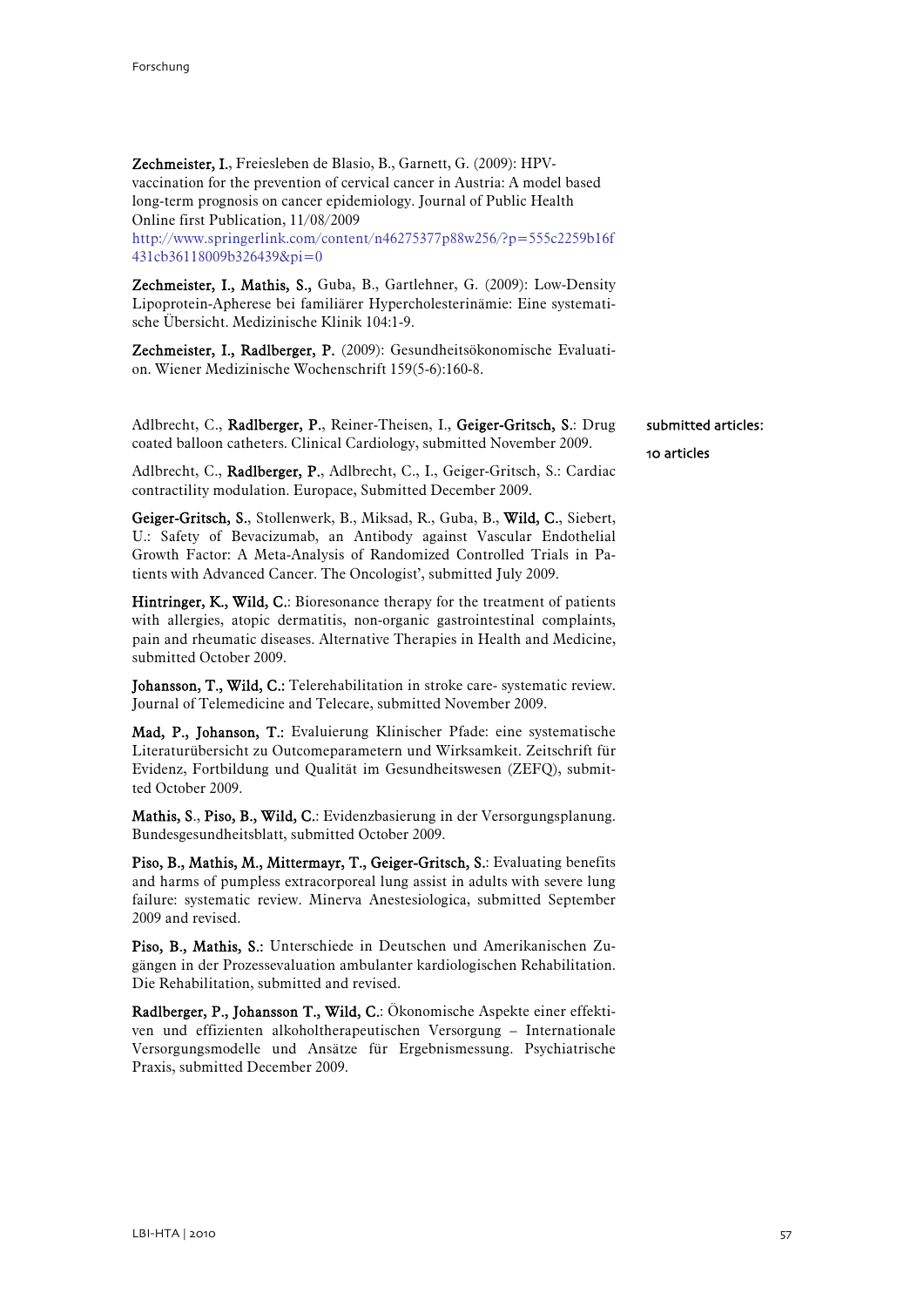# accepted or in print:

# 8 articles already accepted

Johansson, T., Wild, C.: Telemedicine in acute stroke management - systematic review. International Journal of Technology Assessment in Health Care, accepted.

Mathis, S., Winkler, R., Mittermayer, T., Geiger-Gritsch, S.: IgG Apherese bei ABO-inkompatibler Nierentransplantation – ein systematischer Review ergab mangelnde Evidenz zu Wirksamkeit und Sicherheit. Transplantationsmedizin, accepted.

Mathis, S. , Guba B, Pramesberger C, Adlbrecht: Belastungsinkontinenz - Evidenz zu 4 minimal-invasiven Behandlungsmethoden mit fragwürdigem Nutzen - systematische Übersichtsarbeit. Der Urologe, DOI: 10.1007/s00120-009-2058-5, in Print.

Schiller-Frühwirth, I, Mittermayr, T., Wild, C.: Neuralrohrdefekte in Österreich, Annahmen und Berechnungen zum Verhinderungspotenzial durch Folsäureanreicherung und –supplemente. Das Gesundheitswesen, accepted.

Wild, C., Simpson, S., Douw, K., Geiger-Gritsch, S., Mathis, St., Langer, T.: Information service on new and emerging health technologies – identification and prioritisation processes for an EU-wide newsletter [Short Title: Emerging technology newsletter], IntJTAHC, accepted.

Wild, C., Reiselhuber, S., Mittermayr, T., Schiller-Frühwirth, I.: Prävention von Neuralrohrdefekten: Länderpolitiken zur Folsäureanreicherung und – supplementierung. Das Gesundheitswesen, accepted.

Kristensen, F.B., Mäkelä, M., Allgurin Neikter, S., Rehnqvist, N., Lund Håheim, L., Morland, B., Milne, R., Palmhøj Nielsen, C., Busse, R., Lee Robin, S.H., Wild, C., Espallargues, M., Chamova, J.: Practical tools and methods for health technology assessment in Europe.Structures, methodologies, and tools developed by the European Network for HTA, EUnetHTA. International Journal of Technology Assessment in Health Care/Int J TAHC, accepted.

Kristensen, F.B., Mäkelä, M., Allgurin Neikter, S., Rehnqvist, N., Lund Håheim, L.,Morland, B., Milne, R., Palmhøj Nielsen, C., Busse, R., Lee Robin, S.H., Wild, C., Moharra, M., Chamova, J. for the European network for Health Technology Assessment (EUnetHTA): European Network for Health Technology Assessment, EUnetHTA. Planning, development, and implementation of a sustainable European network for health technology assessment. International Journal of Technology Assessment in Health Care/Int J TAHC, accepted.

| 2 non peer-reviewed | Geiger-Gritsch, S., Nachtnebel A. $(2009)$ : Member profile – The Austrian |
|---------------------|----------------------------------------------------------------------------|
| articles            | Ludwig Boltzmann Institute for Health Technology Assessment. Euroscan      |
|                     | Newsletter June 2009.                                                      |

Piso, B. (2009): Health Technology Assessment- what for and for whom?-Immunisation as an example of use. Medicine & Health 2010 (in print).

2 contributions in books, monographs, expert opinions

Hellmann, W., Eble, S. (Hg.): Mad, P. (2009): Ergebnismessung und Wirkungspotential stationärer klinischer Pfade - Folgerungen eines systematischen Reviews des Ludwig Boltzmann Instituts für HTA. Ambulante und Sektoren übergreifende Behandlungspfade. Berlin: Med. wiss. Verlagsgesellschaft WMV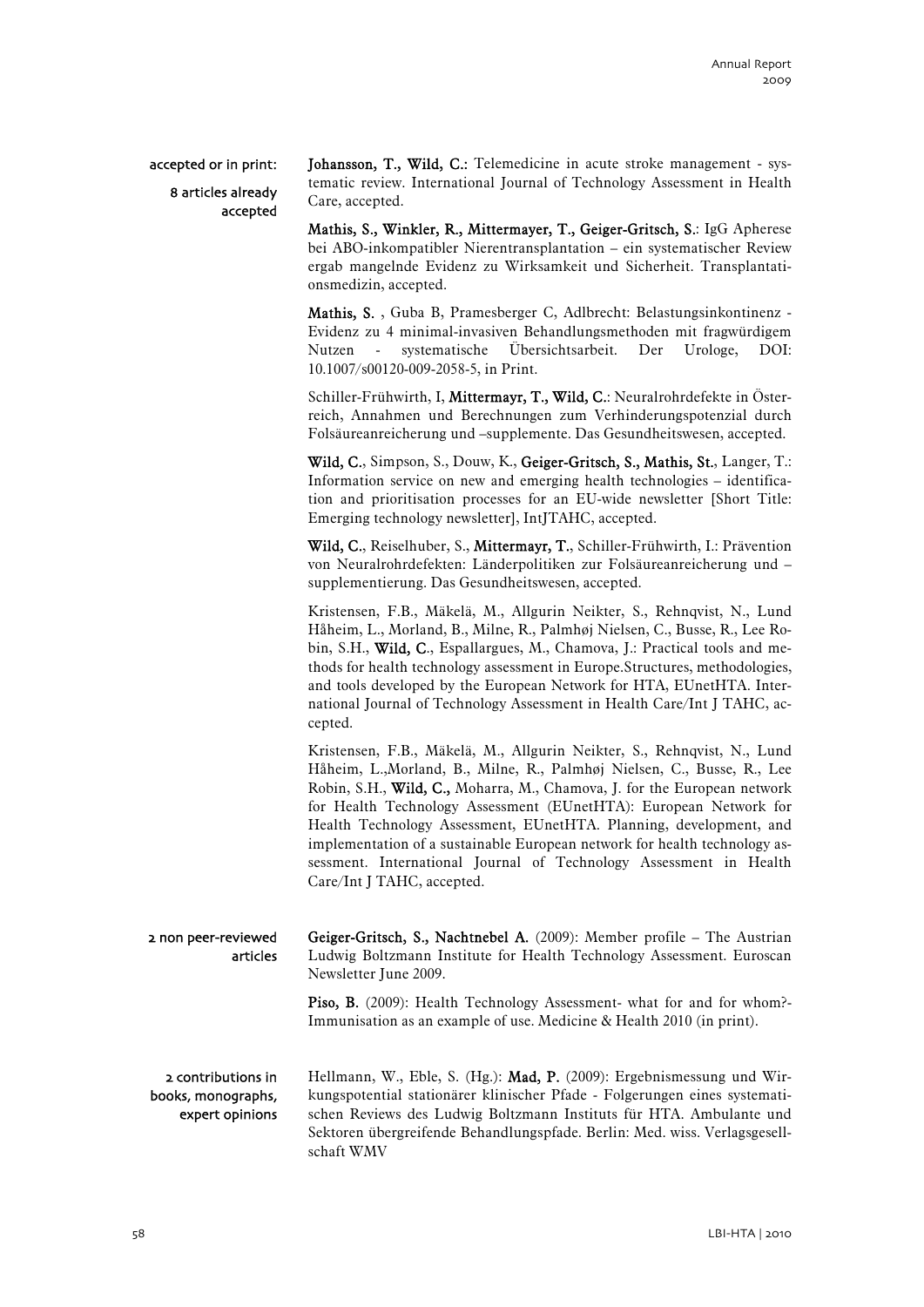Piso, B. (2009): Health Literacy - Stärken und Schwächen des Konzepts sowie praktische Konsequenzen für die Gesundheitskommunikation. In.: ÖGPH Tagungsband 2007.

Antes, G., Feufel, M., Gigerenzer, G., Gray, M., Mäkelä, M., Mulley, A., Nelson, D., Schulkin, J., Schünemann, H., Steurer, J., Wennberg, J., Wild, C.: Generation of research rsults useful for clinicians and patients. Gigerenzer, G., and J. A. Muir Gray, eds. Better Doctors, Better Patients, Better Decisions: Envisioning Healthcare 2020. Strüngmann Forum Report, vol. 6. Cambridge, MA: MIT Press. Sept. 2010.

Wild, C., Piso, B. (Hg): Zahlenspiele in der Medizin. Orac Verlag, Wien, (released on 08/03/2010)



book project:

"Zahlenspiele in der Medizin- eine kritische Analyse" =

"Numbers games in medicine – a critical analysis"

14 chapters (11 by LBI-HTA authors)

Geiger-Gritsch, S.: Zielgerichtete Krebstherapie - Über Wirkungen und möglicherweise unerwünschte Nebenwirkungen. In: Wild, C., Piso, B. (Hg.): Zahlenspiele in der Medizin. ORAC Verlag, Vienna.

Johansson, T.: Von Zahlen und "Zahlinnen": Herz-Kreislauf-Erkrankungen – tatsächlich eine Männerkrankheit? In: Wild, C., Piso, B. (Hg.): Zahlenspiele in der Medizin. ORAC Verlag, Vienna.

Mittermayr, T.: Das Großgedruckte am Beipackzettel – Lassen wir uns ein X für ein U vormachen? In: Wild, C., Piso, B. (Hg.): Zahlenspiele in der Medizin. ORAC Verlag, Vienna.

Nachtnebel, A.: Wie Studien gemacht werden – Wunsch und Wirklichkeit. In: Wild, C., Piso, B. (Hg.): Zahlenspiele in der Medizin. ORAC Verlag, Vienna.

Piso, B.: Angst und Hoffnung – die Impfung gegen Krebs. In: Wild, C., Piso, B. (Hg.): Zahlenspiele in der Medizin. ORAC Verlag, Vienna.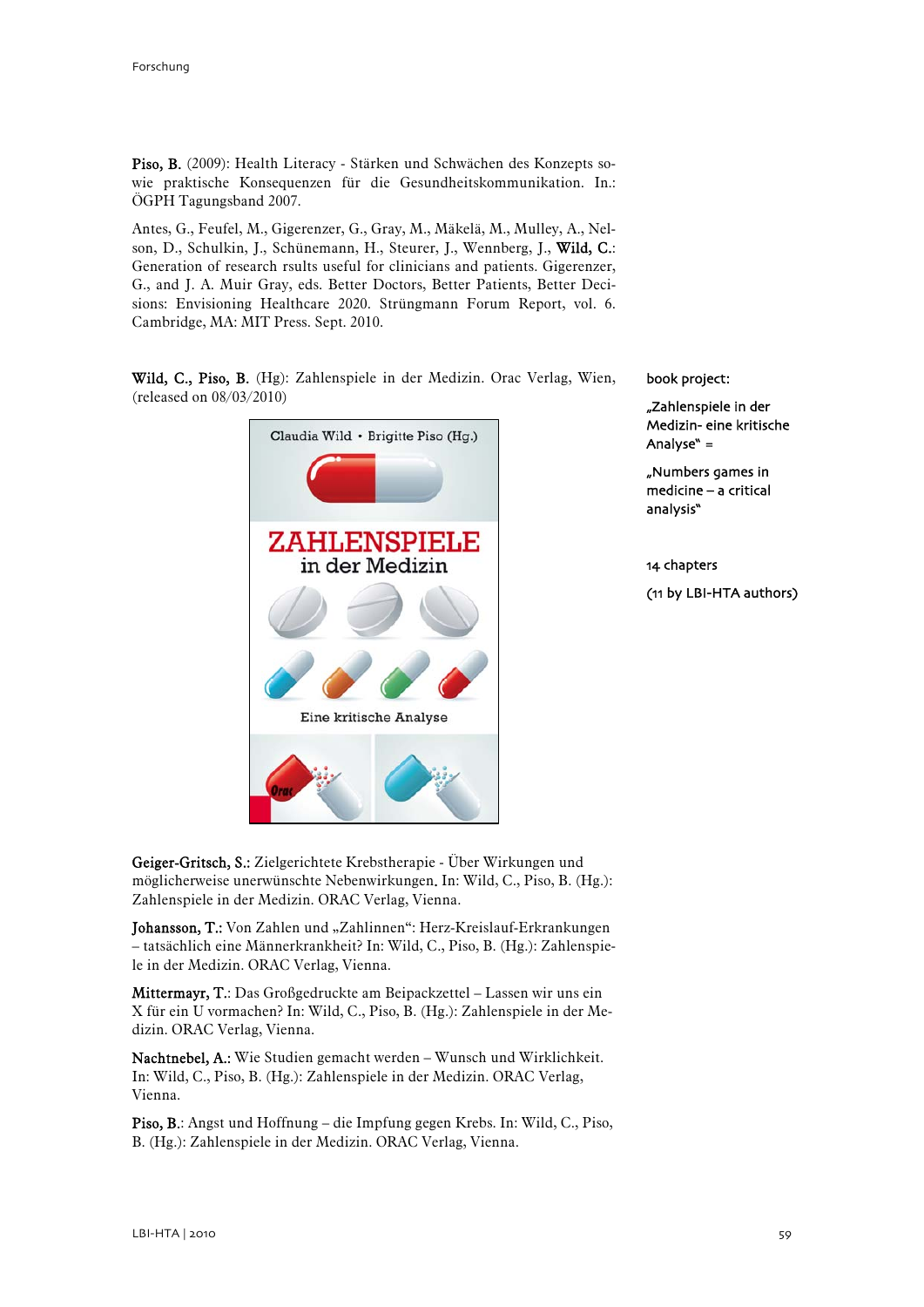Radlberger, P. : "Vizeweltmeister Österreich" – Die Definition von Krankheit am Beispiel Alkoholismus. In: Wild, C., Piso, B. (Hg.): Zahlenspiele in der Medizin. ORAC Verlag, Vienna.

Sprenger, M., Piso, B.: Bluthochdruckmedikamente: Großer Nutzen für einen kleinen Markt – kleiner Nutzen für einen großen Markt. In: Wild, C., Piso, B. (Hg.): Zahlenspiele in der Medizin. ORAC Verlag, Vienna.

Wild, C., Hinterreiter G.: EPO: Hype und Ernüchterung. In: Wild, C., Piso, B. (Hg.): Zahlenspiele in der Medizin. ORAC Verlag, Vienna.

Wild, C., Hinterreiter G.: Schweinegrippe – ein Virus unter der Lupe. In: Wild, C., Piso, B. (Hg.): Zahlenspiele in der Medizin. ORAC Verlag, Vienna.

Wild, C., Hinterreiter G.: Arzneimittel-Einsatz außerhalb des Zulassungsbereichs – eine Streitfrage. In: Wild, C., Piso, B. (Hg.): Zahlenspiele in der Medizin. ORAC Verlag, Vienna.

Wild, C., Hinterreiter G.: Neue Krebsmedikamente – Was ist Fortschritt?. In: Wild, C., Piso, B. (Hg.): Zahlenspiele in der Medizin. ORAC Verlag, Vienna.

Winkler, R., Hinterreiter G.: Kinder und Jugendliche mit psychischen Erkrankungen – Eine Gruppe ohne Lobby. In: Wild, C., Piso, B. (Hg.): Zahlenspiele in der Medizin. ORAC Verlag, Vienna.

Zechmeister, I. Gyimesi, M: Wirtschaftlichkeitsanalysen: Was sich dahinter verstecken lässt. In: Wild, C, Piso, B. (Hg.): Zahlenspiele in der Medizin. Orac Verlag, Vienna.

lectures and contributions at conferences:

26 contributions

Brever, E. (2009): Wartung von Leistungskatalogen: Analyse von eingeführten Refundierungsprozessen für ärztliche Leistungen", 10. Jahrestagung des Deutschen Netzwerk Evidenzbasierte Medizin, Evidenz & Entscheidung: System unter Druck, EBM Kongress 2009, Berlin/Germany, 06/03/2009

Geiger-Gritsch, S. (2009): Workshopvorstellung "Horizon Scanning in Oncology" für OnklogInnen und PharmazeutInnen am im Rahmen des Projektes "Horizon Scanning in Oncology", LBI-HTA, Vienna, 12/02/2009

Hinterreiter, G. (2009): EUnetHTA Joint Action 2010-2012. The work plan of Work package 7 Stream B 'New technologies: pre-market/prereimbursement assessment of new non-pharmaceutical health technologies'. EUnetHTA Plenary Assembly; Seville/Spain, 28/09/2009

Mad, P, (2009): Klinische Pfade: Systematischer Review zur Ergebnismessung und Wirksamkeit. 12. Erfahrungsaustausch des Austrian Competence Circle for Clinical Pathways (A3CP); Krankenhaus Hietzing mit Neurologischem Zentrum Rosenhügel,14.-15/05/2009

Mathis, S. (2009): Ethische und rechtliche Aspekte in Medizinischen Registern. Vortrag auf dem Symposium der AG Register des DNVF (Deutsches Netzwerk Versorgungsforschung), Kongress des DNVF, Leitung: E.A.M. Neugebauer, D. Müller Institut für Forschung in der Operativen Medizin, Universität Witten/Herdecke; Heidelberg, 01/10/2009

Piribauer, F., Gartlehner, G., Mad, P., Waechter, F. (2009): Buchvorstellung: Screening, Durchführung und Nutzen von Vorsorgeuntersuchungen (Übersetzung aus dem Englischen) EUFEP Kongress, Baden bei Wien, 24.- 26/06/2009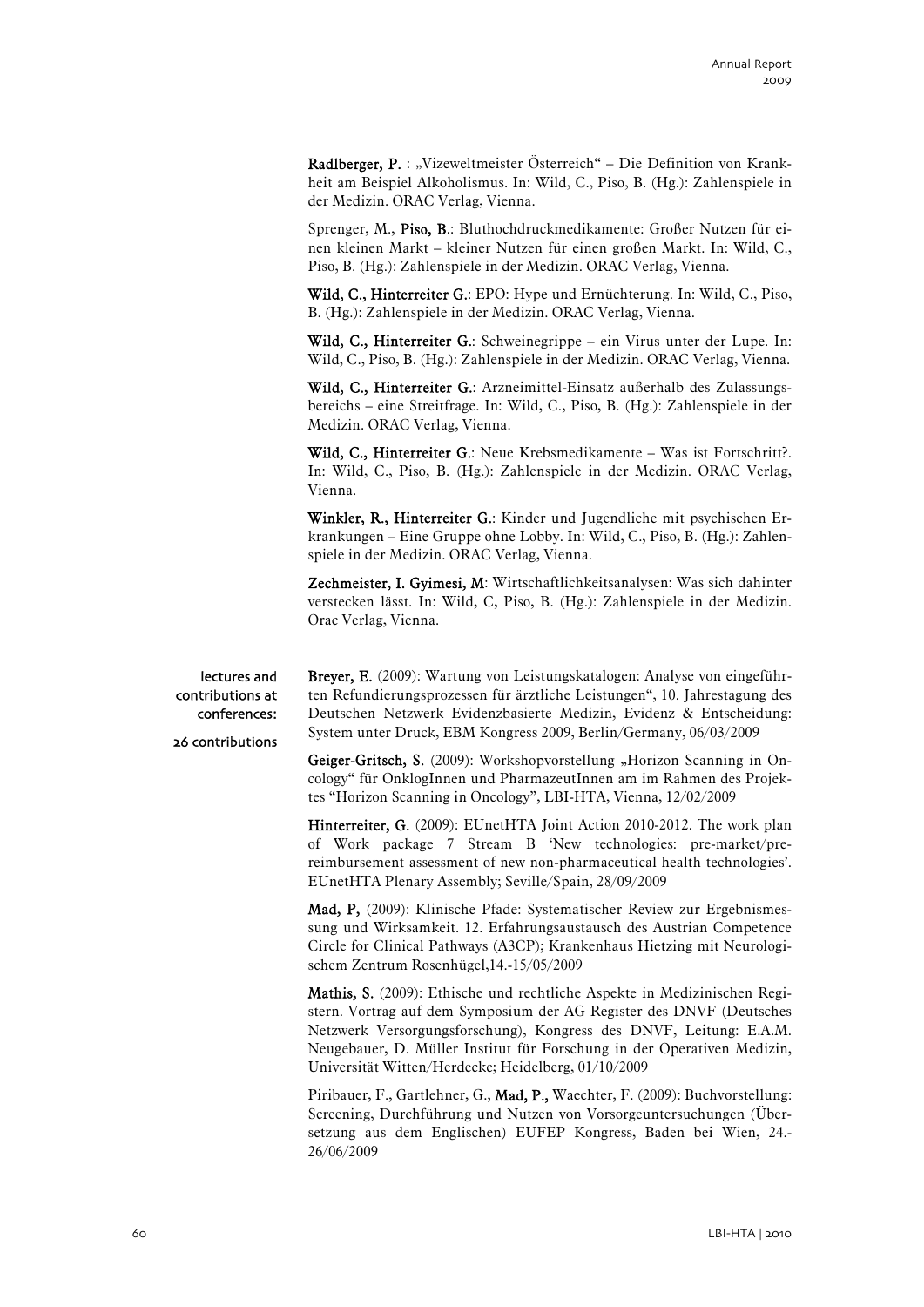Piso, B. (2009): Erstellung einer evidenz-basierten Entscheidungshilfe zur HPV Impfung für Mädchen, junge Frauen und deren Eltern. 10. Jahrestagung des Deutschen Netzwerk Evidenzbasierte Medizin, Evidenz & Entscheidung: System unter Druck, EBM Kongress 2009, Berlin/Germany, 06/03/2009

Piso, B., Sprenger, M., Schiller-Frühwirt, I. (2009): Workshop "Wissen als Ressource für die Entwicklung von Public Health Programmen", SV-Werkstatt 09, Graz, 19/06/2009

Piso, B. (2009): Outcome Evaluation realer Versorgung am Beispiel Rehabilitation. HTA-Vernetzungstreffen, Dorfgastein, 28/09/2009

Piso, B. (2009): Eröffnung und Einleitung- Vorstellung ausgewählter Rehabilitationsprojekte des LBI-HTA, Qualitätssicherung und Ergebnismessung in der Rehabilitation: Erfahrungsberichte aus Deutschland und ausgewählte österreichische Pilotprojekte- Symposium und Workshop. LBI-HTA; Vienna, 15/10/2009

Wild, C. (2009): FairHealth- Tagungseröffnungsvortrag, LBI-Tagung zu Fairhealth, Vienna, 02/03/2009

Wild, C. (2009): Health Technology Assessment: Einsatzgebiete, Impact & Perspektiven; VFI7 Verband Forschender Industrie, Berlin/Germany, 05/03/2009

Wild, C. (2009): Sharing resources in the process of HTA development/ Barriers and hurdles, 10. Jahrestagung des Deutschen Netzwerk Evidenzbasierte Medizin, Evidenz & Entscheidung: System unter Druck, EBM Kongress 2009, Berlin/Germany, 06/03/2009

Wild, C. (2009): Health Technology Assessment – Intensivmedizin, MedAK/ ÖOÄK, Linz, 14/03/2009

Wild, C. (2009): Health Technology Assessment: Goldene Zeiten a. sind vorbei! b. beginnen erst! Gesundheitspiazza, Bregenz, 02/04/2009

Wild, C. (2009): Genug ist nie genug- oder kann ein immer mehr an Medizin auch zuviel sein? Kepplersalon, Linz, 13/04/2009

Wild, C. (2009): Sparen ohne Ende? Health Technology Assessment in Österreich zur Gesundheitspolitikberatung, SAGAM Jahrestagung "Medizin ohne Ende", Salzburg, 25/04/2009

Wild, C. (2009): Ludwig Boltzmann Institut Health Technology Assessment; Seminar zur HTA-Strategie in Österreich, GÖG/ Vienna, 15/05/2009

**Wild, C.** (2009): Korruption (& HTA) = Investigation & Offenlegung; Vortrag und ExpertInnengespräch "Korruption im Gesundheitswesen - Ein Diskurs über Transparenz und Werte", 19/05/2009

Wild, C. (2009): Arzneimittel im Krankhaus: Health Technology Assessment und wirtschaftliche Beurteilung, Österreichische Gesellschaft für Krankenhauspharmazie und MSD Fortbildung für Krankenhausapotheker, Vienna, 05/06/2009

Wild, C. (2009):HTA am Beispiel der Neuen Influenza "Schweinegrippe": Wissenschaftliche Unterstützung zur Ressourcenallokation, Habilitationskolloquium, Graz, 02/10/2009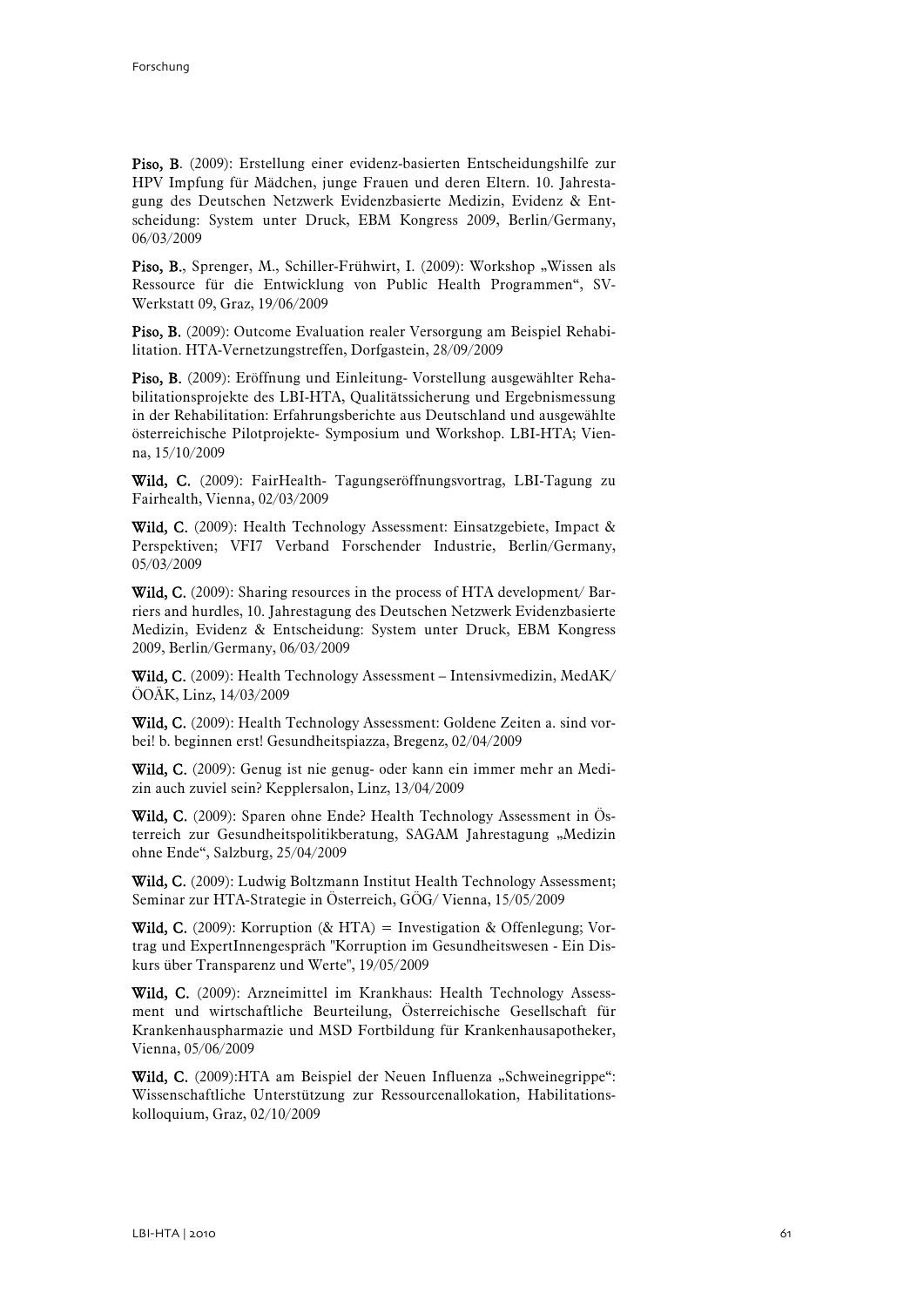Wild, C. (2009): Health Technology Assessment (Bewertung medizinischer Methoden) zur Gesundheitspolitikberatung, Seminar zur HTA-Strategie in Österreich, GÖG/ Vienna, 03/11/2009

Wild, C. (2009): Internationale Trends und Tendenzen bei wissenschaftlicher Unterstützung in österreichischen Refundierungsfragen, IIR Tagung zu Pharmakoökonomie, Vienna, 06/11/2009

Wild, C. (2009): Funding and Reimbursement of new MedTech and HTA activities, Synergus Local Reimbursement and Funding in Austria, Vienna, 13/11/2009

Wild, C. (2009): Ethik in der Ressourcenallokation, 4. Kärntner Ethiktag, Velden, 20/11/2009

Shemer, J., Aizpurua, I., Cleemput, I., Aparecida de Melo, V., Douw, K., Fernandes Alexandre, R., Geiger-Gritsch, S., Hakak, N., Jackevicius, C., Jacob Serruya, S., Jallow, A., Lo, P., Pontes, U., Tal, O., Tavares Silva Elias, F., Tarn, Y., Wild, C., Züllig, M. (2009): "International Comparison of Publicly Funded New Technologies – Is It Necessary?", HTAi Singapore, 24/06/2009

Johansson, T. (2009): Telemedicine in Stroke Management. LBI-HTA, Vienna, 15/12/2009 LBI-HTA intern lessons: 21 intern workshops

Mad, P., Mathis S., Mittermayr, T. (2009): Endnote-, LBI-HTA, 13/01/2009

Mad, P. (2009): Tocolysis in preterm labour. A Systematic Review. HTA-Boardmeeting. LBI-HTA, Vienna, 08/05/2009

Mad, P. (2009): Vorstellung der Ergebnisse des AutorInnenarbeitskreises. LBI-HTA. Vienna, 24/11/2009

Mathis, S. (2009): Zufall. Das Spiel des Zufalls und dessen Rolle für Studienergebnisse. LBI-HTA, Vienna, 03/02/2009

Mathis, S. (2009): Evidence based Health Services Planning. Presentation of project results. LBI-HTA, Vienna, 22/09/2009

Mathis, S. (2009): QUORUM becomes PRISMA. LBI-HTA, Vienna, 13/10/2009

Mathis, S. (2009): Software zum HTA-Management. LBI-HTA, Vienna, 03/11/2009

Mittermayr, T. (2009): The institute's library. LBI-HTA, Vienna, 27/10/2009

Nachtnebel, A. (2009): Health Technology Assessments at Ludwig Boltzmann Institute. Wissenschaftlicher Beirat des LBI-HTA. Vienna, 08/05/2009

Nachtnebel, A. (2009): Bildgesteuerte Strahlentherapie mittels Cone-Beam CT. HTA in Krankenanstalten. Vienna, 16/06/2009

Nachtnebel, A. (2009): Injektionstherapien und Radiofrequenztherapien bei chronischen Rückenschmerzen. HTA in Krankenanstalten. LBI-HTA, Vienna, 16/06/2009

Nachtnebel, A. (2009): MELs and Grade. LBI-HTA, Vienna, 17/11/2009

Piso, B. (2009): Development of an evidence-based decision-aid on HPV vaccination. Wissenschaftlicher Beirat des LBI-HTA, Vienna, 07/05/2009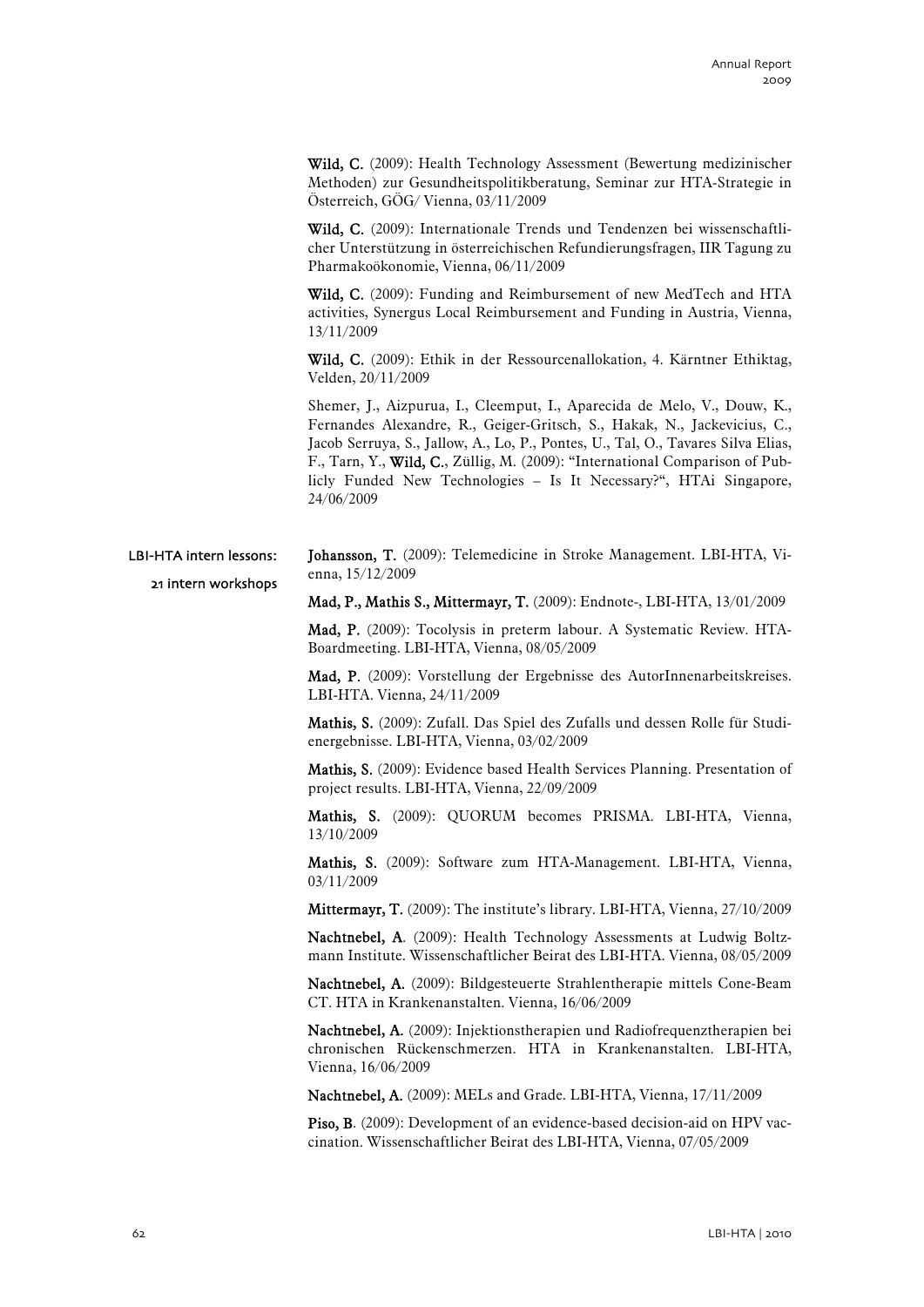Piso, B., Mathis, S., Mittermayr, T., Geiger-Gritsch, S. (2009): Pumpless extracorporeal lung assist (PECLA): Systematischer Review. HTA in Krankenanstalten. LBI-HTA; Vienna, 16/06/2009

Piso, B., Geiger-Gritsch, S. (2009): Stentgraftimplantation bei Erkrankungen der Aorta ascendens. Update 2009. HTA in Krankenanstalten. LBI-HTA; Vienna, 16/06/2009

Piso, B. (2009): Publikation systematischer Reviews. LBI-HTA, Vienna, 28/07/2009

Piso, B. (2009): Social determinants of health. LBI-HTA, Vienna, 22/12/2009

Radlberger, P. (2009): Child psychiatry – economic evaluations. LBI-HTA, Vienna, 10/11/2009

Wild, C. (2009): EUnetHTA, LBI-HTA, Vienna, 08/09/2009

Winkler, R. (2009): Child psychiatry. LBI-HTA, Vienna, 13/10/2009

Gyimesi M., Piso B.: Versorgungsplanung der kardiologischen Rehabilitation unter Berücksichtigung von Sekundärdaten des österreichischen Gesundheitssystems. 11. Jahrestagung des Deutschen Netzwerks Evidenzbasierte Medizin, "EbM - ein Gewinn für die Arzt-Patient-Beziehung?" Salzburg, 25.-27/02/2010, as lecture accepted

Johansson, T.: Akutes Schlaganfallmanagement mittels Telemedizin: eine systematische Übersicht. 11. Jahrestagung des Deutschen Netzwerks Evidenzbasierte Medizin, "EbM - ein Gewinn für die Arzt-Patient-Beziehung?" Salzburg, 25.-27/02/2010, submitted

Mathis, S.: Evidenzbasierung in der Versorgungsplanung, 11. Jahrestagung des Deutschen Netzwerks Evidenzbasierte Medizin, "EbM - ein Gewinn für die Arzt-Patient-Beziehung?" Salzburg, 25-27/02/2010, as lecture accepted

Geiger-Gritsch, S., Nachtnebel, A., Hintringer, K.: Horizon Scanning in der Onkologie – Konzeptentwicklung und Implementierung eines Früherkennungssystems für Krebsmedikamente in Österreich, 11. Jahrestagung des Deutschen Netzwerks Evidenzbasierte Medizin, "EbM - ein Gewinn für die Arzt-Patient-Beziehung?" Salzburg, 25-27/02/2010, as lecture accepted

Piso, B.: Outcomemessung in der Regelversorgung- Herausforderungen und Potenziale, eingereicht und als Poster angenommen für die 11. Jahrestagung des Deutschen Netzwerks Evidenzbasierte Medizin, "EbM - ein Gewinn für die Arzt-Patient-Beziehung?" Salzburg, 25-27/02/2010, submitted

Piso, B.: Health Technology Assessment based outcome research in routine care – challenges and opportunities, Health Services Research Working Conference, The Hague, 08.-09/04/2010, submitted

Radlberger, P.: Kinder- und Jugendpsychiatrie – Gesundheitsökonomische Evaluation und Möglichkeiten der Kostenaschätzung. 27. Jahrestagung der Österr. Gesellschaft für Kinder- und Jugendpsychiatrie, Klagenfurt, 25- 27/02/2010, submitted

Radlberger, P.: Kinder- und Jugendpsychiatrie – Gesundheitsökonomische Bewertung. 11. Jahrestagung des Deutschen Netzwerks Evidenzbasierte Medizin, "EbM - ein Gewinn für die Arzt-Patient-Beziehung?" Salzburg, 25.-27/02/2010, as lecture accepted

submitted and accepted lectures and contributions at conferences:

13 already accepted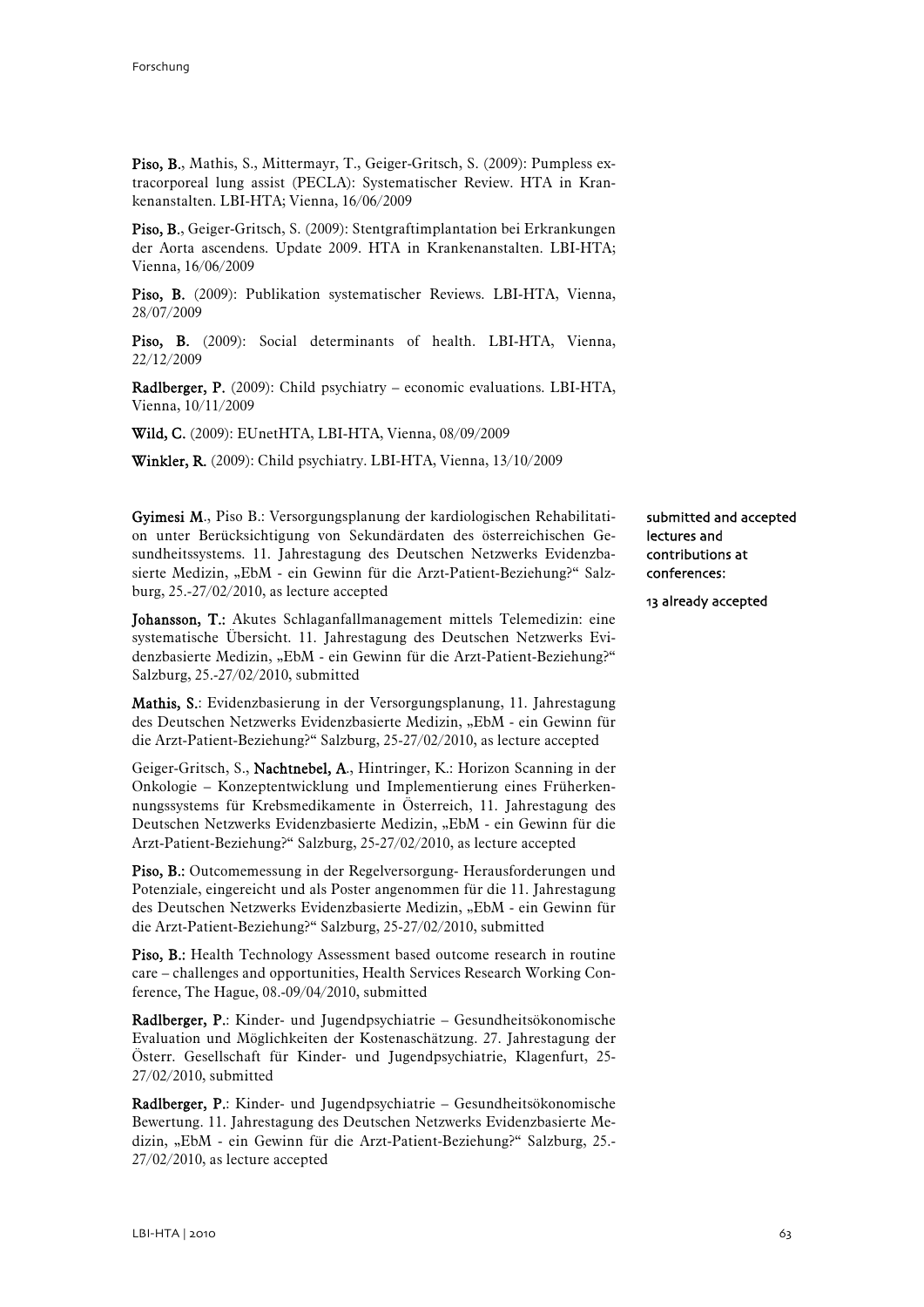Radlberger, P., Zechmeister I., Wild. C.: Economic aspects of health services in alcohol addiction treatment- Health Services Research Working Conference, The Hague, 08-09/04/2010, submitted

Winkler, R.: Multimodales Evaluierungsdesign an der Salzburg Universitätsklinik für Kinder- und Jugendpsychiatrie. 27. Jahrestagung der Österr. Gesellschaft für Kinder- und Jugendpsychiatrie, Klagenfurt, 25-27/02/2010, submitted

Winkler, R.: Evaluierungen in der Kinder- und Jugendpsychiatrie. Theorie und Praxisbeispiele zur Qualitätssicherung. 11. Jahrestagung des Deutschen Netzwerks Evidenzbasierte Medizin, "EbM - ein Gewinn für die Arzt-Patient-Beziehung?" Salzburg, 25-27/02/2010, submitted

Winkler, R.: Evaluation within the field of child and adolescent psychiatry, Health Services Research Working Conference, The Hague, 08-09/04//2010, submitted

Winkler, R.: Fehl- und Unterversorgungen in der Kinder- und Jugendpsychiatrie. Tagung "Ungleich 2010", OÖGKK, Linz, 10/06/2009, submitted

Felder-Puig, R. (2009): Optimierung der gesundheitlichen Versorgung von RückenschmerzpatientInnen in Österreich. 10. Jahrestagung des Deutschen Netzwerks Evidenzbasierte Medizin, Evidenz und Entscheidung: System unter Druck. Berlin/ Germany, 05-07/03/2009 poster presentations: 4 posters

> Mathis, S. (2009): "Characterising registries for reviewing purposes: Three perspectives", 10. Jahrestagung des Deutschen Netzwerks Evidenzbasierte Medizin, Evidenz und Entscheidung: System unter Druck. Berlin/ Germany, 05-07/03/2009

> Nachtnebel, A. (2009): "Bedingte Erstattung – Erfahrungen aus ausgewählten Ländern", 10. Jahrestagung des Deutschen Netzwerks Evidenzbasierte Medizin, Evidenz und Entscheidung: System unter Druck. Berlin/ Germany, 05-07/03/2009

> Radlberger, P. (2009): "Quality measurement in integrated alcoholism treatment models", HTAi – Health Technology Assessment international Conference, 6th Annual meeting, Singapore, 21-24/ 06/2009

Gyimesi, M. (2009): Application für FFG-Modsim "Mathematical Hybrid Modelling and Dynamic Simulation in Health Care/Healthmod", 03/2009 research applications

Falkner, E. (2009): Autologe Knorpelzelltransplantation (ACI)- Behandlung von Kniedefekten. HTA-Newsletter 74: 4 articles published in HTA newsletters

> Geiger-Gritsch, S. (2009): Medikamente bei Brustkrebs - Zeitliche Verzögerung bis zur Volltextpublikation von Studienergebnissen. HTA-Newsletter 74: 2

> Geiger-Gritsch, S., Nachtnebel, A. (2009): Horizon Scanning in der Onkologie - Evaluation neuer oder in Entwicklung befindlicher Krebstherapien. HTA-Newsletter 81: 1 (Editorial)

> Gymesi, M. (2009): Methode Modellierung – Rolle in klinischen Studien. HTA-Newsletter 74: 3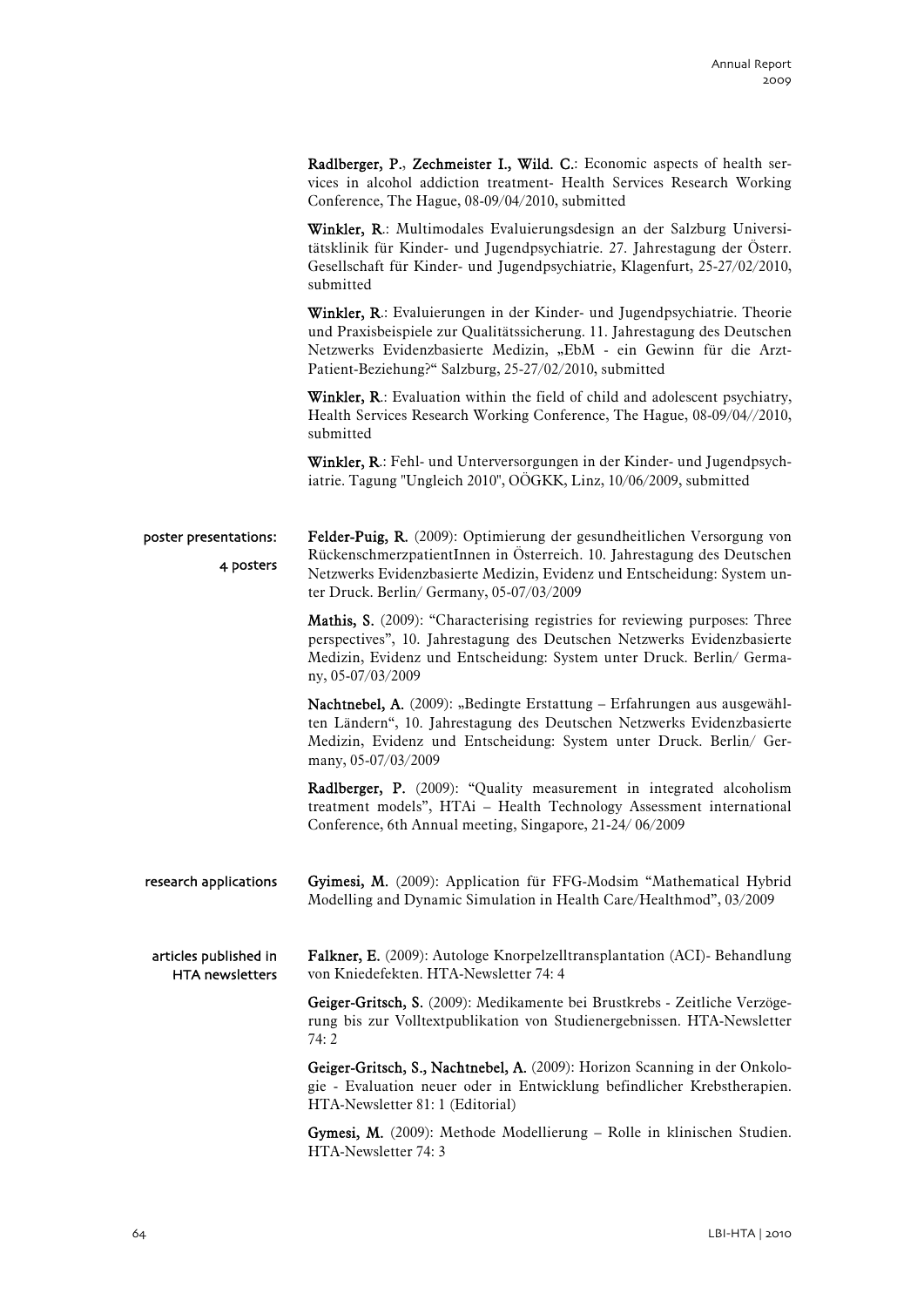Gymesi, M. (2009): Kognitive Rehabilitation bei Schädel-Hirn-Trauma. HTA-Newsletter 77: 3

Gymesi, M. (2009): Chemonukleolyse & intradiskale Elektrotherapie (IDET) zur Behandlung von diskogenen Schmerzen. HTA-Newsletter 79: 2

Hinterreiter, G., Nachtnebel, A. (2009): CT Kolonoskopie – Screeningmethode für Kolorektalkrebs. HTA-Newsletter 74: 2

Hinterreiter, G. (2009): Chronische Rückenschmerzen – Erfolgreiche Implementierung eines Therapieangebots in Deutschland. HTA-Newsletter March 2009, 75: 1 (Editorial)

Hinterreiter, G. (2009): Harninkontinenz - Verhaltenstherapie von älteren Menschen. HTA-Newsletter May 2009, 77: 4

Hinterreiter, G. (2009): Transobturatorische Repositionsschlinge bei Belastungsinkontinenz. HTA-Newsletter June 2009, 78: 4

Hinterreiter, G. (2009): Perkutane Nukleotomie & Laserdiskusdekompression. HTA-Newsletter June 2009, 78: 4

Hinterreiter, G. (2009): Individualisierte Medizin - Neue Entwicklungen in den Biowissenschaften. HTA-Newsletter October 2009, 81: 3

Hintringer, K. (2009): Orphan Drugs-Politiken. Regelungen zu Arzneimitteln für seltene Krankheiten. HTA-Newsletter 80: 2

Johansson, T., Hinterreiter, G. (2009): Telemedizin bei Schlaganfall. HTA-Newsletter 79: 3

Johansson, T., Hinterreiter, G. (2009): C-reaktives Protein als Risikomarker für Herzinfarktgefährdung. HTA-Newsletter 80: 3

Johansson, T., Hinterreiter, G. (2009): Telehealth In-home Management von chronischen Krankheiten. HTA-Newsletter 76: 4

Johansson, T. (2009): Antipsychotika bei Demenz. HTA-Newsletter 83: 2

Johansson, T. (2009): Nichtmedikamentöse Behandlung bei Demenz. HTA-Newsletter 83: 3

Mad, P. (2009): Wehenhemmung bei drohender Frühgeburt. HTA-Newsletter 77: 2

Mad, P. (2009): Screening zur Vermeidung von Frühgeburten. HTA-Newsletter 82: 4

Mad, P. (2009):Rheumatoide- und Psoriasis-Arthritis – Relative Effektivität: Substanzgruppenvergleiche. HTA-Newsletter 83: 4

Mathis, S. (2009): Neue Biomarker und Prognosemodelle für das Prostatakarzinom. HTA-Newsletter 75: 4

Mathis, S. (2009): EUPHORIC - Ein EU-Projekt zur (Selbst-)Evaluation von Leistungen in Krankenanstalten. HTA-Newsletter 77: 1 (Editorial)

Mathis, S. (2009): IgG-Apherese bei ABO-inkompatibler Nierentransplantation. HTA-Newsletter 78:3

Mathis, S. (2009): Evidenzbasierte Versorgung - Methoden der öffentlichen Versorgungsplanung. HTA-Newsletter 79: 4

Mathis, S. (2009): Da Vinci™- System - Roboter-assistierte Chirurgie (RAC). HTA-Newsletter 80: 4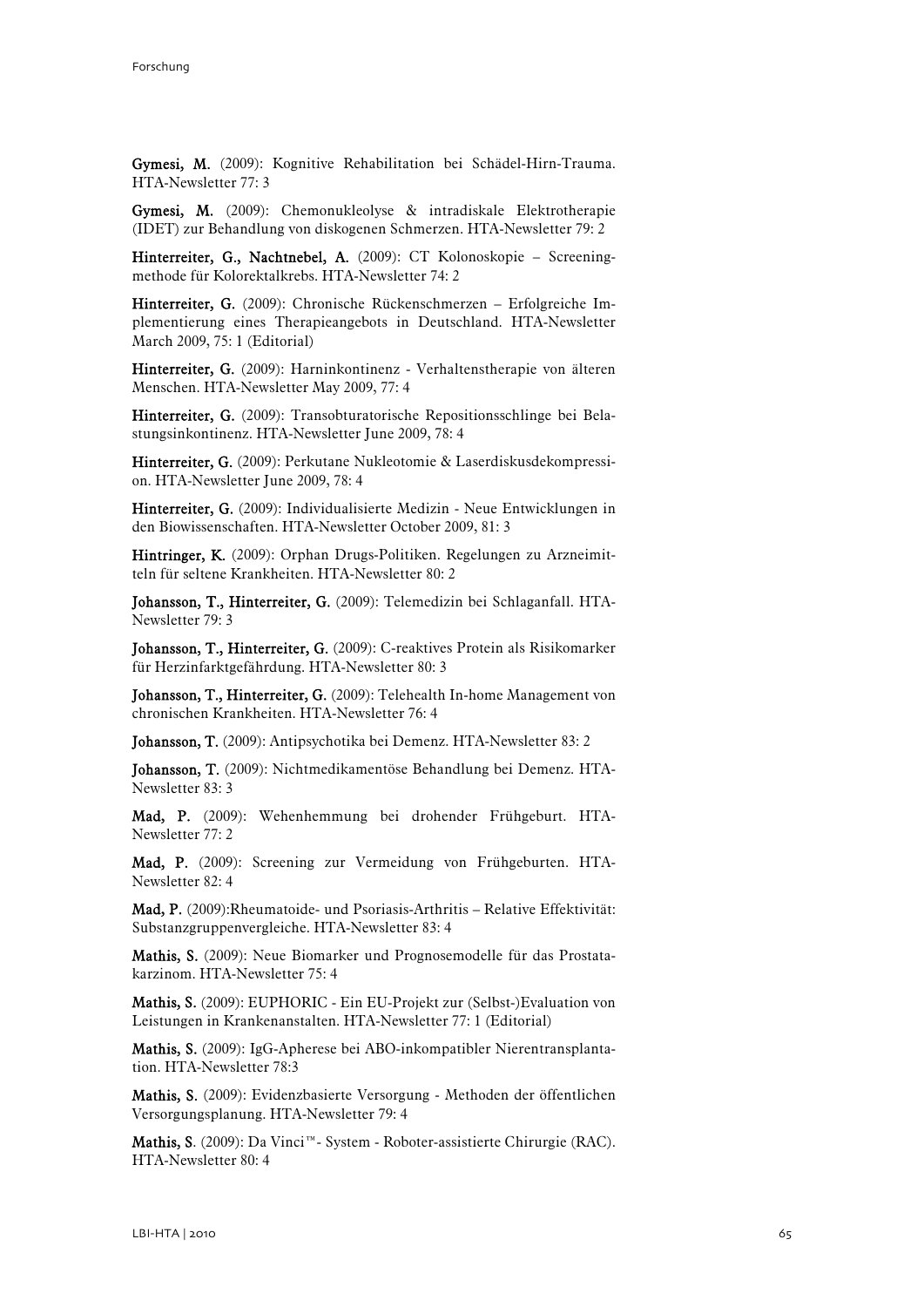Mathis, S. (2009): Antidepressiva der 2. Generation – Relative Effektivität: Substanzgruppenvergleiche. HTA-Newsletter 83:2

Nachtnebel, A. (2009): Rauchen und soziale Ungleichheit. HTA-Newsletter 76: 2

Nachtnebel, A. (2009): Neuropathische Schmerzen – Wirksamkeit und Kosteneffektivität gängiger Therapien. HTA-Newsletter 76: 3

Nachtnebel, A. (2009): CYP2D6 Genotypisierung – Tamoxifentherapie bei Brustkrebs. HTA-Newsletter 77: 2

Nachtnebel, A. (2009): Injektions- und Radiofrequenztherapien bei chronischen Rückenschmerzen. HTA-Newsletter 78: 2

Nachtnebel, A. (2009): Bildgesteuerte Strahlentherapie mittels Cone-Beam CT. HTA-Newsletter 78: 3

Patera, N. (2009): Mammographie-Screening Benchmarks- Evaluationsergebnisse organisierter Programme. HTA-Newsletter 81: 2

Piso, B. (2009): Soll ich oder soll ich nicht? Resümee des Entwicklungsprozesses einer HPV-Entscheidungshilfe. HTA-Newsletter 76: 1 (Editorial)

Piso, B. (2009): PECLA - Pumpless extracorporeal lung assist. HTA-Newsletter 78: 2

Radlberger, P. (2009): Alkoholtherapie – Evaluierung integrierter Versorgungsmodelle. HTA-Newsletter 75: 2

Radlberger, P. (2009): Medikamentenbeschichtete Ballonkatheter bei koronaren Herzerkrankungen. HTA-Newsletter 78: 2

Radlberger, P. (2009): Kinder- und Jugendpsychiatrie - Gesundheitsökonomische Bewertung. HTA-Newsletter 82: 3

Schumacher, I. (2009): Lebensmittelfarbstoffe und Hyperaktivität – Besteht ein Zusammenhang? HTA-Newsletter 81: 2

Warmuth, M. (2009): Gendoping: Leistungssteigerung, Gesellschaftstrend & Anti-Aging. HTA-Newsletter 80: 3

Warmuth, M. (2009): Sprachscreening: Diagnostik und Therapie bei Entwicklungsstörungen. HTA-Newsletter 82:2

Wild, C. (2009): Influenza – Impfung und kausale Therapie. HTA-Newsletter 75. 1 (Editorial)

Wild, C., Busley, A. (2009): Deutsch-Österreichische Kooperation in der Bewertung Medizinischer Einzelleistungen. HTA-Newsletter 78: 1 (Editorial)

Wild, C. (2009): Intraoperative Radiotherapie bei primären Brustkrebs. HTA-Newsletter 78: 3

Wild, C. (2009): Pandemie: Vogelgrippe, Schweinegrippe, Menschengrippe. HTA-Newsletter 79: 1 (Editorial)

Wild, C. (2009): Dis-Investment: Ausschluss von Interventionen aus Leistungskatalogen. HTA-Newsletter 80: 1 (Editorial)

Wild, C. (2009): Surrogatparameter und PatientInnenrelevante Endpunkte – Annahmen oder Validierung? HTA-Newsletter 81: 3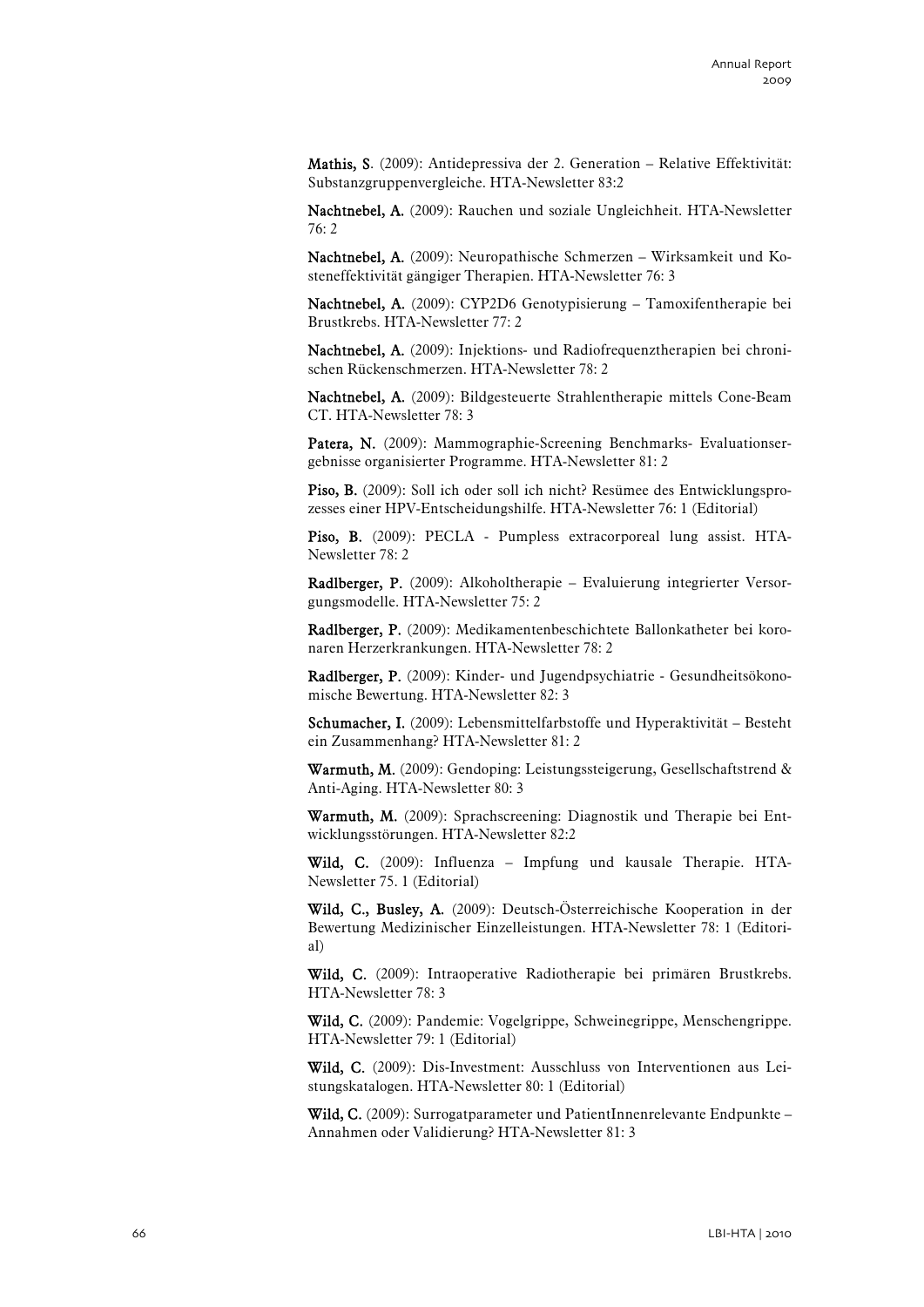Winkler, R. (2009): Verteilungsgerechtigkeit von Gesundheitsleistungen. HTA-Newsletter 74: 1 (Editorial).

Winkler, R. (2009). Kinder- und Jugendpsychiatrie. Indikatoren und Instrumente zur Evaluierung. HTA-Newsletter 82: 2.

Zechmeister, I. (2009): Demenzerkrankung: Was können pflegerische Versorgungskonzepte. HTA-Newsletter 75: 3

Zechmeister, I. (2009): Leitlinien zur entscheidungsanalytischen Modellierung: Qualitätssicherung für die Forschung. HTA-Newsletter 76: 2

Zechmeister, I. (2009): Mutter-Kind-Pass: Betreuung von Schwangeren im internationalen Vergleich. HTA-Newsletter 79: 2

# 2.3 Participation in Scientific Meeetings

# February:

"Gewalt an Kindern und ihre Darstellung in den Medien"; Fachkonferenz an der Sigmund‐Freud Privatuniversität Vienna, 16/02/2009 (Roman Winkler)

"Verstehen wir einander noch? Kinder‐ und Jugendpsychiatrie unter Be‐ schleunigungsbedingungen. 26. Jahrestagung der Österr. Gesellschaft für Kinder- und Jugendpsychiatrie. Krems a.d. Donau, 26-28/02/2009 (Roman Winkler)

#### March:

LBI-HTA Tagung 'FairHealth: Verteilungsgerechtigkeit und Ressourcenallokation von öffentlichen Gesundheitsleistungen', Urania Vienna, 02/03/2009 (Smiljana Blagojevic, Michael Gyimesi, Katharina Hintringer, Gerda Hinterreiter, Stefan Mathis, Tarquin Mittermayr, Anna Nachtnebel, Philipp Radlberger, Brigitte Piso, Roman Winkler, Claudia Wild, Ingrid Zechmeister)

11. Jahrestagung des Deutschen Netzwerks Evidenzbasierte Medizin. Evidenz und Entscheidung: System unter Druck. Berlin/ Germany, 05.- 07/03/2009 (Smiljana Blagojevic, Rosemarie Felder-Puig, Gerda Hinterreiter, Stefan Mathis, Tarquin Mittermayr, Brigitte Piso, Philipp Radlberger, Claudia Wild, Roman Winkler)

6. Forum Hospital Management. "Das Patienten-Krankenhaus - Eine Reise in die Zukunft". Forum Alpbach, 19/03/2009 (Claudia Wild)

### April:

Hot doc: Schutz oder Schaden? Die Wirkung von Impfungen auf den menschlichen Körper; Ärztekammer für Wien; Vienna, 01/04/2009 (Brigitte Piso)

GesundheitsPiazza Bodensee, GesundheitsPiazzaZwei, Bregenz, 02- 03/04/2009 (Claudia Wild)

Symposium "Sprechen Sie Gesundheit" Kommunikation im Gesundheitswesen- Planung oder Zufall? Österreichische Akademie für Präventivmedizin und Gesundheitskommunikation; Vienna, 23-24/04/2009 (Brigitte Piso)

# conferences and congresses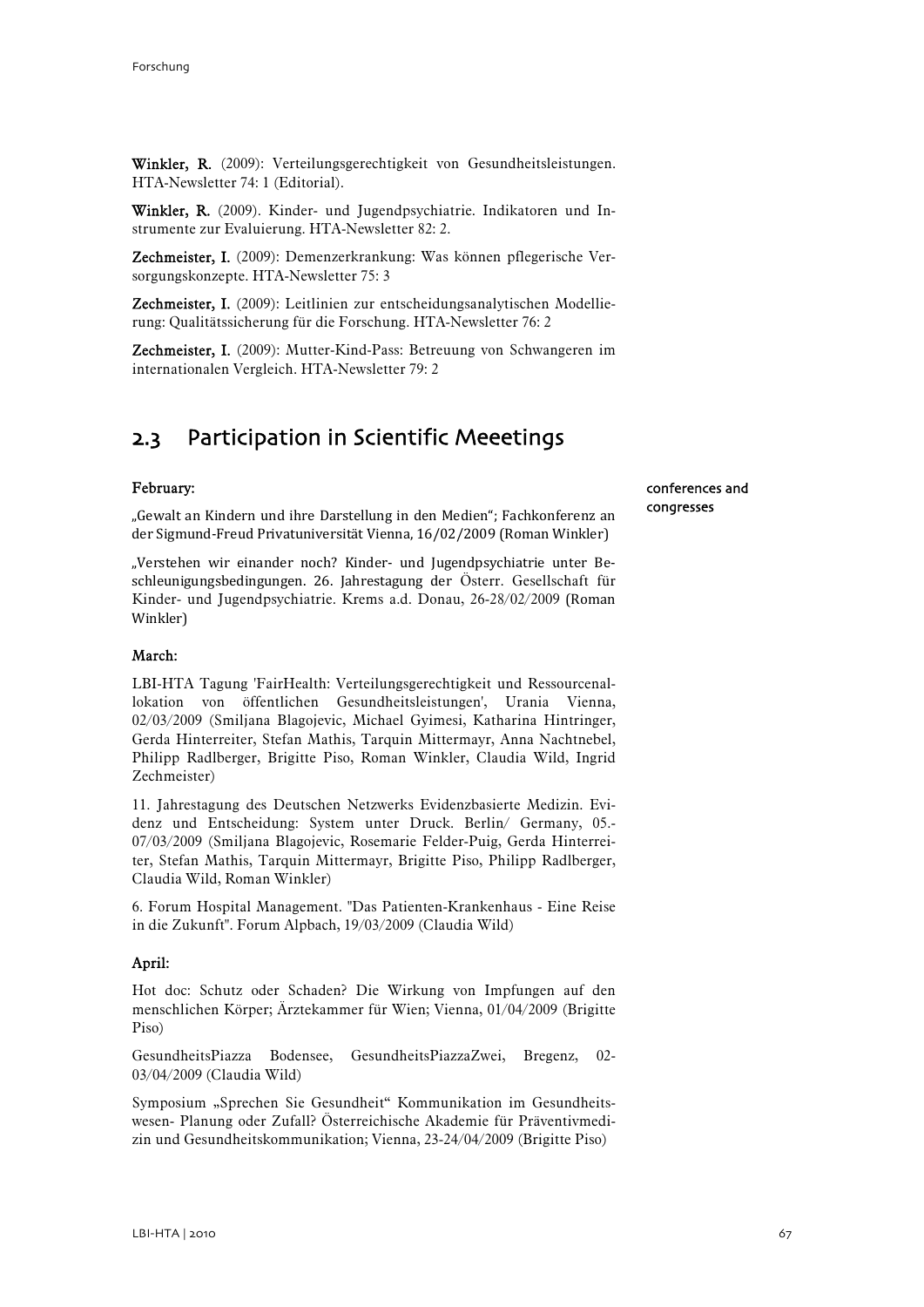# May:

Jahresforum "Konfrontation Gesundheit" Business Circle; Vienna, 14-15/05/2009 (Brigitte Piso, Claudia Wild)

#### June:

Press conference "Hormonersatztherapie", Presseclub Concordia, Vienna, 19/06/2009 (Gerda Hinterreiter)

HTAi – Health Technology Assessment international Conference, 6th Annual meeting, Singapore, 21-24/06/2009 (Anna Nachtnebel, Philipp Radlberger)

Europäische Kongress für evidenzbasierte Prävention; Baden bei Wien, 24- 26/6/2009 (Gerda Hinterreiter, Tim Johansson, Philipp Mad, Brigitte Piso, Claudia Wild, Roman Winkler)

#### September:

Jahrestagung der Arbeitsgemeinschaft für Medizinisches Bibliothekswesen (AGMB) e.V. "Medizinbibliotheken: Leuchttürme im Meer elektronischer Informationen", Hamburg/Germany 07-09/09/2009 (Tarquin Mittermayr)

JournalistInnenseminar "Pandemieimpfung 2009 – eine europäische Herausforderung", Ethik-Kommission der Medizinischen Universität Wien, Vienna, 22/09/2009 (Gerda Hinterreiter)

11. Wissenschaftliche Tagung der Österreichischen Gesellschaft für Public Health "Migration, Kultur und Gesundheit: Chancen, Herausforderungen und Lösungen", Linz/Austria, 24-25/09/2009 (Brigitte Piso, Katharina Hintringer, Marisa Warmuth)

12. European Health Forum Gastein "Financial Crisis and Health Policy", Bad Hofgastein/Austria, 29/09 -03/10/2009 (Philipp Radlberger)

8. Deutscher Kongress für Versorgungsforschung des Deutschen Netzwerks Versorgungsforschung e.V. (DNVF) und 43. Kongress der Deutschen Gesellschaft für Allgemeinmedizin und Familienmedizin e.V. (DEGAM), Heidelberg/ Germany, 30/09 - 02/10/2009 (Stefan Mathis)

#### October:

KKSN (Koordinierungszentren für Klinische Studien - Netzwerk) Symposium. Versorgungsnahe klinische Studien nach der Zulassung, Freiburg/ Germany, 08-09/10/2009 (Stefan Mathis)

Politische Kindermedizin; Salzburg, 16.-17.10. 2009 (Roman Winkler)

Symposium der Österreichischen Ärztekammer und des Europäischen Forums Alpbach "Herausforderung Humanität: Medizin und Ethik", Vienna, 23/10/2009 (Philipp Radlberger)

ISPOR - 12th Annual European Congress, Paris, 24-27/10/2009 (Michael Gyimesi)

Linzer Forum 09 "[In]transparenz - Ein-Blick in das Gesundheitswesen", MED Ausbildungszentrum, AKH Linz, 29/10/2009 (Gerda Hinterreiter, Ro‐ man Winkler)

Ernst Strüngmann Forum: "Better Doctors, Better Patients, Better Decisions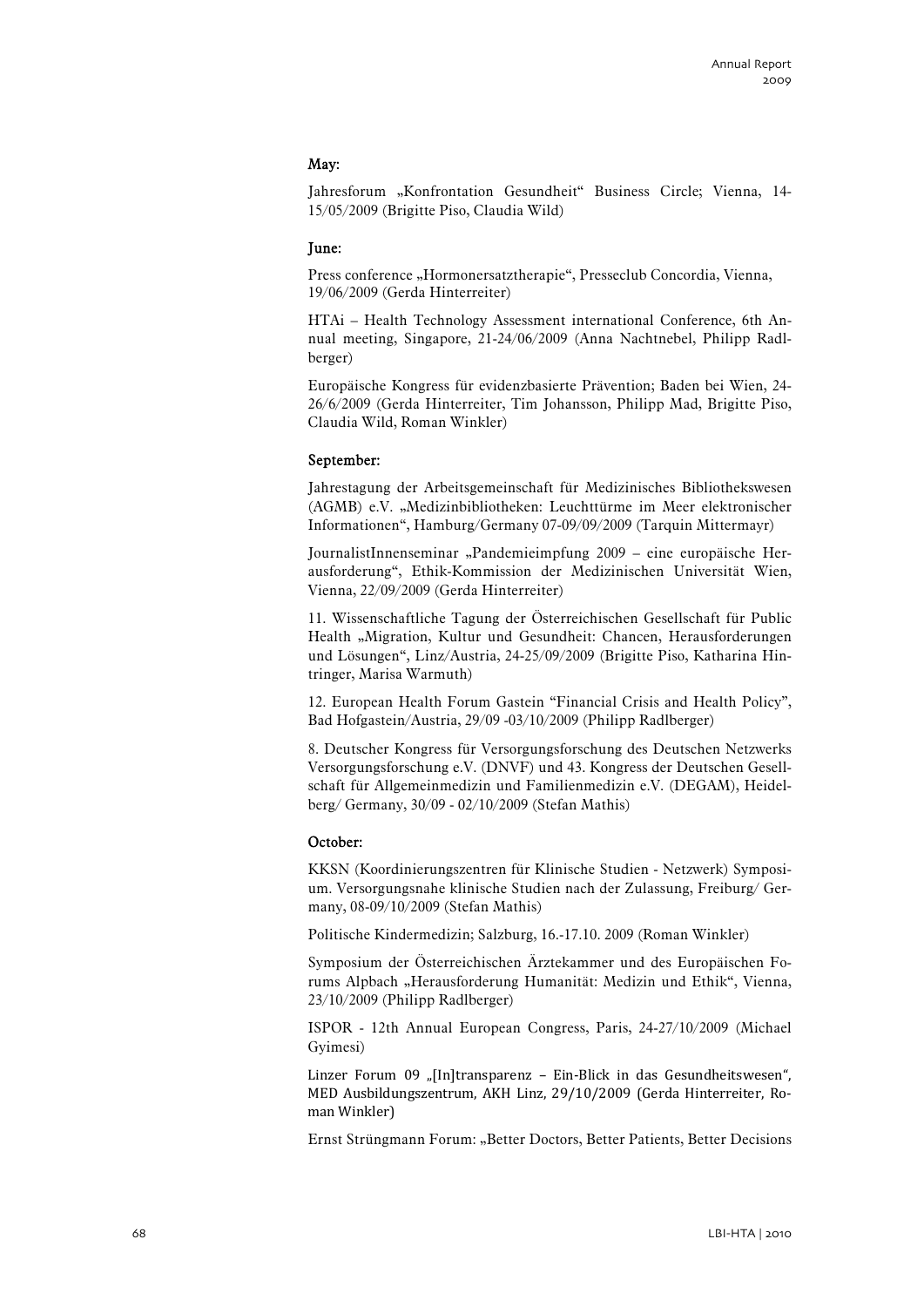Envisioning Health Care 2020". FIAS/ Universität Frankfurt, 25.- 31./10/2009 (Claudia Wild)

#### November:

Internationale Fachtagung SciCom 09 "Aufklärung, Dialog oder Event? Anforderungen an eine zielgruppenorientierte Wissenschaftskommunikation", Technische Universität Wien, Vienna 16.-17/11/2009 (Gerda Hinterreiter)

1. Erlanger Telemedizin Symposium. SchlaganfallNetzwerk mit Telemedizin in Nordbayern (STENO), Erlangen/Germany, 22/11/2009 (Tim Johansson)

Pharmaökonomie Workshop; IPPR Konferenzreihe, VIenna, 25‐27/11/2009 (Claudia Wild, Roman Winkler)

Pressegespräch Gesundheit Österreich GmbH, Vienna, 25/11/2009 (Gerda Hinterreiter, Marisa Warmuth)

Neue Entwicklungsmöglichkeiten der Telemedizin an den Salzburger Landeskliniken (Produktpräsentationen), Salzburg, 30/11/2009 (Tim Johansson)

#### December:

team up! -1. eHealth Day Salzburg, eHealth Salzburg 2014 - Potenziale, Trends & Strategien, Salzburg, 02/12/2009 (Tim Johansson)

EUnetHTA "HTA Methodology Conference", Stockholm/Schweden, 03/12/2009 (Claudia Wild)

Policy Makers Forum: PharamacoEconomics. Karolinska Universität. Stockholm/Schweden, 04/12/2009 (Claudia Wild)

Health Technology Assessment World - Europe 2009. London/ UK, 08- 11/12/2009 (Anna Nachtnebel)

ExpertInnentagung des Fonds Gesundes Österreich "Gesundheitsförderungsforschung in Österreich. Aktuelle Entwicklungen und Zukunftsthemen", Wien, 14/12/2009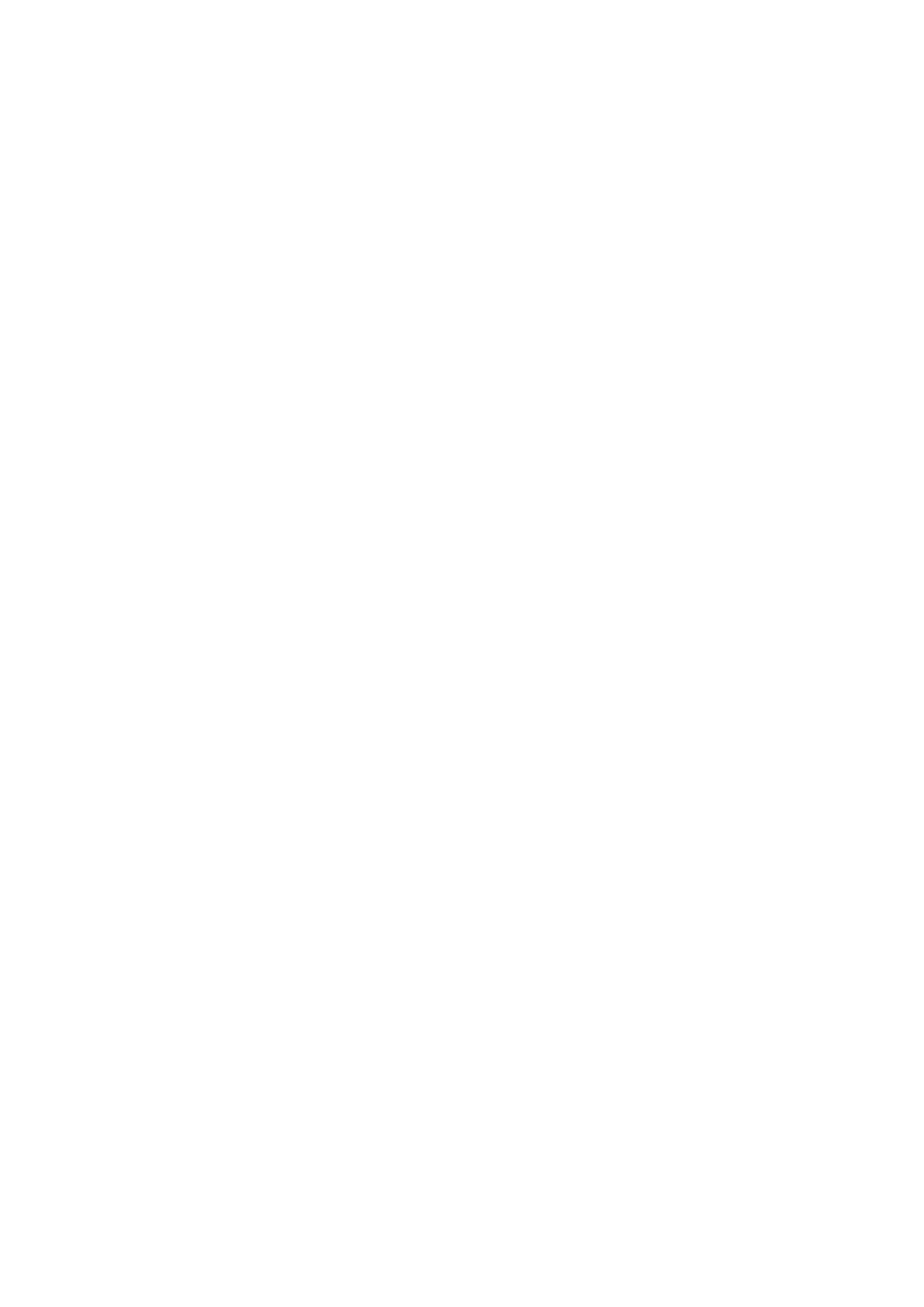# 3 Scientific Co-operations

| EUnetHTA Founding Partners face-to-face meeting, Copenhagen/Denmark,<br>24/03/2009 (Claudia Wild)                                                                                                                                                                                                                                                             | <b>EUnetHTA</b><br>face-to-face meetings |
|---------------------------------------------------------------------------------------------------------------------------------------------------------------------------------------------------------------------------------------------------------------------------------------------------------------------------------------------------------------|------------------------------------------|
| EUnetHTA face-to-face meeting, Brussels/Belgium, 20/02/2009 (Claudia<br>Wild)                                                                                                                                                                                                                                                                                 |                                          |
| EUnetHTA Plenary Assembly face-to-face meeting, Sevilla/Spain, 28.-<br>29/09/2009 (Gerda Hinterreiter)                                                                                                                                                                                                                                                        |                                          |
| EUnetHTA Executive Committee face-to-face meeting, Stockholm/ Sweden,<br>02/12/2009 (Gerda Hinterreiter)                                                                                                                                                                                                                                                      |                                          |
| EUnetHTA Founding Partners e-meeting, 05/02/2009, 10:00-11:30 (Claudia<br>Wild, Gerda Hinterreiter)                                                                                                                                                                                                                                                           | <b>EUnetHTA</b><br>e-meetings            |
| EUnetHTA Founding Partners e-meeting, 03/03/2009, 10:00-11:30 (Claudia<br>Wild)                                                                                                                                                                                                                                                                               |                                          |
| EUnetHTA e-meeting, 05/03/2009, 10:00-12:00 (Claudia Wild)                                                                                                                                                                                                                                                                                                    |                                          |
| EUnetHTA Collaboration e-meeting, 21/04/2009, 10:00-12:30 (Gerda<br>Hinterreiter)                                                                                                                                                                                                                                                                             |                                          |
| EUnetHTA Joint Action e-meeting, 12/05/2009, 10:00-12:00 (Claudia Wild,<br>Gerda Hinterreiter)                                                                                                                                                                                                                                                                |                                          |
| EUnetHTA Collaboration e-meeting, 09/06/2009, 10:00-12:30 (Claudia<br>Wild, Gerda Hinterreiter)                                                                                                                                                                                                                                                               |                                          |
| EUnetHTA Executive Committee e-meeting, 08/09/2009, 14:00-16:00<br>(Claudia Wild, Gerda Hinterreiter)                                                                                                                                                                                                                                                         |                                          |
| EUnetHTA Executive Committee e-meeting, 06/10/2009, 14:00-15:30<br>(Claudia Wild)                                                                                                                                                                                                                                                                             |                                          |
| EUnetHTA e-meeting, 10/11/2009, 13:00-15:00 (Gerda Hinterreiter)                                                                                                                                                                                                                                                                                              |                                          |
| EUnetHTA WP6/A & WP7/B e-meeting, 10/12/2009, 10:00-11:00 (Claudia<br>Wild, Gerda Hinterreiter, Marisa Warmuth, Stefan Mathis)                                                                                                                                                                                                                                |                                          |
| EUnetHTA Founding Partners e-meeting, 15/12/2009, 13:00-14:30 (Claudia<br>Wild, Gerda Hinterreiter)                                                                                                                                                                                                                                                           |                                          |
| EuroScan meeting, Helsinki/Finland, 23-24/03/2009 (Anna Nachtnebel)                                                                                                                                                                                                                                                                                           | EuroScan meeting                         |
| EuroScan meeting, Madrid/Spain, 23-24/11/2009 (Anna Nachtnebel)                                                                                                                                                                                                                                                                                               |                                          |
| 2nd session of the working group regarding registers of the DNVF, "Mediz-<br>inische Register", Cologne, 24/06/2009 (Stefan Mathis)                                                                                                                                                                                                                           | other cooperation<br>meetings            |
| 3rd session of the working group regarding registers of the DNVF, Heidel-<br>berg, within the German Kongress for Health Services research of the Ger-<br>man Network for Health Services Reasearch (DNVF e.V.) and the 43rd<br>Kongress of the German Society for General and Family Medicine (DEGAM<br>e.V.), Heidelberg, 30/09 -02/10/2009 (Stefan Mathis) |                                          |
| MEL/NUB cooperation with the "Medizinischen Dienst des Spitzenverban-<br>des Bund der Krankenkassen (MDS)", Dr. Annette Busley, Germany (Clau-                                                                                                                                                                                                                | other international<br>cooperations      |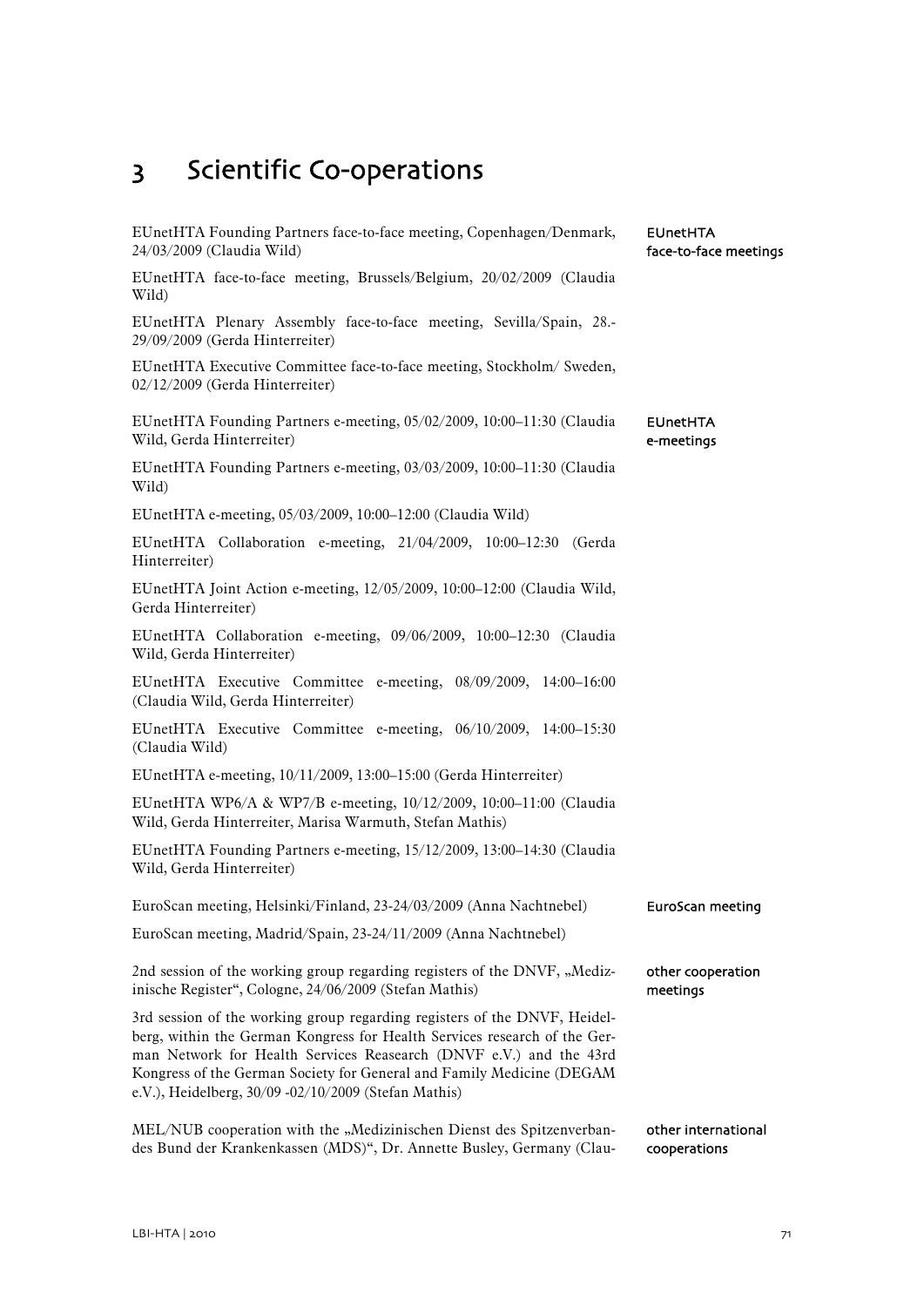dia Wild)

Dr. Ilse Reiner-Theisen within the MEL/NUB cooperation with the "Medizinischer Dienst der Spitzenverbände (MDS)", "Medikamentenbeschichtete Ballonkatheter" (Philipp Radlberger)

Dr. Anna BUCSICS, Hauptverband der Österr. Sozialversicherungsträger, Department of Evidence Based Economic Healthcare, Vienna; Dr. Michael POBER, Hospital St. Pölten, Hemato-Oncology, NÖ Landeskliniken Holding; Dr. Johannes ANDEL, State Hospital Steyr, Oncology and Public Health, GESPAG, OÖ; Mag. Andreas SEIRINGER, State Hospital Vöcklabruck, Head of the Hospital Pharmacy – Pharmacist, GESPAG, OÖ; Prim. Dr. Peter KRIPPL, State Hospital Fürstenfeld – Hematology and Oncology, KAGES, Steiermark; Dr. Wolfgang WILLENBACHER, State Hospital Innsbruck University Hospital, Hemato-Oncology, TILAK, Tirol; Mag. Sigrid KIENDLER, State Hospital Innsbruck – Deputy Head of the Hospital Pharmacy – Pharmacist, TILAK, Tirol; Dr. Clemens LEITGEB, Wilhelminenspital - Oncology and Hematology, KAV ,Wien – all of them within the project "Horizon Scanning in Oncology" (Sabine Geiger-Gritsch, Anna Nachtnebel, Katharina Hintringer) national cooperation

> Dr. Felix Fischer, senior consultant at the therapy center Traun of the Wagner-Jauregg psychatric clinic Linz, as well as Dr. Oliver Scheibenbogen, senior physician at the Anton Proksch Institute Kalksburg, within the project "Alkoholtherapeutische Versorgung III" (Philipp Radlberger)

> Prim. PD Dr. Leonhard Thun-Hohenstein, leader of the University Department of Child and Adolescent Psychiatry in Salzburg, within the context of the evaluation project "Child and Adolescent Psychiatry Salzburg" (Roman Winkler)

> UMIT – University for Health Sciences, Medical Informatics and Technology, Hall i. T.l; Organisation of the annual collaboration meeting (exchange of methodology and content) from 28 -29/09/2009 in Dorfgastein/Sbg.

> DUK – Danube University Krems, Department Clinical and Evidence based Medicine (exchange of methodology and content).

Cooperation with the University of Oslo, Imperial College London, Norwegian Knowledge Centre for the Health Services and UMIT – University for Health Sciences, Medical Informatics and Technology: cooperation within publication projects

> Zechmeister, I., Freiesleben de Blasio, B., Garnett, G., Neilson A., Siebert, U. (2009): Cost-effectiveness analysis of human papillomavirus vaccination programs to prevent cervical cancer in Austria. Vaccine 27(37):5133-41

> Zechmeister, I., Freiesleben de Blasio, B., Garnett, G. (2009): HPVvaccination for the prevention of cervical cancer in Austria: A model based long-term prognosis on cancer epidemiology. Journal of Public Health 'Online first Publication', 11/08/2009 [http://www.springerlink.com/content/n46275377p88w256/?p=555c2259b16f](http://www.springerlink.com/content/n46275377p88w256/?p=555c2259b16f431cb36118009b326439&pi=0) [431cb36118009b326439&pi=0](http://www.springerlink.com/content/n46275377p88w256/?p=555c2259b16f431cb36118009b326439&pi=0)

#### In 2009, the following external authors could be encouraged to contribute (e.g. Editorials) to our HTA-Newsletter: other cooperations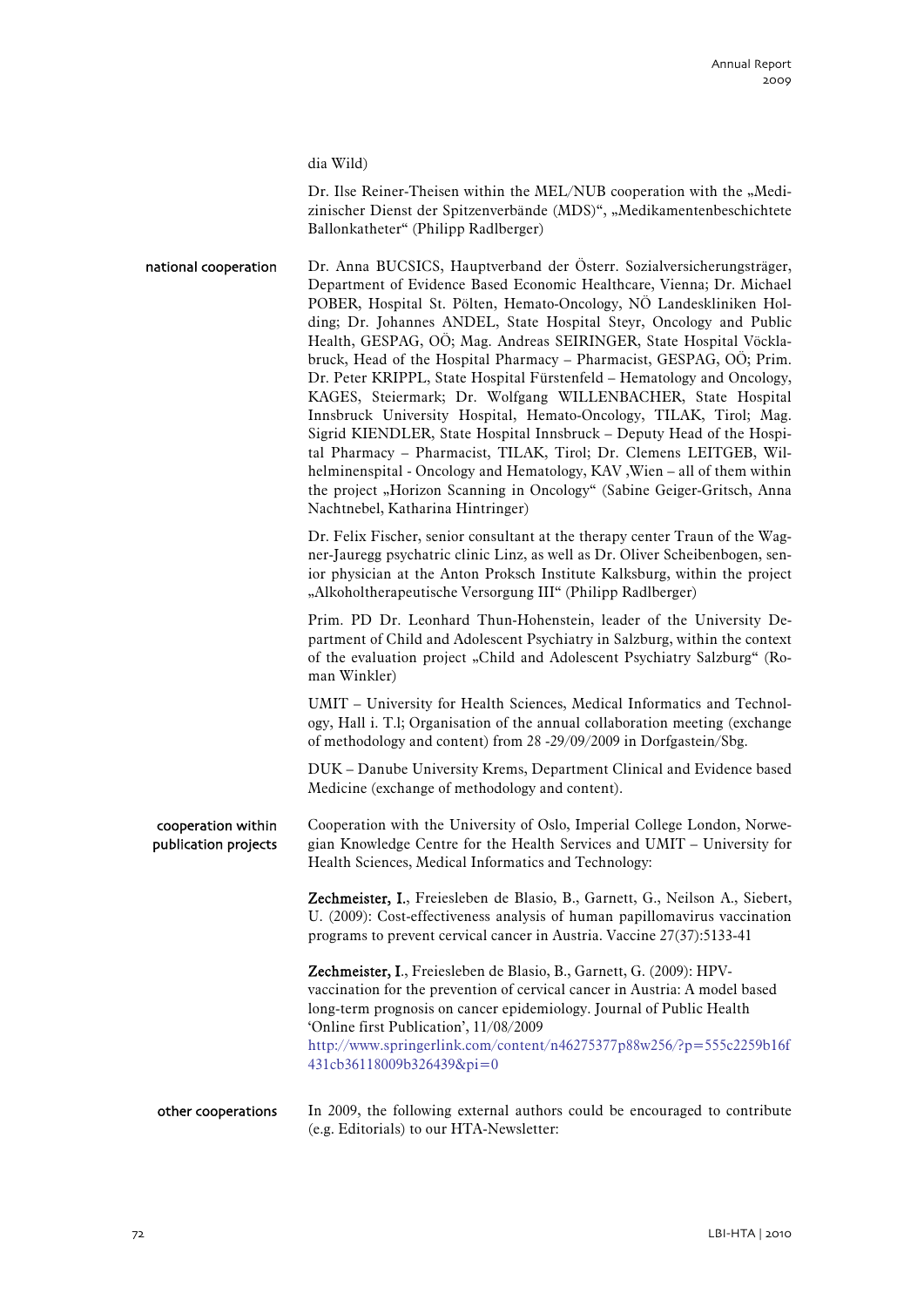- Dr. Annette Busley, Medizinischer Dienst des Spitzenverbandes Bund der Krankenkassen/Germany (HTA-Newsletter 78: 1)
- b Ao.Univ.-Prof. Dr.med. Christian Popow, Department of Child and Adolescent Psychiatry, Medical University of Vienna, University Hospital Vienna (HTA-Newsletter 82: 1)
- $\bullet$  Dagmar Lühmann, MD, Department of Social Medicine, University hospital Schleswig-Holstein/Germany (HTA-Newsletter 83: 1)

Research and project activities at the University Department of Child and Adolescent Psychiatry at the Christian-Doppler-Clinic in Salzburg, 13- 24/07/2009 (Roman Winkler). academic exchange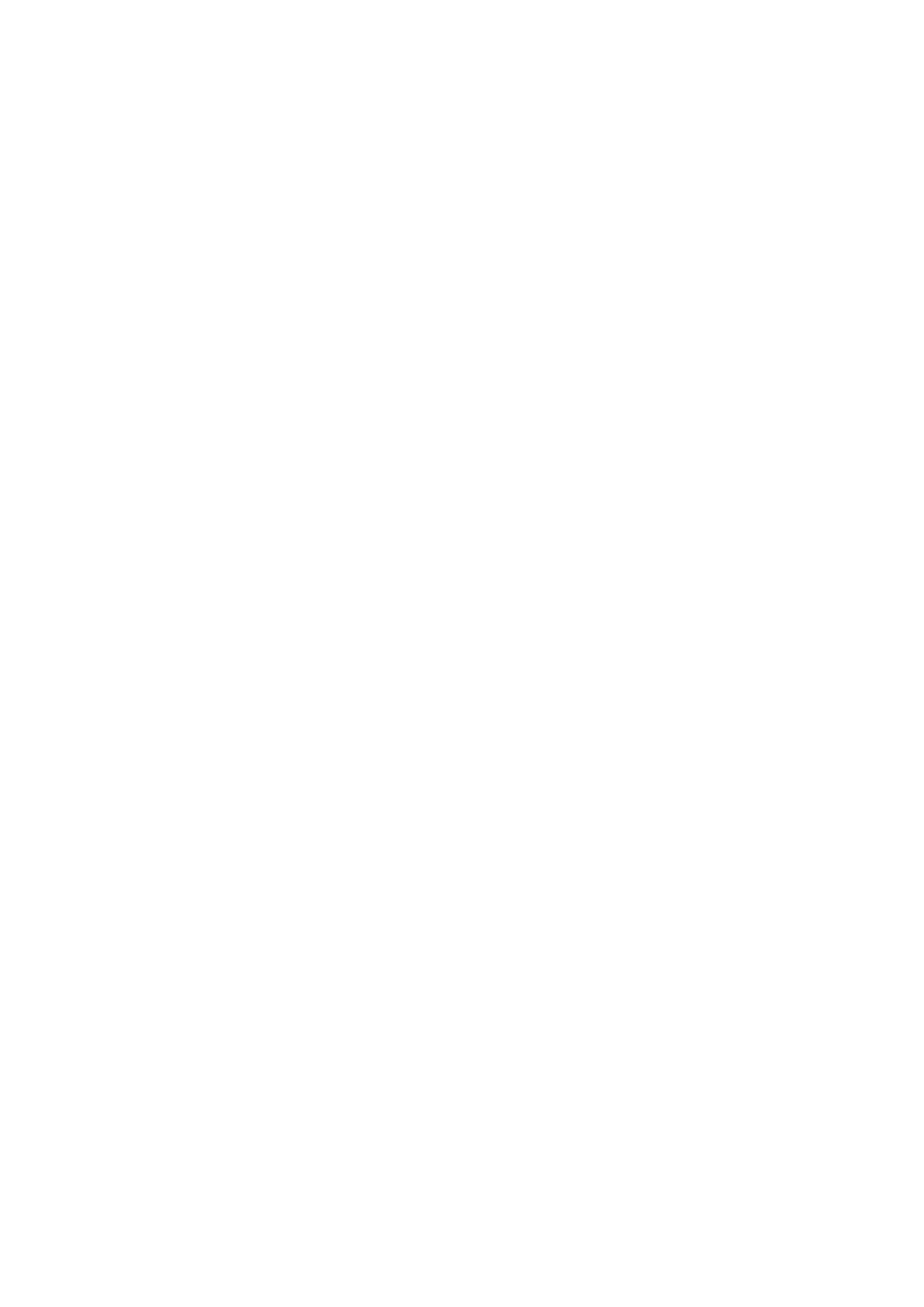### 4 Other Activities

#### Claudia Wild was teaching at

- $\div$  the Masters' course "Public Health" at the Medical University of Graz (campuses Graz and Dornbirn),
- $\div$  the postgraduate course "Public Health & Health Care Management" at the Johannes Kepler University Linz ,
- $\bullet$  the Masters' course "Health Sciences" at the Private University for Health Sciences, Medical Informatics and Technology (UMIT) in Hall/Tyrol,
- $\bullet$  the Masters' course "Health Care Management" at the Carinthia University of Applied Sciences,
- $\bullet$  the HTA postgraduate course at the Department for Evidence-based Medicine and Clinical Epidemiology at the Danube-University and also at
- $\bullet$  the medical advanced training academy (MedAK) in Linz.

Ingrid Zechmeister gave a lecture on "Economic evaluation in health care" at the Danube-University Krems (07.10.2009).

Since 2009, Michael Gyimesi has been teaching "Modelling & Simulation [within Health Technology Assessment \(HTA\)](http://tuwis.tuwien.ac.at/zope/_ZopeId/62061882A2orrKcEkMw/tpp/lv/lva_html?num=101407&sem=2009W)" as a guest lecturer at the Technical University of Vienna.

In 2009 Claudia Wild reviewed manuscripts for the "German Journal for Evidence and Quality in Healthcare" (ZEFQ), "Health Policy" and International Journal of Technology Assessment in Health Care (Int J TAHC).

Ingrid Zechmeister was engaged in reviewing for the "Journal of Public Health".

The following diploma- and master theses were supervised by senior researchers, and supported by library services in 2009:

- Bernhard Fleischner (Institute for Health Care Engineering, Technical University Graz): "Beschaffungsprozesse ausgewählter Produktgruppen in Krankenanstalten" – Claudia Wild
- **B.A.** (Masters' cours for Public Health and Nursing Sciences, Universityt Bremen): "Machen Farbstoffe in Nahrungsmitteln hyperaktiv?" - Claudia Wild

Ongoing supervision of master theses:

- $\bullet$  Mag. Harald Keckeis (Masters' cours for Public Health, University Graz): "HTA als Controlling–Instrument" - Claudia Wild
- **Muna Abuzahra** (Masters' course Health Care Management, Carinthia University of Applied Sciences): "Der Einsatz von Messinstrumenten zur Schweregraddifferenzierung in der Neuround Traumarehabilitation in Österreich" - Brigitte Piso

### teaching

expert & referee activities

supervision of diploma and doctoral theses